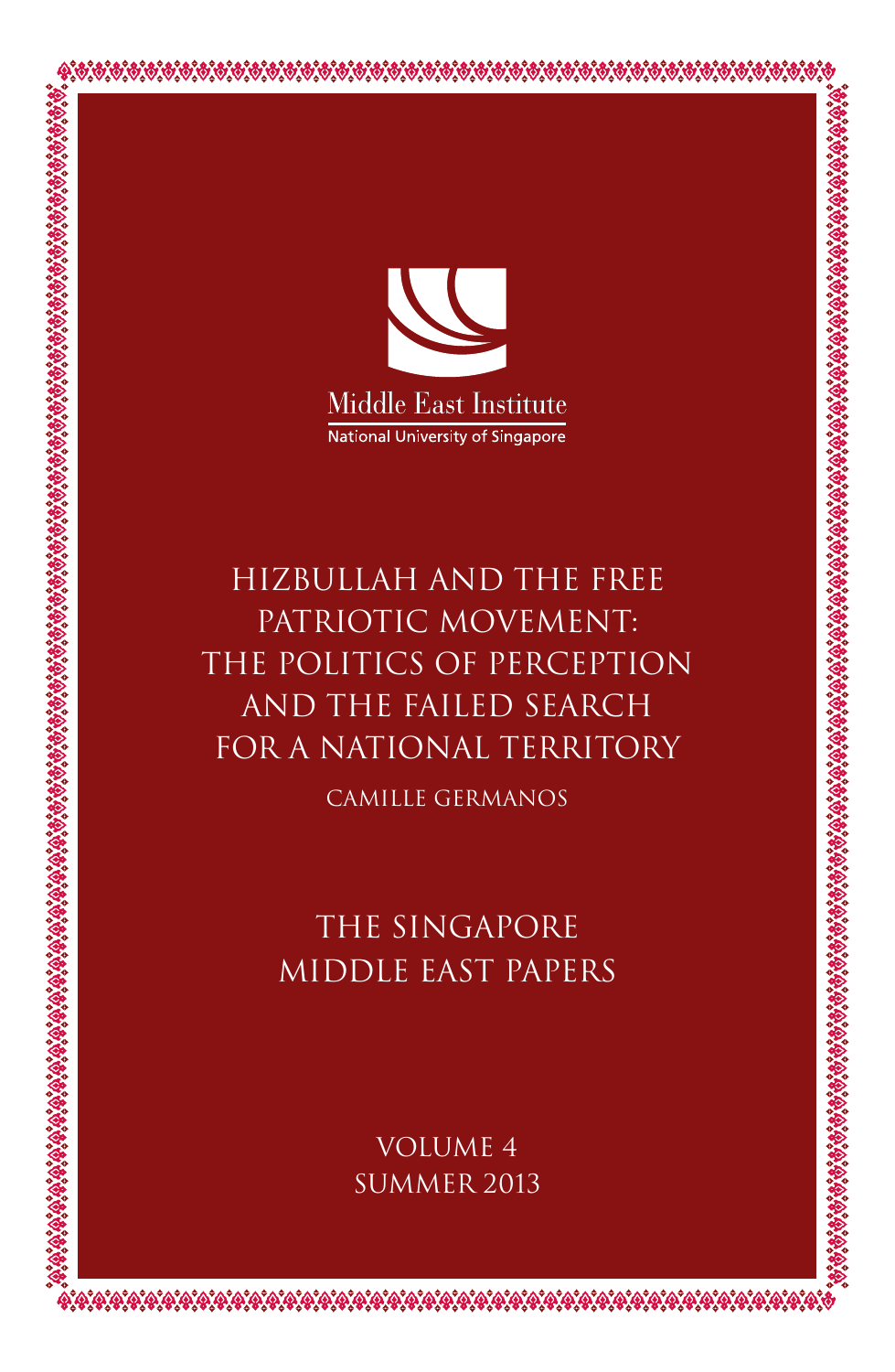# **Table of Contents**

| INTRODUCTION: THE RECENT HISTORY OF MODERN LEBANON                                                                 | 4  |
|--------------------------------------------------------------------------------------------------------------------|----|
| CHAPTER 1: FROM IRRECONCILABLES TO POLITICAL UNDERSTANDING:<br>THE FPM AND HIZBULLAH'S MEMORANDUM OF UNDERSTANDING | 13 |
| Introduction to the armed religious party Hizbullah and to the                                                     |    |
| secular democratic movement FPM                                                                                    |    |
| An unusual encounter: the circumstances leading to the<br>Memorandum of Understanding                              |    |
| The claim for a new national pact: the Memorandum of                                                               |    |
| Understanding (6 February 2006)                                                                                    |    |
| Individual stories of gratitude and disenchantment provoked                                                        |    |
| by the Memorandum of Understanding                                                                                 |    |
| CHAPTER 2: FROM POLITICAL ISOLATION TO ARAB LEADERSHIP:                                                            |    |
| THE MYTH OF THE JULY WAR (HARB TAMMUZ) AND THE FOUNDATION                                                          |    |
| OF A NATIONALIST CURRENT LED BY HIZBULLAH                                                                          | 31 |
| God, the Nation and the Arab Umma: the invention of the                                                            |    |
| "divine victory" and Hizbullah's nationalist discourse in                                                          |    |
| accordance with <i>mumana'a</i> (the axis of rejection)                                                            |    |
| The consolidation of the social base of the March 8 coalition:                                                     |    |
| the July War and the grounds for a national entente                                                                |    |
| A religious master or a master of rhetoric? A motley audience                                                      |    |
| for Nasrullah's chameleon speech                                                                                   |    |
| CHAPTER 3: POLITICS, TERRITORY AND SOCIETY:                                                                        |    |
| FAILED NATIONAL ASPIRATIONS BUT A DURABLE ALLIANCE IN TIMES                                                        |    |
| OF MAJOR UPHEAVALS IN THE ARAB WORLD?                                                                              | 45 |
| The shift from an entente to a political alliance                                                                  |    |
| The politics of space: the geography of the Lebanese coalitions                                                    |    |
| after the withdrawal of Syrian forces                                                                              |    |
| The effects of the Arab revolutions on the fragmented political                                                    |    |
| geography of Lebanon                                                                                               |    |
| <b>APPENDIX 1: METHODOLOGY</b>                                                                                     | 66 |
| <b>APPENDIX 2: SOURCES</b>                                                                                         | 68 |
| <b>BIBLIOGRAPHY</b>                                                                                                | 69 |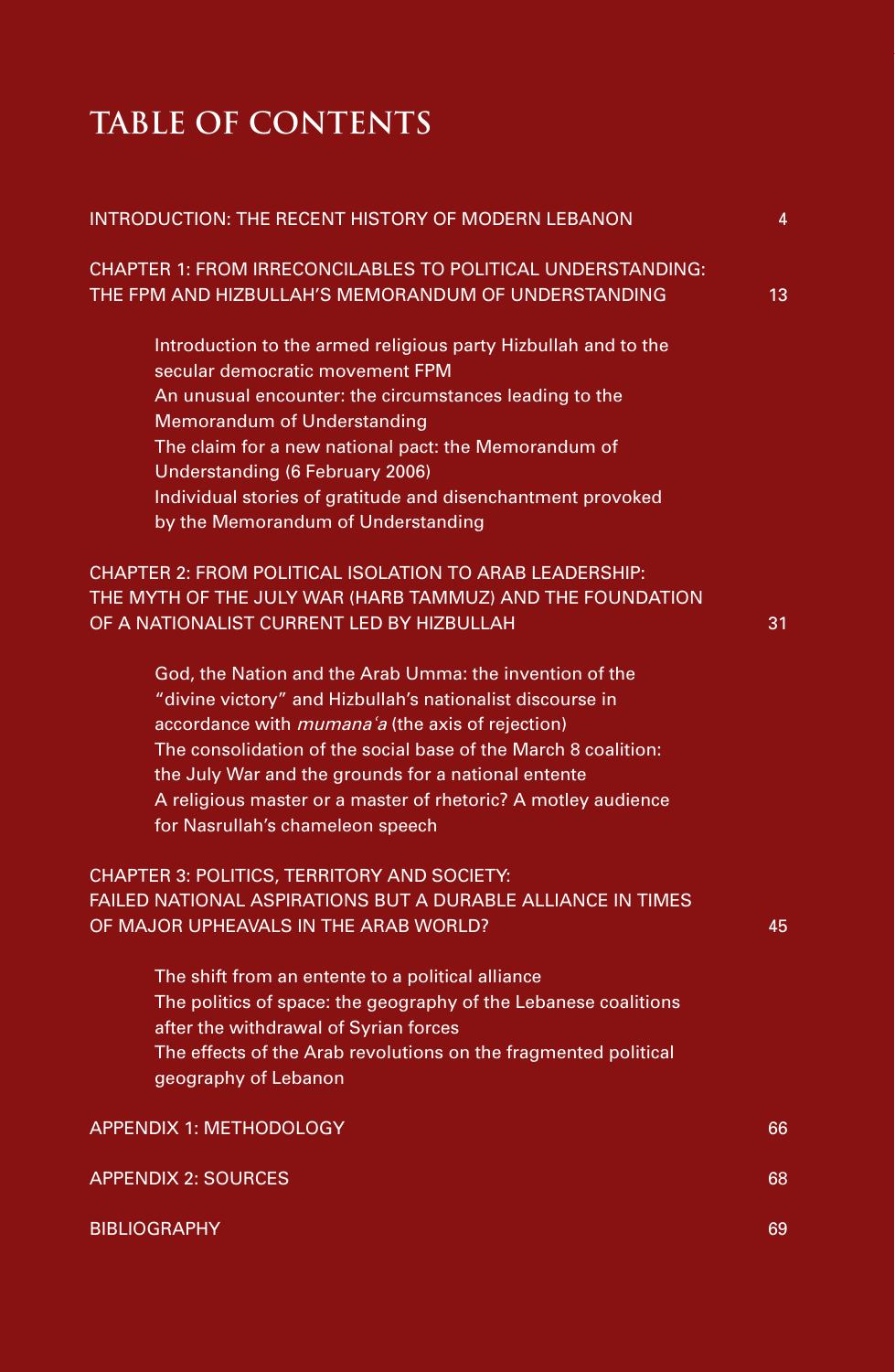## Hizbullah and the Free Patriotic Movement: the Politics of Perception and the Failed Search for a National TERRITORY

Camille Germanos, Formerly Research Associate, Middle East Institute, Singapore

October 2012

### **ABSTRACT**

Since the eleventh century, Twelver Shiʾis and Maronites have lived alongside one another in the northern part of Mount Lebanon, both in good times and in bad. Some long-established customs still regulate their relations with one another, and shared rituals and practices can be observed in some of these mixed villages.<sup>1</sup> Such arrangements were in existence long before the political understanding initiated between the Christian leader General Michel ʾAwn and the Secretary General of Hizbullah, Sayyid Hasan Nasrullah in February 2006.

These social ties have contributed to transform the political entente between the players into a more profound political alliance, strengthened by the war launched by Israel against Hizbullah between July and August 2006.

A priori, an alliance between a secular movement (FPM) and an armed religious party (Hizbullah) seems to go against the grain. In fact, the social foundations of Shi'i-Maronite solidarity have served to reinforce the political pact between the two; in addition, the alliance has, on the whole, been adroitly and sensitively handled. Both parties have committed to work to preserve Lebanon's independence and sovereignty, and the FPM has avoided any expressions of concern

<sup>1</sup> The Shi'i village of Afqa near Byblos is located next to the Maronite village of Majd al-Aqura. Women from both communities pray to have children at the pagan temple of Adonis. I lived in this region for twenty years and am very familiar with such phenomena. Aïda Kanafani-Zahar makes similar observations about common rituals in Hasun, a Shi`i/Maronite village of about five hundred inhabitants located near Byblos. Aïda Kanafani-Zahar, 'Le religieux sublimé dans le sacrifice du mouton: un exemple de coexistence communautaire au Liban'; L'Homme, 37, 141, 1997, 83-99. There was no ethnic cleansing in the region of Byblos (Bilad Jubayl) during the civil war (1975-1990): the Christians did not attempt to remove the Shiʾi civilian population by force.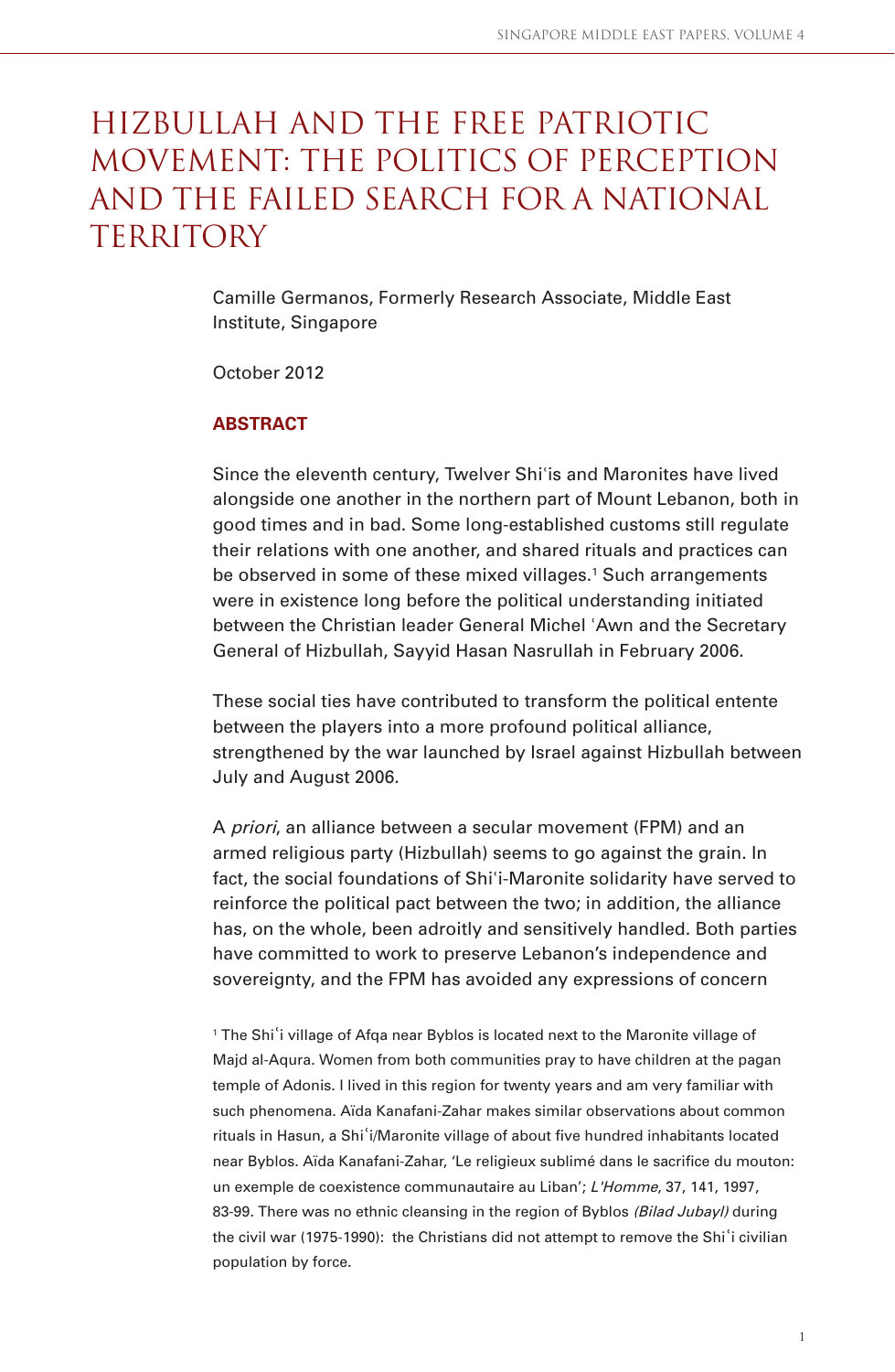about the mixture of religious and political values that animates Hizbullah.2

After the war of July 2006, Hizbullah and the FPM organised a series of political actions and protests between 1 December 2006 and 21 May 2008 (the Doha Agreement). These protests entailed a set of discursive and territorial practices and semiotics that favoured socialization between the groups both in the more central urban areas and in the suburbs of Beirut.

The imagined frontiers that date back to the geography of the civil war (1975-1990) and new fronts emerging from more recent clashes have challenged the rise of a united imagined national territory. Instead of social cohesion, social distance has grown between the communities as a result of social practices that are shaping and constituting their territories, in addition to the armed control by militias of some areas within and outside Beirut. Besides, the disintegration of many Arab regimes in 2011 in combination with the continuing stalemate in Syria has resulted in a more fractured geopolitical imagination with a more urgent sense of community survival. In August 2011, a political discourse suffused with parochial sectarian politics became prominent. Towards the end of 2011, the violent clashes in Syria and their consequences in both regional and international politics foregrounded the 'axis of rejection', or *mumanaʿa*,<sup>3</sup> to which the FPM-Hizbullah alliance belongs. These external factors have aggravated the

 $^{\rm 2}$  This new social dynamic is distinct from the notion of social or group resistance (mujtama 'al-muqawama) under which the institutionalised networks of Hizbullah seek to mobilise the Shiʾis of Lebanon. 'In Hizbullah's view, resistance is a mission and a responsibility for every Shi'i in his or her everyday life. Thus resistance is military, but it is primarily political and social: it is a choice of life, or a 'methodology', as recently emphasized by Nasrullah. The resistance society is the product that Hizbullah's holistic network aims to achieve. This society serves to disseminate the concept of spiritual jihad, which is complementary to military jihad: 'The prophet told us: combat is a small jihad, the biggest jihad is the spiritual jihad.' Mona Harb and Reinoud Leenders, 'Know thine enemy: Hizbullah, "terrorism" and the politics of perception', Third World Quarterly, 26, 1, 2005, 173-97.

<sup>3</sup> Initially, the rejection front *(front du refus)* as described by Sabrina Mervin in *Les* mondes chiites et l'Iran, Paris, Karthala 2007, was viewed as a political alliance underpinned by the Shi'is. But the term mumana'a has transcended the Shi'is in the Levant to become the slogan of a broader anti-Western axis. This is a tangible trans-Asian alliance, paving a new Silk Road from Shanghai to Beirut, running through Moscow (North Korea/China/Russia/Iran/Iraq/Syria/Lebanon and previously Gaza). The anti-tank missiles that made Hizbullah almost invincible during the war with Israel in 2006 are evidence of the ways in which the Resistance benefits from this territorial contiguity. In February 2012 Russia and China vetoed a UN Security Council resolution calling for the Syrian president to step down.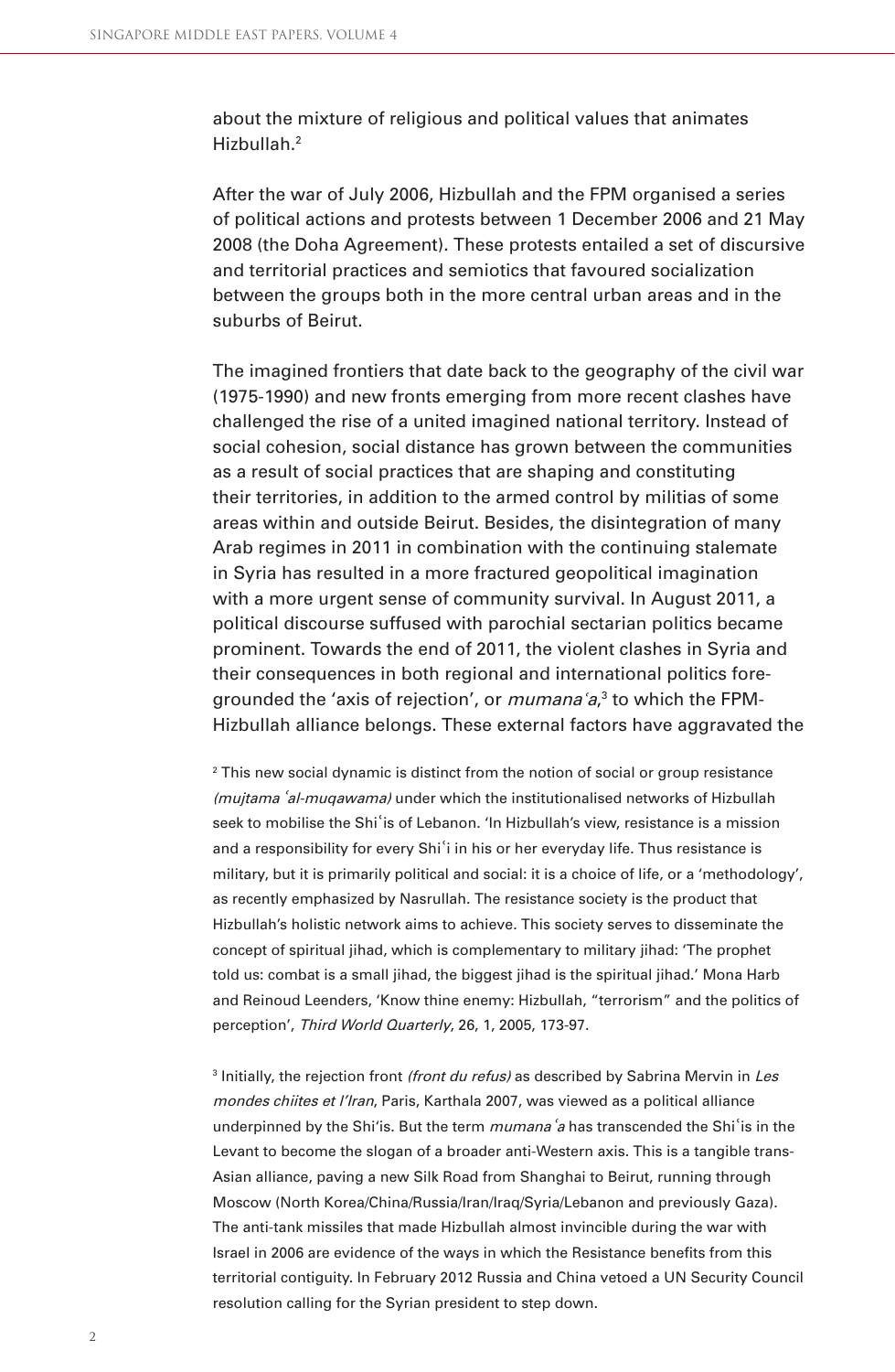political fault lines in Lebanon and among the sectarian communities. Under these circumstances, the land of the cedars risks spiralling once more into civil war.

However, Lebanese political stability seems to be based on two fairly strong foundations, one of which has to do with the current political leadership, especially President Sulayman and Prime Minister Miqati. They have both been working to try to achieve a form of positive neutrality in Lebanon, which, at least until September 2012, had succeeded in keeping most of the political institutions united. The other main pillar of Lebanese stability is the alliance between FPM and Hizbullah. Even the various Syrian plots to ignite sectarian rifts has not broken the pact between the two. This was when former minister and MP Michel Samaha, a close ally of Hizbullah, admitted that he was involved in a plot to carry out terrorist attacks aiming at shifting the sectarian rift from a Shiʾi/Sunni divide to a Muslim/ Christian divide,<sup>4</sup> harking back to the atmosphere of the Lebanese civil war (1975-1990). Despite the assumption that the Syrian plot was not sufficient to reignite the passions of the civil war, Hizbullah's possible involvement in diverting the poles of the battle can unfortunately only aggravate the sectarian blinkeredness of the Lebanese communities.

4 Samaha was arrested on 9 August 2012 on suspicion of being involved in a plot to carry out terrorist attacks in north Lebanon on orders from Syria.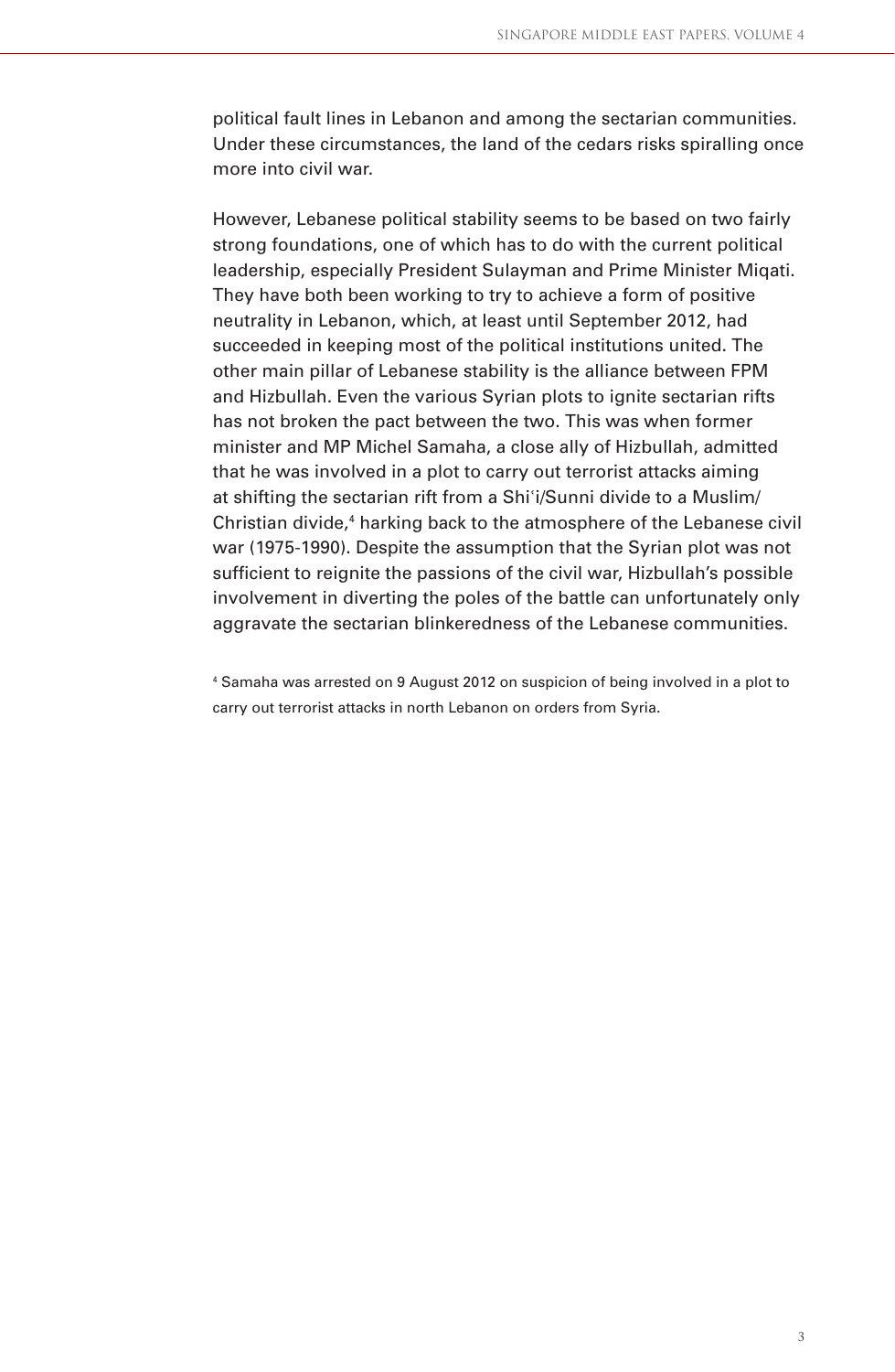## Introduction: The Recent History of MODERN LEBANON<sup>5</sup>

Cohabitation between Shiʾis and Maronites in Mount Lebanon dates back to the eleventh century, when these two communities, together with the Druze community, were fleeing persecution. At this point the Maronite community (which did not subscribe to Byzantine orthodoxy) was fleeing en masse from Byzantine control towards the mountains east of Tripoli. Shi'i Muslims fleeing 'Abbasid persecution were also starting to migrate from Syria, Iraq, the Arabian Peninsula, and the Biqa' valley to the Kisrawan region of Mount Lebanon. The Druzes also migrated to this mountainous area to avoid persecution after the demise of their founder the caliph al-Hakim bi-Amrullah (996- 1021). Matti Moosa suggests that Christianity came to Mount Lebanon in the first century AD, but the Maronites only became a separate sect in the eighth century, sometime after the arrival of Islam in the region.<sup>6</sup> By the twelfth century, the three communities dominated the hills stretching from the 'Homs gap'<sup>7</sup> to northern Palestine.<sup>8</sup> The conventional wisdom assumes that the communities lost the trust of later Sunni Muslim overlords, namely the Mamluks (1282-1516) and the Ottomans (1516-1918), who followed a policy that was generally opposed to Shiʾism and to the two other sects. However, Stefan Winter suggests more plausibly that:

… the Ottoman Empire was ideologically too heterogeneous and politically too pragmatic, and therefore the instances of persecution by state authorities should be seen in their specific temporal and political context rather than assumed to be part of a universal anti-Shi'i impulse.<sup>9</sup>

<sup>5</sup> This introduction is based on a study that I conducted on the divided city of Beirut: Mémoire de DEA 'Des frontières de la différenciation aux frontières de la rupture: la division pathologique de Beyrouth', École des Hautes Études en Sciences Sociales (EHESS), 2002.

 $^{\rm 6}$  Matti Moosa, *The Maronites in History*, Athens GA, University of Georgia Press, 2005.

7 Also called the Akkar gap, separating the Nusayri mountains and Jabal Zawiyah from the Lebanon and Anti-Lebanon mountains.

<sup>8</sup> William W. Harris*, The Levant: a fractured mosaic*, Princeton, NJ, Markus Wiener 2003.

<sup>9</sup> Stefan Winter, The Shi'is of Lebanon under Ottoman Rule, 1516-1788, Cambridge, Cambridge University Press, 2010, 5.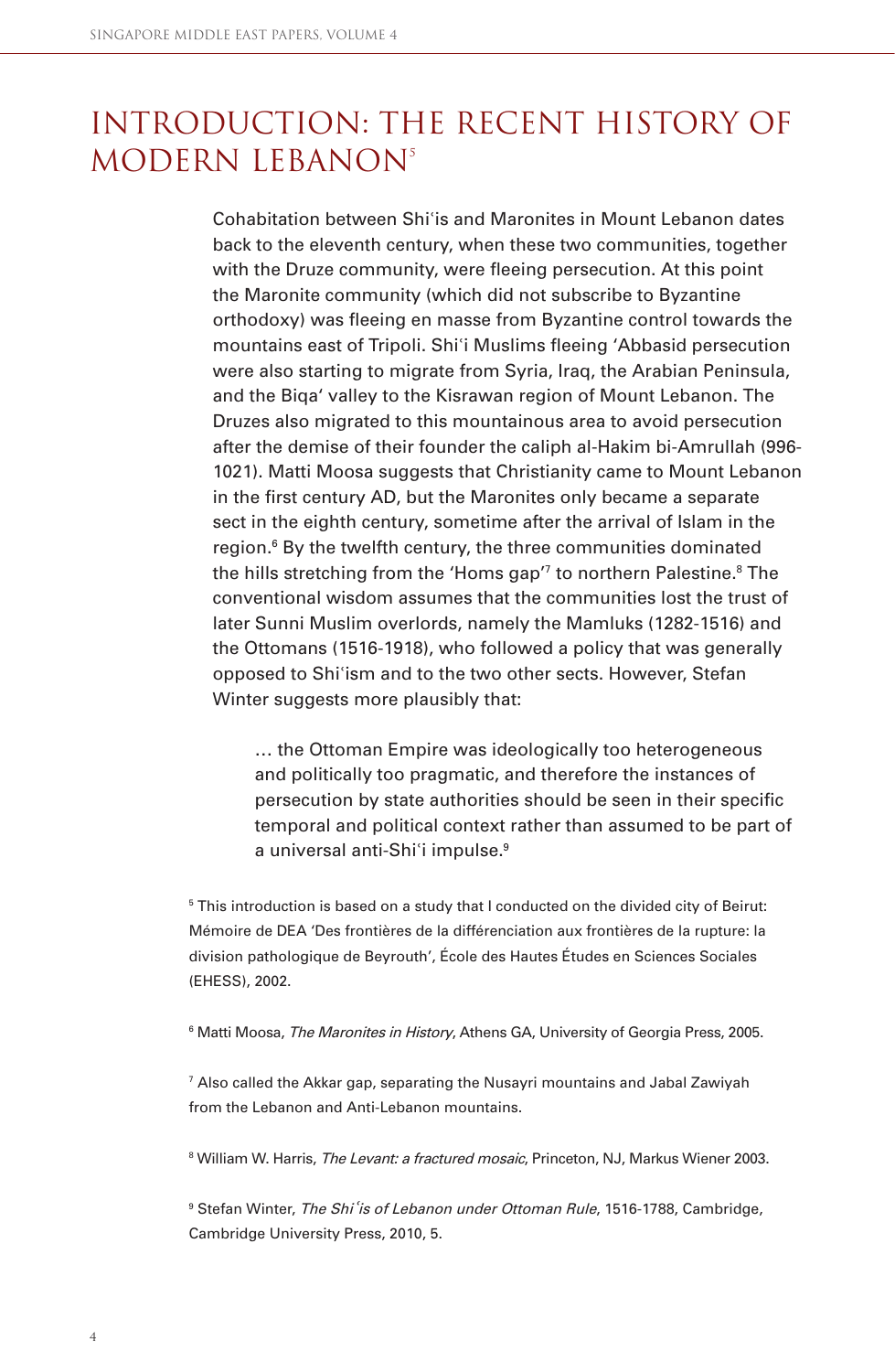This could also apply to the Maronites and the Druzes. In any case, the collective memory has accounts of persecuted minorities who saved their cultures by taking refuge in these mountains.

The Maronites experienced remarkable demographic growth after Sultan Sulayman the Magnificent (1520-1566) granted them protection and recognised their rights as a community,<sup>10</sup> and subsequently gained a degree of political empowerment in Lebanon in the seventeenth and eighteenth centuries. The political power of the Maronite community was limited by the rule of a number of Druze feudal families within a Druze amirate that was expanding primarily at the expense of the region's Shi'i rulers.<sup>11</sup> Under the pro-Christian Druze Amir Fakhr al-Din II Ma'n (1590-1634), Maronite cultivators and traders had started moving towards the south of Mount Lebanon and the Maronites became the economic backbone of the Ma'n principality, which was supported by France. In 1754, a Druze amir, 'Ali al-Shihab, from the family that had succeeded the Ma'n line in 1697, converted to Maronite Christianity, and was followed by his relatives from the Ma'n and Abi Lama' families

Towards the end of the 18th century, changes in the demographic balance and political empowerment of the Maronite community together with the decline of the Shi'i feudal families of the north<sup>12</sup> had brought conflict to Mount Lebanon. Historians have described these wars in sectarian terms, especially nationalist narratives that highlight the fighting between the Maronites and the Druzes in the

<sup>10</sup> At this point the Maronites started moving from Tripoli to Kisrawan, Matn al-Gharb and the Shuf.

11 'Nationalist historians have traditionally traced the origins of Lebanon back to the "Druze amirate", the feudal rule of the Ma'n and Shihab families in the province of Sidon which gradually also encompassed the Maronite community in Tripoli and which has therefore stood as a model of inter-confessional cooperation under Ottoman rule. This romanticized vision of the country's roots, however, ignores the fact that the expansion and consolidation of the Druze amirs' power by the end of the eighteenth century occurred primarily at the expense of the region's Shi'i feudatories, who have been largely written out of the national narrative.' Winter, Shi'is of Lebanon … ii.

 $12$  See Ilya F. Harik, Political change in a traditional society: a study of institutional conflict in the Iqta' political system of Mount Lebanon, 1711-1845, Chicago, Chicago University Press, 1964, and Stefan Winter, ' "Un Lys dans des épines": maronites et chiites au Mont Liban 1698-1763', Arabica, 51, 4, 2004, 478-92.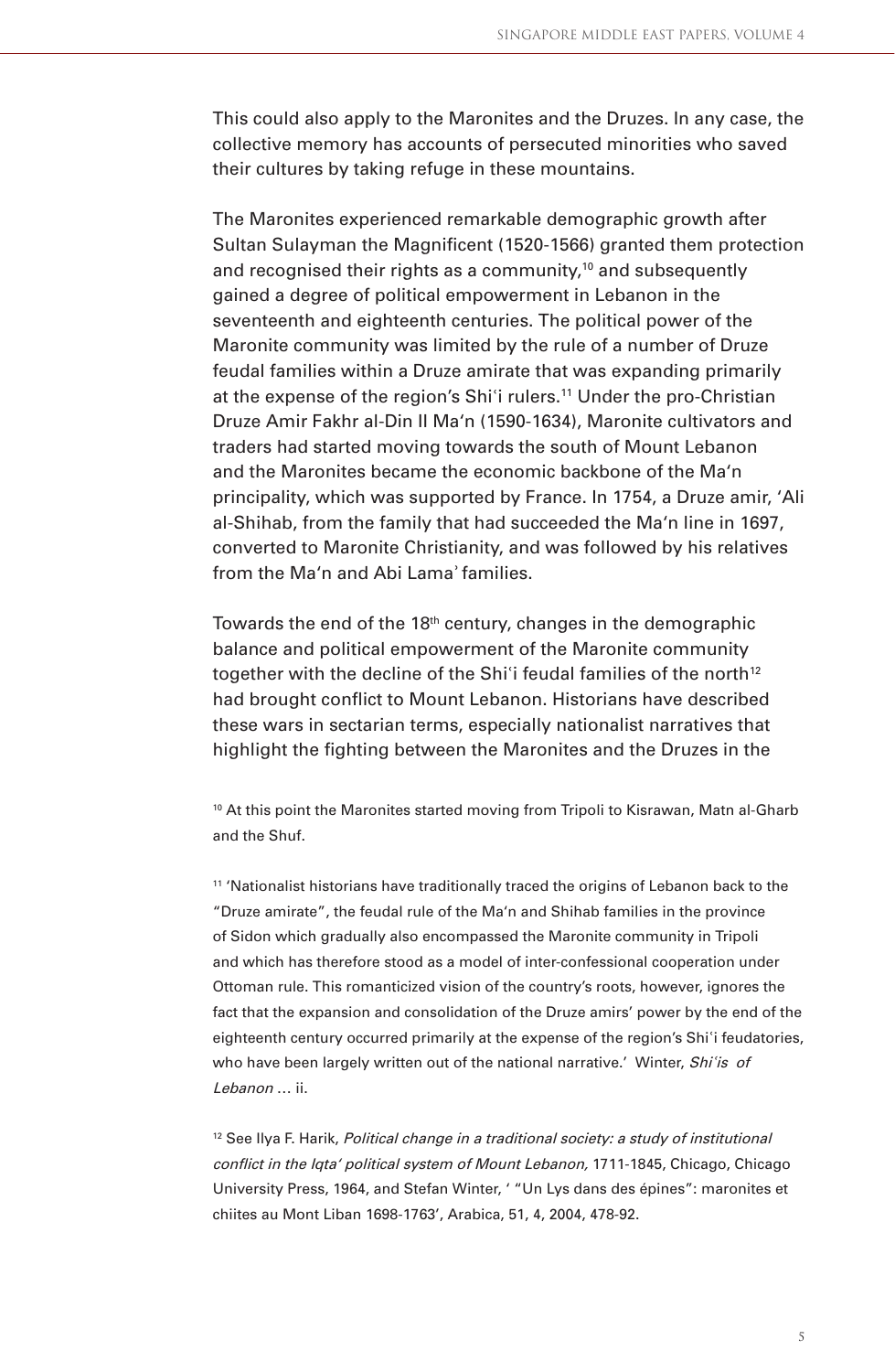course of the 19<sup>th</sup> century (1804, 1845, and 1860).<sup>13</sup> The last of these wars, in 1860, ended with the abolition of most feudal privileges and the installation of direct Ottoman rule under the special regime of the mutasarrifiyya.<sup>14</sup>

#### **LEBANON SINCE THE 1930s**<sup>15</sup>

There are many excellent modern histories of Lebanon, so I will not attempt a narrative account of events since the foundation of the modern state.16 However, a number of points may be mentioned here. First, the system of quasi-proportional confessional representation that is one of the most visible markers of contemporary Lebanese politics was established a fairly long time ago. Confessional representation was a feature of the system of governance of the mutasarrifiyya, the institution under which Mount Lebanon was ruled as a special district within the Ottoman Empire between 1861 and 1915; that is, it was not the creation of the French mandatory authorities. Second, the creation of Grand Liban in 1920 added Beirut, the districts of Tripoli and Sidon, and the Biqa' valley to 'Lebanon', with the result that the Maronite community, which had formed the

<sup>13</sup> The massacre of 1860 was preceded by a civil war in the 1840s leading to Ottoman, British and French intervention, which divided Mount Lebanon into two districts, the northern one under a Maronite governor and the southern district under a Druze governor. A Maronite peasant rebellion began in the north and spread into the south where it took the form of a sectarian conflict between Christians and Druzes, an integral part of the Lebanese collective memory of sectarian violence.

<sup>14</sup> See Engin Akarli, The Long Peace: Ottoman Lebanon 1861-1920, Berkeley and Los Angeles, University of California Press, 1993.

<sup>15</sup> The following paragraphs (pp. 9-11) are based on an unpublished paper by Peter Sluglett, 'Christian militias in Lebanon', presented at the colloque 'La sociologie des forces armées dans l'espace arabo-musulman', Université du Havre, May 2012.

<sup>16</sup> A basic bibliography might begin with Fawaz Traboulsi, A History of Modern Lebanon, London and Ann Arbor MI, Pluto Press, 2007, which covers Lebanese history until the end of the civil war in 1989-90. A broader historical period is covered in William Harris, Lebanon: A History, 600-2011, New York, Oxford University Press, 2012, which is especially useful for the pre-modern history of Lebanon's sectarian communities. For the mandate, see Kais Firro, Inventing Lebanon: Nationalism and the State under the Mandate, I. B. Tauris, London, 2003. The period since independence is covered in Wade Goria, Sovereignty and Leadership in Lebanon 1943-1976, London, Ithaca Press, 1986, and Michael Hudson, The precarious republic: political modernization in Lebanon, Boulder CO, Westview Press, 1985. For the civil war and its aftermath see Michael Johnson, All Honourable Men: the Social Origins of War in Lebanon, London, I.B. Tauris, 2001, and Sune Haugbolle, War and Memory in Lebanon, Cambridge, Cambridge University Press, 2010.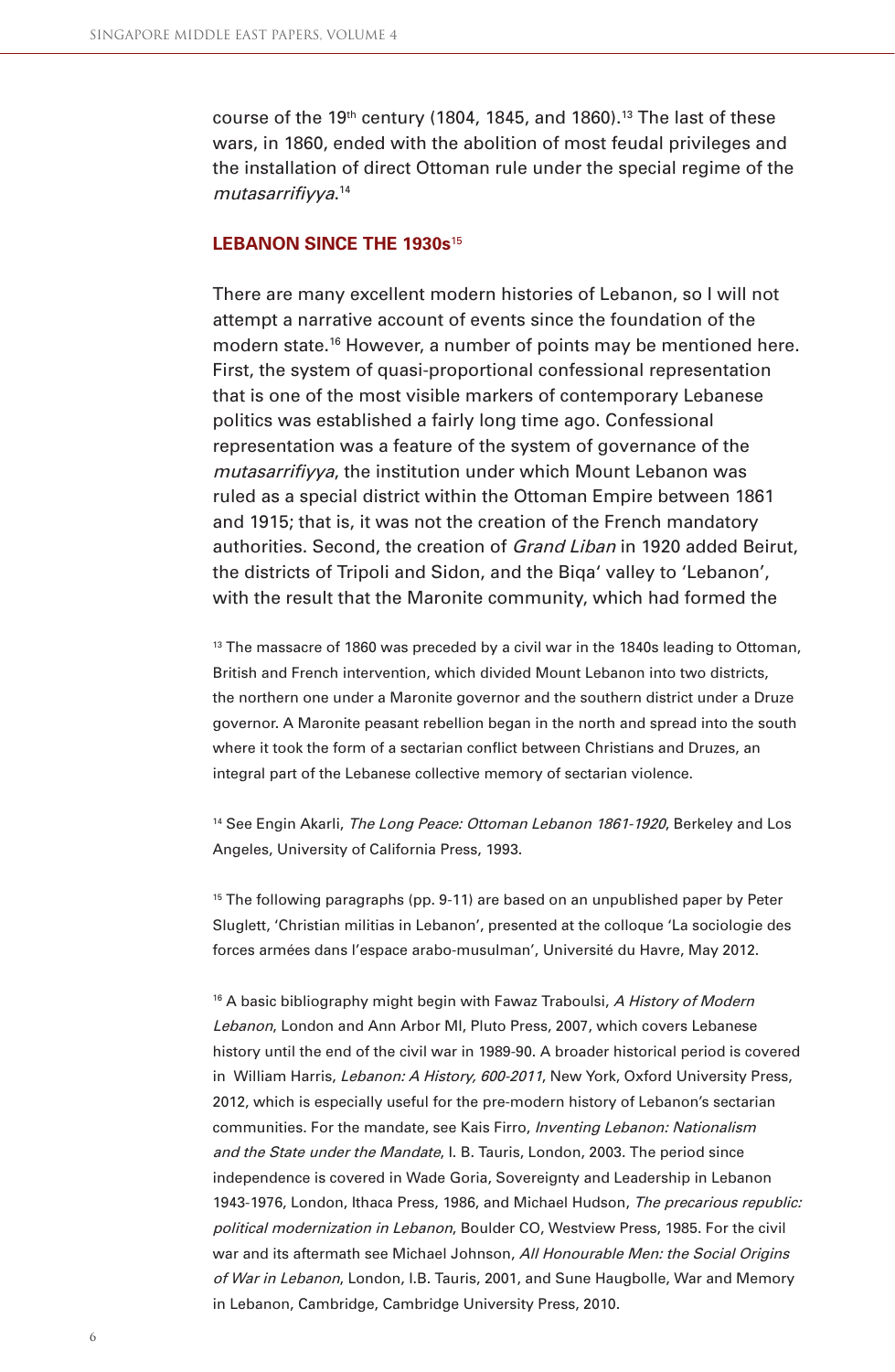overall majority of the population in the *mutasarrifiyya*, was now simply the largest religious community in the new state. In some sense, though, the French continued to treat the Maronites as if they still constituted (at least) an overall demographic majority. Third, with the fall of the Ottoman Empire, Sunni Muslims in both Lebanon and Syria (who formed the overwhelming majority of the population in the Middle East as a whole) no longer enjoyed the unique status that they had enjoyed previously, in that the French authorities attempted to treat them as one among several religious communities.<sup>17</sup>

Finally, while many if not most Maronites had welcomed the French as deliverers from the Ottomans (and in some sense from 'Muslim rule', although they had only experienced it between 1840 and 1860), it had become clear by the 1930s that some aspects of French rule were irksome, and that a growing body of Maronites, along with most Muslims, were beginning to consider independence a desirable goal. Thus, however much the 'old guard' of political and regional bosses (zu 'ama, singular za'im) and religious leaders of all sects might be prepared to collaborate with the French, and to impress the importance of doing so upon their followers and dependents, Lebanon could not remain immune from the various anti-colonial currents of the inter-war period in the Arab world, which sought, among other goals, independence from French and British rule. But, as in so many other instances of this kind, participants in the various independence movements were mostly united by a common sense of what they did *not* want.

In addition, the (Sunni) Muslim community of Lebanon – although numerically significant, the Shi'i community would lack effective political clout until the late 1970s – initially resented the whole 'idea of Lebanon,' which many of them regarded as a French plot to separate them from the 'Syrian homeland' and to subject them to Maronite domination. However, by the end of the 1930s it was gradually becoming clear at least to key members of the Sunni leadership first, that the French would insist on a separate Lebanon as a condition of Syrian (and thus Lebanese) independence, and second, that a partnership with the Maronite elite would not be without its economic and socio-political advantages. By the time of the Conference of the Coast in 1936, most Lebanese Muslim leaders, as well as the majority

 $17$  As in Lebanon, the introduction by the French of the concept of 'majority' and 'minority' into Syria led almost inexorably to the Sunnis' (the 'majority') being regarded simply as 'another religious community', which the Sunni 'ulama regarded as degrading. See Benjamin Thomas White, The Emergence of Minorities in the Middle East: Politics and Community in French mandate Syria, Edinburgh, Edinburgh University Press, 2011, Chapter Two.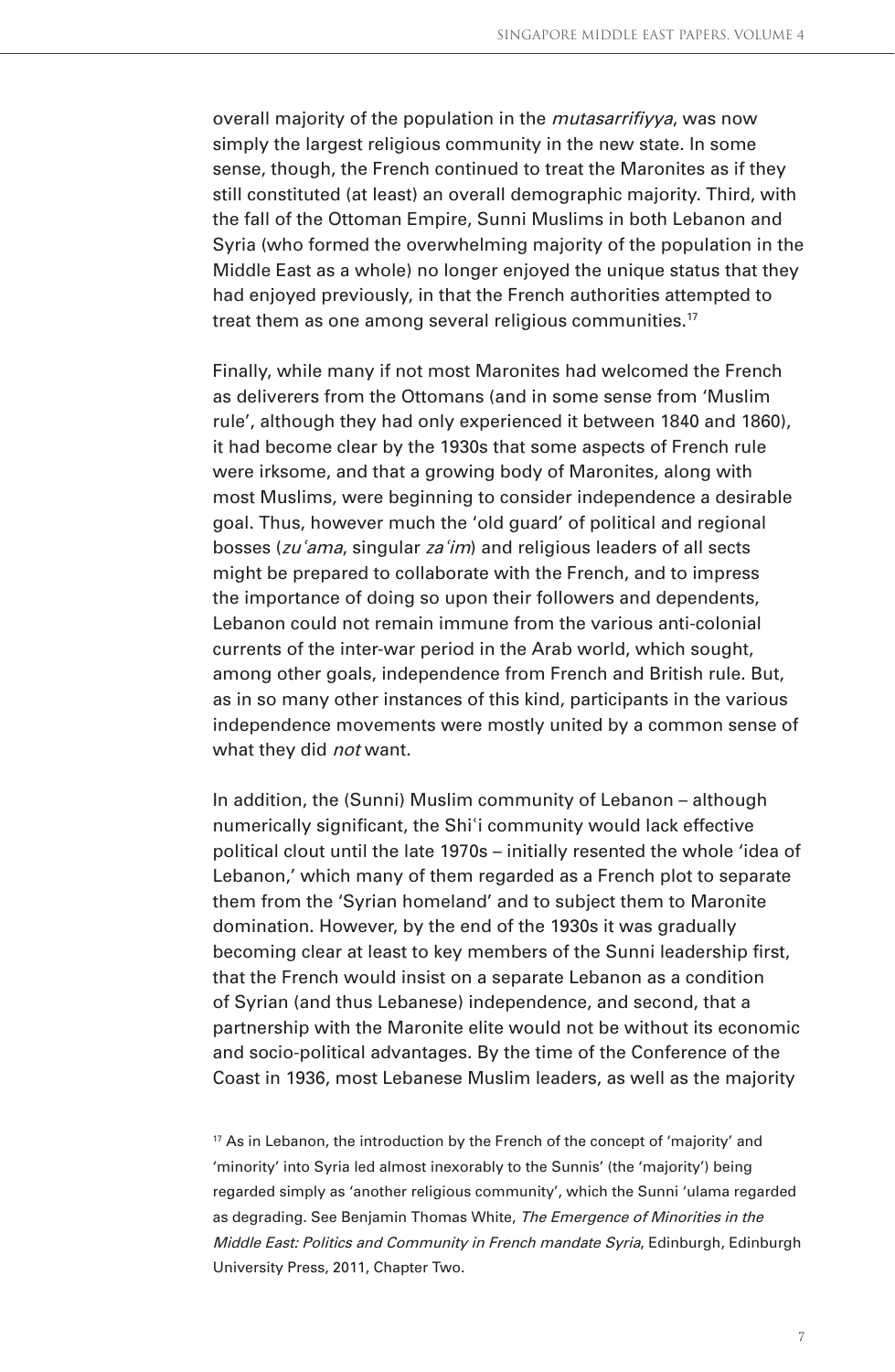of the 'traditional' Christian leadership had come to the conclusion that the territorial integrity of *Grand Liban* was worth preserving.<sup>18</sup> Again, also by the 1930s, notions of 'Arab nationalism' and 'the Arab homeland' were gaining greater traction (though this wave would not crest for a while), that is, the sense that the Muslims of Lebanon were part of a larger community that transcended the country's borders. These political manoeuvrings led to the conclusion of the unwritten National Pact of 1943, between the Maronite and Sunni leaders, which divided executive and parliamentary powers among the major communities in Lebanon: the President would be a Maronite, the Prime Minister a Sunni, and the Speaker of Parliament a Shiʾi.

It should be noted that voters in Lebanon are divided among 17 sectarian denominations and other faiths, and that registration on the electoral roll is according to place of origin, not place of residence. The geography of the faith communities essentially inherited from the late Ottoman Empire requires a detailed regional study. Broadly speaking, Sunnis have a strong presence in major cities, and a clear majority in Sidon and Tripoli, while forming the largest faith community in Beirut. In rural areas, the Sunnis live mostly in the northern regions of ʾAkkar and Dinniya, and in the south and the Biqaʾ Iqlim al-Kharrub, northeast of Sidon, where they are in the majority. The Shi'is are concentrated in the south (Jabal ʾAmil) and in the northern Biqaʾ, where they inhabit certain areas almost exclusively. Traditionally they have lacked a significant presence in the cities, while having a minority community in Beirut and its suburbs. Minority communities are located in the region of Jubayl and central Biqa'. The Druze population is concentrated in the southern of Mount Lebanon (Chouf region and ʾAley) and the foothills of Mount Hermon. There are both dominant and mixed communities. There are small communities of Alawites in northern Lebanon, and small minority groups located contiguous to their 'homeland' in northeastern Syria.

The Christian communities also have a strong geographical concentration. The Maronites are located on the western slope of Mount Lebanon. A majority in the north of Mount Lebanon, the region of Kisrawan /Zgharta, they occupy more mixed areas in the south, cohabiting with Shi'is (South Jubayl), Druze (Shuf, 'Aley, Matn) or Orthodox (Matn, Kura). The Greek Orthodox and Greek Catholics are minorities in locations that do not overlap completely. The Greek Orthodox have traditionally been strong in the coastal cities of Tripoli and Beirut. In the countryside, they can be found in mixed neighbourhoods in the Matn district and central Mount

<sup>18</sup> See Raghid al-Solh, Lebanon and Arabism: national identity and state formation, London, I.B. Tauris, 2004, 20-30.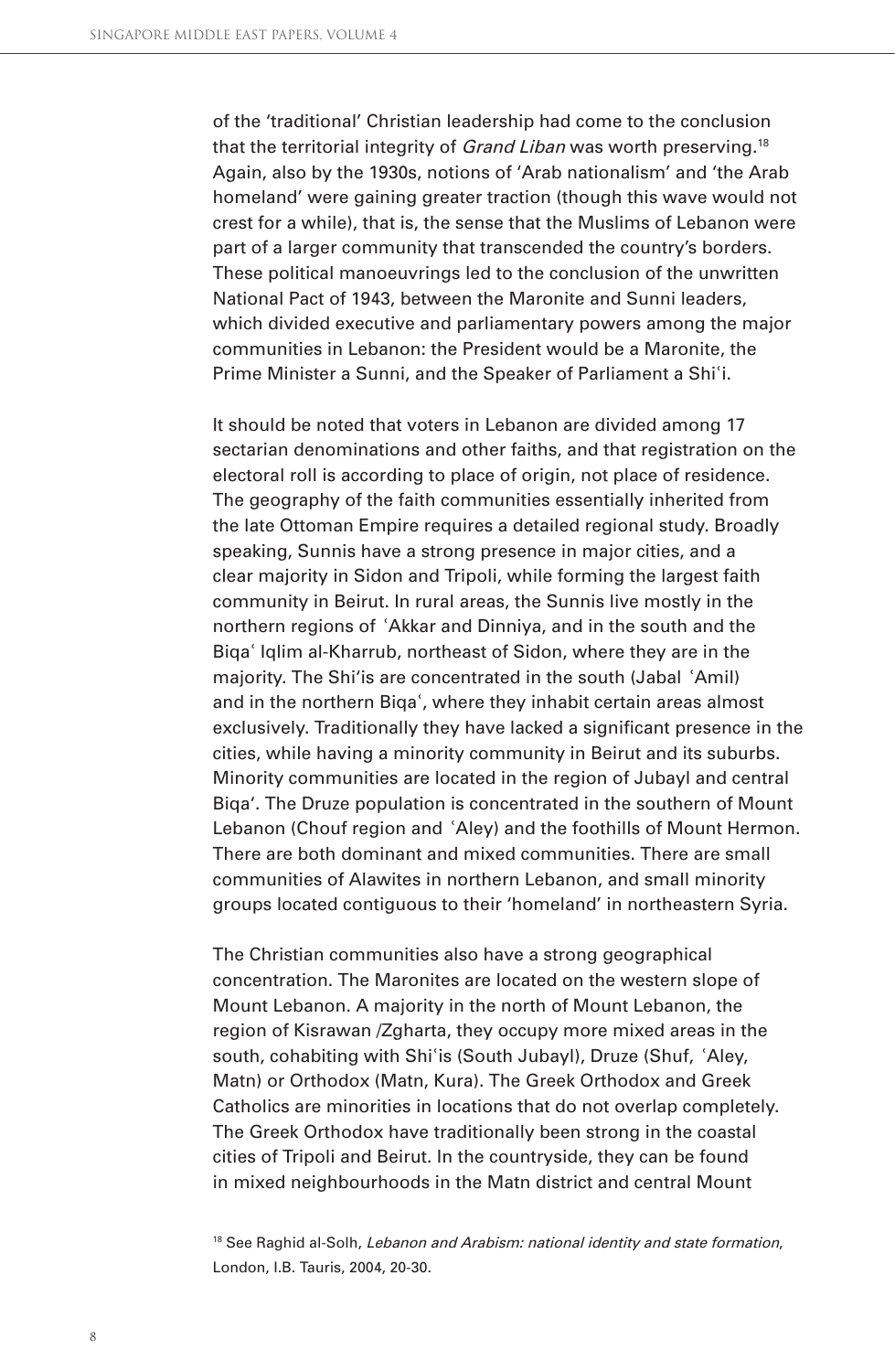Lebanon and in the south-east, in the Biga' and in the central plains of ʾAkkar. They are the majority in the Koura district, south of Tripoli. The Greek Catholics are a minority in the towns of Zahleh, Sidon and Tyre, Beirut, and in the smaller towns. Otherwise, they are scattered across southern Mount Lebanon and in the central and northern Biqaʾ. The Armenian Orthodox and Catholic communities are concentrated in Beirut and its suburbs and in central Biqaʾ since their arrival from Anatolia. Other Christian communities, whose positions have not been mapped, are found mostly in Beirut and Mount Lebanon and central Biqaʾ. 19

Naturally, the adoption of the confessional mode model more than a century and a half ago has served to strengthen Lebanese sectarianism. Instead of paving the way for a secular state it buttressed traditional social power by maintaining clannishness in patronage and pork barreling. One result of this is that no census has been taken since 1932, since the results would show the numbers of the communities as they actually are. Lebanon's peculiar composition has led to its great sensitivity to regional political change and the various political upheavals in the Middle East, notably the establishment of the State of Israel and the *nakba* of 1948 that had led to the dispossession of 800,000 Palestinian refugees, of whom some 300,000 ended up in Lebanon; the Cold War and its impact on the Arab political regimes and their political instability, and the various 'revolutionary state' projects of the 1950s, 1960s, and 1970s. In 1958, a movement led by supporters of the United Arab Republic of Egypt and Syria divided Beirut on sectarian lines. Even the Lebanese economic miracle was not sufficient to damp down the flames of multiple competing ideologies.

While the Lebanese state attempted to assert itself against the Palestinian presence in Lebanon, a social and ideological solidarity sprang up between the most destitute Lebanese and the Palestinian refugees. While the pan-Arab left had its supporters, the proletarian and lower middle-class, mostly the Christian right, began to gather around the Phalanges Libanaises, also known as al-Kata'ib. At the same time, Shiʾi consciousness was beginning to develop with the arrival of the Iranian cleric Musa Sadr, who founded and led the Higher Shi'i Council. In the late sixties, Lebanon witnessed the arrival of two new waves of Palestinian refugees, the first as a result of the war of 1967 and the second as a result of the violence in Jordan in 1970 (Black September). Struggling to contain the Palestinian resistance, the Lebanese state also found itself virtually at war

<sup>19</sup> See Eric Verdeil, 'les territoires du vote au Liban', Environnement Ville Société, 78 (2-2005), UMR 5600, Lyon.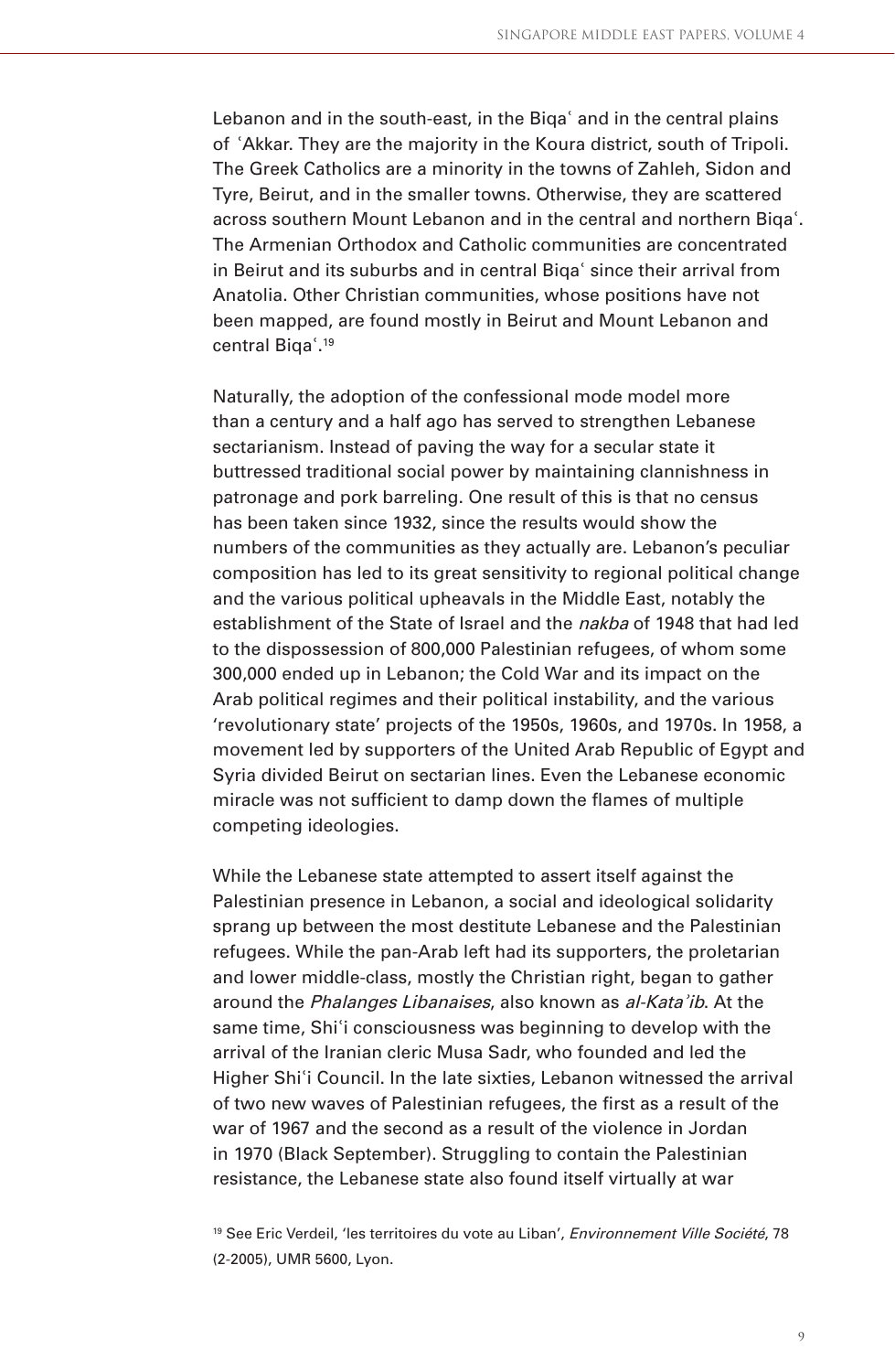with Israel in 1968. Now directly involved in the Israeli-Palestinian conflict that had long since become an Arab-Israeli conflict, the Lebanese state signed and ratified agreements that undermined its national sovereignty, including the Cairo Accords of November 1969, under which the presence and activities of Palestinian guerrillas in southeast Lebanon would be tolerated and regulated by the Lebanese authorities.<sup>20</sup> In addition to the ideological, demographic, and political turmoil, and the lack of security, an educated but often unemployed middle class emerged in the 1970s as a result of the development policies implemented by Presidents Fuʿad Shihab (1958-64) and Charles Hilu (1964-70).

At that time, the Lebanese cauldron was boiling over, and a set of factors was leading the country towards a civil war that would last from 1975 until 1990. During the war, territories and communal identities were recomposed, the demographics of the country were disrupted, and political issues and warring factions were defined and redefined. The state gradually lost the power to control the national territory, and Israel and Syria, allied with local armed militias, occupied much of Lebanon. These militias had come to stand for the communities they stigmatized; a Christian was automatically accused of being a Kata'ib (belonging to the Phalanges) or a *Quwwat* (belonging to the Lebanese Forces) while a Shiʾi was either with Amal or Hizbullah, a Sunni was a Fida'i, and a Druze, a supporter of Walid Junblat. Worse, each community was tarnished by the terrible massacres committed by 'its' militias. The Druzes were the perpetrators of the massacres in the Shuf and the Christians were the perpetrators of the massacre of Sabra and Shatila. Furthermore, Beirut was divided between East Beirut and West Beirut, and each community experienced an internal revolution in which a number of different warlords were attempting to establish their hegemony.

The Taʿif Accord, signed in 1989, marked the end of a long history of power struggle. The agreement redirected executive power towards the Sunni Prime Minister and attempted to balance democracy by giving the Shiʾis the leadership of a parliament, which can pass a vote of no confidence. In 1990, the defeat of General Michel 'Awn and the entry of Syrian troops into east Beirut marked the end of the civil war. While the Ta'if Accord provided for the withdrawal of foreign troops from Lebanon and the disarming of the militias, Israel

<sup>20</sup> This was the result of talks between Yassir Arafat of the PLO and General Emile Bustani, the commander of the Lebanese army, brokered by President Nasser of Egypt.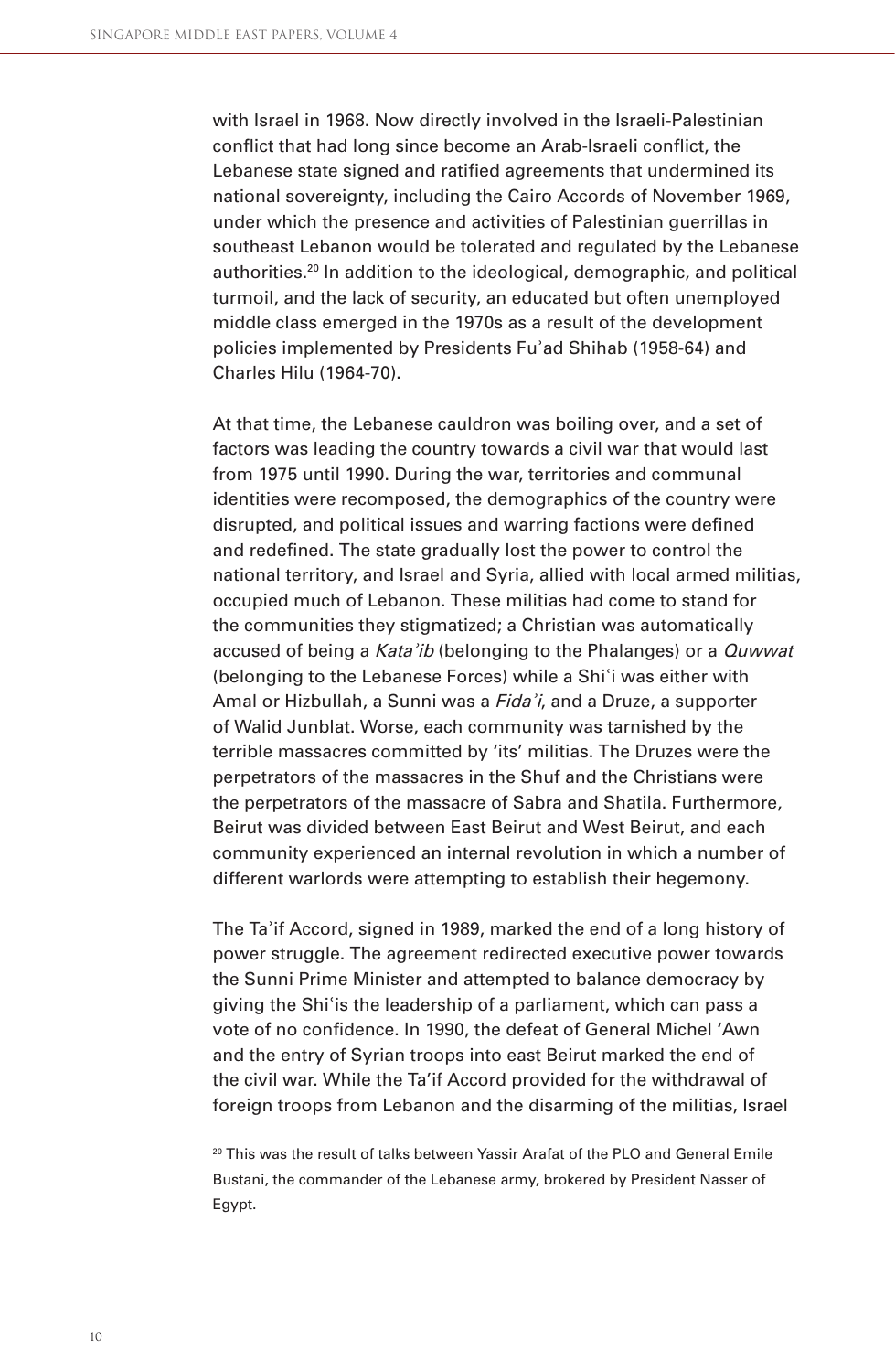did not withdraw its forces until 2000 and Syria not until 2005, after the assassination of Rafiq al-Hariri. In the meantime, the militias were disarmed.21 As a Lebanese resistance movement, Hizbullah kept its arms and the right to maintain and acquire weapons. Thus, Lebanon was engaged in a dual project throughout the period of reconstruction, and the resistance had very little in common with Hariri's capitalist project.

After the assassination of Hariri, which was quickly followed by the demand for the withdrawal of Syrian troops, only Hizbullah demonstrated on 8 March 2005 to be in favour of keeping the Syrian presence in Lebanon. In response, a demonstration of a million people, composed of everyone who did not support the Syrian presence in Lebanon, took place on March 14, dubbed the "Cedar Revolution". All the political parties and factions except Hizbullah and the Syrian Ba'th came out in support. However, the elections of 2005 surprised many Lebanese: the 2000 electoral law, tailored by the occupation forces for their allies, remained unchanged. There were also some 'unnatural' alliances between supporters of the 'democratic movement' of March 14 and Hizbullah. Was this simply in order to achieve short-term goals such as maintaining the date of the elections or guaranteeing various groups seats in Parliament? It certainly had the effect of isolating one prominent Christian figure, General Michel 'Awn.

In February 2006, 'Awn met with Sayyid Hasan Nasrullah and they drew up a joint 'road map' which they claimed would be more effective than the National Dialogue<sup>22</sup> in integrating the Resistance

<sup>21</sup> Elizabeth Picard, Prospects for Lebanon: the Demobilisation of the Lebanese Militias, Oxford, Centre for Lebanese Studies, 1999.

 $22$  'On 2 March 2006, 14 Lebanese leaders representing major sectarian communities and political groups convened a National Dialogue conference to address key issues currently dividing Lebanon. The ground-breaking conference, pushed by parliamentary speaker Nabih Berri and other Lebanese politicians, agreed to address such issues as the status of President Lahoud, the international investigation of the Hariri and other assassinations, arms maintained by Hizbullah and Palestinians outside refugee camps, demarcation of the Syrian-Lebanese border including the disputed Shib'a Farms area, and the establishment of diplomatic relations between Lebanon and Syria (which has never taken place). According to press reports, the conferees reached initial agreement on March 13 to disarm Palestinians outside refugee camps and to work to establish diplomatic relations with Syria; however, Syria is resisting border demarcation or establishment of diplomatic relations at this time; moreover, the parties were unable so far to agree on the status of President Lahoud or the disarmament of Hizbullah. More sessions resumed in late April 2006.' See Congressional Research Service (March 16, 2006). "CRS Issue Brief for Congress: Lebanon".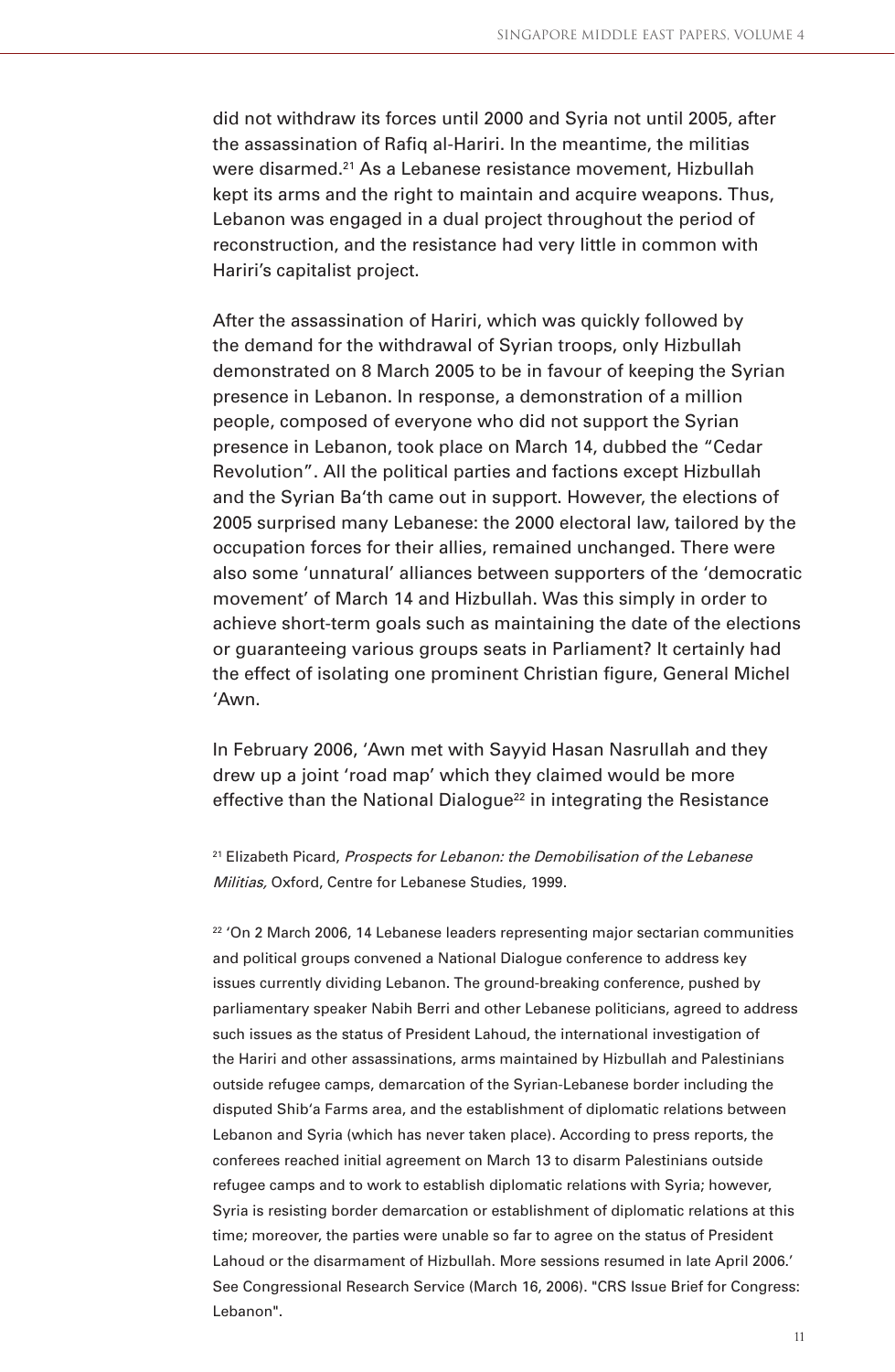into the Lebanese army. This agreement turned out to become the foundation stone of a Maronite-Shi'i alliance. Together with the majority of the Shiʾis, the majority of the Maronites now found themselves in what Sabrina Mervin has called the 'axis of rejection' (mumana<sup>ʾ</sup>a). 23 In July 2006, Israel attacked Lebanon in an attempt to defeat Hizbullah. A month later, a UN resolution brought an end to the fighting, and without actually winning the war, Hizbullah emerged stronger than ever, appearing invincible both to its Lebanese compatriots and to its Arab neighbors. The Shiʾi party thus became more assertive both in the eyes of its own compatriots and of its Iranian and Syrian allies.

After the war of July 2006, Hizbullah and the FPM ran a joint program of political activities and protest that began on 1 December 2006, and ended on 21 May 2008 after the Doha Agreement.<sup>24</sup> These political protests entailed a set of discursive practices, territorial practices, and semiotics that favoured socialization between the groups. However, it was challenged by the imagined frontiers dating back to the geography of the civil war and the new alliances emerging from more recent clashes. Instead of social cohesion, there was increasing social distance between the communities. This was partly the result of social practices shaping and constituting the territory in addition to the armed occupation of some areas inside and outside Beirut. In time, the disintegration of many Arab regimes in 2011 would infuse a more fractured geopolitical imaginary with a more urgent sense of community survival. In August 2011, political discourse suffused

23 See footnote 4.

 $24$  Marking the end of a political crisis over disagreements about the circumstances in which Hizbullah was allowed to bear arms.

<sup>25</sup> This new social dynamic remains clearly distinct from the notion of 'social resistance' (mujtama' al-muqawama), in which Hizbullah's institutionalised networks serve to mobilise the Shi'is of Lebanon. 'In Hizbullah's view, resistance is a mission and a responsibility for every Shi'i in his or her everyday life. Thus resistance is military, but it is foremost political and social: it is a choice of life, or a 'methodology', as recently emphasized by Nasrullah. The resistance society is the product that Hizbullah's holistic network aims to achieve. This society serves to disseminate the concept of spiritual jihad, which is complementary to military jihad: "The prophet told us: combat is a small jihad, the biggest jihad is the spiritual jihad." Mona Harb and Reinoud Leenders, 'Know thy enemy: Hizbullah, 'terrorism' and the politics of perception', Third World Quarterly, 26, 1, 2005, 173-97.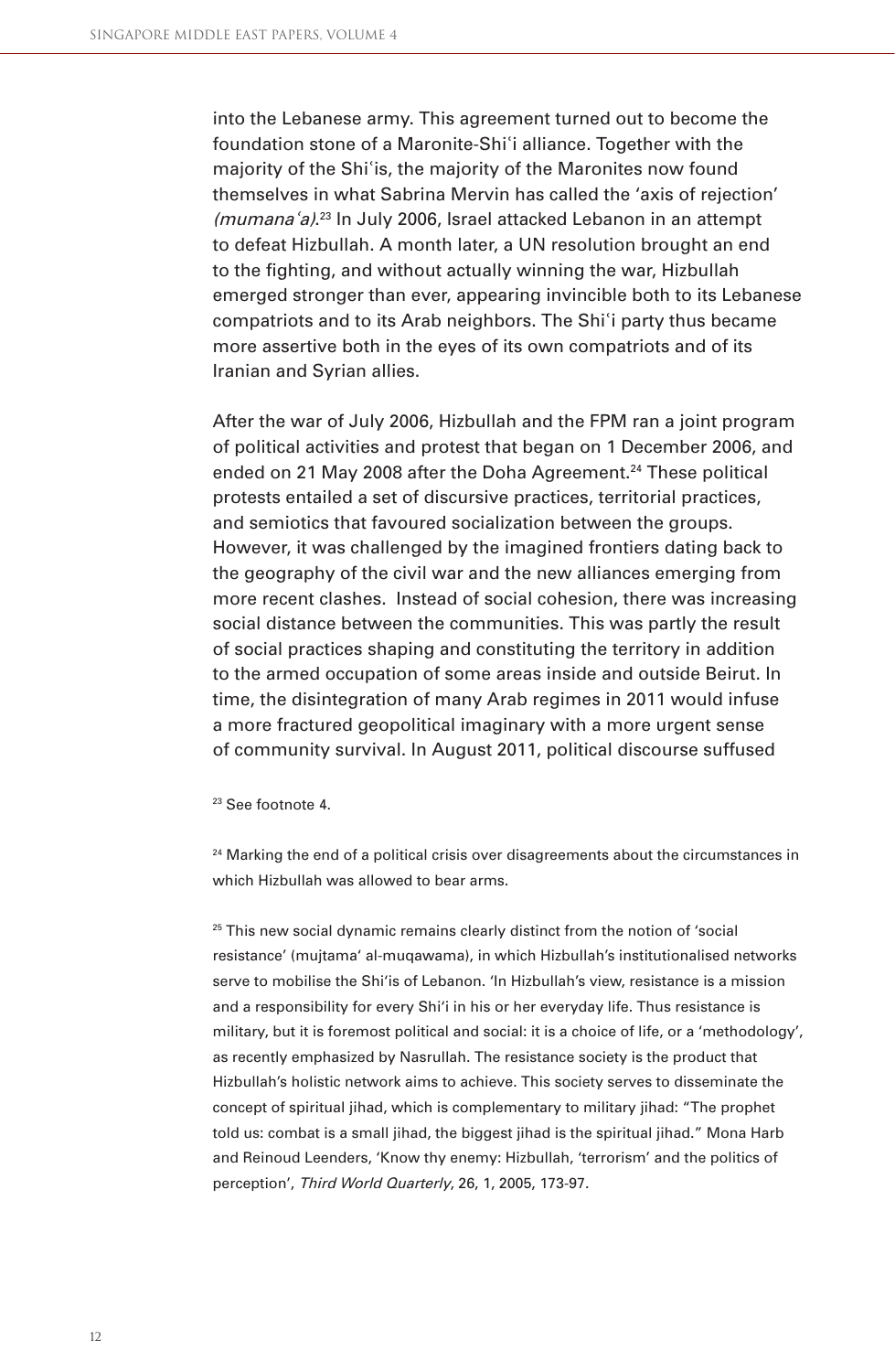with parochial sectarian politics became prominent. Towards the end of 2011, the violent clashes in Syria and their consequences for both regional and international politics fore-grounded the 'axis of rejection' (mumana'a), to which the FPM and Hizbullah both belong. These external factors aggravated the disputes between the various Lebanese political groups and religious communities. Under these circumstances, it may well be that the land of the cedars will spiral into civil war, but the fact remains that as of the summer of 2012, most Lebanese institutions have remained undivided. This stability is partly due to the FPM-Hizbullah alliance but it also has to do with the sterling efforts of President Suleiman and Prime Minister Miqati to work together in favour of Lebanon adopting a strong and positive stance of neutrality.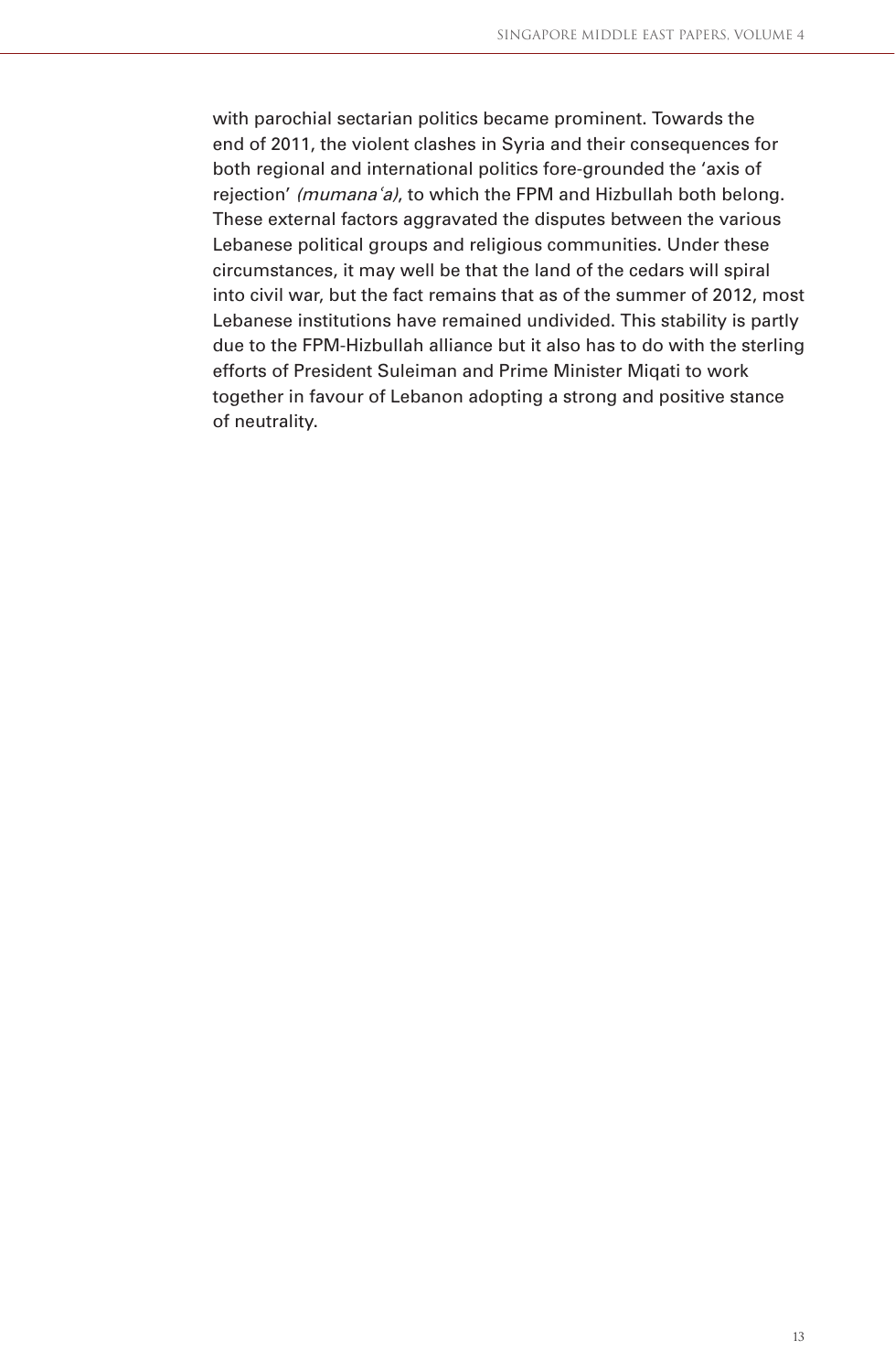# $CHAPTER 1:$ From irreconcilables to political understanding: the FPM and Hizbullah's Memorandum of **UNDERSTANDING**

#### **HIZBULLAH AND THE FPM**

In the nearly thirty years since the Shi<sup>o</sup> religious resistance movement against the Israeli occupation was founded in Lebanon in 1982,<sup>26</sup> Hizbullah has succeeded in recruiting allies from the Shi'i, Sunni, Maronite, and Druze communities as well as from secular political currents. All these factions would generally have been regarded as historically or culturally hostile to Shiʾi religious and political hegemony, inspired as it has been by the Khomeinist doctrine of wilayat al-faqih.<sup>27</sup> Hizbullah, "the Party of Allah", has become a legitimate political player in the Lebanese democratic race. This armed party is also a power to be reckoned with in the conflict with Israel, and valued as such by its allies, but its rivals seek its disarmament, by political means, to preserve the sovereignty of the Lebanese state. Now that the Arab uprisings have aggravated the disputes among the Lebanese factions, Hizbullah appears as an experienced, stable, and moderate political player against the Salafi effervescence in Tyre and Tripoli.

In addition to the current understanding of Hizbullah's national success against the backdrop of post civil war and sectarian conflicts, we shall focus on the political and social dynamics that have influenced the alliance between Hizbullah and the Maronite-led Free Patriotic Movement (FPM, al-Tayyar al-Watani al-Hurr), after the assassination of the Prime Minister, Rafiq al-Hariri, in February 2005 and the withdrawal of the Syrian troops from Lebanon in April 2005. In this way I hope to explain why the Lebanese state and its institutions remain undivided despite their paralysis by political deadlock and the profound social and sectarian rifts in a highly unstable Middle East.

26 See Aurélie Daher, 'Le Hezbollah libanais et la résistance islamique au Liban: des stratégies complémentaires', Confluences Méditerranées, 76, 2010-11, 101-11.

 $27$  In Les mondes chiites et l'Iran, Paris, Karthala 2007, Olivier Roy suggests that the Islamic revolution in Iran was not meant to be limited to Iran or to Shiʾis, but was intended to act as the avant-garde of the Muslim *umma*. He also considers that the radical Shiʾism that nurtured the Iranian revolution revived the rift between the Sunni and Shiʾi sects.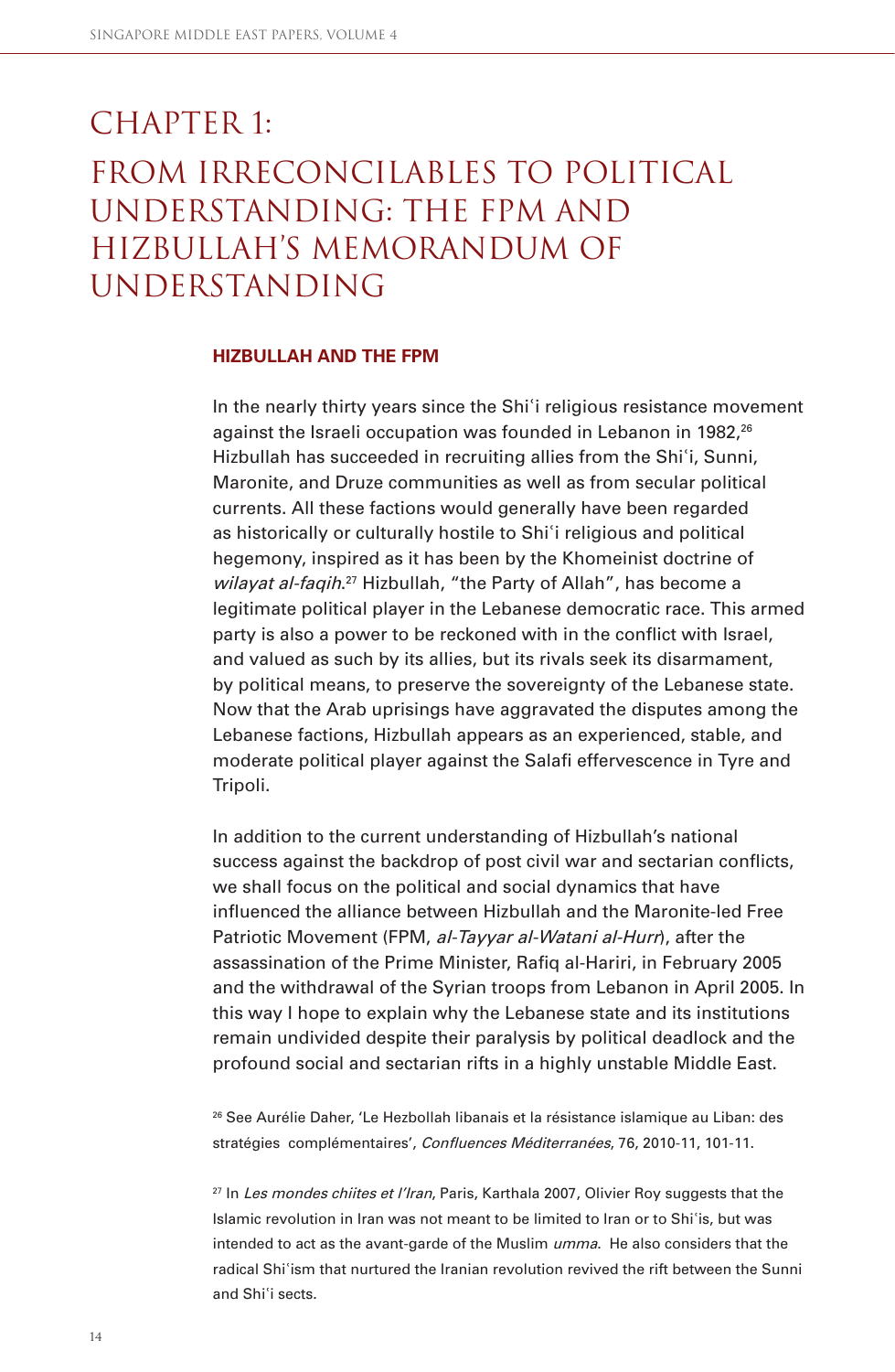On the one hand, Hizbullah is an Islamic organization founded in 1982 after the Israeli invasion of Lebanon (see note 26). It was inspired by the example and teachings of the Iranian revolution in 1979, which was perceived by militant Shi'i factions as a mixture of a renaissance and a revolutionary movement.<sup>28</sup> Ayatollah Khomeini in person granted its founding manifesto establishing the principles of belief in Islam, *jihad*, and the authority of the supreme jurist, wilaya al-faqih.<sup>29</sup> Although Hizbullah declared that it wanted to establish an Islamic state in 1985,<sup>30</sup> it reached a political compromise with some of its rivals in the 1990s. Blessed by ʾAli Khamenei who succeeded Ayatollah Khomeini, the party declared in 1992 that it would participate in the Lebanese elections, and proceeded to win twelve seats. This move has been interpreted by some as the "Lebanonization" of Hizbullah, its admission of the diverse composition of Lebanese society, and the impossibility of establishing an Islamic state.<sup>31</sup> Indeed, in its electoral campaigns Hizbullah focused on social inequality and insecurity, and its slogans did not emphasize religious themes but rather capitalized on Hizbullah's role in the

<sup>28</sup> SIran sent Hizbullah considerable military support via Syria, and the Revolutionary Guards set up the first training camp for its militants in the Biga' Valley. Some Palestinian factions also trained the militants of the Islamic Resistance in Lebanon.

<sup>29</sup> See Qasim Na'im, Hizbullah, al-Manhaj, al-Tajriba, al-Mustaqbal (Hizbullah, its programme, its experience, its future), Beirut, Dar al-Hadi, 2009.

 $30$  The first official expression to the Lebanese public of an Islamic rule was issued in an open letter from Hizbullah in 1985, in which it was stated: 'We confirm our conviction in Islam as a tenet and a system, both intellectual and legislative, calling on all to learn of it and abide by its code. And we summon the people to adopt it and commit to its instructions, at the individual, political and social levels. Where the freedom of choosing a governing system is attributed to our people in Lebanon, they will not find a better alternative to Islam. Hence, we call for the implementation of an Islamic system based on the people's free choice, but not through forceful imposition as some may assume.'

<sup>31</sup> See N. Hamzeh, 'Lebanon's Hizbullah: from Islamic revolution to parliamentary accommodation', Third World Quarterly, 14, 2, 1993, 321-37. See M Warn, 'Staying the course: the lebanonization of Hizbullah—the integration of an Islamist movement into a pluralist political system', unpublished masters thesis, Department of Political Science, Stockholm University, 1999. See Harb & Leenders, 'Know thy enemy …' ; Amal Sa'id-Ghorayeb, Hizbullah. Politics and Religion, London: Pluto Press, 2002; Joseph Alagha, 'Hizbullah's gradual integration in the Lebanese public sphere', in Sharqiyyat, 13,1, 2001. See also Judith Harik, Hizbollah: The Changing Face of Terrorism, London: I.B. Tauris, 2004.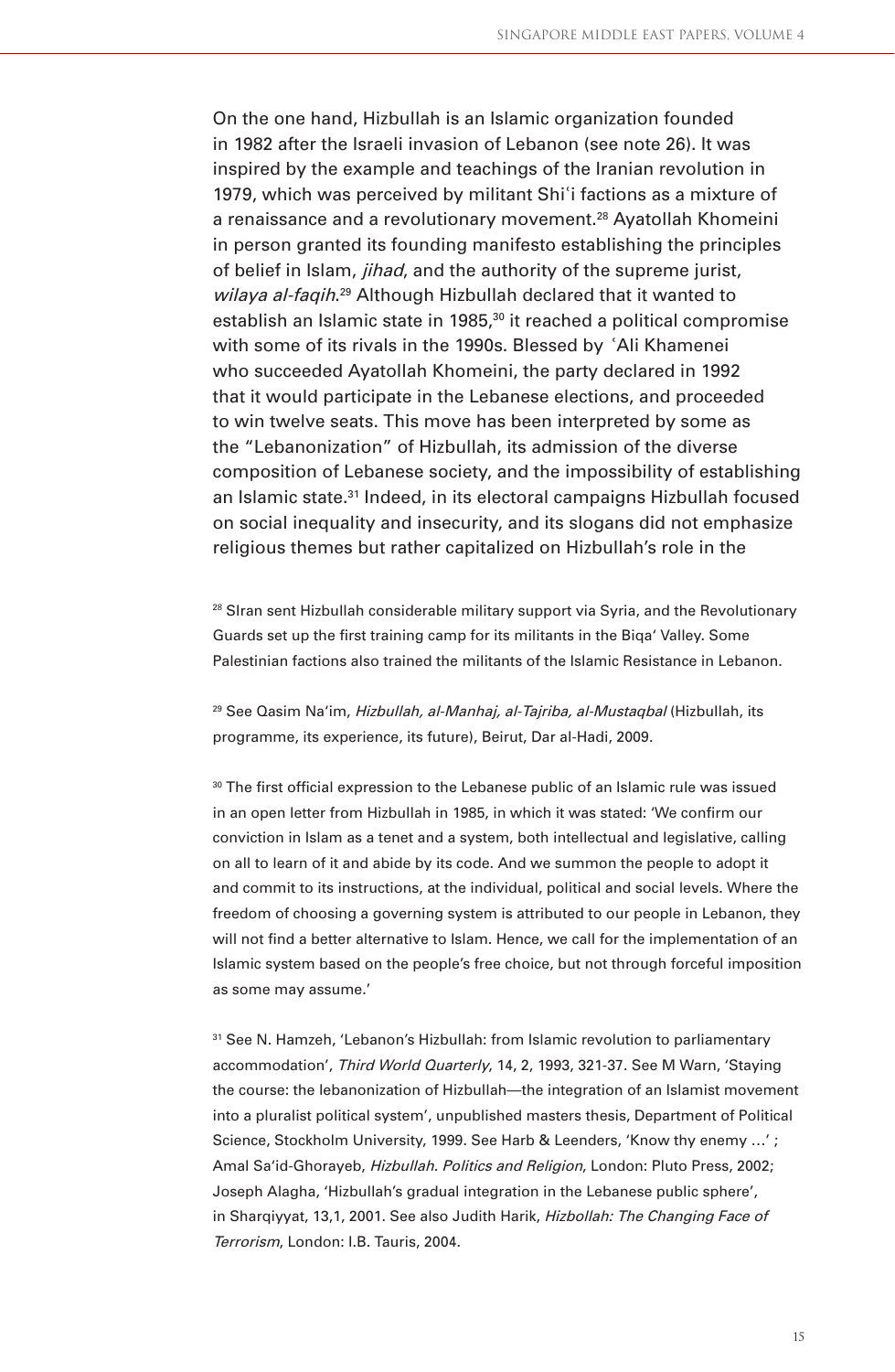resistance against Israel.<sup>32</sup> However, despite the sophisticated political apparatus and the broad range of social welfare activities among Lebanese Shiʾis that the party has developed since the nineties, it is still debatable whether Hizbullah could transform, or in some sense live without, its armed wing after the struggle for liberation comes to an end.33 In fact the question of the disarmament of Hizbullah was debated just after the Syrian withdrawal from Lebanon in 2005 in the context of the National Dialogue,<sup>34</sup> which assembled the main actors in the Lebanese civil war. When the National Dialogue had reached a deadlock, the leader of the FPM and the secretary general of Hizbullah took the initiative to meet and discuss the debated matters en aparté in February 2006. We shall arque that the initial roadmap they had signed turned out to become the foundation stone of a more grounded alliance between the two parties.

al-Tayyar al-Watani al-Hurr, the Free Patriotic Movement (FPM) is a political party that was founded in September 2005 after freedom of association was permitted again in Lebanon following the Syrian withdrawal in April 2005. The Movement aims at establishing a secular state in a free economic system. The Maronite leader, Michel 'Awn, also known as the General ("al-General") is the founder and the chief of this movement.

Michel 'Awn was first heard of in 1988 when he was nominated interim head of state by President Amin Jumayyil. In accordance with the Lebanese constitution, General 'Awn's task as Commander of the Lebanese Army was to ensure that general elections were held for a new Lebanese president. Soon afterwards he declared himself president, appointed six ministers, and launched a war against the Syrians in Lebanon. His battle for independence was acclaimed by hundreds of thousands of Christians living on the eastern side of the green line. At that point the crowd praised, 'Awnak jayi min allah', which is a play on words, meaning simultaneously 'your help is coming from God' and 'your 'Awn is coming from God'. Clearly, that was the time of the cult of the individual.

 $32$  'They resist with their blood, resist with your vote', was one of its slogans in 1996. See Augustus Richard Norton, Hizbullah, a short history, Princeton University Press, 2007. Nevertheless, Hizbullah still criticized the Lebanese political system, which is essentially still based on the 1943 pact: 'We distinguish between participation [in the legislative elections of 1992] and our vision of the current political system that we consider to be the basis of confessional, economic, administrative, and political problems because it is built on a confessional basis and on the basis of muhassasa [allotment] that hinders development and impedes people's rights.' Interview with Na'im Qassim, al-Nahar, Beirut, 5 July 1996.

<sup>33</sup> See Harb and Leenders, 'Know thy enemy …'

<sup>34</sup> See footnote 15.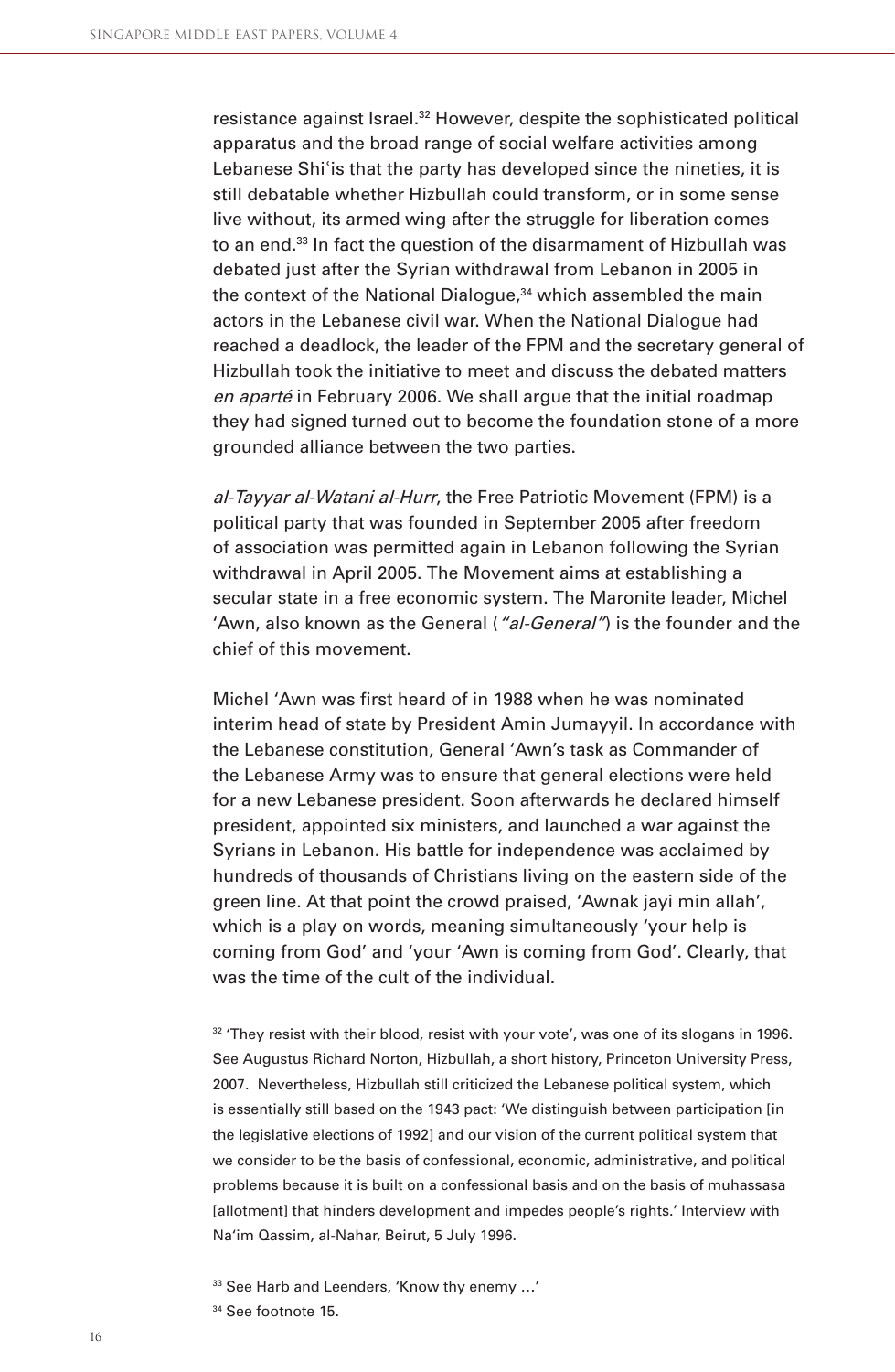When 'Awn came back from exile in France in May 2005, a large crowd was waiting for him with Lebanese flags and great enthusiasm for his idolized persona. He came back with a party project thriving for a modern and secular state. During his exile in France, he was surrounded by educated Lebanese, mostly with PhDs, who advised him on the state project. As soon as freedom of association was restored in Lebanon, the Free Patriotic Movement was officially declared a political party on 18 September 2005. The party's charter<sup>35</sup> as well as the its logo<sup>36</sup> was intended to project hope for the construction of a secular democratic state and the enhancement of social as well as gender equality.

In terms of organisation, FPM partisans are classified in three levels: activists, supporters, and voters.37 The supporters are on the party database under one or several committees,<sup>38</sup> while voters are those who are known to vote for the FPM.<sup>39</sup> Voters, supporters, and

<sup>35</sup> The Charter of the FPM is based on fourteen principles that include the party's commitment to the Universal Declaration of Human rights, Lebanese sovereignty and democratic system based on a social contact and on pluralism. It declares that it aims to guarantee the sovereignty of the Lebanese state and to build a nation based on equality through a fair judicial system, democratic institutions, and the establishment of a secular state in a free economic system. See The Charter of the Free Patriotic Movement Party: (http://www.tayyar.org/Tayyar/FPMParty/CharterNLogo/Charter. htm).

<sup>36</sup> The party's logo is a positive sign in an orange colour that stresses on the signs of openness, hope and memory. For an explanation of the Logo from the FPM perspective: (http://www.tayyar.org/Tayyar/FPMParty/CharterNLogo/Logo.htm).

37 Coordinators are organized within twelve Committees. These are the sub-provincial "Caza" Committees (regional organization), Youth and Student Committee, Diaspora Committee, Finance Committee, Foreign Affairs, Human Resources, Information Technology, Media, Political education, Schools, Studies and Research, Unions. See Committees (http://www.tayyar.org/Tayyar/FPMParty/FPMOrganization/).

38 A supporter is most active at election times whether parliamentary, trade union or student elections, and he is expected to contribute to the party's public actions, such as taking part in general strikes etc. If registered under a provincial group (*qadha)*, a supporter is active whenever specific actions are needed on the ground in his registered region. If a supporter is registered within a professional union, he should then meet on a regular basis with his fellows to build up the party's vision in the relevant sector.

<sup>39</sup> Supporters and voters can be called upon without having to obtain party membership in order to avoid discrimination in their professional life.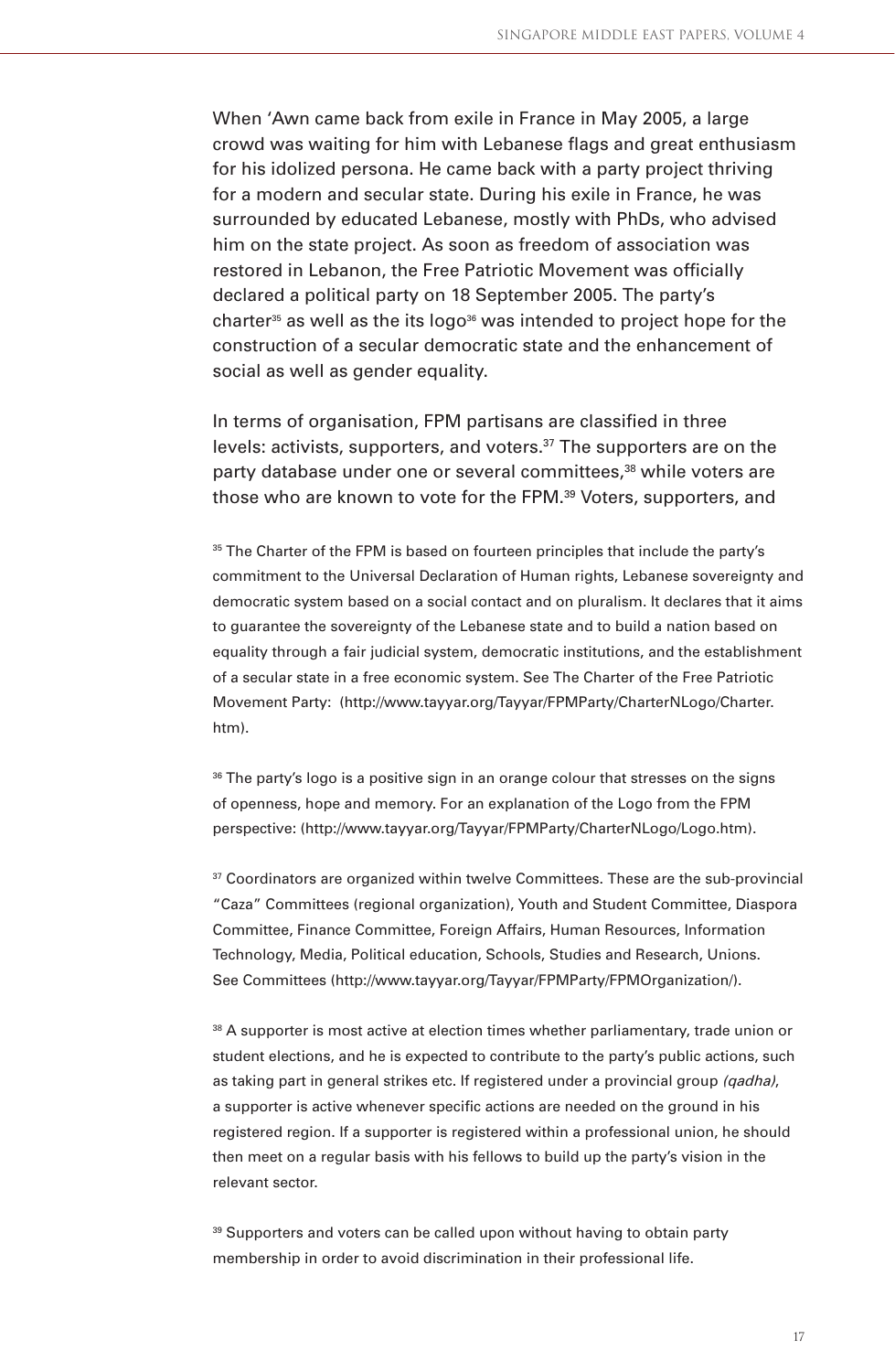activists are all updated with the party's politics on a weekly basis; communication is usually effected by SMS or on the party's webpage and Internet forum. In more sensitive situations, communication is handled in face-to-face meetings. The FPM's watchword for its followers is to keep silent on internal debates and to divulgate the same official message outside the room. Moreover to ensure that a common vision is shared within the party, training is regularly scheduled to promulgate a sense of Lebanese history, that of the party and its most recent political guidelines. This apparatus was used to communicate internally about the roadmap that was signed later on by 'Awn and Nasrullah on 6 February 2006.

Back to 2005: soon after his enthusiastic reception on his return from exile in France, 'Awn was dragged into local politics. He had to face his political rivals as well as the partisans' aspirations and ambitions within his own party. Many FPM partisans were disappointed by the undemocratic practices within the party as illustrated by BH, an active senior party member:

'Awn has made many fundamental mistakes within the FPM, including suspending elections within the party! He argued at a meeting, that 'because the political situation is delicate, "we" shall not implement elections within the party.' This is a great deal of disappointment for us intellectuals who have strived all these years to establish a secular and a democratic political party that would not be reduced to za *amat*, the sole image of its chief. (Interview, 20 July 2011).

The chief in question or za'amat, which means chiefdom is 'Awn and his family, since the former Commander of the Lebanese Forces and his sons-in-law run the party's apparatus and represent the party at the parliament and within the cabinet, in addition to running the funds of the FPM and its television channel, Orange TV. Moreover, the partisans who had hoped to be able to rise within the party through free democratic elections, and for political representation within the cabinet or as parliamentary candidates have been disappointed by the straightforward nominations declared by Michel 'Awn:

I had hoped that with 'Awn it would be possible for the upper educated middle class to get into higher civil service employment without cronyism. But without free elections within the party, political promotion is not possible. I know now that I cannot hope to serve in a Ministry in Lebanon.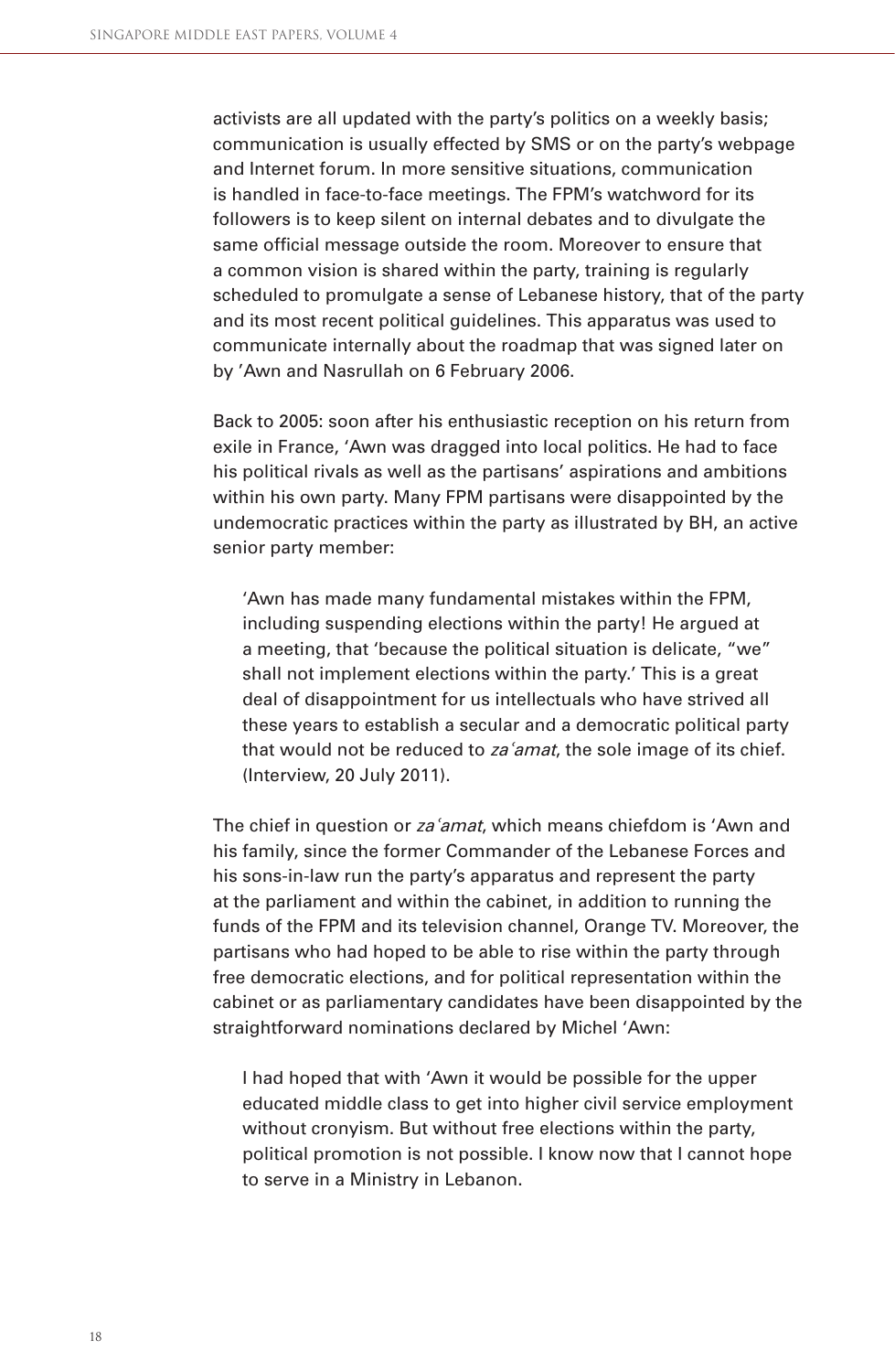Thus C.K., who has a PhD from a prestigious university in France, explained on 25 July 2011 how he ended up living in Dubai. In addition to cronyism within the party, there is little institutionalization within the Tayyar. In consequence, the donations for the party were all put into private accounts or into the account of Orange TV, which is run by 'Awn's son-in-law. As an FPM coordinator explained on 20 July 2011:

'Awn turned out not to be the man of the Tayyar project, and he might not do so well in the next elections. He is losing his partisans' support, and fewer and fewer volunteers contribute to his social actions.

Despite all these problems, it is difficult to say that these issues are consistent enough to weaken 'Awn's position electorally, especially after what had happened in Syria between 2011 and 2012. We shall see at the end of this paper that 'Awn's electorate have become motivated by regional strategic choices rather than internal political ideals.

### **AN UNUSUAL ENCOUNTER: THE CIRCUMSTANCES LEADING TO THE MEMORANDUM OF UNDERSTANDING**

After 14 March 2005, Hizbullah became symbolically isolated. The assassination of Rafig al-Hariri on 14 February 2005 had triggered a few small demonstrations against the Syrian presence in Lebanon. Hizbullah tried to roll back public opinion by organizing a one million people demonstration on March 8, supporting the Syrian regime and the Syrian presence in Lebanon. The 'rest' of the Lebanese public answered back with a huge demonstration on March 14 dubbed as the 'Cedar Revolution', which was a personal initiative led by everyone opposed to the Syrian presence in Lebanon. In political terms, all the existing factions except Hizbullah, Amal, and the Syrian Ba'th supported the demonstration on March 14.

Both practically and politically, and despite its symbolic isolation, the party remained the only armed paramilitary faction in Lebanon after the Syrian withdrawal. In addition, Syria left suddenly after twenty-one years of occupation, with its influence having thoroughly permeated all Lebanese institutions. No arguments for a transition or hand-over of power had been made, and Hizbullah remained armed with no supra-national authority to oversee its militia.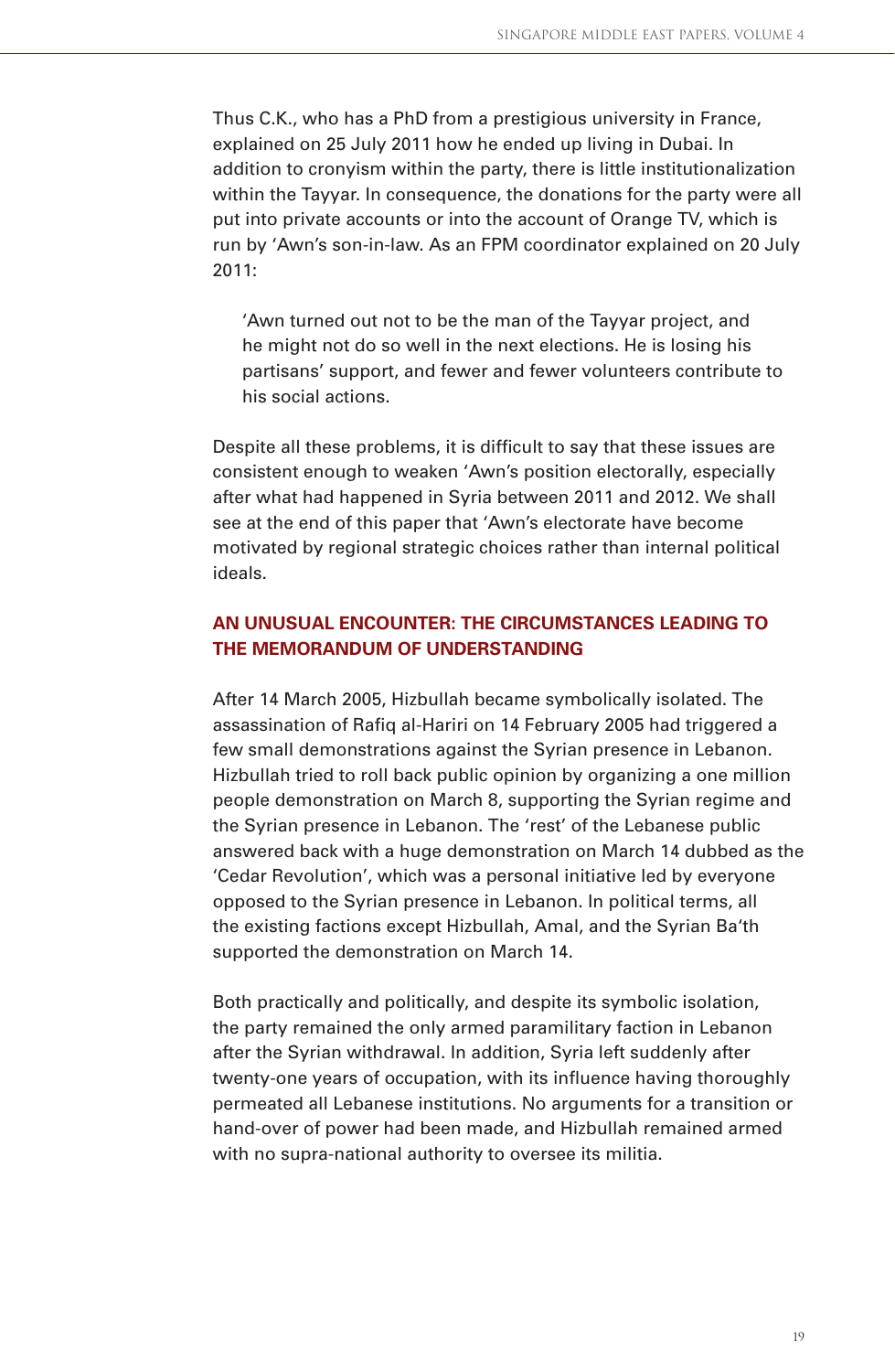On the political level, between May and June 2005, the Lebanese National Assembly failed to reach a quorum to decide on a new electoral law to govern the elections, and the interim government simply maintained the 2000 electoral law. Hence, the Lebanese were obliged to vote under an electoral law designed by the Syrian occupation forces for the benefit of their allies, mainly Hizbullah, but there were also some "unnatural" alliances between the leaders of the three main communities, namely Saʾid Hariri of the Sunnis, Walid Junblat of the Druzes, and Nabih Berri and Hasan Nasrullah of the Shi'is. These were the first free democratic elections conducted in Lebanon after fifteen years of civil war (1975-1990) and after fifteen years of Syrian post-war occupation (1990-2005). The elections were held under the Ta'if agreement, (and all members were elected by universal suffrage. Seats were still distributed by confession, and the constituencies remained the same size as they had been in 2000. Surprisingly enough the opposition MPs, meaning all those against the Syrian presence and hegemony in Lebanon, showed little interest in discussing reforms to the electoral law (Deputy Speaker Michel Murr, 29 April 2005). Opposition MPs claimed a deal had been struck earlier in the week between the Amal movement, Hizbullah, the opposition leader Walid Junblat, and former Premier Rafiq al-Hariri's dignity bloc not to contest the 2000 law.<sup>40</sup> The first round was held on 29 May 2005 in Beirut: the Rafiq al-Hariri Martyr list led by Sai'd al-Hariri and the Progressive Socialist Party led by Walid Junblat together obtained 19 seats with what is known in Lebanese electoral practice as "one seat left free" for a Shi'i candidate, which enabled the Shiʾis of Beirut to vote for their candidate.

Even more striking was the "unnatural" alliance in South Lebanon and the Nabatiya Governorate (5 June 2005) where Bahiya al-Hariri, the sister of the assassinated Prime Minister, actually formed part of the Resistance and Development Bloc, a joint ticket by the two main Shiʾi parties Hizbullah and Amal, in addition to Mustafa Saʾid from Sidon, an Arab nationalist and a historic rival of the al-Hariri family. The third round in Biqaʾ and Mount Lebanon was a premonition of what was to come, since Michel 'Awn's Free Patriotic Movement and two smaller parties ran under a single umbrella against the al-Hariri List - the Resistance on one side and the development Bloc on the other. In the fourth round on June 20 in North Lebanon, the al-Hariri List won all 28 seats.

<sup>40</sup> Daily Star, 29 April 2005, 'Lebanon settles on 2000 electoral law after lack of quorum'.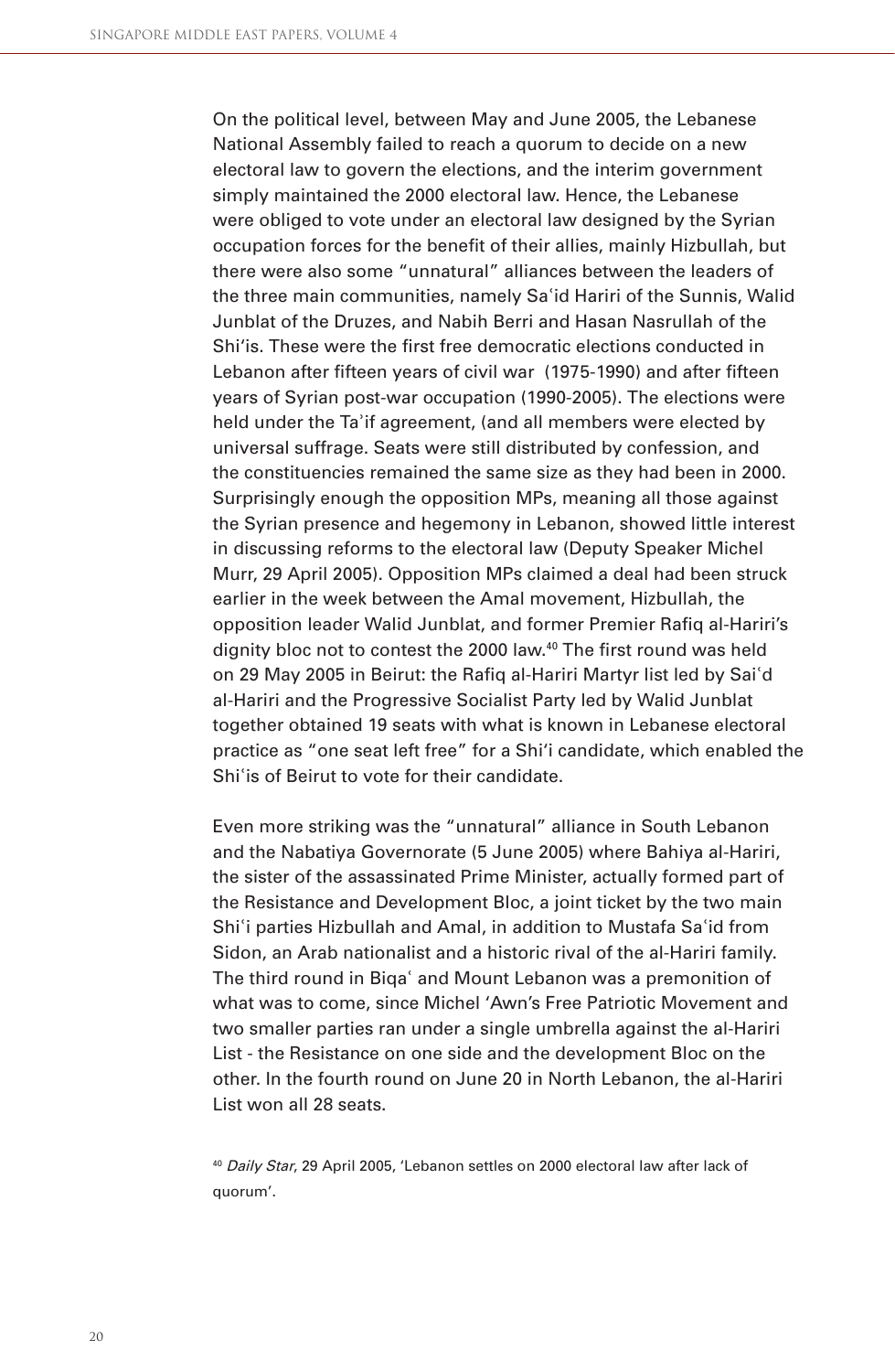Table 1 shows the distribution of parliamentary seats after the 2005 general election. Of course the electoral alliances were often purely marriages of convenience, and once all the parties had secured their seats the parliament was to be 'organized' between the majority of the 14 March Alliance and the new opposition of the 8 March Alliance:

| <b>Alliances</b><br>named<br>after the<br><b>Syrian</b><br>withdra-<br>wal | <b>Seats</b><br>per<br><b>Alliance</b> | <b>Parties competing for elections</b>                                                           | <b>Number</b><br>of seats<br>obtained<br>after the<br><b>May-June</b><br>2005<br>general<br>elections |
|----------------------------------------------------------------------------|----------------------------------------|--------------------------------------------------------------------------------------------------|-------------------------------------------------------------------------------------------------------|
| March 14<br>Alliance                                                       | 91                                     |                                                                                                  |                                                                                                       |
|                                                                            |                                        | Future Movement (Sa'id al-Hariri)                                                                | 36                                                                                                    |
|                                                                            |                                        | <b>Progressive Socialist Party (Walid</b><br>Junblat)                                            | 16                                                                                                    |
|                                                                            |                                        | Free Patriotic Movement (FPM) Michel<br>'Awn                                                     | 15                                                                                                    |
|                                                                            |                                        | Lebanese Forces (Samir Geagea)                                                                   | 6                                                                                                     |
|                                                                            |                                        | <b>Qornet Shehwan gathering including</b><br>the Phalangists (Amin Jumayyil) and<br>independents | 6                                                                                                     |
|                                                                            |                                        | Independents (Tripoli Bloc)                                                                      | 3                                                                                                     |
|                                                                            |                                        | Democratic renewal (Tripoli Bloc)                                                                | 1                                                                                                     |
|                                                                            |                                        | Democratic left (Tripoli Bloc)                                                                   | 1                                                                                                     |
|                                                                            |                                        | <b>Skaff Bloc</b>                                                                                | 5                                                                                                     |
|                                                                            |                                        | Murr Bloc                                                                                        | $\overline{2}$                                                                                        |
| March 8<br>Alliance                                                        | 37                                     |                                                                                                  |                                                                                                       |
|                                                                            |                                        | Amal (Nabih Berri)                                                                               | 14                                                                                                    |
|                                                                            |                                        | Hizbullah                                                                                        | 14                                                                                                    |
|                                                                            |                                        | Syrian Ba'th Party                                                                               | 2                                                                                                     |
|                                                                            |                                        | Others                                                                                           | 5                                                                                                     |
| Indepen-<br>dents                                                          | $\overline{2}$                         | Independents                                                                                     | $\overline{2}$                                                                                        |
| <b>TOTAL</b>                                                               | 128                                    |                                                                                                  | 128                                                                                                   |

#### **TABLE 1: GENERAL ELECTION RESULTS, MAY-JUNE 2005**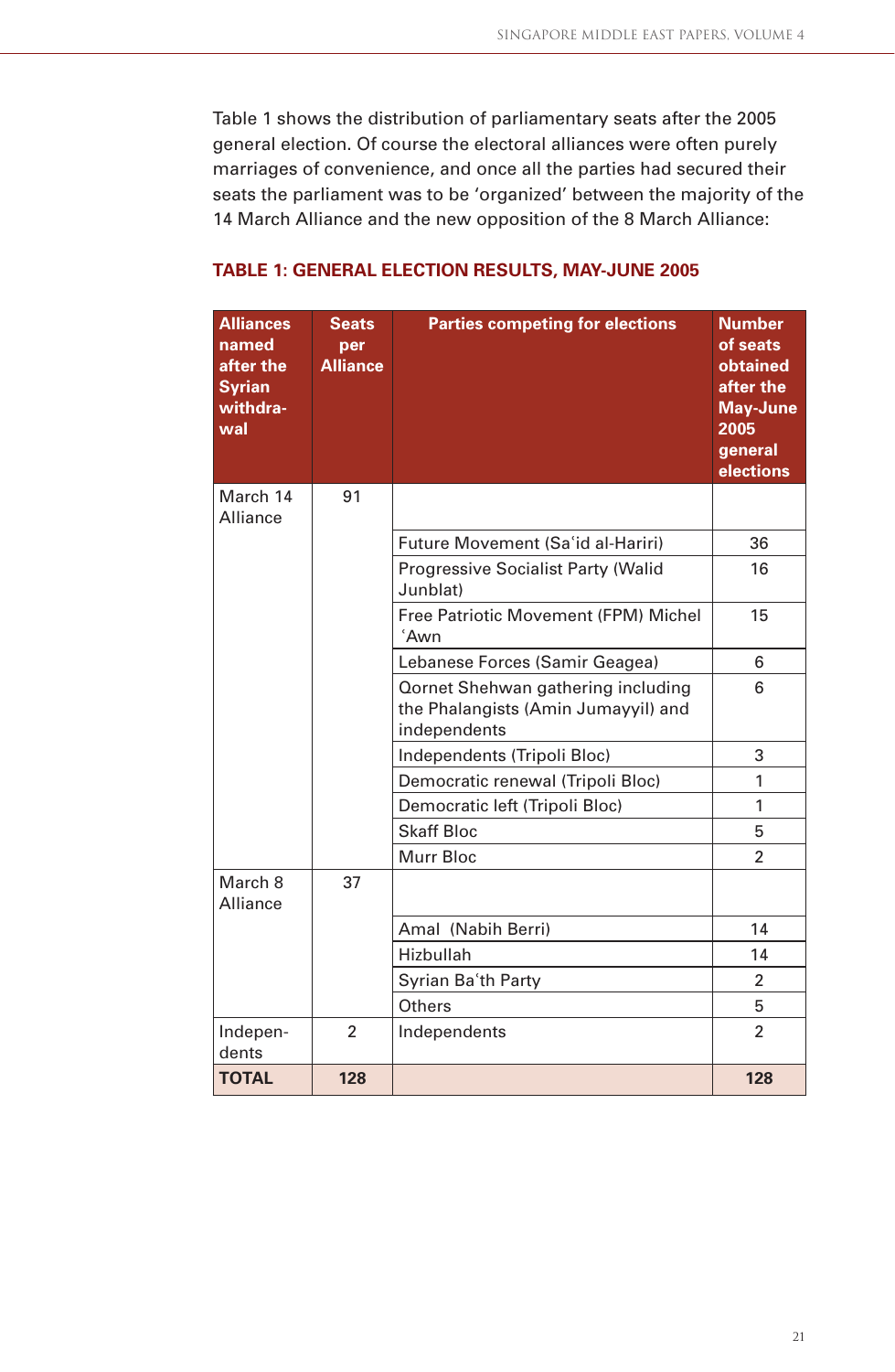Did this scheme of alliances aim at achieving short-term goals such as maintaining the elections date or guaranteeing the majority of the seats for the opposition (14 March Alliance) in the Parliament? It had certainly led the majority in the Parliament, the 14 March Alliance, which was the previous opposition under the Syrian occupation, to isolate the most prominent Christian political figure, General Michel 'Awn, who was feared as much as a "tsunami", as Walid Junblat nicknamed him.41 In addition to the electoral isolation imposed on him on his return from his French exile, 'Awn also suffered personal political isolation. Although his party won the majority of the Maronite parliamentary seats in Mount Lebanon, he was unable to obtain a single portfolio in the new cabinet. His new battle became the claim for a representative government, which would elaborate a new electoral law to guarantee better representation of the Christians in future elections.

In the meantime, a dispute arose between the forces of 14 March and their Shiʾi electoral allies over the stipulations of an agreement related to the establishment of an international tribunal to investigate the assassination of Rafig al-Hariri. The 14 March members wanted the tribunal to consider all attacks in Lebanon between 1 October 2004 and 12 December 2005, to see whether they were connected to al-Hariri's assassination on 14 February and if they were of similar nature and gravity. Those included such assassination attempts as the car bombing of 1 October 2004 against Minister Marwan Hamadeh, or the one against the outgoing Defence Minister, Elias Murr on 12 July 2005, and the attempt against the journalist May Shidyak, who was seriously injured when a bomb exploded as she got into her car on 25 September 2005. The list of crimes also included 13 other cases including the assassinations of Samir Kassir, a historian and journalist (2 June 2005), and Georges Hawi the former leader of the Lebanese Communist Party (21 June 2005). The Shiʾi ministers refused to ratify the agreement to establish the tribunal, and started to boycott cabinet meetings starting 12 December 2005. On that same day, Gibran Tuwayni, the journalist and lawmaker, son of the founder of al-Nahar newspaper, was killed by a car bomb. This political rupture provided an opportunity for Michel 'Awn to open channels of negotiations with Hizbullah and to draw a roadmap for the most litigious points in Lebanese politics. In this way, the Lebanese political scene was changed dramatically.

41 'Awn's isolation on his return from exile in France was the direct result of his speech. Among the Christians he was the old rival of the Kata'ib and the Lebanese forces, and the Maronite patriarch mistrusted his secular tone. He was also unable to attract support from the figures of the 14 March coalition who had been previously allied to Damascus. General Michel 'Awn depicted the forces of March 14 as "neoopponents", who were very late to join the fight against the Syrian occupation, which made their choices opportunistic. See Rapport Moyen-Orient de Crisis Group, La nouvelle équation libanaise: le rôle central des Chrétiens, 78, 15 juillet 2008.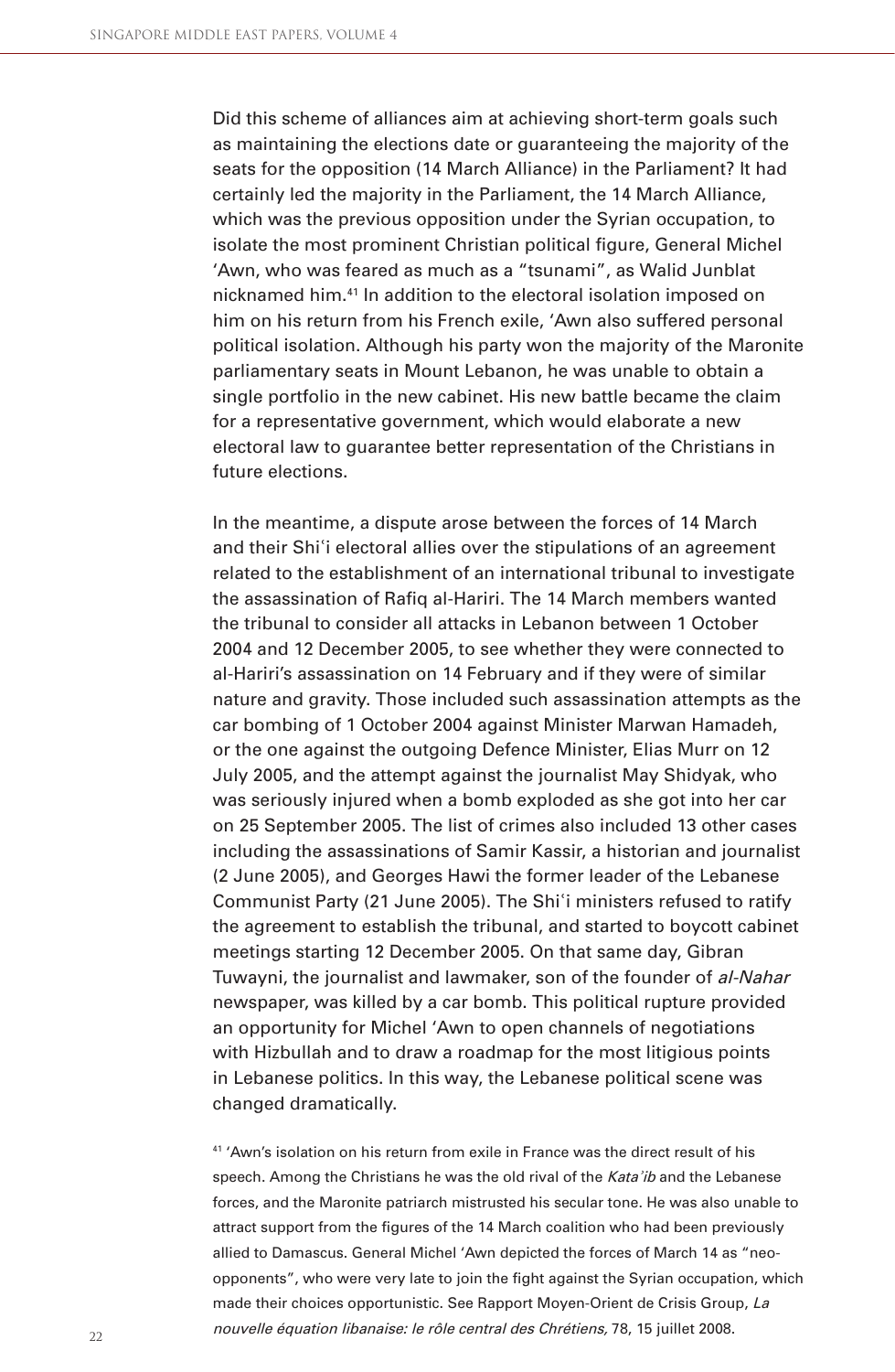### **A NEW NATIONAL PACT: THE MEMORANDUM OF UNDERSTANDING (6 FEBRUARY 2006)**

On 6 February 2006, five months before the outbreak of the July war, and against all odds, General Michel 'Awn and Sayyid Hasan Nasrullah met at St Michael's church in Shiyyah, in the southern Beirut suburb of al-Dahiya. A Memorandum of Understanding had been signed between the FPM and Hizbullah, and the two men jointly presented their roadmap to the press. The choice of the place was highly symbolic. This as yet untouched Christian holy place is situated in the middle of the Shiʾi demographic expansion south of Beirut, in the neighbourhood of Hara Harayk where Michel 'Awn was born. The church is a few meters away from the security perimeter of Hizbullah's al-murabba<sup>*'*</sup> al-amni, which housed the party's top leadership.

The *Memorandum of Understanding* addressed ten main points, seven of which laid down the principles and actions necessary for post-war reconciliation and state building. Two of them concerned Lebanese-Palestinian and Lebanese-Syrian relations, whilst the last point dealt with the weapons owned by Hizbullah and the Israeli occupation of Shibʾa farms under the theme of 'protecting Lebanon and preserving its independence and sovereignty'. The three first points of the text showed a desire to work towards postwar national reconciliation. They advocated conducting a national dialogue, investigating what happened to those missing during the war, finding the locations of mass graves, and ensuring the return of the Lebanese exiled in Israel. Two other points looked into building a modern state through the adoption of an electoral law in which proportional representation would simply be one of a number of possible variations. The other foundations of the modern state would be high standards of justice, equality, parity, merit and integrity, and an equitable and impartial judicial system, as well as efforts to combat corruption. Another point established consensual democracy as the fundamental basis for governance in Lebanon, and reiterated the pact of 1943.

In this agreement both parties addressed the major concerns of the Lebanese people at that time, since the full and complete withdrawal of Syrian forces in April 2005 had become the starting point for post-war reconciliation and state building projects. As noted above, Syria's withdrawal from Lebanon was a consequence of the assassination of Rafiq al-Hariri on 14 February 2005. The assassination had immediately mobilized crowds of people in Beirut shouting their indignation and praising the assassinated leader. A day later, the murder was classified as a terrorist act by the president of the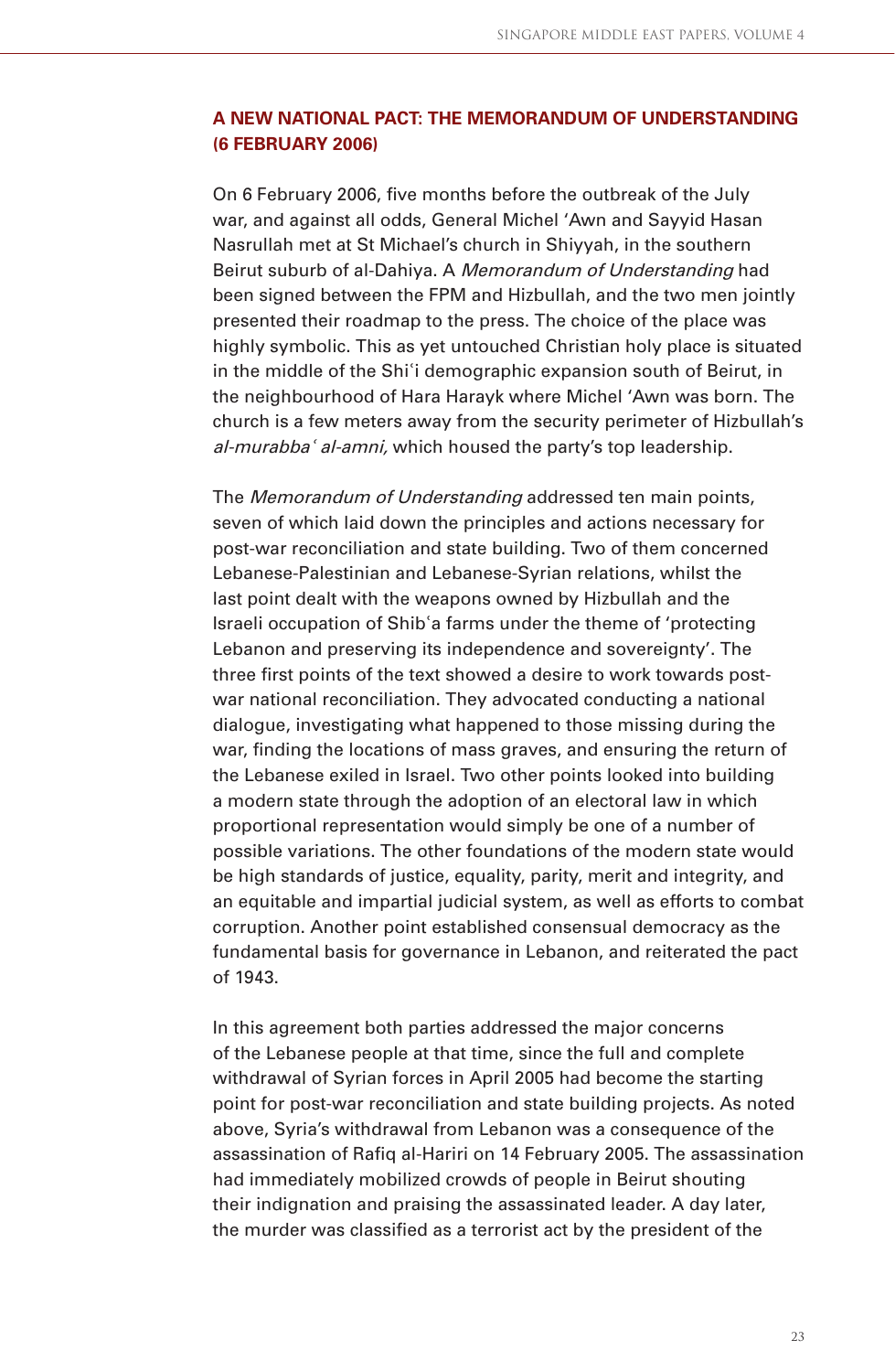Security Council, who requested the United Nations to 'follow closely the situation in Lebanon and to report urgently on the circumstances, causes and consequences of this terrorist act.'42 In response the Secretary-General sent a Fact-Finding Mission to Beirut to investigate and report to the Security Council. In a report dated 24 March 2005 the Mission concluded that the restoration of the integrity and credibility of the Lebanese security apparatus was of vital importance to the country's security and stability.<sup>43</sup> Based on the Mission's recommendations the Security Council established an international independent investigation commission on 7 April 2005 based in Lebanon to assist the Lebanese authorities in their investigation of all aspects of the terrorist bombing that killed al-Hariri on 14 February.<sup>44</sup> On 30 August 2005, four heads of security services were arrested by the Lebanese government based on allegations arising from the international investigation into the attack on 14 February 2005, although they were subsequently released in 2009 for lack of sufficient evidence <sup>45</sup>

It was within this context that the question of the assassination of al-Hariri fell in the **Memorandum of Understanding** (MoU) under the question of political assassinations and the security situation in general. Having condemned political assassinations and asserted the necessity of investigating and finding the perpetrators of these crimes, 'Awn and Nasrullah also confirmed the necessity of pre-empting

42 Peter FitzGerald, Report of the Fact-Finding Mission to Lebanon inquiring into the causes, circumstances and consequences of the assassination of former Prime Minister Rafiq Hariri, United Nations.

(http://unispal.un.org/UNISPAL.NSF/0/79CD8AAA858FDD2D85256FD500536047)

43 idem. See also Security Council Resolution (1595) 2005.

44 idem.

45 General Jamil Sayyid, former head of General Security in Lebanon and close to Rustum Ghazzali, the former head of Syrian intelligence in Lebanon, filed a lawsuit in Damascus in December 2009 against false witnesses that misled the UN investigation commission in Lebanon.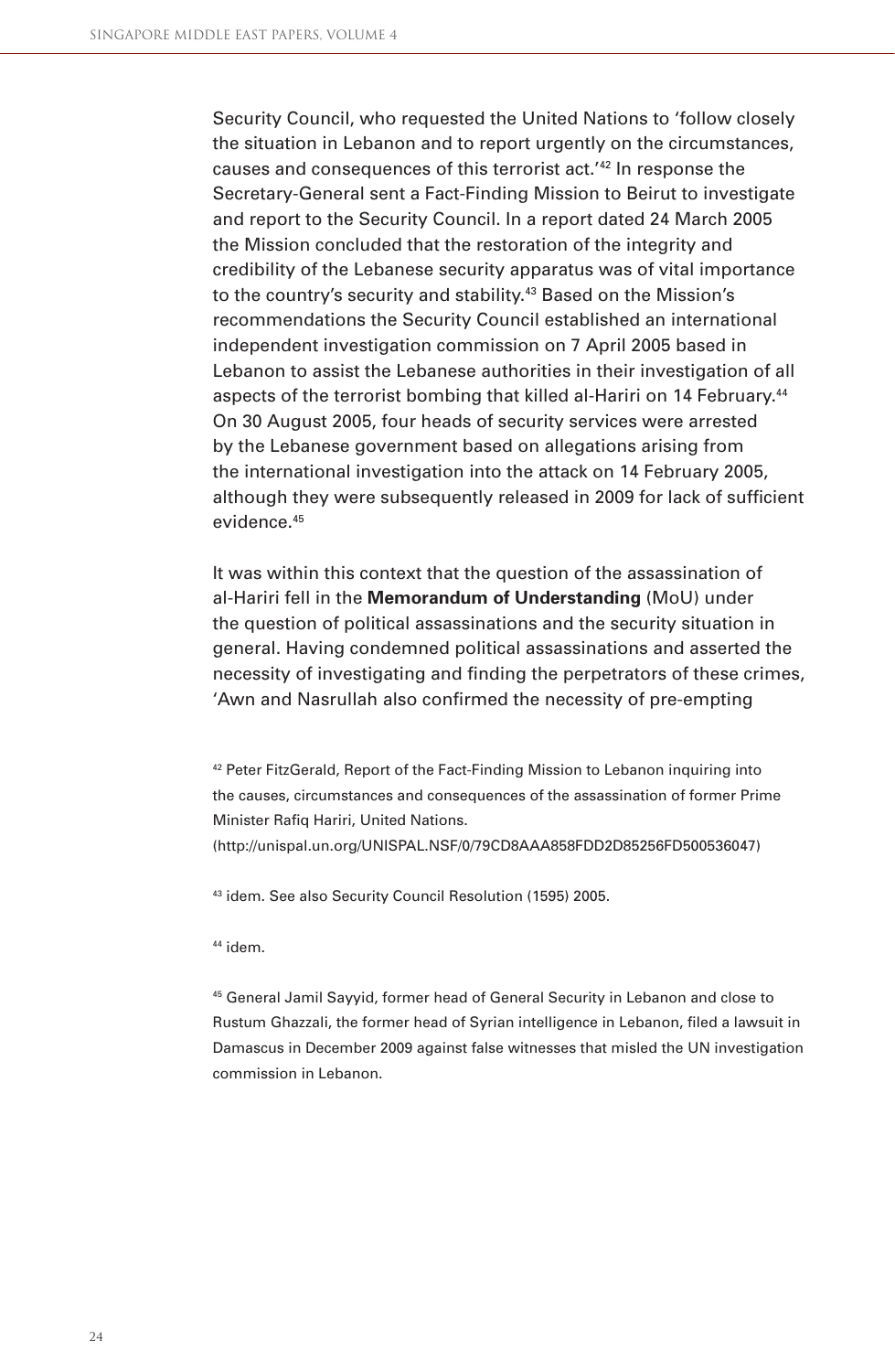attempts to exploit them politically.<sup>46</sup> This argument has indeed served Hizbullah well; Hasan Nasrullah still defends Hizbullah against the indictment of the Special Tribunal for Lebanon (STL) and claims that the Tribunal is being used as a tool to attack his organisation.

Under the heading of security reforms the signatories called for the centralisation of decision-making in security matters and the neutralization of political patronage as well as the preservation of the basic freedoms guaranteed by the constitution. To do so, they suggested creating a parliamentary security services committee that would take charge of reforming the security services. Having dealt with all Lebanese matters necessary to build what both parties consider to be a modern state, Syrian-Lebanese relations were also addressed in terms of a post-war/post-occupation approach. Sovereignty, independence, and the rejection of any form of foreign tutelage were to be the foundations of mutual and sound relations with Syria. Therefore the accord suggested reviewing past experiences with Syria, uncovering the fate of Lebanese detainees in Syria, and re-casting these relations on clear bases and parity. It also suggested delineating the borders between the two countries and the establishment of diplomatic relations.

The other historical and contemporary issue dealt with in the Memorandum was the delicate matter of the Palestinians. The question was addressed with a positive approach asserting solidarity with the Palestinians in Lebanon, and the need for them to respect the laws of Lebanon. Most delicate were the rejection of permanent Palestinian settlement in Lebanon and the consecration of the Right of Return to the place of origin, as well as preventing weapons from being used outside the camps. Last but not least, both parties admitted that Israel was still occupying Shibʾa farms, was imprisoning members of the resistance, and was threatening Lebanon. In this context, until the Lebanese are able to conduct a national dialogue leading to the formulation of a national defence strategy, Hizbullah would keep its weapons until objective conditions leading to the cessation of the reasons and justifications for keeping those weapons would be agreed upon.

46 The parties condemned any form of political assassination, and the assassination of 'His Excellency the martyr President Rafiq Hariri and they emphasised the importance of proceeding forward with the investigation according to the officiallyapproved mechanisms in order to uncover the truth. They also called to distance these issues from any attempts at politically exploiting them, which would harm their essence and the essence of justice that must remain above any political conflicts or disagreements.' "Memorandum of understanding" Article 7- as translated by Joseph Hitti of 'New England Americans for Lebanon'

(http://www.voltairenet.org/Memorandum-of-understanding-by).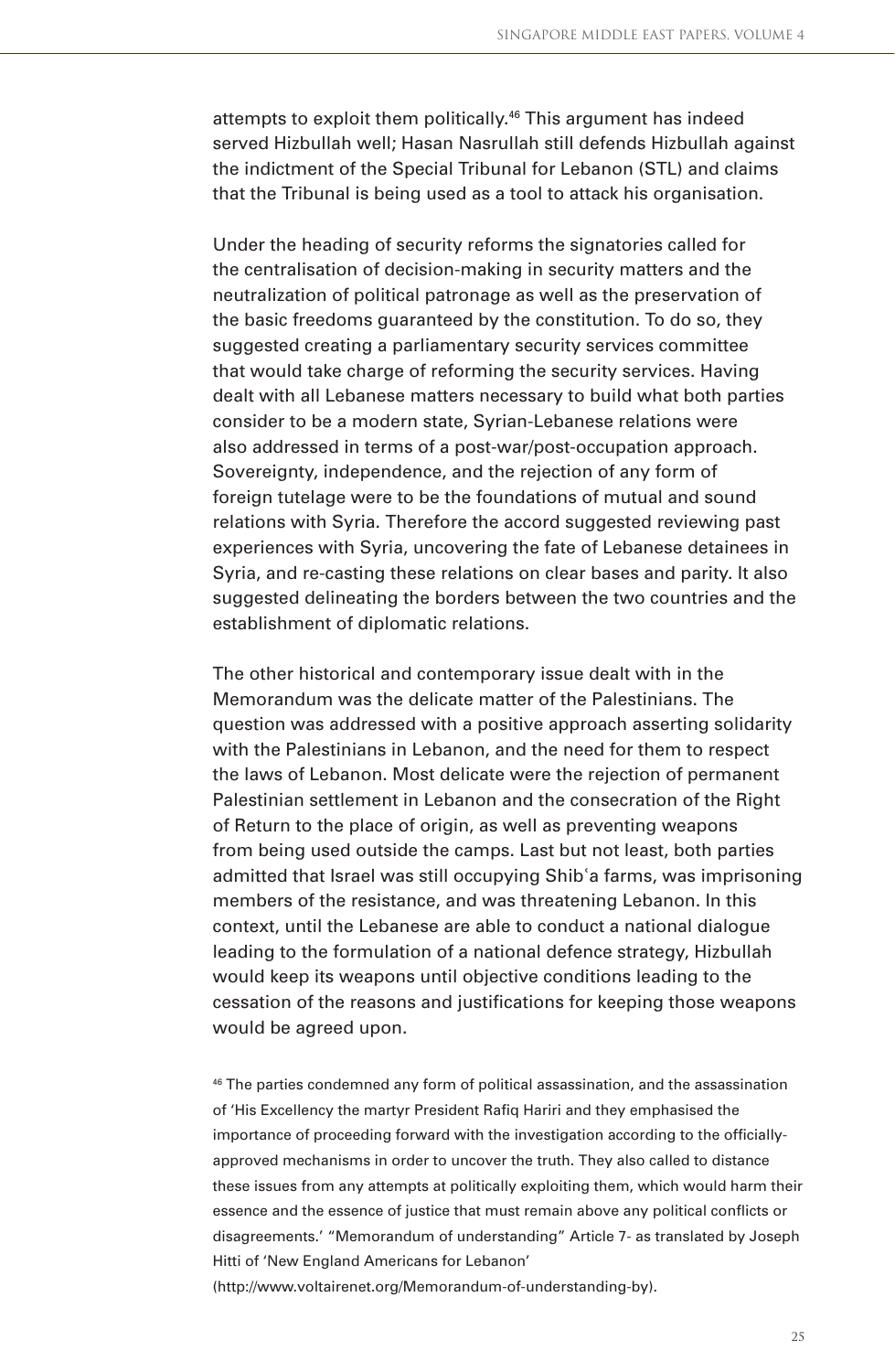With hindsight, it is remarkable to see how well this *Memorandum of* Understanding was phrased, ensuring a basis for consistent politics and policies which generally survived for the next six years. It actually addresses all the demands presented by Michel 'Awn for reinforcing the political position of the Christians in Lebanon, and Hizbullah's main concern, which is the legitimacy of the Lebanese state. It is also worth noting how it addresses contentious points within Lebanese society, on which both the Shi'i and the Maronite communities would agree. There is compromise in the occasionally ambiguous style of the agreement such as the question of Palestinian weapons in the refugee camps and Hizbullah's efforts to arm its Islamic resistance. Communication over these delicate points has changed over time. The FPM originally presented the agreement as a roadmap to integrate Hizbullah fighting units as Special Forces within the Lebanese army, and it ended up reluctantly arguing in favour of the necessity to maintain an adequate defence apparatus to face Israeli threats and hostilities.

### **INDIVIDUAL STORIES OF GRATITUDE AND DISENCHANTMENT PROVOKED BY THE MEMORANDUM OF UNDERSTANDING**

Allah ykhalli-li'na al-orange! 'God save the orange colour!'

With these words, Hasan, a service driver (collective taxi), gratefully acknowledges the advantages of his political community's alliance with the FPM (April 2006). He praised the orange colour, symbol and metaphor of the FPM, when he gave way to a woman pedestrian wearing an orange veil over a white T-shirt and a pair of blue jeans. Thus Hasan expressed a shared sentiment of gratitude within the Shi'i community either as a 'society of resistance' or out of sympathy with the party. Indeed, between February 2006 and July 2006, the political entente between the FPM and Hizbullah reinforced Hizbullah's legitimacy in Lebanon. The alliance led by Hasan Nasrullah, Nabih Berri, Walid Junblat, and Sa'id al-Hariri had not greatly shocked public opinion. But when Michel 'Awn chose to meet Hasan Nasrullah, the Secretary General of Hizbullah, the political game took on new complexes.47 As well as being a tactical move for both of these

47 Radio France International titled on 12 February 2006 'L'alliance 'Awn -Hizbullah brouille les cartes' describing how the alliance between 'Awn and Hizbullah modified the entire political landscape in Lebanon. Le Monde seemed more skeptical about the alliance and wondered if it was one of those fortuitous Lebanese rapprochements between traditionally opposed parties. However the "cooperation" between the two parties was considered to change the parliamentary balance of power although the spinal column of the majority namely Tayyar al-mustaqbal (Movement of the Future) led by Sa'id Hariri and al-Hizb al-taqaddumi al-ishtiraki, (the Progressive Socialist Party) led by Walid Junblat remained untouched (Le Monde, 10 February 2006).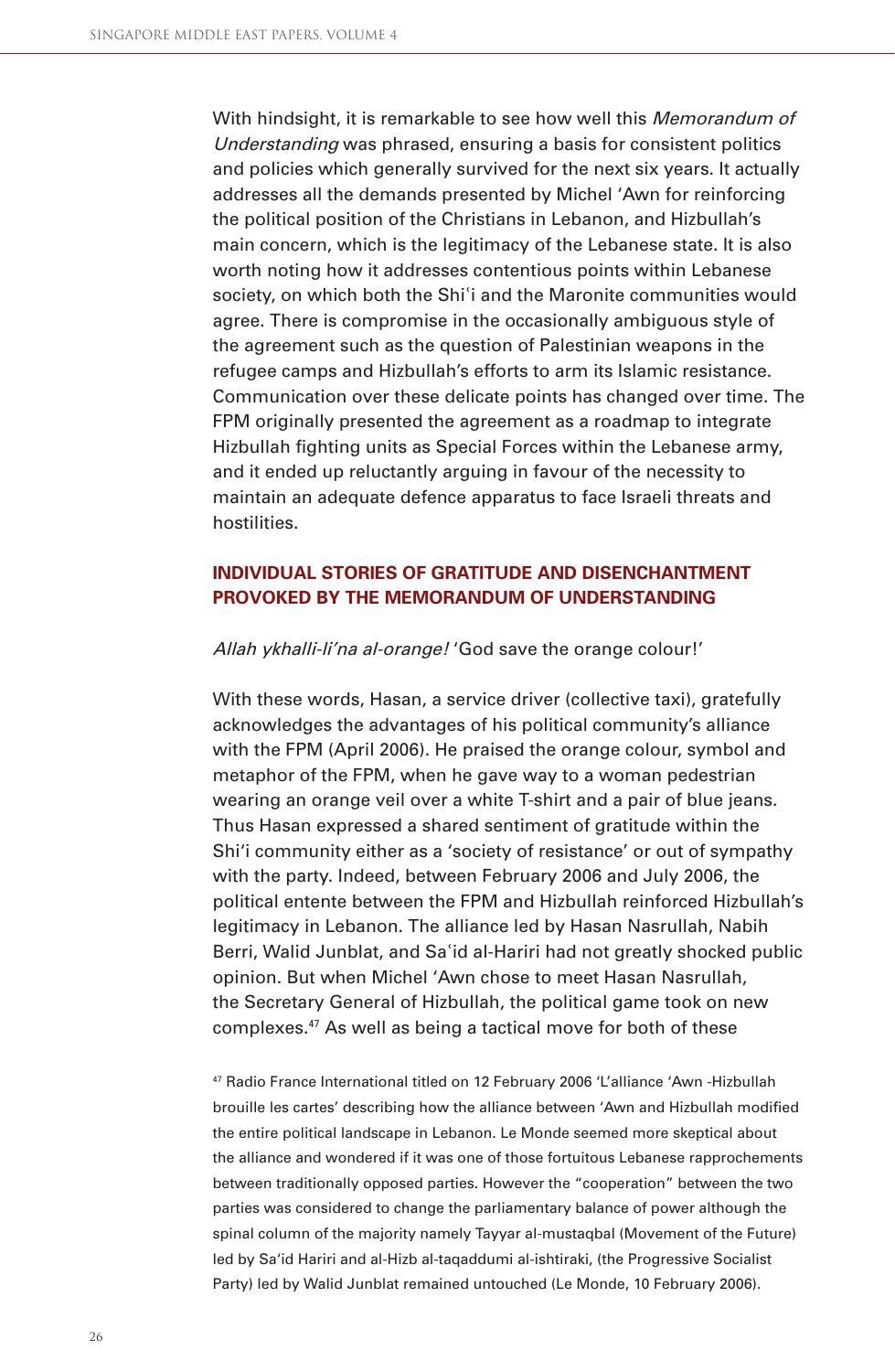isolated parties, who would then secure a majority in the coming parliamentary elections, it also encompassed the ambitions of a "national pact" with new opportunities for a national dialogue that would make possible a common Lebanese vision.<sup>48</sup> From an FPM perspective, the aim was to thwart sectarian tensions by freeing the Shi'i party from isolation in a political situation of change within Sunni dominated rule.49

With this tactical move over the MoU, Michel 'Awn had definitely undermined the main issues that were tightening the vice around Hizbullah. The party was indeed threatened with the loss of its national legitimacy and its status as the principal symbol of Lebanese resistance and with being obliged to absorb the unpleasant icon of the Shi'i Islamist militia. With the MoU the pro-Syrian religious party, stamped with notions of jihad and the rule of the Supreme Jurist, Hizbullah was now allying with the instigator of the 1559 resolution,50 Michel 'Awn, an anti-Syrian totem striving for a secular and honest state. Thus 'Awn reiterated the right of Hizbullah to keep its weapons for objective reasons, including Israel's occupation of the Shib'a farms. However, the eventual disarmament of Hizbullah was not excluded provided that the Lebanese define a common defence strategy. Thus, despite the profound contradictions between them, the two parties had succeeded in combining their values and were attempting a common vision for state building. With this accord, Michel 'Awn had not only helped out Hizbullah from a political isolation but he had also sowed its legitimacy at a national level. Within this context one can interpret the orange scarves of the girls in al-Dahyia and the service driver's exclamation "Allah ykhalli-l-na al-orange" as signs of gratitude!

In contrast to the gratitude among the Shi'is, many supporters left Michel 'Awn precisely because he decided to join Hizbullah in a "national pact" in February 2006:

'When 'Awn was first back from exile, I was there cheering with a Lebanese flag with my friend O.B. I remember telling him: "imagine if one day we were to regret this moment". And there we are, regretting the choice 'Awn has made to support Hizbullah and give its organisation legitimacy, just because he was frustrated!'

48 Ibrahim Kan'an, MP FPM quoted in an interview with ICG, 28 December 2007.

49 Ghasan Mukhaibir, MP FPM quoted in an interview with ICG 10 August 2007.

<sup>50</sup> The Security Council declared on 2 September 2004 its support for a free and fair presidential election in Lebanon conducted according to Lebanese constitutional rules devised without foreign interference or influence and, in that connection, called upon all remaining foreign forces to withdraw from Lebanon.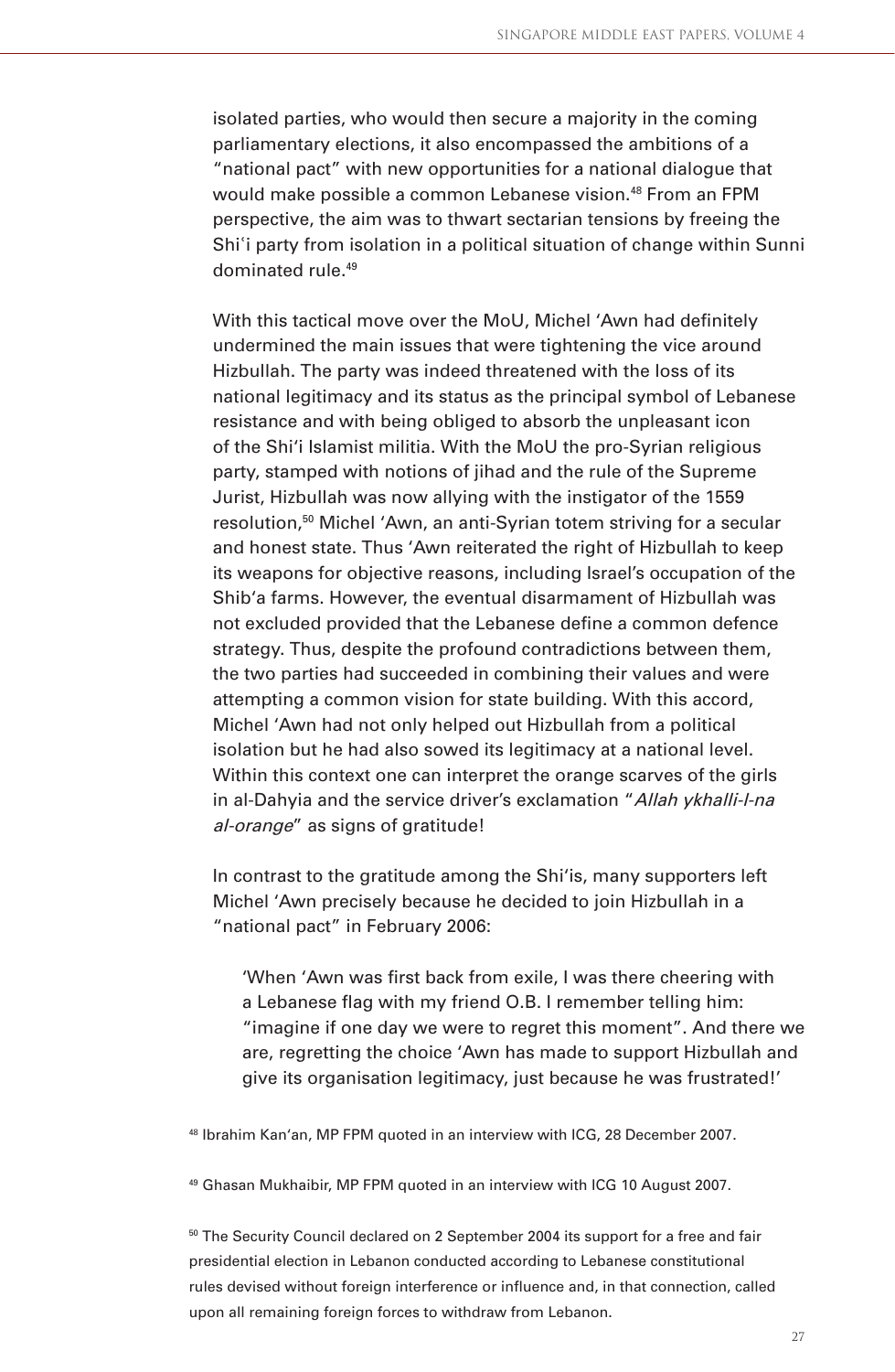So explained Marc, a businessman in his thirties, who graduated from a prestigious business school in France. Marc's frustration is shared by Yusif, who is a movie-maker, but obviously for different reasons:

'There is no possible justification for supporting Hizbullah. This is not about political consensus, but rather it affects the core question of culture, freedom and way of life.'

It is true that now that 'Awn has chosen to bring the Maronites whom he represents into an alliance with Hizbullah, Lebanon's Christians, once considered an occidental icon – deemed 'the Maronite nation' by Louis XIV – and Europe's protégés and shield, are now seen by international observers as an insignificant minority among others and an ally of the Shi'i Islamists. Their presence in Lebanon and their participation in power are no longer sufficient to belie the anti-Western image of the country.

Despite the disenchantment 'Awn's politics might have caused among some of his supporters, the core of his electorate remained faithful to the fundamental causes. One of these is the rejection of the Christian militias, Kata'ib and *Quwwwat* (Phalangists and Lebanese Forces), and their commanders. The lifeline that 'Awn held out to his voters spoke to their sense of lack of choice and the great disdain felt for the wartime militias by most Lebanese Christians.<sup>51</sup> These people do not share the cult of the individual nor do they follow a specific ideology, for example of passionate Arab nationalism or the hard-line Christian right. This is a group of individuals who are subjects who have chosen to reject the warlords of their own community. Such people are very reliable, bearing in mind that rejecting a war-maker might provide far more motivation than simply being fascinated by the leader. Another argument is that of national security and stability. As such, many Christians supporting Michel 'Awn were also grateful for his agreement with Hizbullah as it 'neutralized' or 'balanced' the Christians' position in Lebanon in any Shiʾi/Sunni dispute. Finally, the most dramatic argument was that all the terrorist attacks and assassinations that occurred after Prime Minister al-Hariri's assassination had taken place in Christian areas,<sup>52</sup> as illustrated in this interview with MH:

<sup>51</sup> Group interview around the question posed about the sense of 8 March and 14 March coalitions and the identity of their supporters, 30 July 2011.

<sup>52</sup> After al-Hariri's assassination 14 February, 2005, eight bombings occurred in mainly Christian neighbourhoods namely: new Jdeideh (19 March 2005), Kaslik shopping center in Jounieh (23 March 2005), Sad el-Bushrieh (26 March 2005), Brummana (1 April 2005), Junieh (7 May 2005), Monot (22 July 2005), Zalka (22 August 2005), Jeitawi bombing (17 September 2005).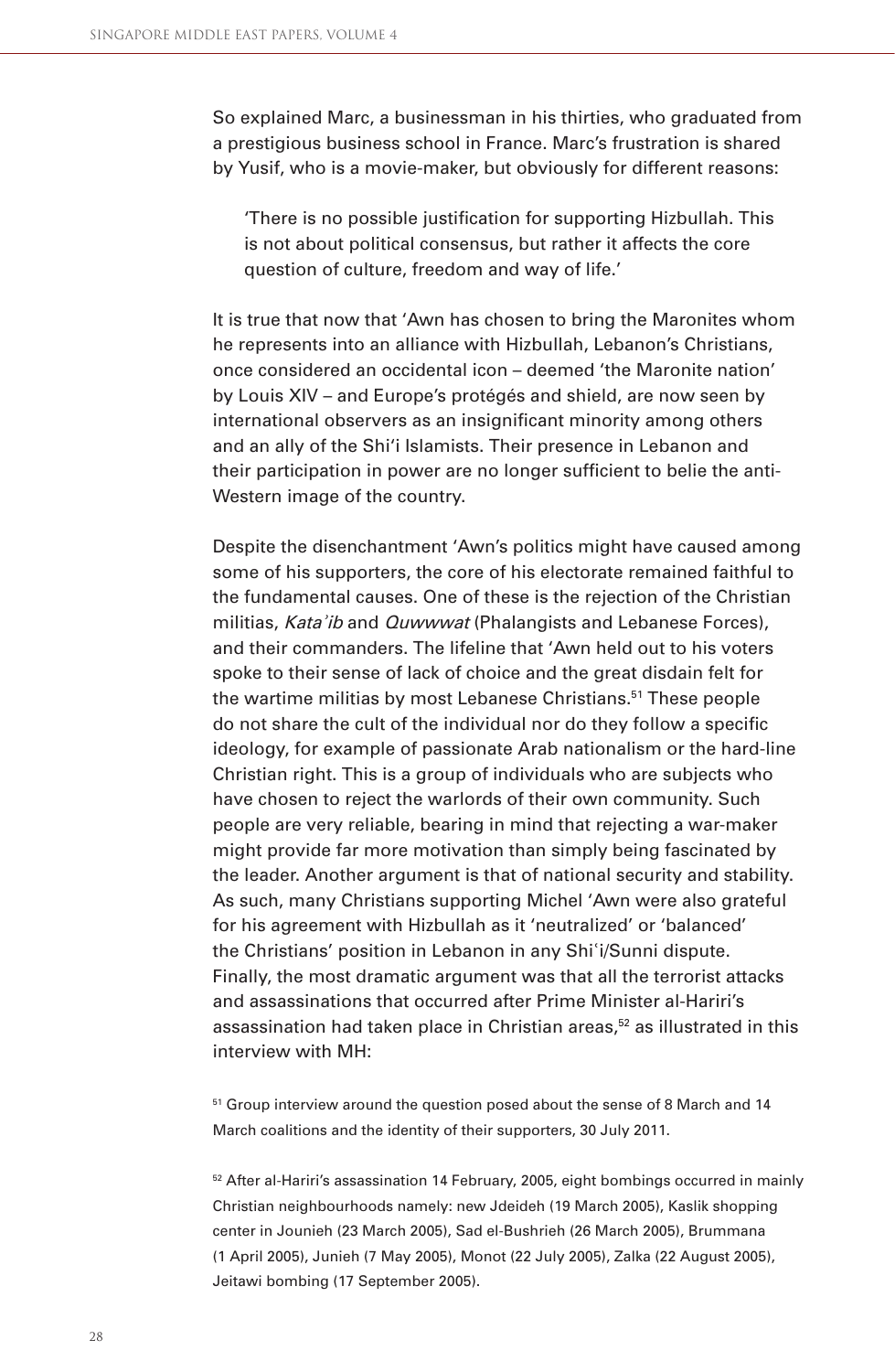It was about time we stepped to the side, this was not our fight and we should not be paying the price for it. We should not be the Achilles heel of the Sunnis.<sup>'53</sup>

Moreover, the 14 March coalition seemed less persuasive in securing the state project and national unity after the incidents of 5 February 2006, when protests prompted by the Danish cartoons of the Prophet Muhammad spread in the Tabaris district in Ashrafieh. The Danish Embassy and a few business buildings were set ablaze, churches were vandalized, and vehicles damaged.54 Vandalism in an area adjacent to the former green line dividing East Beirut from West Beirut was perceived as an act of intrusion by Muslims into the Christian districts and therefore caused a general "state of shock".55 Hasan Saba', the Minister of Defence from the pro-Hariri Future movement resigned within 24 hours on 6 February 2006. Although some of the 14 March politicians alleged Syrian, Palestinian, and Jordanian infiltration in the riots before Ahmad Fatfat, the Interim Minister of Defence denied it, there was a general feeling among the Christians that the

 $53$  M.H. is a Lebanese Christian woman who lived in Lebanon all through the civil war, and is fervently anti-militia. She has a very strong sense of identity as a Maronite from a long-established family in Mount Lebanon. 'We' in this conversation refers to the Christians and more specifically the Maronites in Lebanon. In the interview, conducted in August 2011, she showed her sense of belonging to a regional minority in the Arab world. She revealed that she had learned from the civil war that minorities should distance themselves from troubles, like the Armenians but unlike the Syrian Orthodox Christians, who engaged with the Lebanese Forces under Elie Hubeika (HK) and paid the price of having a whole generation eliminated by Samir Geagea.

54 'What was meant to be a peaceful protest by thousands of Muslims in Beirut Sunday against the publication of cartoons depicting the Prophet Mohammad turned into a vicious riot ... Muslims carrying green and black Islamic flags and wearing headbands with the slogan "Soldiers of the Prophet " joined in the global Muslim march against the recent reprinting by European newspapers of caricatures of the Prophet Mohammad by swarming the streets in front and around the 10-storey building housing the Danish Consulate in Beirut.'

Read more: http://www.dailystar.com.lb/News/Politics/Feb/06/Violence-plaguesprotest-against-cartoons-of-Prophet-Mohammad.ashx#ixzz1X3NYzkCY (The Daily Star: http://www.dailystar.com.lb). Violence plagues protest against cartoons of Prophet Mohammad 6 February 2006 by Rym Ghazal.

<sup>55</sup> Samir Geagea, head of the Lebanese forces quoted by the Daily Star, 9 Februry 2006 Geagea: Blame for riots was issued "hastily" 9 February 2006 12:00 AM By Raed El Rafei. Read more: http://www.dailystar.com.lb/News/Politics/Feb/09/Geagea-Blamefor-riots-was-issued-hastily.ashx#ixzz1X3MGGmb2 (The Daily Star: http://www. dailystar.com.lb).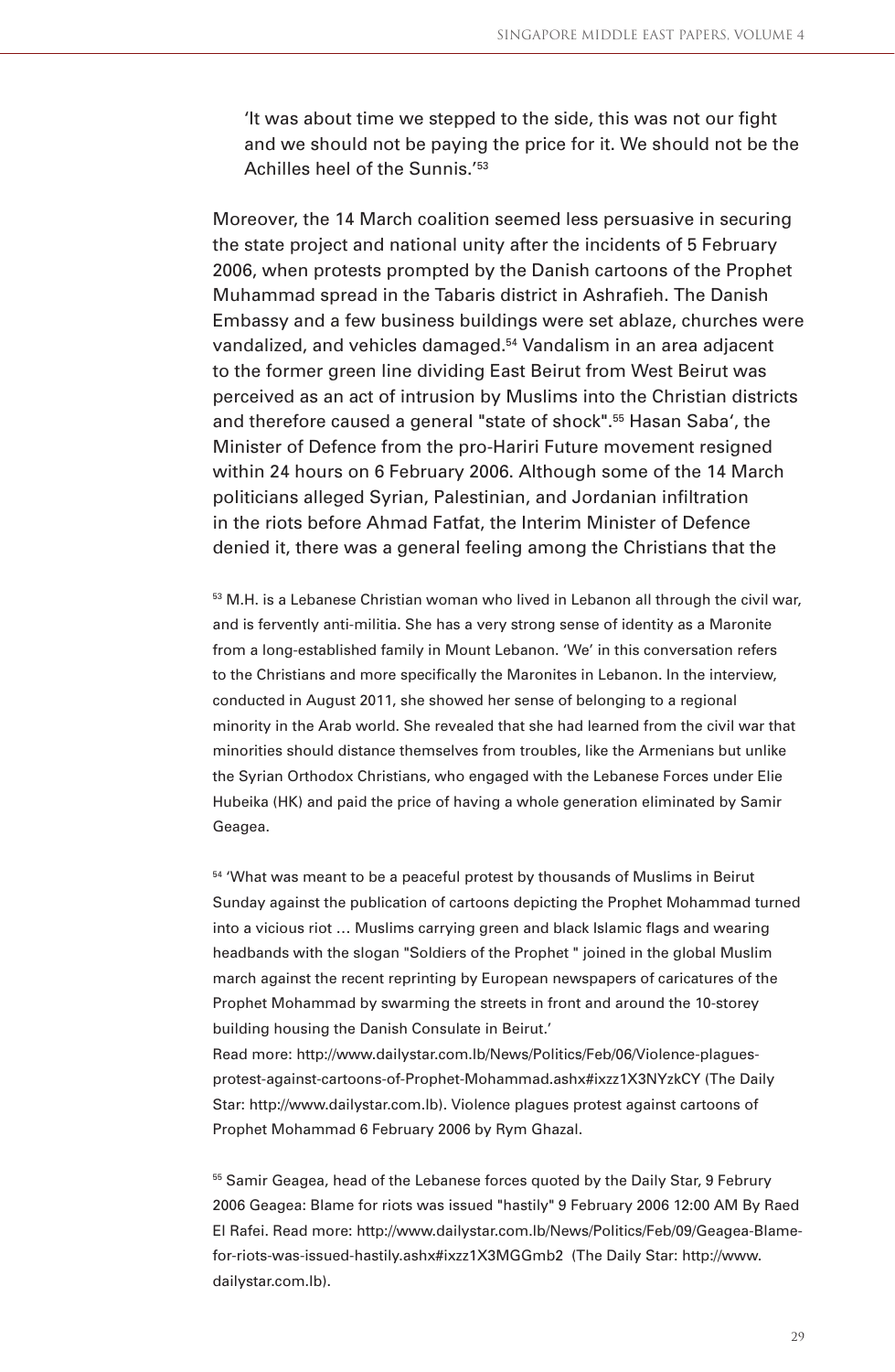coalition was unable to restore order or guarantee national security.<sup>56</sup> At this point, despite political patronage and direct interest, those who believed in the necessity of institutional reform to gain better government supported 14 March, and those who believed in the need for national unity to better build institutions in a country after years of civil war supported 8 March.

<sup>56</sup> This was indeed literally the statement of a former MP secretary general of March 14, who was pleading in favour of his coalition: 'The former MP said Interior Minister Hasan Sabaa, who resigned hours after the riots, is not the only politician to blame for the riots because the Cabinet as a whole cannot make any solid political decisions and is therefore incapable of guaranteeing national security.' Read more: http://www. dailystar.com.lb/News/Politics/Feb/09/Geagea-Blame-for-riots-was-issued-hastily. ashx#ixzz1X3Qni0UI (The Daily Star: http://www.dailystar.com.lb).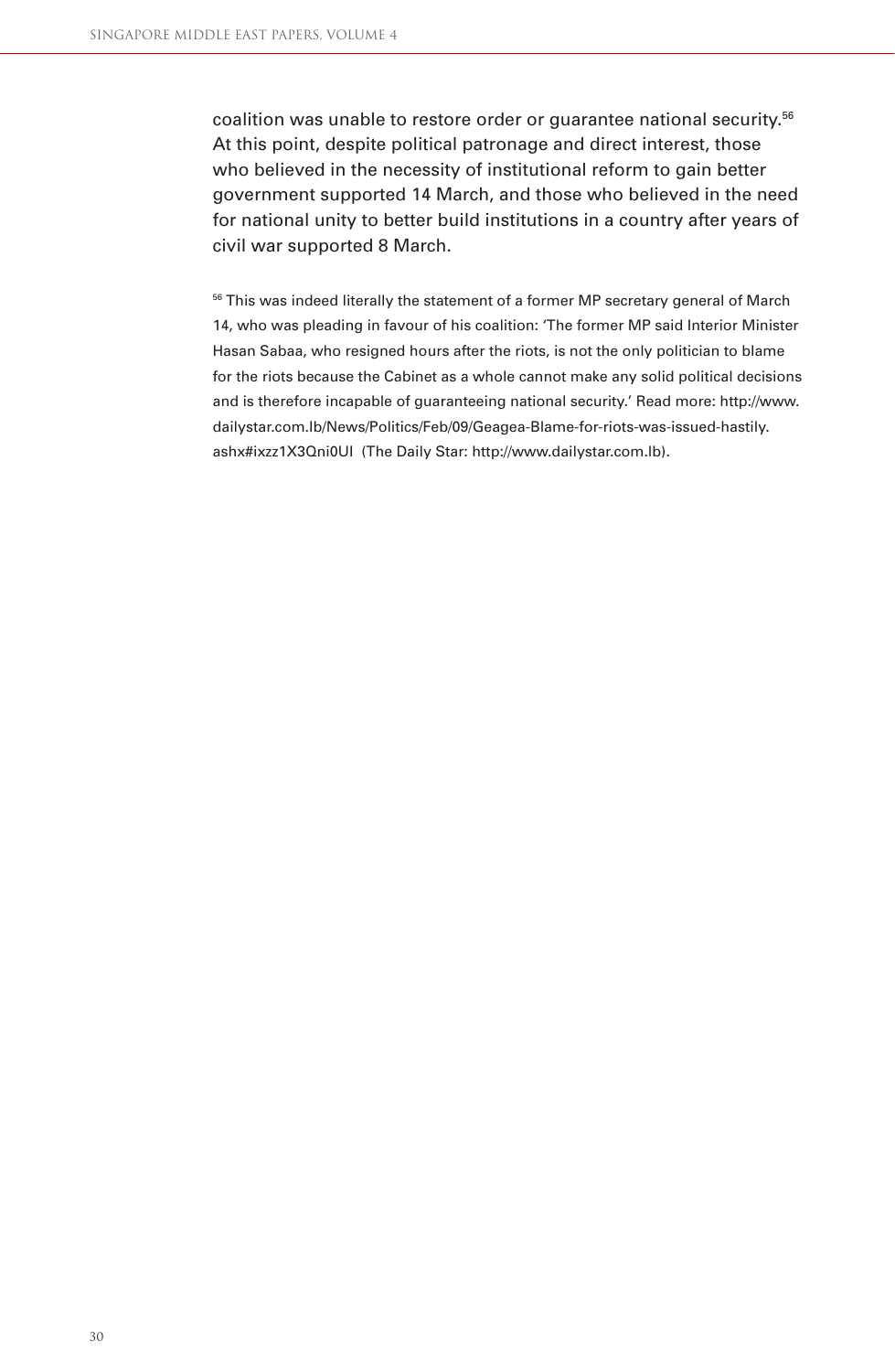## $CHAPTER$  2: From political isolation to Arab leadership: the myth of the July war (Harb Tammuz) and the foundation of a nationalist current led by Hizbullah

According to Hizbullah, Harb Tammuz, the July War in Lebanon known in Israel as the second war in Lebanon, between 12 July and 14 August 2006, involved both the human and the divine. Since 22 September 2006, the 'divine victory' has served as a ritual to affirm a shared sense of nationalism by Hizbullah and its Lebanese allies. This coalition, known as 8 March, is part of the regional axis of 'rejection', mumana'a, also described by Sabrina Mervin as 'the rejection front'<sup>57</sup> and the anti-'New Middle East' axis.<sup>58</sup> Thus, Hizbullah could maintain its Islamic supra-denominational legitimacy on a regional level by insisting on an ideological analysis of the victory rather than a religious one. The themes of resistance against Israel and the rejection of U.S. policies in the Middle East were strongly affirmed by Hasan Nasrullah, the Secretary General of Hizbullah, on 22 September 2006.59

<sup>57</sup> The term *mumana* a has transcended the Shi'i element in the Levant to become the label of the anti-Western axis; see footnote 3. In February 2012 Russia and China vetoed a UN Security Council resolution calling for the Syrian president to step down.

58 In June 2006, U.S. Secretary of State Condoleezza Rice introduced to the world, from Tel Aviv, the term 'New Middle East' to replace the older term, the 'Greater Middle East.' Subsequently, on 21 July she declared in her Special Briefing on Travel to the Middle East and Europe, that the United States of America was viewing the Israeli attacks on Lebanon as part of the growing New Middle East, and that the United States will make sure to push forward to the New Middle East and not the old one. Not clear what this means (Press Conference, U.S. State Department, Washington, D.C., 21 July 2006). http://www.state.gov/secretary/rm/2006/69331.htm

<sup>59</sup> In a wider Sunni context, Hizbullah strategy is well explained by Bernard Rougier: 'To avoid losing its prestige among the predominantly Sunni Arab societies in the region, and to maintain a supra-denominational Islamic legitimacy, Hizbullah must insist upon the primacy of ideology over religion. The leaders of Hizbullah constantly affirm the necessity of resistance against Israel and deny the validity of US policies in the Middle East. They also denounce any questioning of the regional role of Syria or Iran on the part of local actors, whom they identify as proxies for US policies.' L'Oumma en Fragments. Contrôler le Sunnisme au Liban, Paris, PUF, 2011.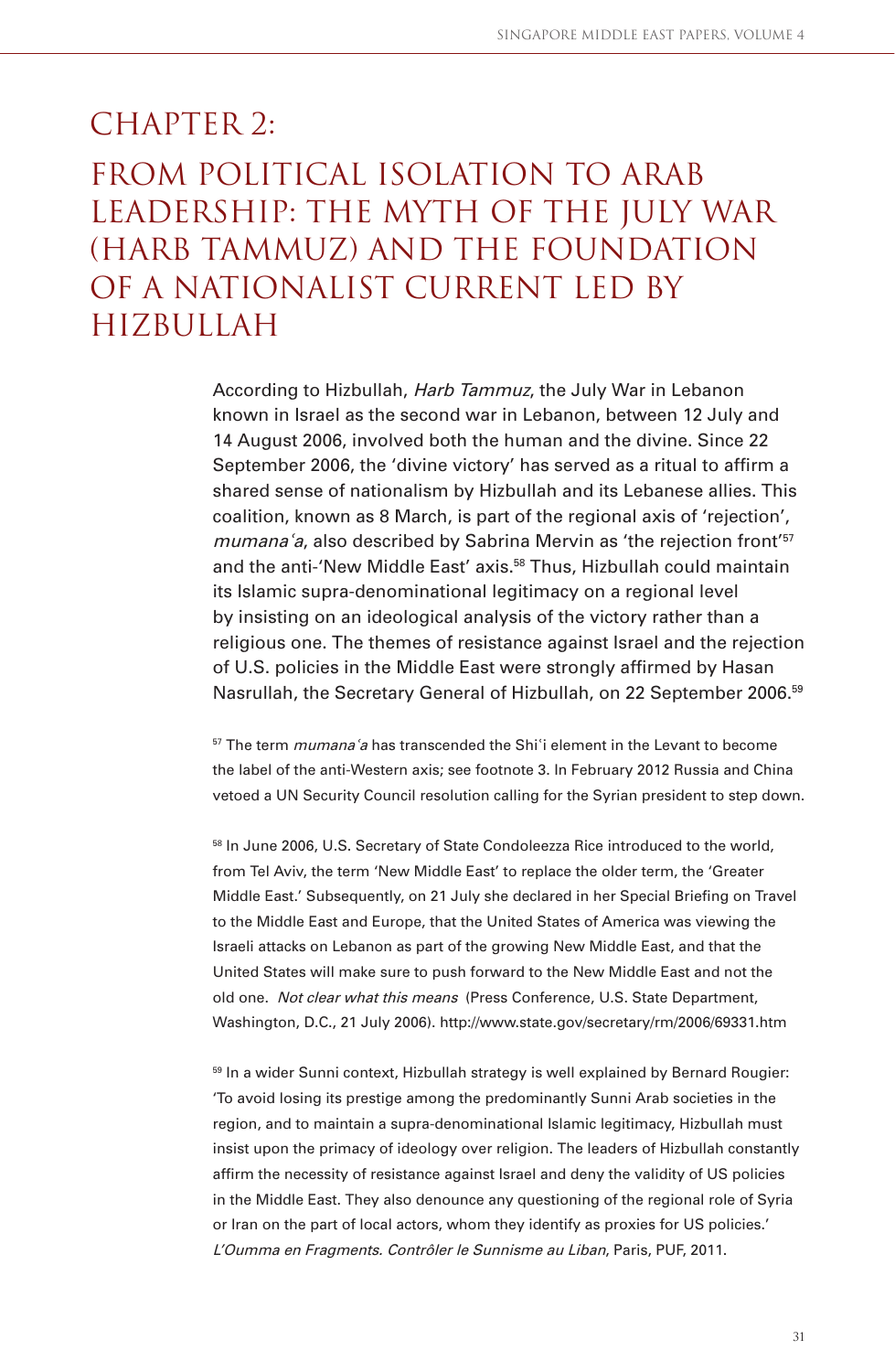In a society that was just about to fight back the resistance as an armed Shiʾi faction in a free and independent state, the July war served to legitimize Hizbullah and enable it to become a key element in the formation of the March 8 conception of the nation-state. In this first part we shall analyze how Hizbullah came to pioneer a nationalist discourse, rallying a very diversified crowd, while building on a long history of social relationships between Maronites and Shi'is in Mount Lebanon.

### **GOD, THE NATION AND THE ARAB UMMA: THE INVENTION OF THE 'DIVINE VICTORY' AND HIZBULLAH'S NATIONALIST DISCOURSE IN THE CONTEXT OF MUMANA**ʾ**A (THE AXIS OF REJECTION)**

On 12 July 2006, Hizbullah launched an operation across the Lebanese-Israeli border called Operation Promise Fulfilment (<sup>ʾ</sup>amaliyat al wa<sup>ʾ</sup>d al-sadiq). The Islamic Resistance, or al-muqawama al-islamiya, as Hizbullah labels itself, captured two Israeli soldiers and killed eight others, hoping to bargain for the liberation of Lebanese detainees in Israeli prisons. This operation occurred a month after the kidnapping of the IDF soldier Gilad Shalit which was followed by the high level IDF-led Operation Summer Rains. The capture of the Israeli soldiers by Hizbullah was considered a great success, and celebratory gunfire could be heard everywhere in al-Dahiya, a southern suburb of Beirut.<sup>60</sup> Soon after, Amir Peretz, the Israeli Minister of Defence, and Prime Minister Ehud Olmert ordered Israeli forces to launch the most violent air strike on Lebanon since Operation Peace in Galilee in 1983.

Although the campaign specifically targeted Hizbullah's military infrastructure and social services<sup>61</sup> in South Lebanon, Ba'albak Hirmil, and al-Dahiya, the entire territory of Lebanon was under attack.

 $60$  The noise was heard as far away as the *Mathaf* area, and the rumour of the capture of the Israeli soldiers ran faster than the news.

<sup>61</sup> Hizbullah manages a dozen institutions delivering a range of services to Shi<sup>1</sup>i groups residing in southern Beirut, in South Lebanon and in the Biqaʾ, all of which depend administratively on a Social Services Central Unit in al-Dahiya. 'Two categories of institutions can be identified: those providing services related to the armed resistance, and those delivering services to a wider group of users needing social, economic and urban services. These institutions have autonomous boards of administration and have a specific margin of maneuver but have to follow a minimal 'political and cultural orientation' – as formulated and set by Hizbullah.' Harb and Leenders, 'Know thy enemy …' See also (Hizbullah Vice-Secretary) N Qasim, Hizbullah: an-Nahj, al-Tajruba, al-Mustaqbal (Hizbullah: The Methodology, the Experience, the Future) Beirut: Dar al-Hadi, 2002, p 83. See the speech by Nasrullah on the occasion of the liberation of Lebanese prisoners from Israeli jails, 25 January 2004.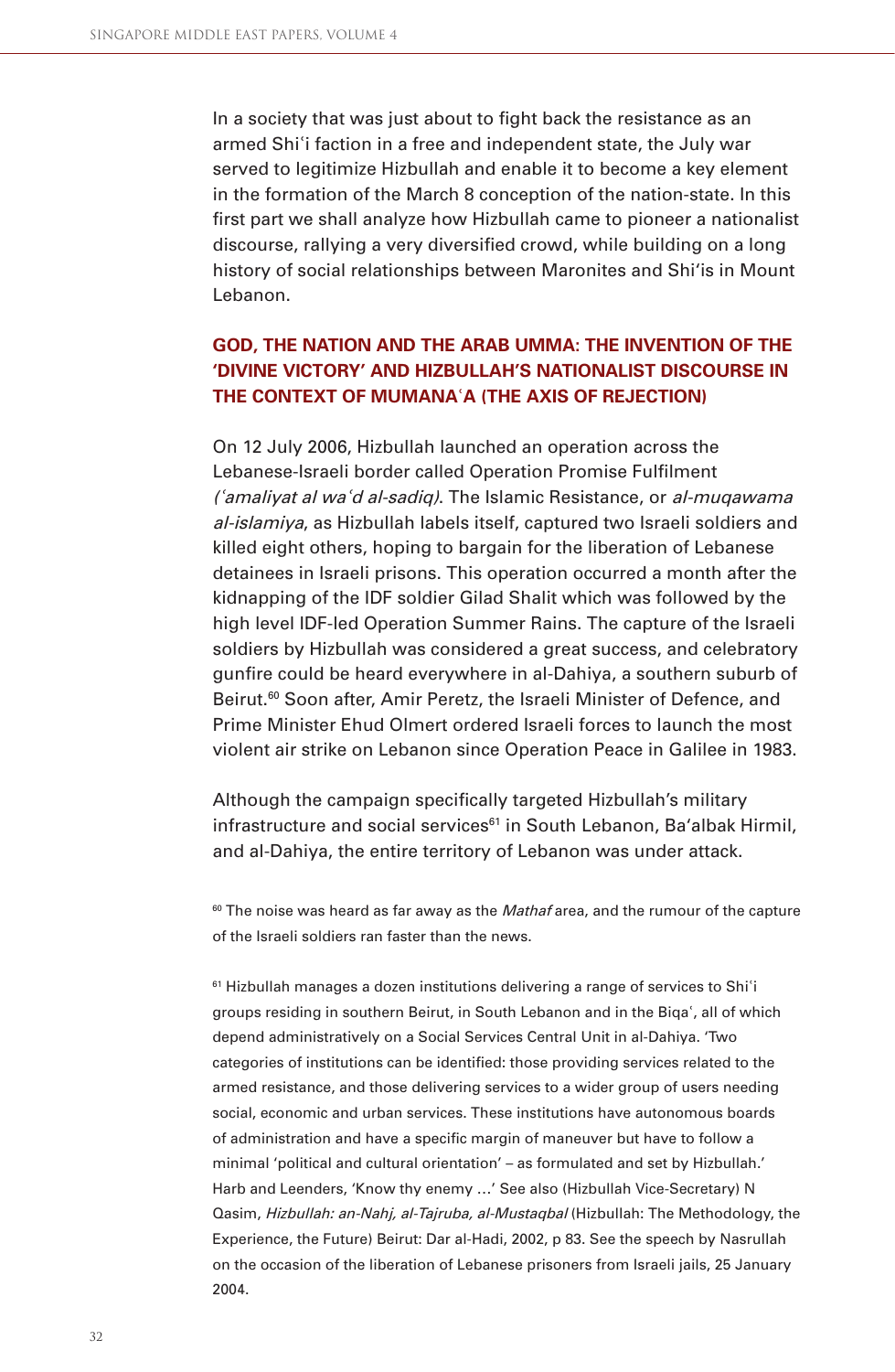Civilian infrastructures were also damaged including the international airport. The country suffered a naval blockade and Israeli warships occupied Lebanese territorial waters. According to a report by Amnesty International in August 2006, the Israel Air force launched more than 7,000 air attacks on about 7,000 targets during the conflict.

Coverage of the war was international and intensive. The UN warned of a humanitarian disaster on July18,<sup>62</sup> and Western naval ships evacuated civilians holding European, Canadian, or American passports.<sup>63</sup> International public opinion generally sympathised with the Lebanese civilian population, which put pressure on Israel to achieve its objectives in a short period of time. However, Hizbullah's capacity to resist Israeli attacks resulted in an Israeli ground military operation. A ceasefire was declared on 14 August 2006, three days after United Nations Security Council Resolution 1701 was adopted unanimously.

A month or so later, on 22 September, Hasan Nasrullah gave a speech, addressing an impressive crowd close to the Israeli-Lebanese border. He had praised Hizbullah for the 'liberation of South Lebanon in 2000', and on this occasion depicted the Islamic Resistance as the only Arab paramilitary force still undefeated by the Israeli military. In that speech he attempted to erase the inflated image of the Israeli army in the Arab collective imagination. Even 'God's Chariot', the Israeli Merkava tank, turned out to be vulnerable to Hizbullah missiles in this holy war, which he had described as a 'divine victory'.<sup>64</sup>

<sup>62</sup> There were repeated calls by the Secretary General and the Emergency Relief Coordinator [ERC], for a ceasefire. The Security Council eventually adopted Resolution 1701 on 11 August, which marked the end of a month of hostilities.' (The UN Response to the Lebanon Crisis, An OCHA Lesson Learning Paper, 5 December 2006; T. Kelly & C. White; Evaluation Studies Section, PDSB – OCHA)

<sup>63</sup> For detailed information on the US evacuation operations refer to NEO 2006 on (http://www.globalsecurity.org/military/ops/neo-lebanon-06.htm); for the French evacuation on BPC Mistral (http://www.ambafrance-au.org/spip.php?article1837)

<sup>64</sup> Nasrullah was to be comforted in his sense of victory by the Israeli Winograd report, with preliminary conclusions 2008.

The report categorized the 2nd Lebanon war (July-war) as a serious missed opportunity. The war had ended without clear military victory, a much smaller paramilitary organization successfully resisted against a much larger force which had complete air superiority among other technological advantages were released on 30 April 2007 and final findings on 30 January 2008.

The Winograd Commission is the commission of inquiry into the events of military engagement in Lebanon 2006, which investigated and drew lessons from the July-War known in Israel as the Second Lebanon War.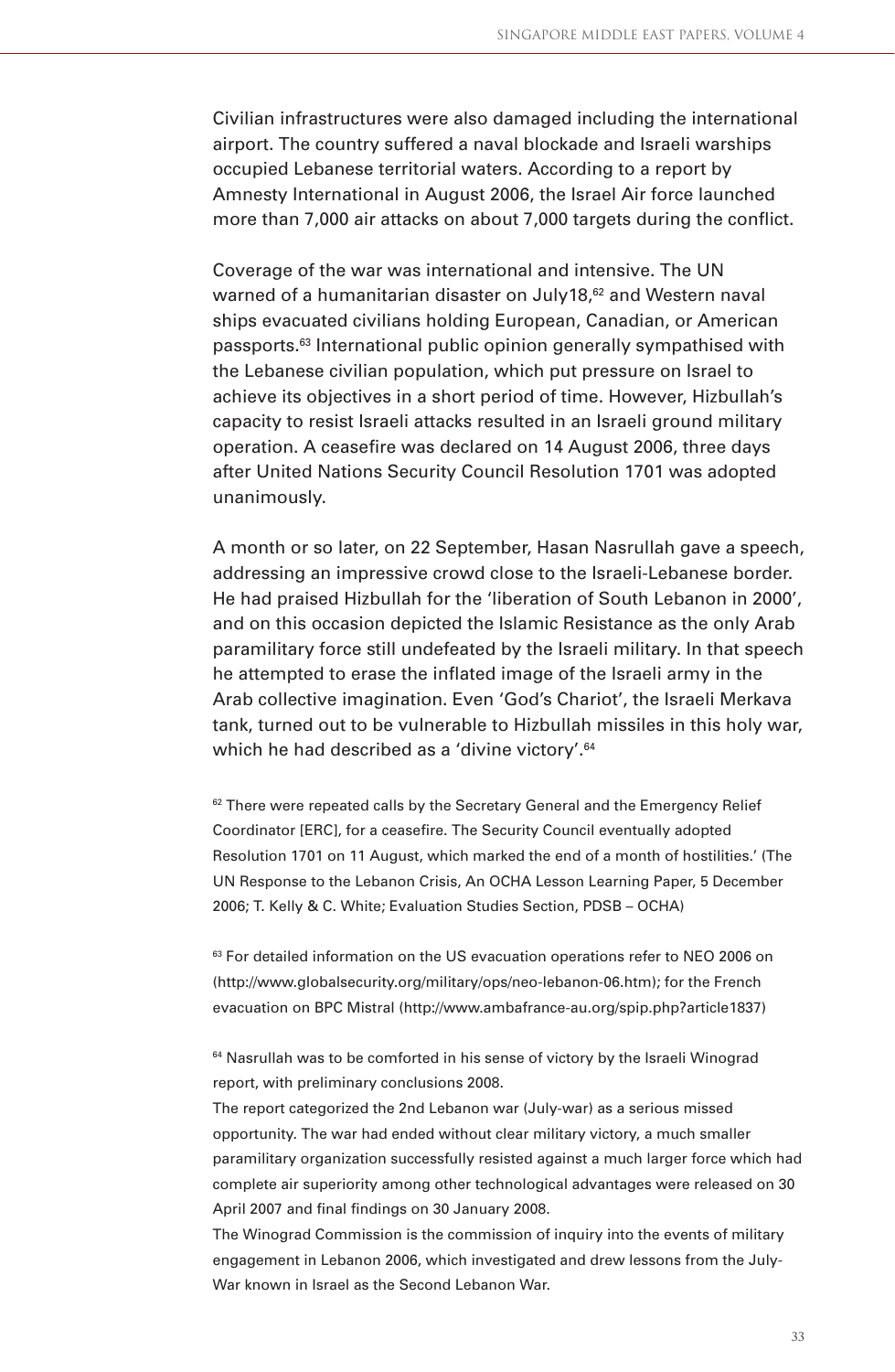'Forget about the undefeated Israeli army.'65

With these words Sayyid Hasan Nasrullah celebrated the 'divine victory' (al-nasr al-ilahi) on 22 September 2006. On that day, the day of 'the divine victory rally', a sacred symbolic dimension was added to the construct of a scenario of victory, although of course the very notion of victory was being debated in Lebanon at the time. Sayyid Nasrullah, whose speeches are remarkable for their clarity, expressed the sacredness of the battles and 'their' victorious feeling in the following:

'…O most honourable, pure and generous people…praise be to God who fulfilled his promise to us and who granted to Lebanon and the people of Lebanon victory over the enemy of Lebanon. This is a big strategic, historic and divine victory. [...]People are debating whether this is a victory or not. Those who

feel frustrated with the outcome of this war and did not reach their goals are the losers, and those who feel proud and honourable and who are satisfied with the outcomes are the winners. We feel we are the winners.<sup>'66</sup>

It might be thought that such a speech with its combination of religious values and political and strategic meanings would be embarrassing in the wider Lebanese context, stained as it is with a history of sectarian violence. But Nasrullah managed to preserve a degree of ambiguity about who 'we' are, thus giving anyone free rein to identify with the party's victory. He then blessed the supporters of the Resistance, without criticising other factions or religious communities. On the contrary he sounded grateful and shared the success of Hizbullah not only with the Lebanese people but also with the Arab Umma as a whole.<sup>67</sup>

<sup>65</sup> Nasrullah's speech at the divine victory rally 22 September 2006 (my translation).

#### $66$  Idem

 $67$  First of all, Sayyid Nasrullah addressed the crowd at the rally as most honourable, pure and generous people. This was mainly a crowd under Hizbullah flags, but it also included flags from Amal and somewhat fewer flags from 'Awn's Free Patriotic Movement. Secondly, although he named the territories where the fighting was taking place, distinguishing them with affectionate qualifications (Biqa', South Lebanon and al-Dahiya), he also thanked loyal North Lebanon, Beirut the Arab city, and 'proud' Mount Lebanon. Those were regions under the pressure of war, and these were regions that had shown a high level of solidarity. Having made that distinction, he then widened the debate, tightening the vice around Israel; he 'offered' the victory to the Lebanese people, the Palestinians and the Arab Nation.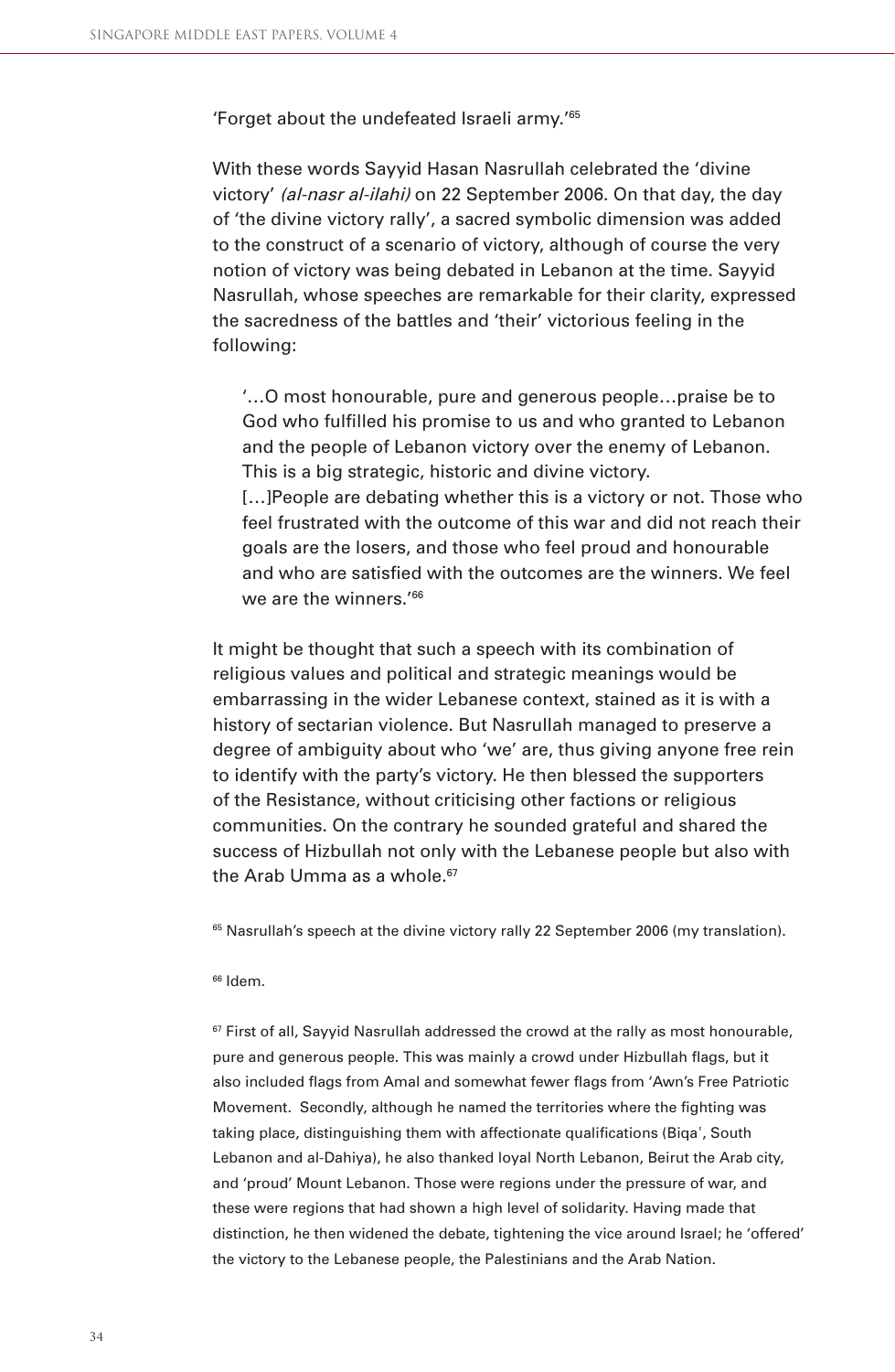'It is the victory of Lebanon, of Palestine, of the Arab Umma[…] It is not the victory of a particular party or community. Don't distort this big historic victory. Do not confine it within party, sectarian, communal or religious frames.'

The speech on 22 September 2006 is a foundational speech.<sup>68</sup> It is part of Hizbullah's discourse aiming to represent the party as the militant wing of a new nationalist current, which stands for strong, 'clean', sovereign, and united Middle Eastern states against the US Project for a 'New Middle East'. In his way Nasrullah had proclaimed his opposition to the Project and had placed Hizbullah with its allies and sympathetic factions within a nationalist current, 'the only true nationalist current', that is striving for a sovereign Lebanese state.

This political stream opposed to the New Middle East project had a name: mumana'a, the anti-Western axis of the resistance along the territorial continuum extending from Shanghai through Moscow to the Mediterranean. The anti-tank missiles that Hizbullah used during the 2006 war, which contributed to its invincibility, are tangible manifestations of this trans-Asian alliance. Since 2006, mumana'a has had various kinds of diplomatic backing, most recently with Russia's and China's veto of a UN Security Council resolution calling for the Syrian president to step down in February 2012.

'What is special here is the ideological and political position of Hizbullah as the only Shi'i mass movement to have contracted a series of alliances with non-Shi'i groups or non-Muslims on a basis of equality, combining Lebanese nationalism, pan-Islamism and Shi'i identity.'69

On the Lebanese scene, Nasrullah's discourse aimed at consolidating identity as part of the struggle for a common cause. More specifically, Lebanese identity, which he described as threatened by fragmented religious and regional affiliations, needed a cause to transcend its divides. Subsequently, in order to prevent the kinds of sectarian

68 Between 12 July and 14 August 2006, Sayyid Hasan Nasrullah gave 8 speeches on the following dates: 15 July, 16 July, 21 July, 26 July, 29 July, 3 August, 9 August, 12 August, and 14 August. These speeches were related to the operations of the war and destined to raise popular morale.

<sup>69</sup> Olivier Roy, 'L'impact de la révolution iranienne au moyen orient', in Sabrina Mervin, Mervin, Sabrina (éd.), Le monde chiite et l'Iran, 2007, 33.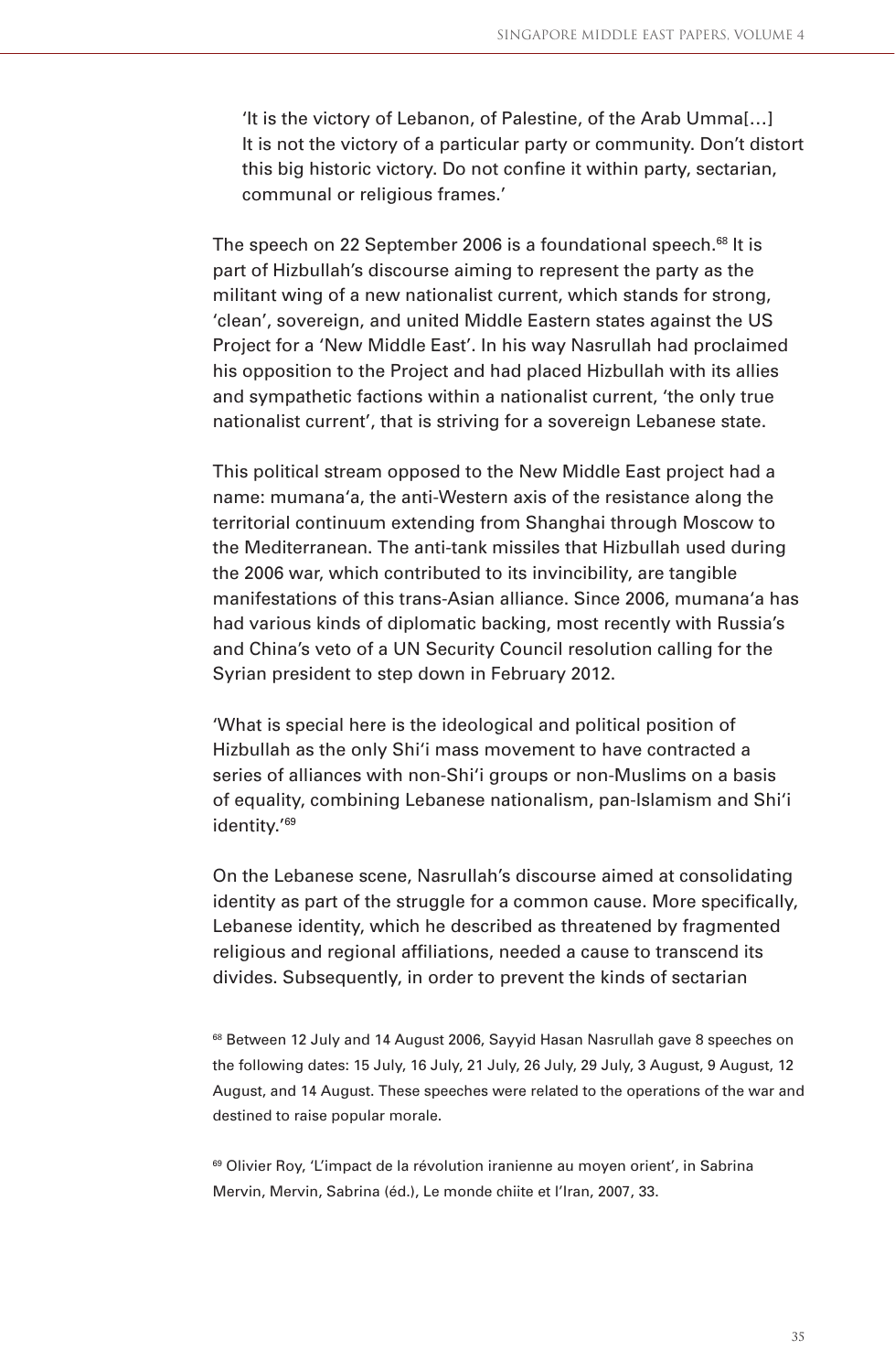conflict and violent disorder that were fragmenting Iraq,<sup>70</sup> Sayyid Nasrullah suggested supporting Hizbullah with allies, which he had placed as the guarantor of unity.<sup>71</sup>

All through the war and in the weeks that followed the UN Security Council cease-fire, Nasrullah referred in his speeches to the July War as the foundational moment of a national political current. Thanks to this discursive manoeuvre, Hizbullah recovered its national and Arab legitimacy, which the Resistance had largely lost since the Syrian withdrawal from Lebanon in April 2005.

## **THE CONSOLIDATION OF THE SOCIAL BASE OF THE 8 MARCH COALITION: THE JULY WAR AND THE BASIS OF A NATIONAL ENTENTE**

Founding a moment of national unity based on the vision of Hizbullah would not have been possible if the ground had not already been prepared for unity. As we shall see, the July War had widened the notion of the imagined Lebanese territory. While the Israeli planes thundered over al-Dahiya and other parts of Lebanon, and even while the ceasefire was being debated in New York thirty-four days later, in a month of profound fears and tensions, Lebanese people from the Christian, Sunni, and Druze communities were protecting the women and children of the Hizbullah fighters, the *mujahidin*. Thirty-one years after the beginning of the Lebanese civil war, during which Hizbullah, the Party of God was once in charge of the abduction of journalists

 $70$  Refer to the speech of Hasan Nasrullah on the day of "divine victory rally", 22 September 2006.

 $71$  Previously, Sayyid Nasrullah described the resistance against Israel to be the shield against another civil war in Lebanon on the eve of the unanimous vote of the United Nations resolution 12 August 2006:

'At first I would like to confirm that without the tenacity of our brave and heroic resistance of our brave and beautiful people, the Lebanese political forces, the state with its various institutions, civil and military, or in a word, without resistance Lebanon (lubnan al-muqawama), we would be in a very bad situation today, the enemy would have imposed its political and military conditions and

would have led Lebanon to a situation even worse than the 17 May agreement.' In a society where civil war memories are crafted by oblivion, warning people to avoid the painful fate of the 17 May 1983 agreement between Israel, the Lebanese government and the US evokes an unhappy part of Lebanese 'cultural memory', and refers the listeners to their various war imaginaries. Although 17 May 1983 does not have the same resonance in peoples' minds, it definitely has dramatically negative associations for everyone. See Sune Haugbolle, War and Memory in Lebanon, Cambridge, Cambridge University Press, 2010, 9.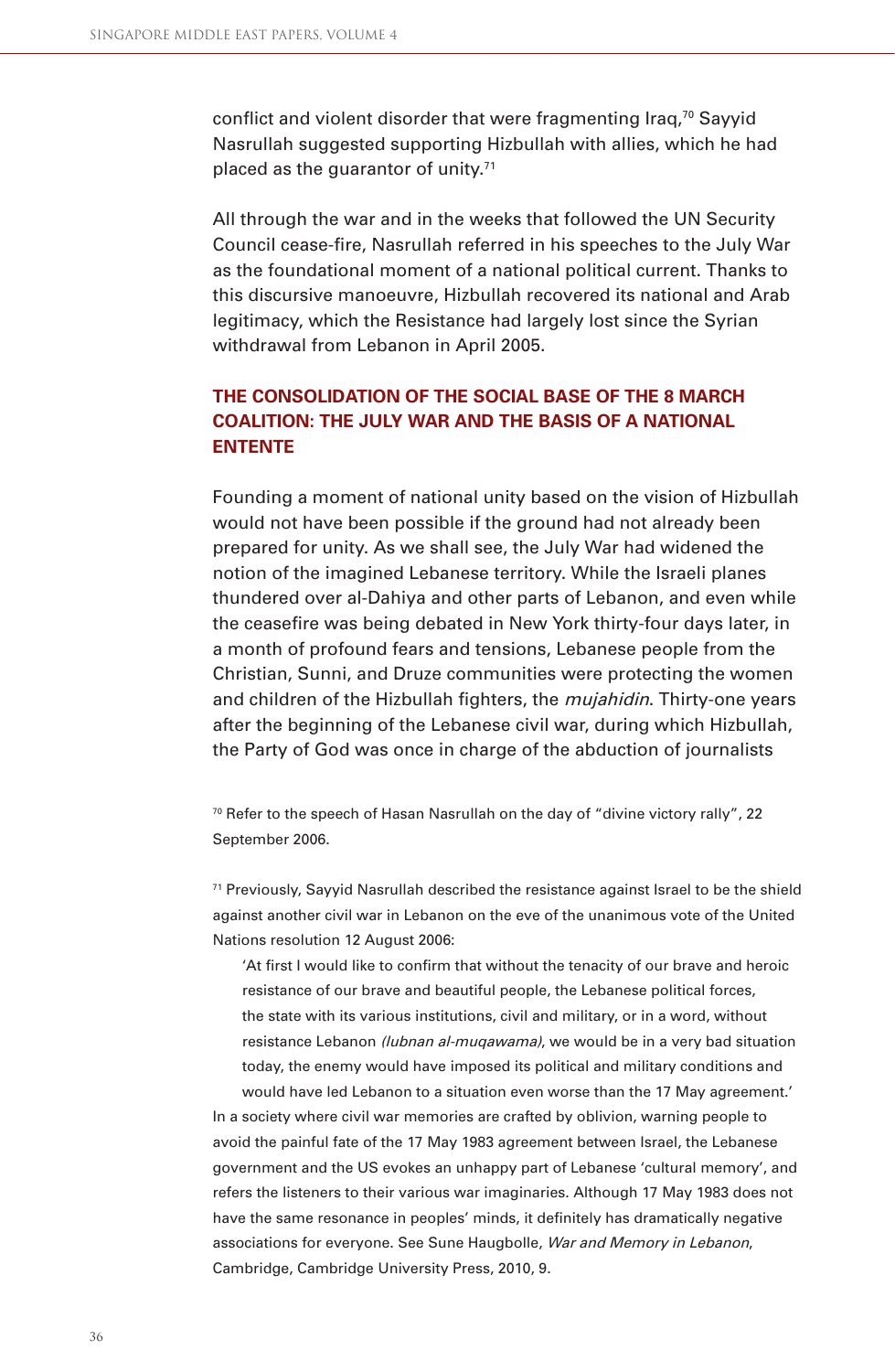and academics, and was called *hizb bi-la Allah* meaning the godless party by its fellow Shi'is from the Amal militia.<sup>72</sup>

As the Shi'is were fleeing their homes, whether they were secular, supporters of Hizbullah, or benefitting from the party's social services, they were given humanitarian aid by communities all over Lebanon. Public and political organizations as well as civil society groups deployed a massive show of solidarity, irrespective of their political stance. This was significant, given that some of them might have been considered historic rivals of any manifestation of Shiʾi political identity as consolidated by Musa al-Sadr, or considered hostile to the doctrine of *wilayat al-faqih*. In this respect help had no sectarian or political or regional preferences. This new solidarity between the Shi'i and Maronite communities in Lebanon is worth analyzing.<sup>73</sup> It was evidently expressed more as a social than as a political choice, showing that some Maronites and some Shiʾis had preserved inherited customs despite the civil war, and that these customs are still crucial in defining their neighbourly relations.

Saba lives in Shlifa,<sup>74</sup> a Christian suburb of Ba'albak. He had hosted a Shi'i family whose members had fled their homes in Ba'albak:

We are all one people and we share the same human values. I will always open my 'dar'75 to my neighbours.

 $72$  This was at the time of the Lebanese sub-conflict "War of the Camps" (Harb almukhayamat) 1984-1989, when Palestinian refugee camps were besieged by the Amal militia. Internal fighting among Muslim factions had spread on a massive scale and destroyed the perception of unity between Muslim and Leftists militias. At this stage Amal was the military wing of the Imam Musa Sadr's Movement of the Oppressed, which grew exponentially in size and in organisation between 1978 and 1982.

 $73$  Those were the results of a field survey that I had conducted during the July war to study the displaced population itinerary through the Biqa' Valley. For the methodology please refer to Appendix 1.

 $74$  Shlifa is a village some fifteen kilometres from Baalbek, with a mostly Christian population.

75 Meaning 'home' both in classical Arabic and in the Lebanese dialect. In Lebanese dialect it also means lounge or reception room.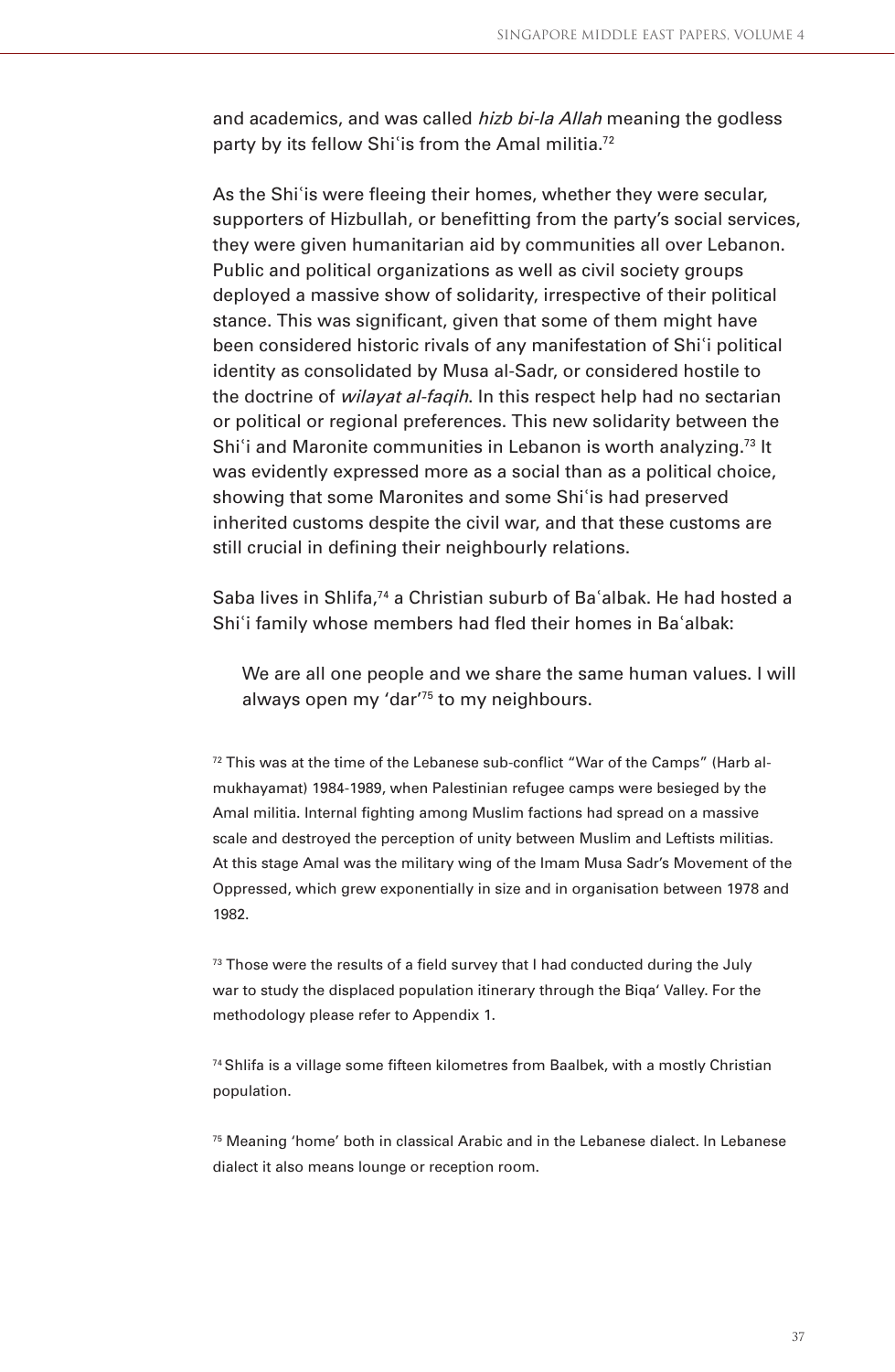With these words Saba described his hospitality to Mariam, her husband, and their two-year-old toddler, a Shi`i family from Ba`albak. Saba did not know his guests before the war. He owned a two-storey house, but he had insisted that Mariam and her family reside on the same floor with him. He was a retired farmer who suffered from serious rheumatism and seemed to me like a *fallah makfi*.<sup>76</sup> Saba had just missed the harvest due to the departure of the seasonal workers for Syria, as a consequence of the Israeli hostilities in the fields during the July War. Mariam expressed her gratitude to Saba's family but she also transmitted the feeling that such interpersonal solidarity was natural. It seemed that Saba and his guests shared common values drawn from the practises of Lebanese clans, where brothers rally against cousins, and cousins rally against foreign enemies.

A second surprising example of long-lasting ties between communities was the community of shepherds in the mountains. Shepherds in the Lebanese mountains, together with the Syrian shepherds, constitute a society on their own, distinct from the sedentary ones. As Munir explained in an interview just after the Israelis kidnapped a Lebanese shepherd on the Lebanese mountains, shepherds 'up there' use different names or surnames from the ones they use in their place of origin. Munir for example spends his time between the node of Sihta and the sedentary village of Mijdil. In Mijdil he is Munir ʾAssakir whilst in Sihta he is from a different hamula. The shepherds' customs are distinct, and their territory is shaped differently. While the sedentary civilian population was scattered throughout the country by the war during the summer of 2006, the shepherds kept on meeting on the tops of the mountains, bringing back news from isolated villages. Thus someone from the Maronite village of Mijdil in North Lebanon, could get the shepherds' news or rumours from Ba'albak, which is located in what was then an unreachable valley, on the other side of the mountains.

Finally, humanitarian aid could be considered as a political act of solidarity since it involved organizations, funds, and mobilisation within the parties' structures. Support of the Free Patriotic Movement (FPM) in Afqa for example is, in that sense, political. Afqa is a small Shi'i agglomeration mostly built on Christian waqf land, meaning it is the inalienable property of the Church. It is in a suburban neighbourhood of Maronite villages in the heights of Byblos in Mount Lebanon. Named after one of the water sources of Nahr Ibrahim, the

 $76$  A peasant who has all that he needs. In Lebanese dialect the saying is fallah makfi, sultan makhfi, a contented peasant is a sultan in disguise.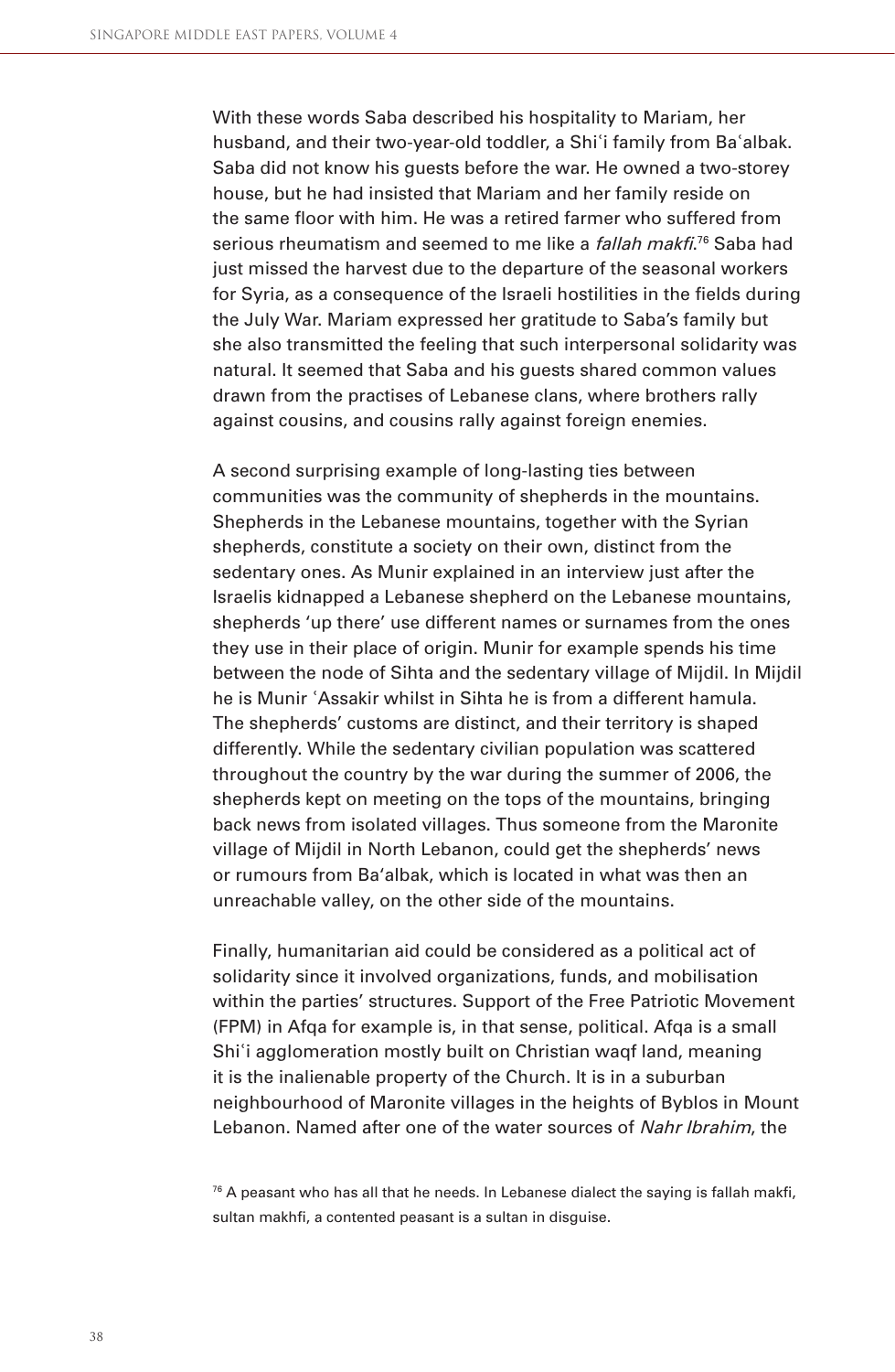Adonis River, the rural landscape seems to show a very precarious infrastructure. It looks like a shanty town built on the heights of Mount Lebanon, on a very narrow stream between the cliff and the valley. Shi'is who had fled their homes in South Lebanon and the southern suburbs of Beirut, and who had family ties with the population of Afqa, took refuge there. People from the Free Patriotic Movement (FPM) organised humanitarian help to provide blankets, drinking water, food, and other kind of basic assistance to families fleeing the war zone. During this solidarity operation, FPM militants raised aid from the neighbouring villages, but the refugee population remained in the village of Afqa.

As a result of the July War, acts of human solidarity widened the imagined territory. Solidarity between neighbours or "cousins" against the foreign enemy created a kind of territorial continuity that that the Lebanese had not witnessed for decades. This is what, in a way, served to consolidate Lebanese national territory more profoundly in the imagination of the people of Lebanon. However, although human solidarity was intensified, and a degree of territorial consolidation was achieved in the course of the Israeli attacks, it is significant that the war and the internal displacement of the population did not favour the formation of permanent mixed neighbourhoods. The trajectory of the internal displaced population was not random. If people could not find refuge with their relatives, the displaced and homeless heading towards mainly Sunni or Druze or Christian neighbourhoods would gather either in public places such as the garden of Sanaye' in Beirut, or in churches, mosques, schools, and convents. Those who could afford to rent housing gathered in seasonal tourist resorts such as Kleia'at or Faraya in the region of Kisrawan.

## **A RELIGIOUS MASTER OR A MASTER OF RHETORIC? A MOTLEY AUDIENCE FOR NASRULLAH'S CHAMELEON SPEECH**

Beyond the political discourse and social solidarity, it is interesting to analyze people's openness to Hizbullah despite the party's obvious Islamic identity,<sup>77</sup> largely because self-representation through Hizbullah is not monolithic. Thus, supporting Hizbullah may have several meanings: supporting the Resistance, national unity, and sovereignty; supporting a social movement in its struggle to assert the rights of a community that sees itself as helpless; adherence to

 $77$  As one can read on Hizbullah flag: Fa-inna Hizbullah humu al-ghalibun, meaning Hizbullah are the victors. The inscription is above a drawing representing the name of the party together with the symbols of the globe and a weapon. The slogan is signed: al-muqawama al-islamiya fi lubnan, the Islamic resistance in Lebanon.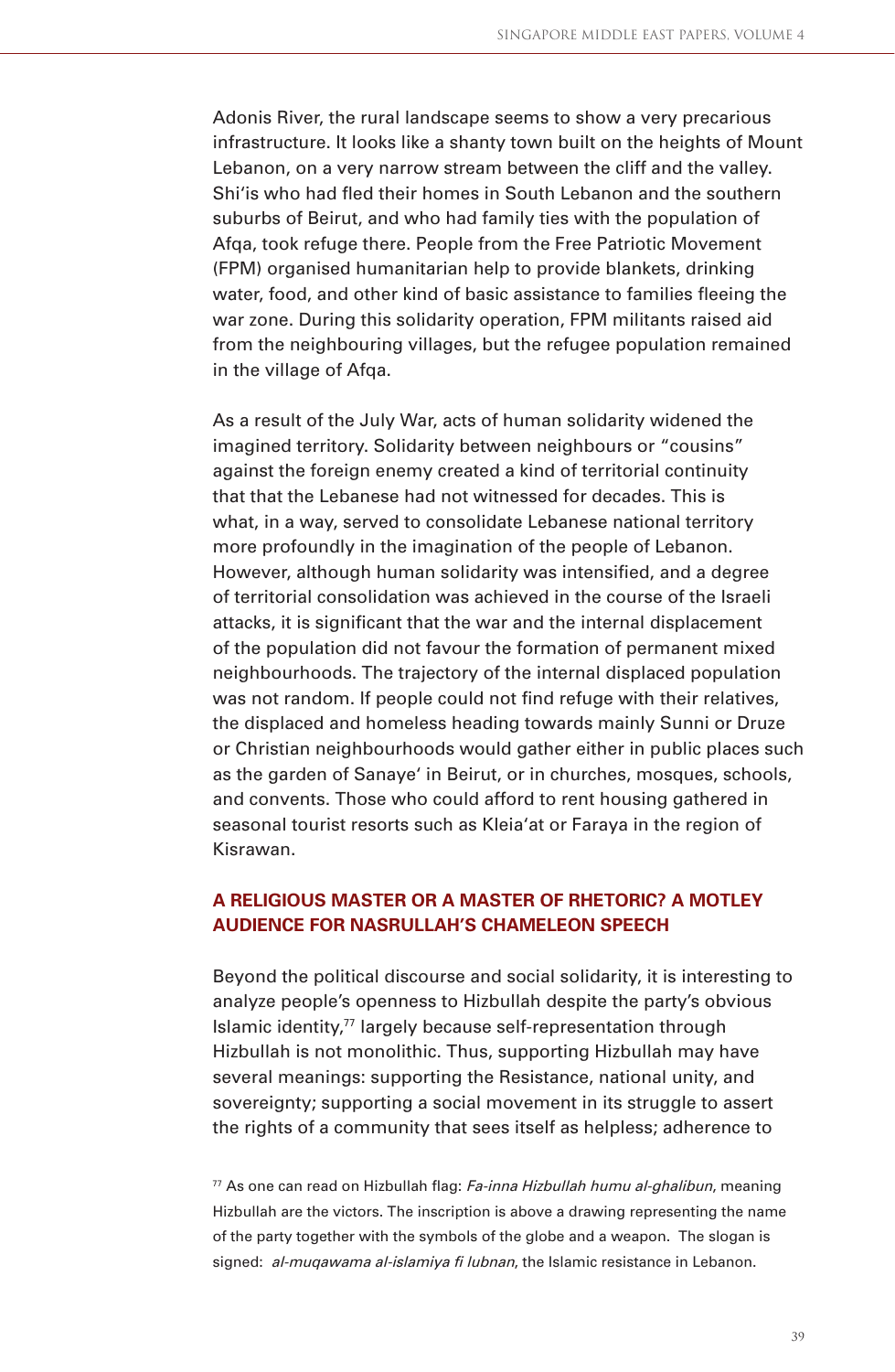the religious dimension of a societal project. All these different types of membership converge at many points and help create a diverse community around Hizbullah. In addition, the platform of Hizbullah is an eclectic blend of progressive and conservative values, fundamental doctrinal intransigence (Islamic Resistance, Anti-Americanism, anti-Zionism), and tolerance and solidarity (religious and sectarian). Using variables such as socio-economic status, religious observance, and the sense of being part of a national community, the movement has gained a degree of popularity that transcends sectarian divisions. Hence religious affiliation is important but no longer decisive.

Furthermore, support for Hizbullah is not solely determined by socioeconomic status: Hizbullah is reaching out to all classes in Lebanon. Along the lines suggested by Gilles Kepel<sup>78</sup> in his analysis of the Iranian revolution, the party needs the support of the bourgeoisie to carry out its activities on both financial and political levels. The support does not reduce the feeling of belonging to a community: by stressing its Lebanese identity and moving gradually away from its close association with Iran, Hizbullah was able to mobilize on a national basis. In the final analysis, Hizbullah adapts its face to its audience: an Islamic movement for Shi'i radicals, a nationalist movement for Lebanese of other faiths, a progressive movement for poor youngsters from the outskirts of Beirut and the Biqaʾ, and a conservative movement for the pious middle class in Beirut. Thus Hizbullah is constantly rebuilding its image and casts a wider and milder net. More analyses of life stories gathered during the fieldwork in 2006 and 2011 illustrate these points.

Badna haqq al-nasr! We claim the price of victory!

This is how Mrs. G.F. who used to support Arab nationalism in her youth, expressed her feelings in a luxurious sitting room in South Lebanon in September 2006. Like many other Shiʾis from her community, she has gained a sense of legitimacy and political empowerment by the result of the undefeated army of the *mujahidin*,

78 'This duality is inherent in social Islamist movements - it is the essence - and explains their focus on moral and cultural dimensions of religion. They conquer the broadest base - up to seize power, as in Iran - when they are able to mobilize all young urban poor and pious bourgeoisie with an ideology based on moral and a social program focus. Each component of the movement can be understood and interpreted at will, because of the ambiguity that characterizes the religious language.' Gilles Kepel, Jihad: Expansion et déclin de l'islamisme, Paris, Gallimard, 2000, 97.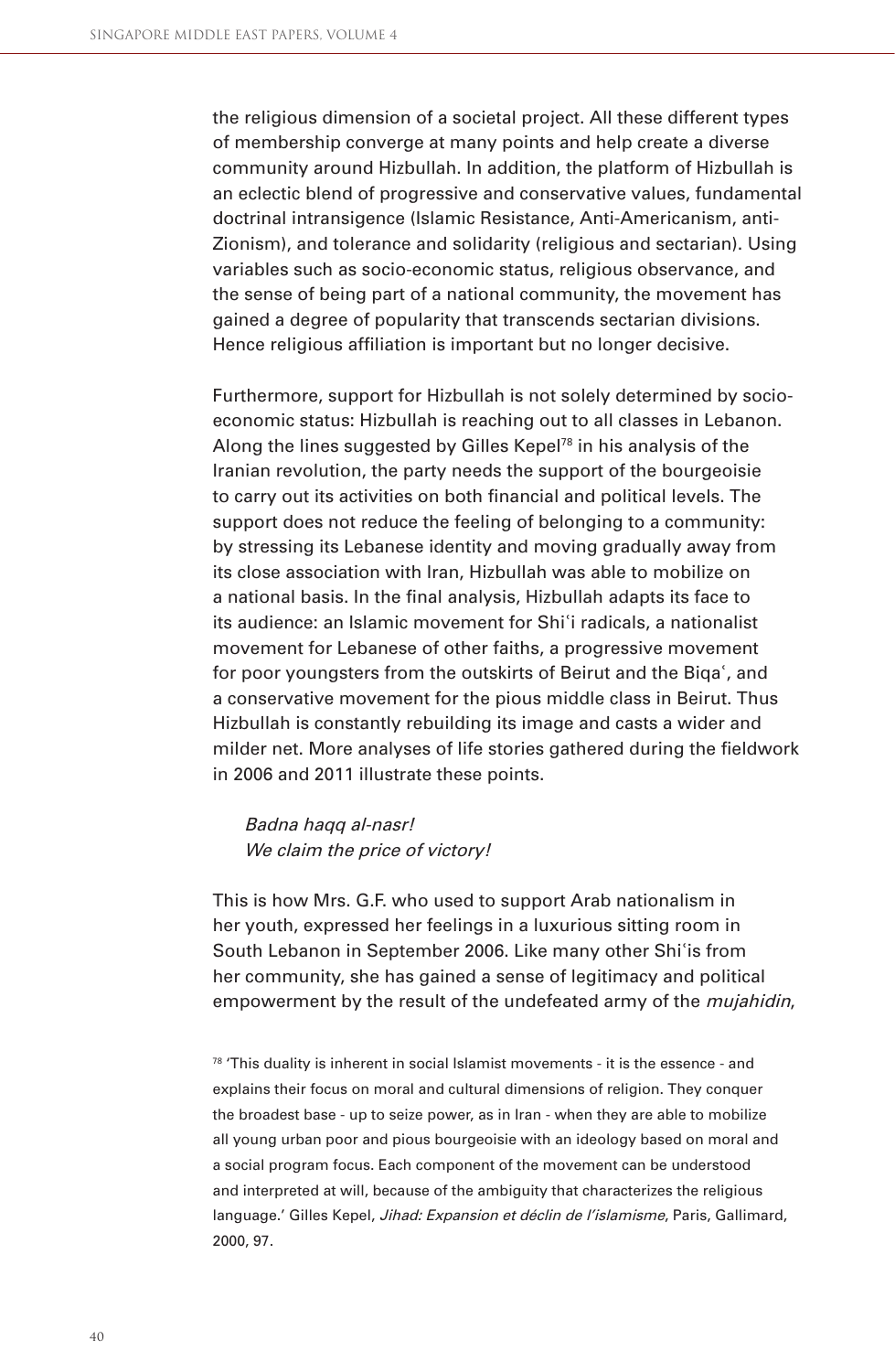Hizbullah. Here 'we' refers to the Shi'is of Lebanon. And 'the price of victory' is the request for a broader political voice in a country where political participation is based on sectarian quotas. The choice of the word *haqq*, meaning 'price' but also 'right(s)' and 'justice' reflects the idea that the political gain made by a particular sectarian community is achieved at the expense of the other sectarian communities. Mrs G.F.'s life story traces the history of representations of the Shiʾis of Lebanon. The Mutawila<sup>79</sup> of Ottoman Mount Lebanon, with which her father, who migrated to Africa, used to identify, and the Mahrumin<sup>80</sup> of the 1960s which her husband aimed to lead at the beginning of the civil war, have become transformed into martyrs and national heroes at the beginning of the  $21^{st}$  century under the flag of Hizbullah.

Interestingly, Mrs G.F. only partially identified with Hizbullah. She confirmed clearly that she doesn't belong to 'them', unlike 'ses cousines Hizbullah' (her Hizbullah cousins). 'They', meaning Hizbullah, had sent people to assess the damage and compensate her material losses caused by the Israeli bombardments, but she had dismissed them politely, she said. At first glance, Mrs G.F.'s statements seem open to sectarian interpretations. As such, the victory of Hizbullah could have been interpreted as embodying the political empowerment of the Shi'is vis-à-vis other sectarian communities. But having interviewed more people, it was possible to get a more nuanced interpretation and conclude that people who identified with the achievements of Hizbullah had a sense of empowerment that they projected on their own sense of identity.

 $79$  'While the exact etymology of this term remains obscure, it is connected with the relation of loyalty maintained by these Shi'ites with Imam 'Ali, who is traditionally known as the 'Friend of God' (wali Allah). However, the designation Metwali does not only reflect a confessional adherence, since it is merely borne by the Shi'ites of Jabal ʾmel, Kesrawan and the Bekáa.' The earliest appearance of the "Metwalis" as a separate group goes back to the organic regulation of 1861, implemented in Mount Lebanon, as a result of the inter-confessional battles of 1860, which caused much bloodshed in the region. An administrative council was then founded, granting a seat to the Metwalis'. Sabrina Mervin, 'the Shiʾis in Lebanon', Encyclopaedia Iranica, originally published on 10 February 2005 (http://www.iranicaonline.org/articles/Shiʾis -in-lebanon).

80 The movement of the deprived was a Shi'i political movement founded by Imam Musa al-Sadr and Husayn al-Husayini in 1974. The movement calls the Shiʾis to refuse submission and calls for revolt, as these words of Imam Musa Sadr illustrate it: 'our name is not Metwali. Our name is those who refuse (rafezun), those who seek revenge, those who revolt against tyranny. … we don't want any more sentiment, we want action. …if you remain inert, I won't.' Jean Loup Samaan, Les metamorphoses du Hezbollah, Karthala, 2007, 28.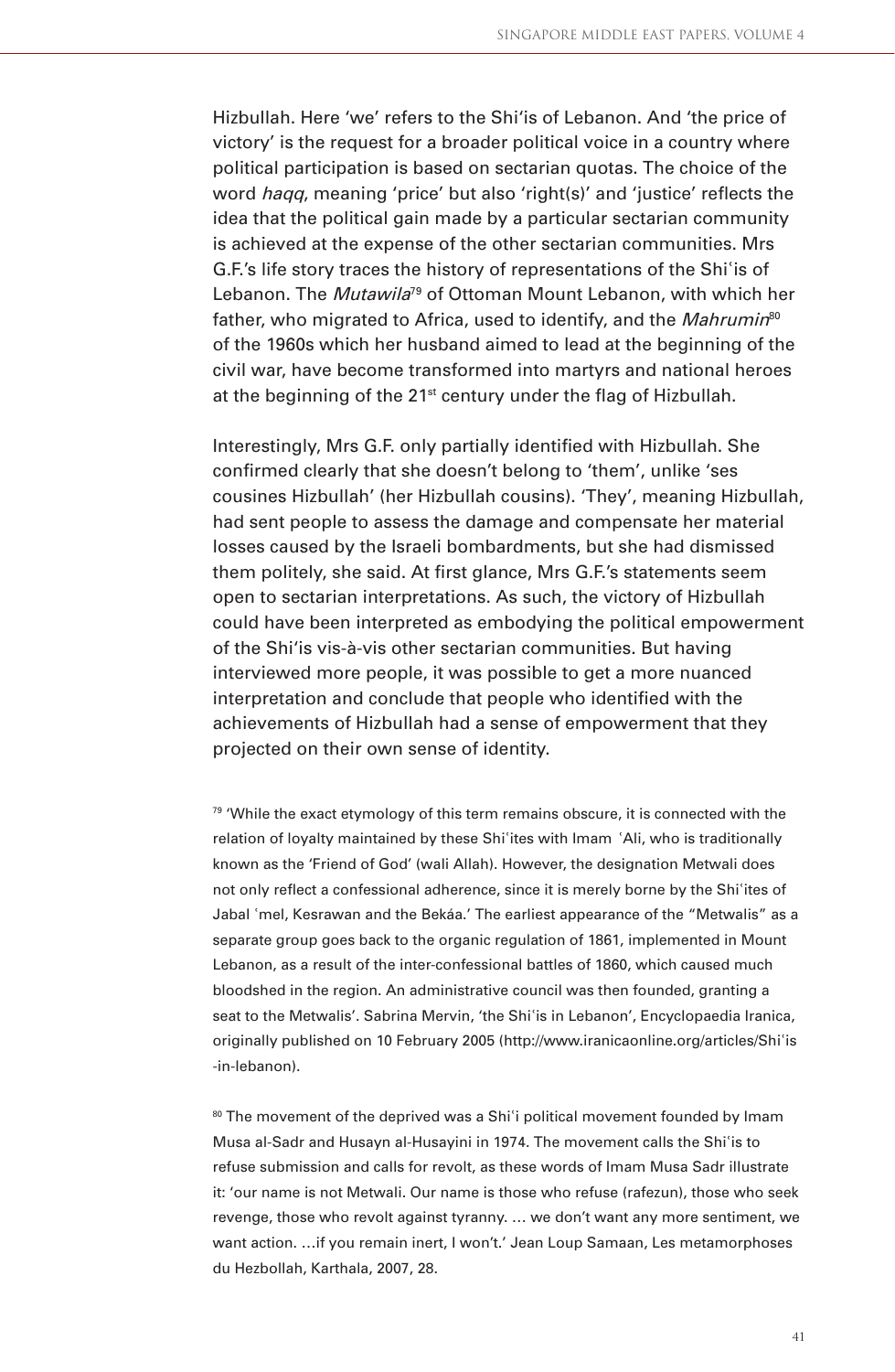Mrs. W.K. is also a Lebanese Shiʾi from a family originally from Tyre. She was born in Senegal, speaks Wolof, and was educated in a Christian religious and francophone boarding school in Lebanon. She revealed in a private conversation in her luxurious lounge in Beirut on July 2011 that she only felt Lebanese after the War of July 2006. This was her answer to Mrs. N.Y., a Sunni lady whose father was a prominent Lebanese politician between the 1920s and the 1950s, and who has lived in France since 1990. Surprisingly, Mrs. N.Y. first raised the question, asking Mrs. W.K.:

#### 'When did you first feel Lebanese?'

She obviously asked the question to express her own views on the issue, and her own answer to her own question was:

#### 'Only in 2000, after the Israeli withdrawal from Lebanon.'

Mrs. N.Y. explained that this was the first time that she felt that the Christian community could no longer lay exclusive claims on Lebanon. It is worth mentioning that Mrs. N.Y. and Mrs. W.K are in their '70s, three decades older than Mrs G.F., and they were educated in the same Christian school in Lebanon. Both of them expressed a distinct sense of exclusion on which they based their interpretations of the achievements of Hizbullah in Lebanon. In addition, although Mrs. N.Y. is a Sunni, she expresses a preference for the Shi'i doctrine which she thinks is fairer to women in religion and in society. So here is another example where the social agent seeks empowerment, and projects many of his/her identity vectors onto Hizbullah.

The most intriguing life story was the one of Dr G.K., who revealed her own quest for legitimacy in identifying with Hizbullah as a nationalist party. Dr. G.K. is a Sunni lady, a member of the first generation of women who attended medical school in Lebanon. She grew up in a Christian school for girls in Lebanon, became a physician in France, and worked between Paris and Beirut. She holds French and Lebanese passports. She is very active within the Lebanese civil society and works for civic education, and for a Lebanese awareness that would transcend regional and sectarian identities. Dr. G.K. argues that beyond the consolidation of the Lebanese self, people should name their national rivals and enemies. They should have a common vision and agree on differentiation, "the other", but also on the common threat, "the other enemy". To her, Hizbullah is the guarantor that agreement or treaty will be made with Israel, but she is not confident that the Christians who support Michel 'Awn are convinced of this argument. Therefore she fears political change after 'Awn. This last remark is interesting because it is exactly what some Maronites say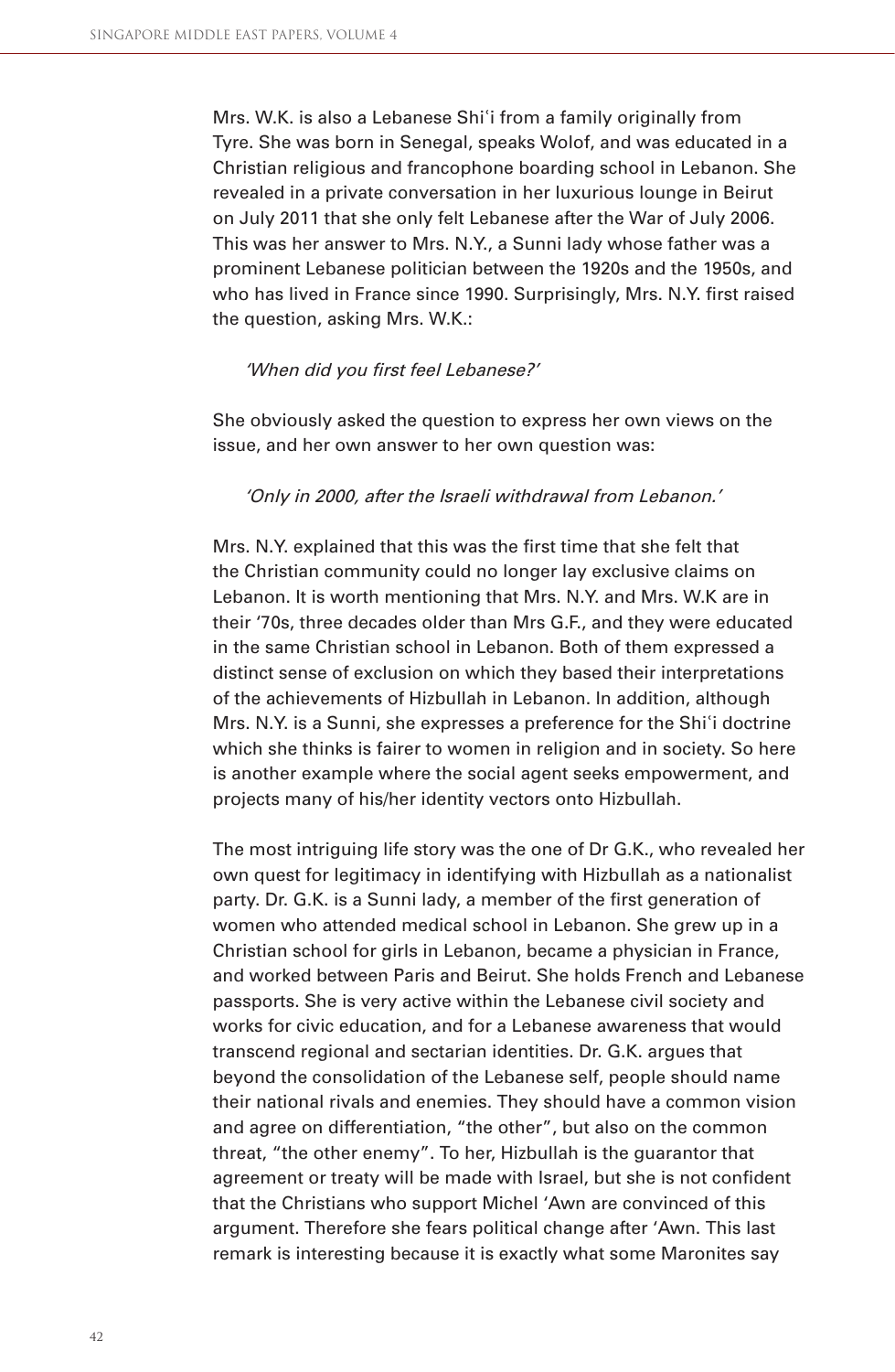about Hizbullah, wondering about the party's politics after Nasrullah. The trust invested in the person of the leader incarnating honesty, transparency, and seeking the collective interest rather than the personal one, is recurrent in all interviews. It shows that confidence in other sectarian communities is still weak and that people trust the leader of the "others" far more than the "others" themselves. This is reciprocal between both sectarian communities, Shi'i and Maronite.

'Allah Yistur shu bissir fina iza rah Hasan Nasrullah!' (God forbid what might happen to us if Nasrullah goes!)

So exclaimed S.G. when he saw the riots that took place in Beirut on the night of Thursday, 1 June 2006 after the broadcast of a satirical programme, 'Basmat Watan', which taunted the Secretary General of Hizbullah on the LBC TV channel. S.G. is a Christian man in his seventies, a lawyer and large landowner who wrote a satirical novel about the Lebanese civil war. Although he lived in Lebanon all through these terrible years, he was never involved in the fratricidal power struggle. Having lost a brother who was kidnapped based on his 'al-hawiya',<sup>81</sup> S.G. looks back with nostalgia to the peaceful mixed neighbourhoods, but he has lost any hope in the new generation which is so scarred by the stigma of civil war.

To conclude, as an orator, Nasrullah is far more capable than any Lebanese politician of bringing divided constituencies together. Even if people disagree with him, they still admired his philosophical arguments, which are derived from the deductive reasoning of classical Greece. In a group interview conducted with a group of intellectuals from various regions and religions in August 2011, all of whom disagreed profoundly with 'Awn and Hizbullah, all those who were interviewed had declared unanimously that Hasan Nasrullah is a clever and respectable person. Moreover, having collected life stories of Christians who support FPM as well as Hizbullah, it was always possible to identify the strong personal projection of the charismatic figure of Hasan Nasrullah. More than a cult of the individual, people tend to project their ideals on him. Instead of him embracing the crowd, individuals within the crowd fuse with him and unite together. That is the case not only for Shiʾis who have attended the Hizbullah madrasa, but also for fans of Nasrullah who are neither Islamists nor Muslims and sometimes even avowed secularists!

<sup>&</sup>lt;sup>81</sup> That is, on the basis of his sectarian identity as shown in his identity card, alhawiya.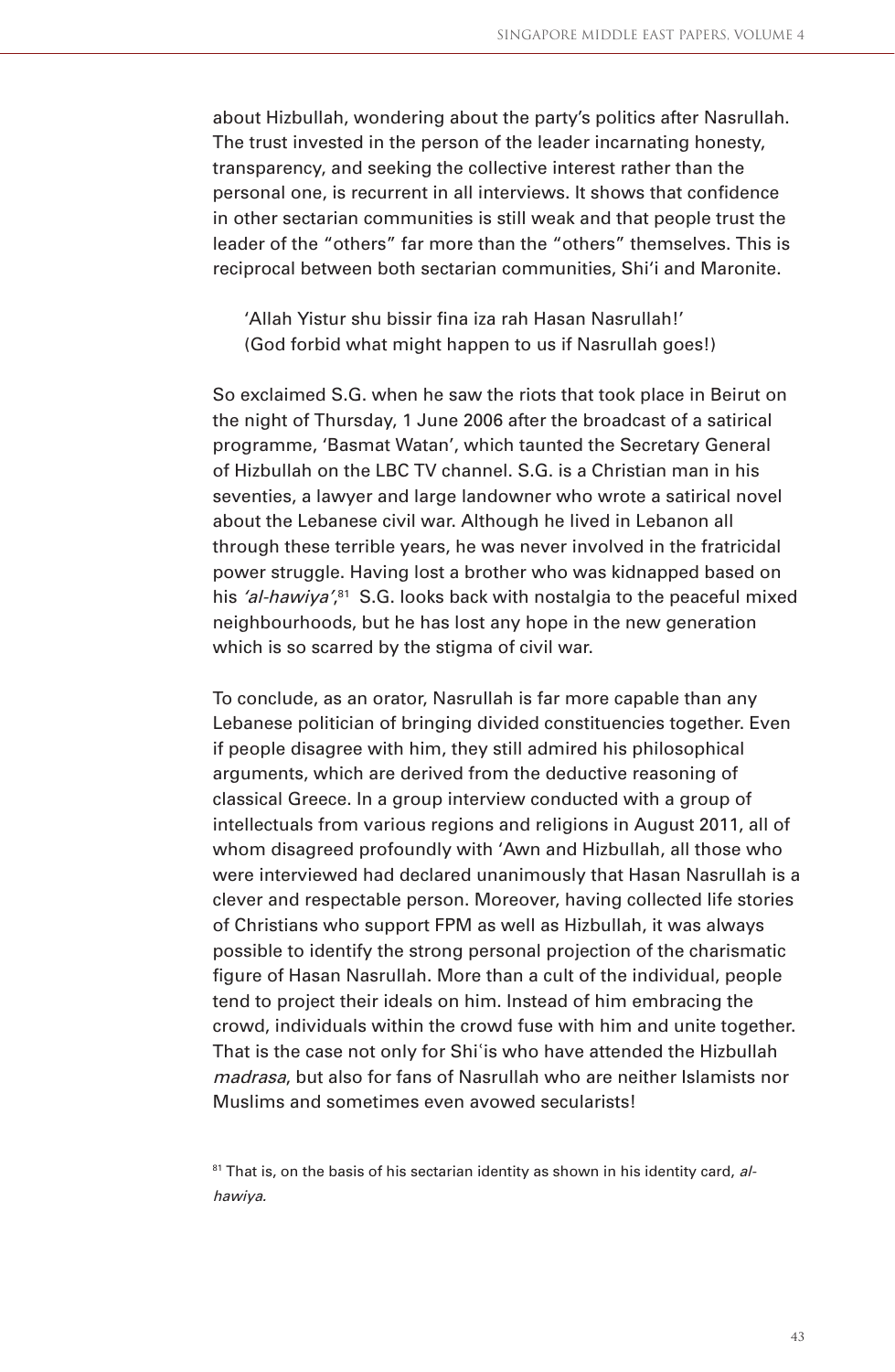Overall, the July War was crucial for Hizbullah and its allies, especially the FPM, in defining a common nationalist political current. The war laid the foundations for Hizbullah's Arab nationalist discourse and its call for the construction of a strong, clean, sovereign, and united Lebanese state. The strong ties between the people despite their political allegiances, as well as the consolidation of the national territory in the popular imagination were to be used by the apparatuses of both parties to give a national dimension to their alliance. This is when the political entente between the FPM and Hizbullah became a militant political alliance, with a set of speeches and actions on the ground which favoured a high level of socialization between formerly alienated groups.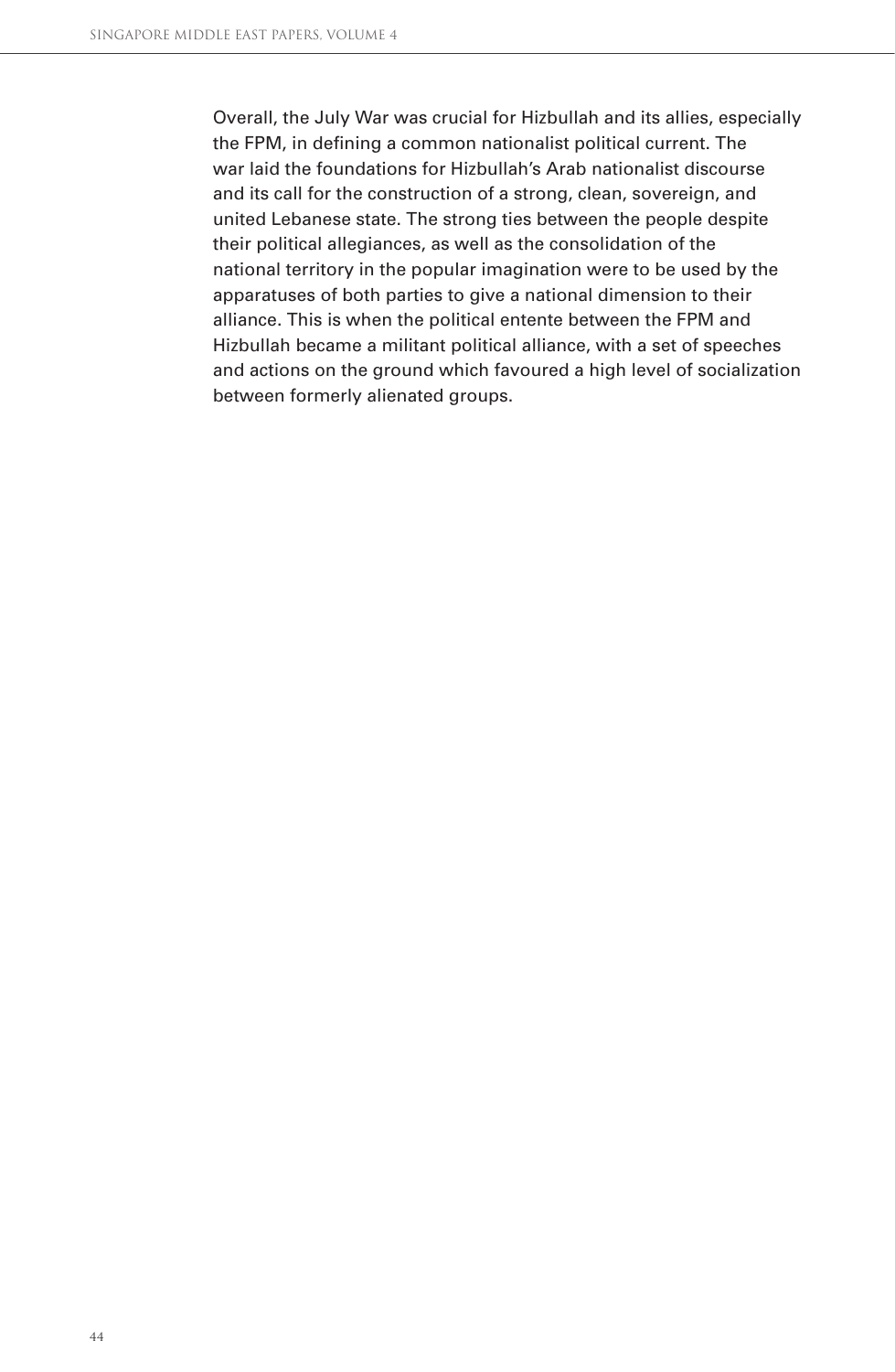# CHAPTER 3: Politics, territory, and society: failed national aspirations but a durable alliance in times of major upheavals in the Arab world?

#### **THE SHIFT FROM AN ENTENTE TO A POLITICAL ALLIANCE**

When the ceasefire between Israel and Hizbullah was negotiated in New York by the Security Council and implemented in Lebanon on 14 August 2006, the alliance between FPM and Hizbullah had been consolidated by the solidarity that had developed during the July War. Hizbullah was undefeated by the Israeli attacks, and the FPM MPs displayed their political preferences when they came to parliament à la mode du Hizbullah, that is with short beards, perhaps better "unshaved", and with no ties.

The definite shift from an entente towards a political alliance was consolidated after the resignation of the Shiʾi ministers in November 2006 because they disagreed with 14 March over the international tribunal. The political crisis actually began on 1 November 2006 when the United States warned of a plot amid "mounting evidence" that Syria, Iran, and Hizbullah were planning to topple the Lebanese government in order to stop the creation of the al-Hariri tribunal.<sup>82</sup> Syrian and Iranian officials publically rejected these allegations, and Hizbullah declared that the U.S. backing of the government of Prime Minister Fuʾad Siniura was 'a blatant interference' in Lebanon's internal affairs. Ten days later, on 11 November 2006, the five Shi'i Ministers and a sixth minister resigned from the Cabinet but the Prime Minister refused to accept any of the six resignations.<sup>83</sup> On 3 November 2006 the remaining eighteen cabinet ministers unanimously approved a draft accord outlining the creation of an international tribunal to try those suspected of involvement in the assassination of Rafiq al-Hariri, sending it to the Security Council for endorsement.<sup>84</sup>

82 BBC News (1 November 2006): 'US issues Lebanon "plot" warning.' Retrieved 12 December 2006.

83 'Lebanese Political Crisis Mounting: Sixth Minister Quits Cabinet', globalresearch. ca., accessed 11 November 2006.

84 CNN (13 November 2006) 'Lebanon approves court amid crisis.' Retrieved 12 December 2006). FOX News (13 November 2006). 'Lebanese Cabinet Approves U.N. Tribunal.' Retrieved 12 December 2006).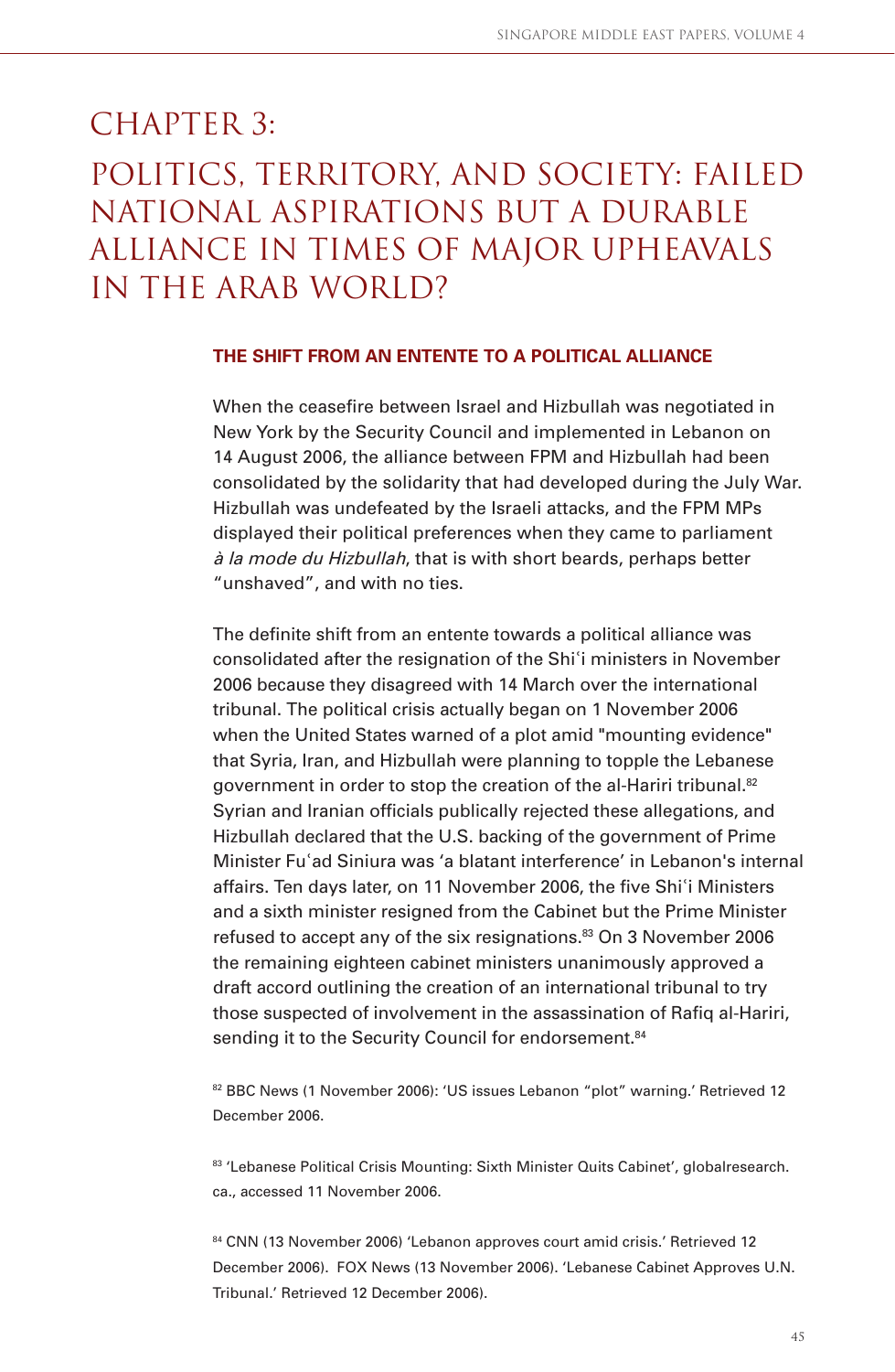After this, Hizbullah and FPM came together in the ranks of the opposition and the proportions in the parliament were to change again (Table 2).<sup>85</sup>

| <b>Alliances</b><br>named<br>after the<br><b>Syrian</b><br>withdra-<br>wal | <b>Seats</b><br>per<br><b>Alliance</b> | <b>Parties competing for elections</b>                                                         | <b>Number</b><br>of seats<br>obtained<br>after the<br><b>May-June</b><br>2005<br>general<br>elections |
|----------------------------------------------------------------------------|----------------------------------------|------------------------------------------------------------------------------------------------|-------------------------------------------------------------------------------------------------------|
| March 14<br>Alliance                                                       | 71                                     |                                                                                                |                                                                                                       |
|                                                                            |                                        | Future Movement led by Sa'id al-Hariri                                                         | 36                                                                                                    |
|                                                                            |                                        | Progressive Socialist Party led by<br><b>Walid Junblat</b>                                     | 16                                                                                                    |
|                                                                            |                                        | Lebanese Forces led by Samir Geagea                                                            | 6                                                                                                     |
|                                                                            |                                        | Qornet Shehwan gathering including<br>the Phalangists led by Amin Jumayyil<br>and independents | 6                                                                                                     |
|                                                                            |                                        | Independents (Tripoli Bloc)                                                                    | 3                                                                                                     |
|                                                                            |                                        | Democratic renewal (Tripoli Bloc)                                                              | 1                                                                                                     |
|                                                                            |                                        | Democratic left (Tripoli Bloc)                                                                 | 1                                                                                                     |
|                                                                            |                                        | Murr Bloc                                                                                      | $\mathfrak{p}$                                                                                        |
| March 8<br>Alliance                                                        | 55                                     |                                                                                                |                                                                                                       |
|                                                                            |                                        | Amal led by Nabih Berri                                                                        | 14                                                                                                    |
|                                                                            |                                        | Hizbullah                                                                                      | 14                                                                                                    |
|                                                                            |                                        | Syrian Nationalist Party (Baath)                                                               | $\mathfrak{p}$                                                                                        |
|                                                                            |                                        | Others                                                                                         | 5                                                                                                     |
|                                                                            |                                        | Skaff bloc                                                                                     | 5                                                                                                     |
|                                                                            |                                        | Free Patriotic Movement (FPM) led by<br>Michel 'Awn                                            | 15                                                                                                    |
| Indepen-<br>dents                                                          | $\overline{2}$                         | Independents                                                                                   | 2                                                                                                     |
| <b>TOTAL</b>                                                               | 128                                    |                                                                                                | 128                                                                                                   |

## TABLE 2: THE NEW PARLIAMENT AFTER THE FPM-HIZBULLAH **ALLIANCE:**

85 The new labelling of the new coalitions became confusing: if only all parties could have agreed on the same labels. Hence, the new alliance between the FPM and Hizbullah was called the 8 March coalition by the 14 March parties, while Michel 'Awn called his new rivals the 14 February bloc. However, the perceptions of the blocs in general remained 8 March and 14 March.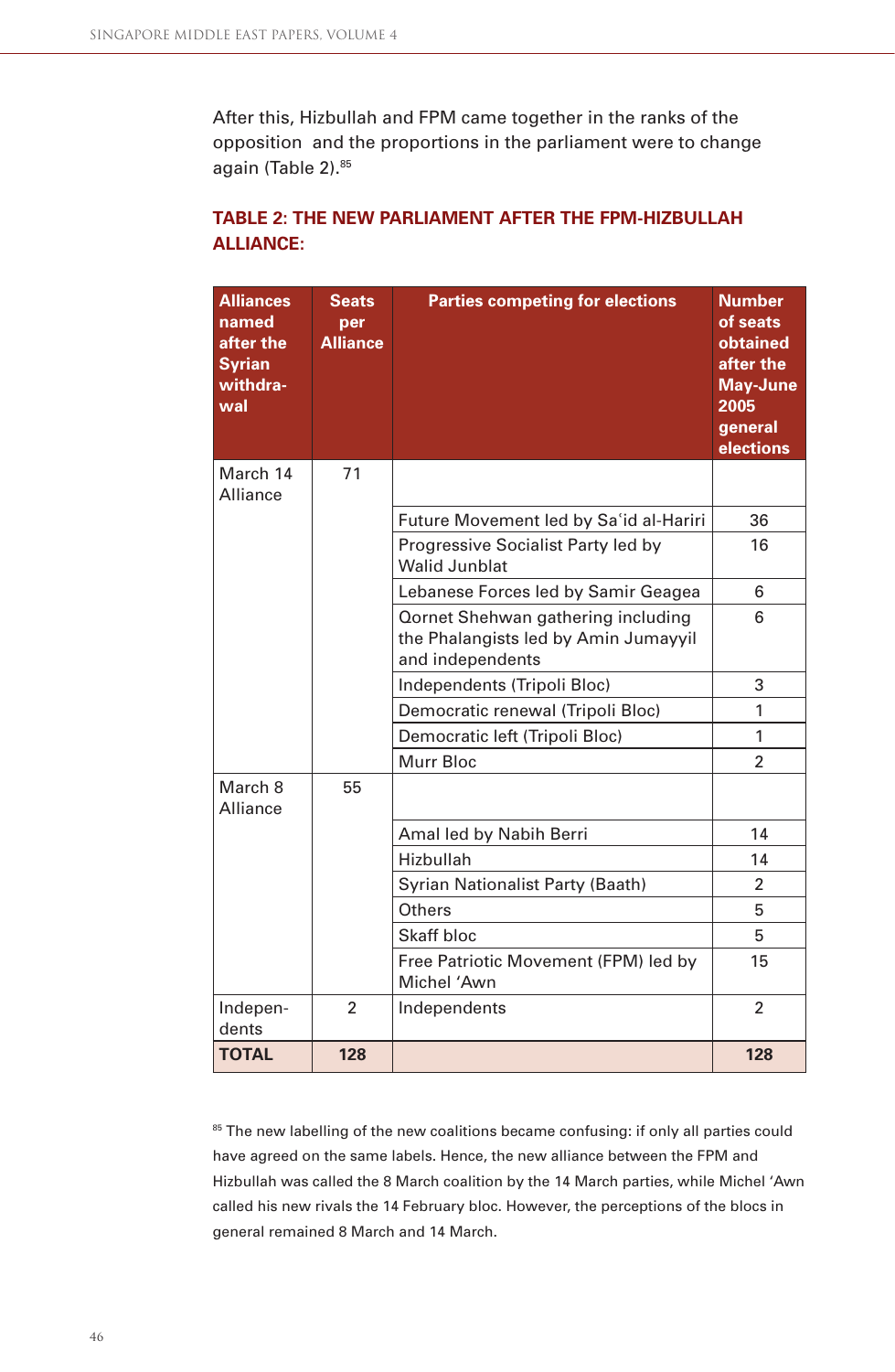Both parties pressed for their coalition to be represented in the cabinet with a proportion of veto-wielding power (11 portfolios) out of the thirty seats. When their request was rejected, both parties coordinated a sit-in in the downtown area facing the cabinet office demanding the resignation of Prime Minister Fu'ad Siniura.

This sit-in in downtown Beirut was announced in a demonstration on 12 October 2006;<sup>86</sup> it lasted from December 2006 until May 2008. After the first week of December, space and time were made for the groups to socialize. It is worth mentioning that the 17 months of occupation of downtown Beirut was pervasively militarised. Narguilehs and smoky barbecues made the set of white tents look like some sort of Gallic feast. This was also an opportunity for some people to get out of their post-civil war "ghettos" and to mingle with different communities in what is a generic shared public space.<sup>87</sup> Social connections and ties would develop during this experience.<sup>88</sup> In time the sit-in began to lose its free spirit. It was highly organised and secure. No pictures could be taken, and no interviews conducted without special authorizations and introductions. Also, after the July War, displays of security by Hizbullah were becoming more and more intensive. People in civilian clothes with obvious security paramilitary equipment such as walkietalkies or body armour could stop civilians from taking pictures or question them about the purpose of their trip, etc.

## **THE POLITICS OF SPACE: THE GEOGRAPHY OF THE POST-SYRIAN LEBANESE COALITIONS**

A month after the sit-in began in downtown Beirut, the Lebanese opposition, seeking to intensify its campaign to bring down the Siniura government, called for a general strike on 23 January 2007<sup>89</sup> officially on the grounds that the government had treated the popular

87 al-Jadid TV conducted a vox pop in downtown Beirut all through the first week of December 2006 when the sit-ins started. Most striking were a few testimonies from young men who had discovered the fancy downtown area for the first time and began to denounce social inequality. The vox pop was shown on the evening news all week and the sit-n was identified as a social movement seeking social equality and denouncing capitalism rather than a display of political antagonism.

88 Interview of M.F. a Christian MP from the resistance and development block, and PhD in linguistics on 1 August 2011. B.H., with a Ph.D in sociology and an FPM senior mentioned a couple of emblematic weddings. Unfortunately there was no time left to reach out one of these married couples.

89 Close to the opposition, the Lebanese Federation of Trade Unions, counting 350,000 members, also called for a general strike against proposed tax increases of the Saniura government.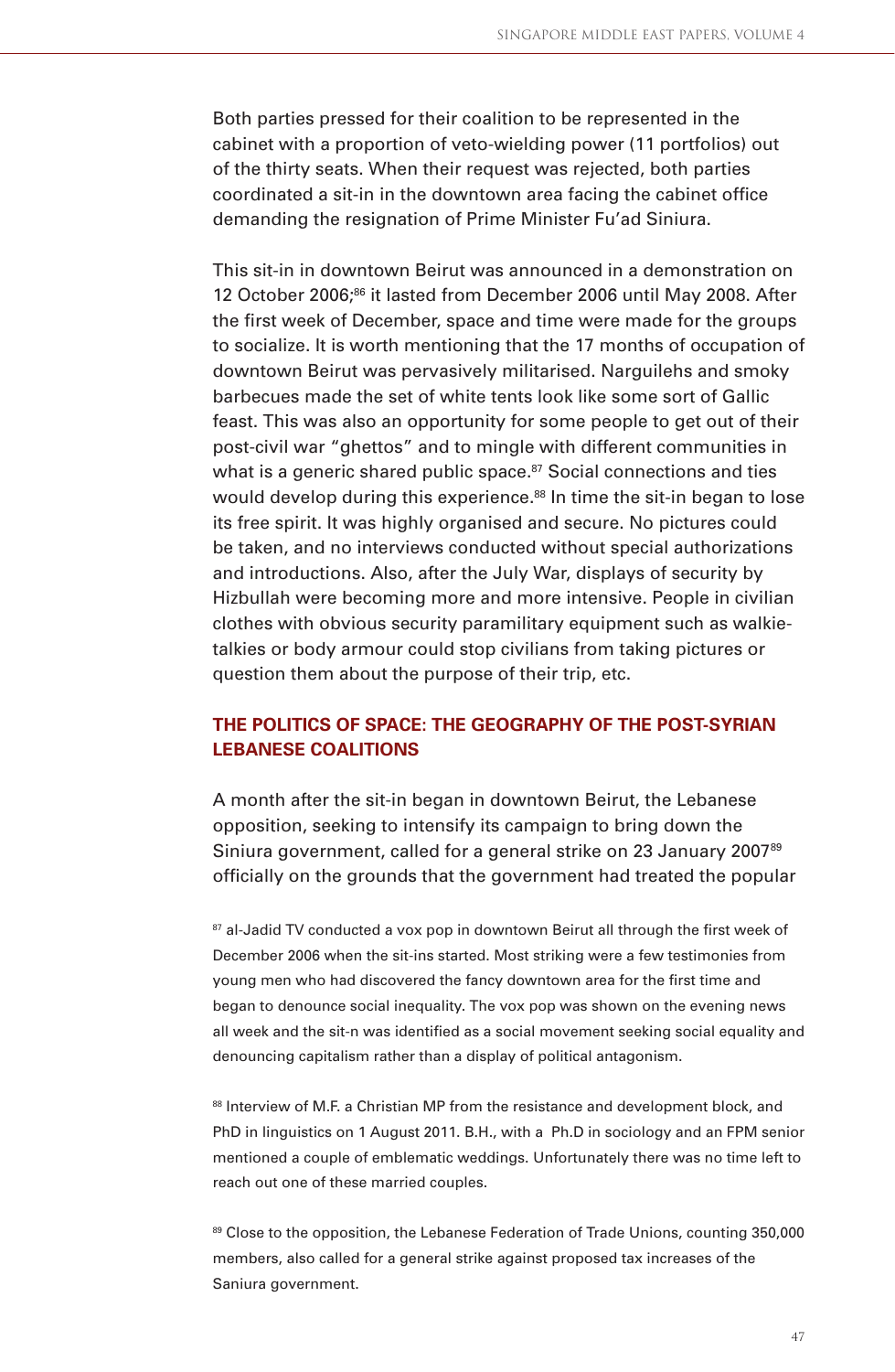movement launched on 1 December<sup>90</sup> with contempt and was burdening Lebanon with further foreign debt.<sup>91</sup> At dawn on 23 January 2007 rioters had gathered at strategic sites such as the entrance of main cities, or at the buffer zones between mainly Shiʾi and mainly Christian neighbourhoods. They cut the main roads with tyres and tree trunks and set fires to cover the sky with big black smoky clouds, and many civilians did not try to go out. The security environment was tense. Although it did not intervene, the army maintained security during the riots. At some stages, there were **violent** confrontations between pro- and anti-government gangs. Predominantly Christian neighbourhoods experienced intensive pressure in the regions of Jubayl, Nahr al-Kalb, and in the neighbourhoods of Hazmieh and Ain al-Remaneh, recalling the old 'Awn-Geagea antagonism or what is called the war of elimination, Harb al-Ilgha'.

Similar fights broke out in predominantly Muslim areas and among the Druzes. While the Druzes, like the Christians, were divided between the supporters of 8 March and 14 March, the Muslim divide had a more sectarian character since the majority of Shiʾis supported the opposition led by Hizbullah and Amal. Therefore clashes between pro- and anti-government supporters within the predominantly Muslim areas occurred in the areas populated by Sunnis and Shi'is, such as the neighbourhood of the Arab University in South Beirut or between Jabal Muhsin and Bab al-Tabbaneh in Tripoli.

In an informal interview with a senior FPM member, it seemed clear that the March 8 coalition was testing the scope of its territorial and trans-sectarian extent across Lebanese territory. Overall, the clashes killed three people, and gunfire or stones all through Lebanon wounded 133 people.

90 Siniura had previously responded to the escalation against his government by filing a letter on 15 December 2005 to the UN Secretary General requesting the establishment of a tribunal of an international character to try all those found responsible for the terrorist attack that killed Prime Minister Rafiq al-Hariri and 22 others. In his letter Siniura also requested that the mandate of the International Independent Investigation Commission be expanded to all terrorist attacks that have occurred since 1 October 2004. Report of the Secretary-General pursuant to paragraph 6 of resolution 1644 (2005), S/2006/176, Distr.: General 21 March 2006 Original: English, United Nations Security Council.

<sup>91</sup> This call for a general strike took place three days before the Paris3 conference on 25 January, an international donor conference to finance the reconstruction of Lebanon, whose economy was ruined by the July-war 2006. The opposition denounced the conference, arguing that the five billion dollars that the government hoped to raise would only add to Lebanon's external debt and further weaken the economy.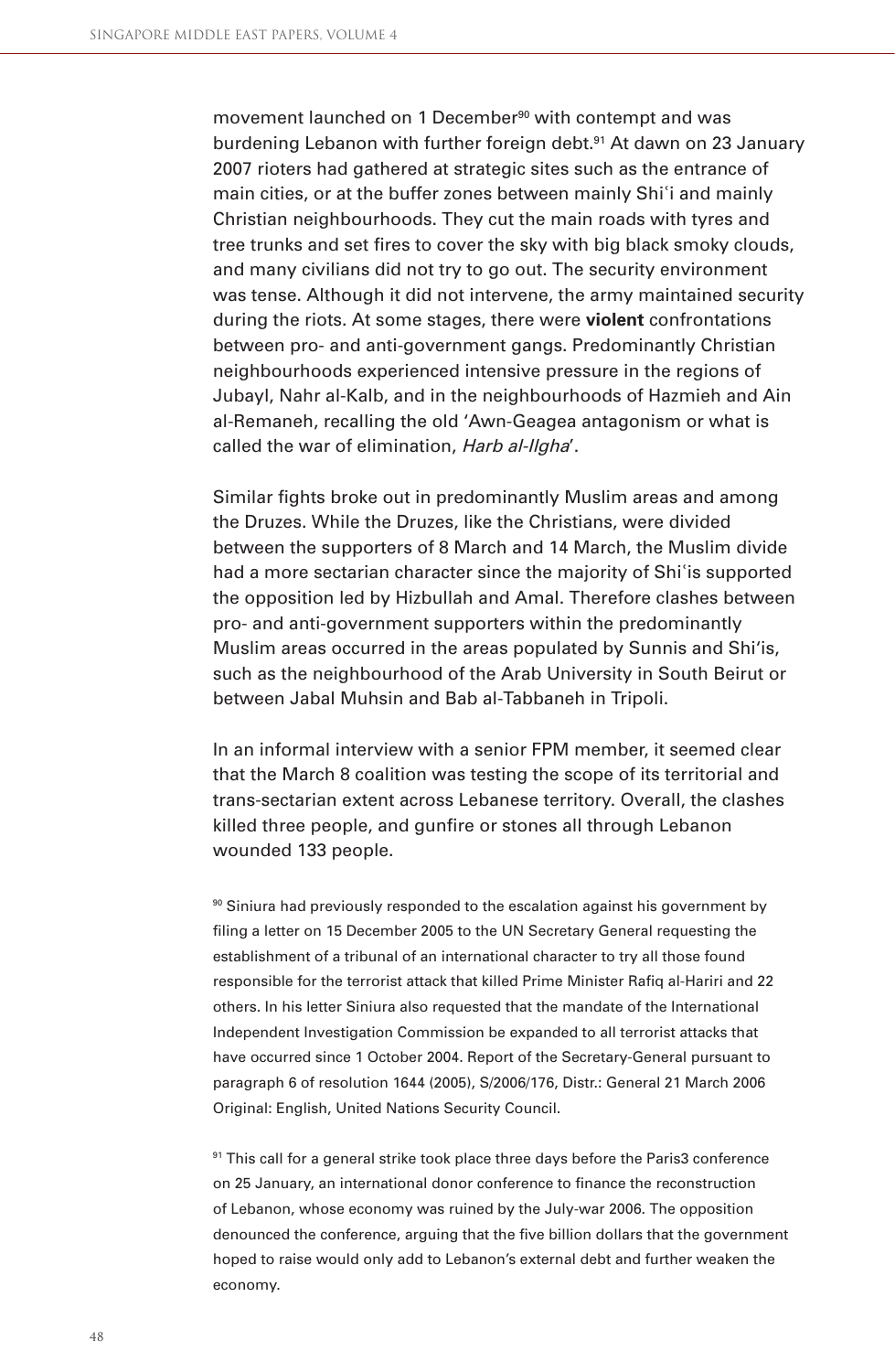Forty-eight hours later, violent clashes occurred in predominantly Muslim neighbourhoods in Beirut.<sup>92</sup> Fighting with sticks and stones began at the Arab University, located in the south of Beirut, after an argument between students in the cafeteria. Clashes then extended to neighbouring areas, notably that of al-Tariq al-Jadida, then to other areas populated by Sunnis and Shiʾis, where groups of young rioters burned cars and tyres. Saʾid al-Hariri, Hizbullah, and Nabih Berri had to call on their supporters to get off the streets;<sup>93</sup> calm eventually returned to Beirut in the late afternoon, where the army was deployed en masse. Hence Lebanon once more became divided between pro-government supporters and their opponents, sliding rapidly into violent street clashes. People dragged into the sad scenario of intersectarian fighting threatened the unified trans-sectarian territory that the post-Syrian coalitions had consolidated, and the national unity that people had dreamt of.

After 23 January 2007 a cautious calm was interrupted by sporadic street clashes occurring in neighbourhoods populated by both Shiʾis and Sunnis such as Ras al-Nabih, al-Tariq al-Jadidah, As-As, Mar Elias, and Corniche al-Mazra'a. In the meantime the sit-in in downtown Beirut, which was paralysing the economic activity of the area and putting pressure on the government, was turning from a peaceful gathering to a highly secured militant base. These new locations of recurrent fighting and the development of downtown Beirut as the new seat of power became part of the human geography of post-Syria Lebanon. Other hotspots turned out to be the focus of the most severe internal fighting since the Lebanese civil war of 1975-1990. The Palestinian camps, pockets of insecurity that had generally been

<sup>92</sup> This explosion of violence coincided with the international aid conference for Lebanon held in Paris, when the international community renewed its support for Fu'ad Siniura and promised \$ 7.6 billion of aid to Lebanon. From Paris, Siniura called for 'wisdom' on the part of the Lebanese people, asking them to 'reject the escalation'.

93 The leaders of the parliamentary majority, Sa'id al-Hariri and Hizbullah, called on their supporters to show restraint and to withdraw from the streets. 'I call on all supporters of the Future Movement to remain calm and not respond to the provocations of those who want to show unrest in Lebanon to sabotage the positive results of the international conference to aid Lebanon held in Paris. ' Saʾid al-Hariri, 25 January 2007. For its part Hizbullah's television station al-Manar had broadcast a call for 'its followers to withdraw from the streets.' The Speaker of Parliament Nabih Berri, the leader of Amal reiterated this call: 'We are moving towards the street battles that remind us of the civil war. I call on all parties to withdraw their supporters from the streets and return to the dialogue because there can be no winners or losers,' said Berri.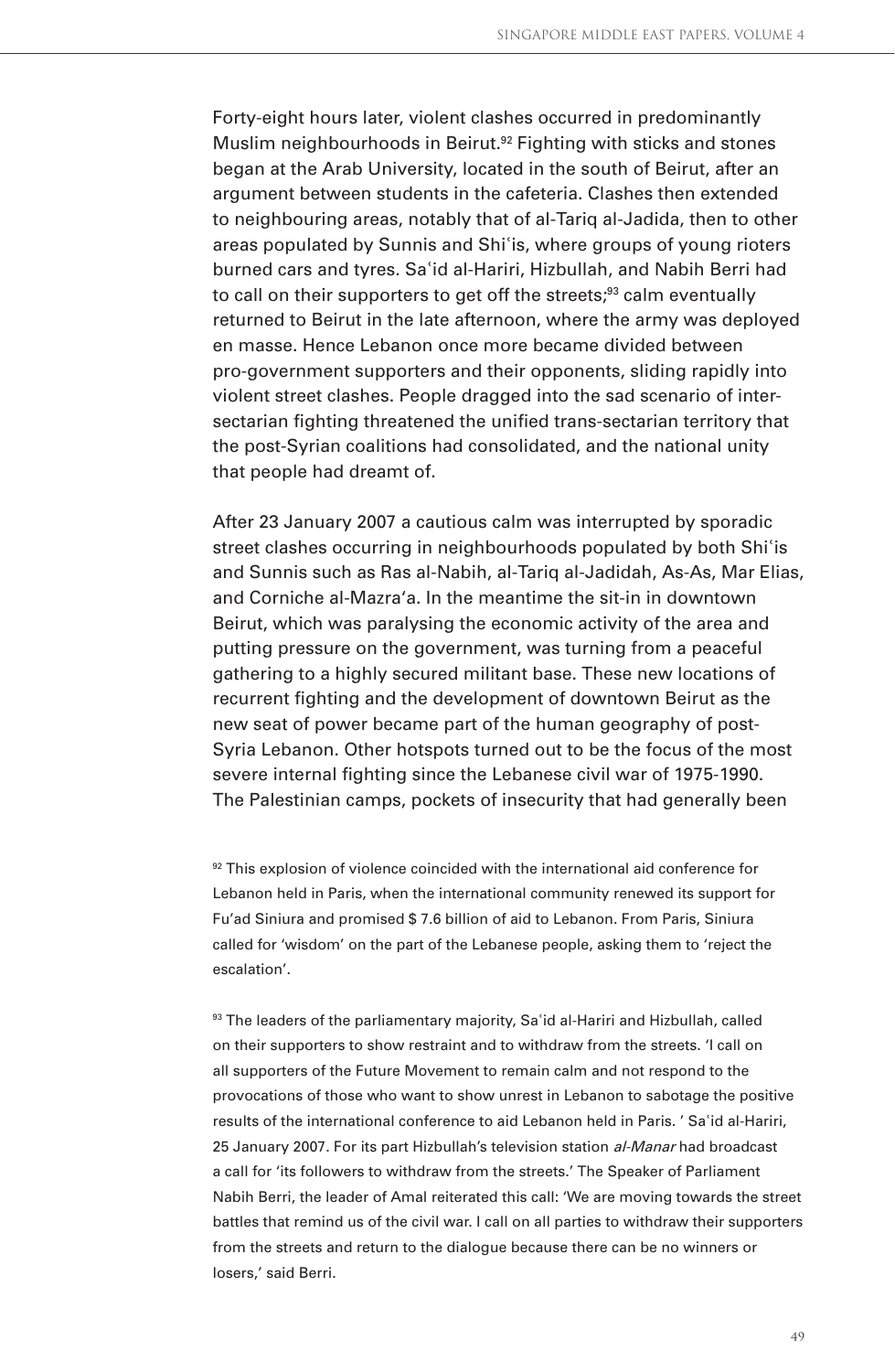dormant, became nests from which Islamist extremists could infiltrate into Lebanese territory. On 20 May 2007, following an operation conducted in Tripoli by an Islamist militant organisation Fath al-Islam, the Lebanese Armed Forces (LAF) attacked the gang and besieged them in the Palestinian refugee camp at Nahr al-Barid where they were based. LAF declared victory four months later on 7 September 2007, and Nahr al-Barid Camp was completely devastated with 27,000 homeless Palestinian refugees.<sup>94</sup> Distress spread throughout the Palestinian camps in Beirut and South Lebanon, and Palestinian camps once more became time bombs on the Lebanese scene.<sup>95</sup>

Thus Lebanon went through seventeen long months of political crisis and insecurity after December 2006 until the political feud burst into violent clashes sparked by a strike on 7 May 2007 and ended with Hizbullah conquering the streets of West Beirut. The warring scenario spread to 'Aley, Baruk, the North, and Bab al-Tebaneh and Jabal Muhsin in Tripoli. The mini scenario of civil war lasted until the government revoked the decisions that had sparked the fighting on 14 May 2008.<sup>96</sup> During that week, all the hotspots that had emerged since January 2007 became the frontlines of the new confrontations. Thus warfare, speeches, and guns shaped the post-Syria geography

94 UNRWA reports on Nahr al-Bared crisis (http://www.unrwa.org).

<sup>95</sup> At that time I was working with UNRWA in Lebanon, and I had often visited Burj al-Barajneh Camp since 2005. My last visit to the most peaceful refugee camp in Lebanon was in October 2007. The security landscape had dramatically changed and fragmented.

96 This reversal was provoked by the government's decision to dismantle Hizbullah's secret telecommunications network. 'We are now embarking on totally new era … similar to the changes that occurred on 14 February 2005,' explained Hasan Nasrullah in his speech on 8 May 2008 in which he explained that this was an attack on Hizbullah's basic capacity to manage combat, insuring the high quality of command and control in the battlefield that was pinpointed in the 2007 Winograd report. Therefore dismantling the telecommunication system was considered as a declaration of war against the Islamic Resistance, which relies on the government's policy statement to preserve its weaponry, especially that the aforementioned network dates back to the late nineties and had been developed ever since. According to the Secretary General of Hizbullah, dispute started over controversy regarding a cable between al-Dahiya and West Beirut, whereas the party was requested to dismantle the cable. The party was then accused of setting up a telecommunication network in Jubayl, Kisrawan, North Lebanon and Shuf. But Hizbullah, defended Nasrullah, only did link the cables between south Beirut and south Lebanon. (Speech of Hasan Nasrullah on 8 May 2008).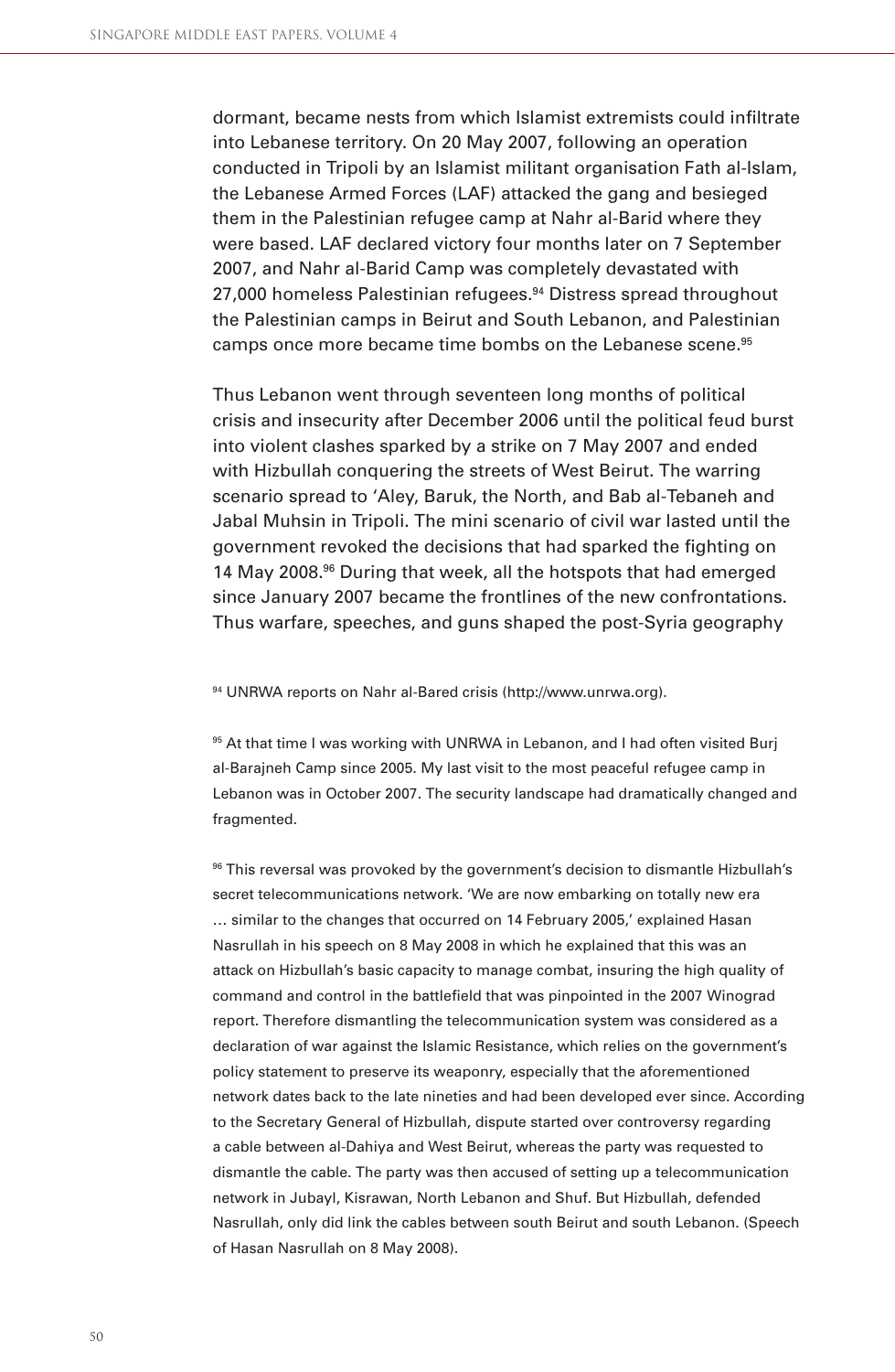of Lebanon. During these dramatic incidents, South Beirut and South Lebanon fell "naturally" under Hizbullah control. Clashes first began in West Beirut along the Corniche al-Mazra'a where Shiʾi and Sunni neighbourhoods overlapped. But Hizbullah closed the major highways and took over half of the capital city within hours. Jubayl and Kisrawan were soon out of reach. In North Lebanon, Tripoli's sensitive Bab al-Tabbaneh and Jabal Muhsin were subject to serious divisions. The Shuf was still the bastion of the Druzes while 'Aley and Baruk, which separated the Druze heartland from the mainly Shi'i southern Biga', came under fire.<sup>97</sup>

Although these street fights involved machine guns, rocket propelled grenades, artillery, and mortars, the army decided not to intervene for fear of provoking splits within its ranks along sectarian lines, as had happened during the civil war. This last episode of violence known in Lebanon as *ahdath saba' ayyar*, or the incidents of May 7, put the people who did not agree with Hizbullah's violent retaliation in a desperate mood; lack of confidence in the future, the feeling of living in permanent uncertainty, and the fear of enhanced social hatred nourished by the empowerment of the street fighters.<sup>98</sup> Although street violence had cost 'Awn some hesitation among his constituents, he had not commented on the incidents of May 7, believing that this was a sectarian battle beyond his control. However, the partisans still

<sup>97</sup> In a speech on 8 May 2008 Nasrullah named the Lebanese territories. He considered al-Dahiya, South Beirut and South Lebanon to fall without controversy under Hizbullah control, and admitted that operating in Western Beirut, Jubayl, Kisrawan, North Lebanon and Shuf could raise concerns of intrusion into other communities' territories.

98 'This last war made me decide not to live in Lebanon anymore. I was trapped in New York and my pregnant wife was alone in the battlefield', said ZD, a moviemaker who had subsequently decided to produce his next movie in France. 'Working in that environment was not possible anymore. I couldn't speak to the coffee man in my office, who fought with Hizbullah in Hamra. He became arrogant and provocative,' said SD, a Christian movie editor who used to work in a production house in West-Beirut with colleagues from different religions. YG, also a movie editor who works as a freelancer commented: 'I cannot understand how people can vote for 'Awn when he stands by Hizbullah. It is like supporting the Front National in France.' Interviews conducted in June 2008.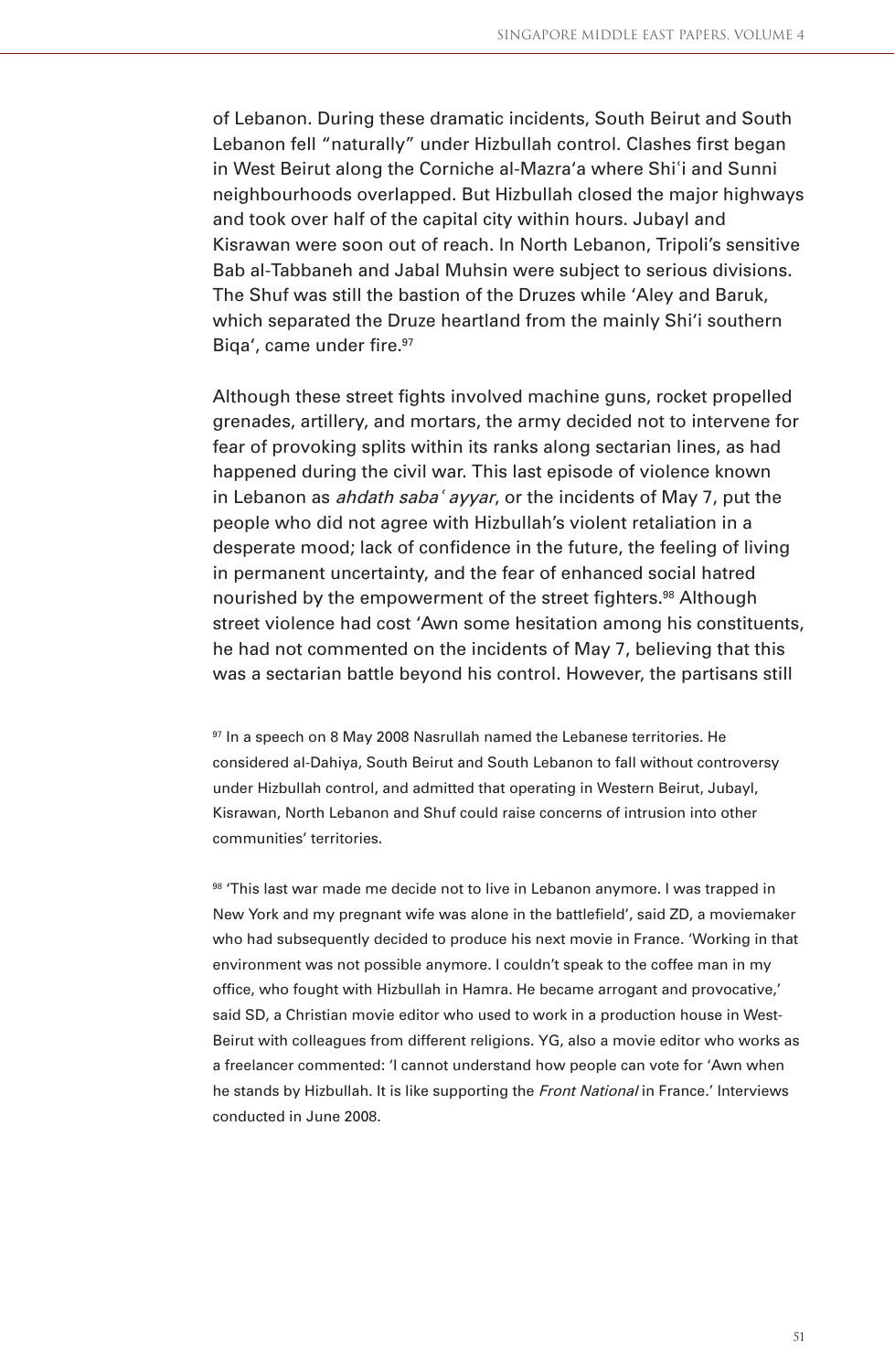defended their alliance with Hizbullah as providing a buffer zone for the Christian area<sup>99</sup>

A dialogue in Doha between 16 May and 21 May 2008 followed this peak of violence, which ended with an agreement under which the opposition secured its demand for the power of veto in the new government and a new electoral law that adopted smaller constituencies (table 3). The parties also agreed on having the Speaker of the Lebanese Parliament to invite the parliament to elect Michel Suleiman as a consensus presidential candidate. Suleiman had been commander of the LAF between 1998 and 2008 and was generally considered as acceptable to both sides. The post-Doha agreement was a cheerful period in Beirut. The sit-in ended on a note of hope for sustainable peace. One even heard that this was the real end of the civil war! Or, as expressed below:

fida' l-watan! L-masari btiji w-bitruh 'The country is redeemed: money comes and money goes',

It was a way for the shop owners in downtown Beirut to forgive and forget. The Doha agreement restored smaller electoral constituencies, enabling voters to elect MPs that would represent their communities. This reinforced the legitimacy of sectarian representation in a country where sectarianism is already institutionalized. The main beneficiary was the Christian community, and this 'reform' was perceived as recovery from the dramatic losses of the Ta'if Accord (see page 13). The results of the general election of June 2009 revealed the persistence of strong regional loyalties to the parliamentary coalitions, thus asserting the new geography that had arisen since January 2007:

99 In June 2008 when KH, art director who is publicly pro FPM defended the alliance with Hizbullah: 'Where would you be today if 'Awn did not have good relations with Hizbullah? They took over West-Beirut in hours, and things could have been worse in the Eastern side of the city.' This representation of a buffer alliance is recurrent in the interviews. 'Hamas and Hizbullah proved to be the most powerful on the ground. Hamas took over Gaza and Hizbullah took over West Beirut in hours. 'Awn helped to keep the fighting out of East Beirut,' commented AN, who claims to be undecided between 8 March and 14 March.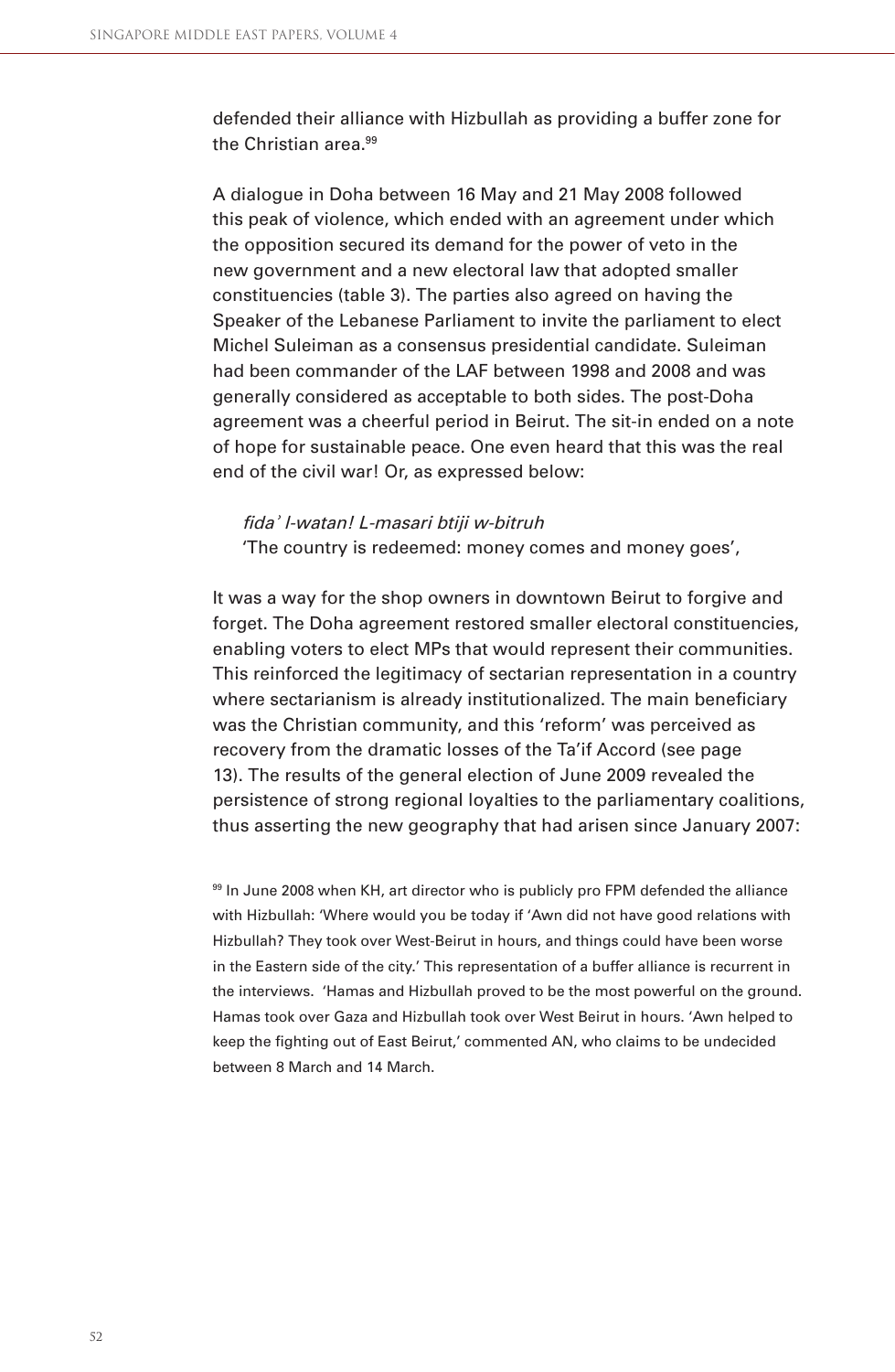|                  | <b>Election Results for each alliance</b> | <b>Total</b>   | March 14       | March 8        |
|------------------|-------------------------------------------|----------------|----------------|----------------|
| Beirut 19        | Beirut 1                                  | 5              | 5              | 0              |
|                  | Beirut 2                                  | 4              | $\overline{2}$ | $\overline{2}$ |
|                  | Beirut 3                                  | 10             | 10             | 0              |
| Biqa' 23         | B'aalbik+Hirmil                           | 10             | 0              | 10             |
|                  | Zahleh                                    | $\overline{7}$ | $\overline{7}$ | 0              |
|                  | Rashaya+West Biqa'                        | 6              | 6              | 0              |
| Mount            | Jubayl                                    | 3              | 0              | 3              |
| Lebanon 35       | Kisrawan                                  | 5              | 0              | 5              |
|                  | North Matn                                | 8              | $\overline{2}$ | 6              |
|                  | Ba'abda                                   | 6              | 0              | 6              |
|                  | 'Aley                                     | 5              | 4              | 1              |
|                  | Shuf                                      | 8              | 8              | 0              |
| North            | 'Akkar                                    | $\overline{7}$ | $\overline{7}$ | 0              |
| Lebanon 28       | Dinniyeh +Minnieh                         | 3              | 3              | 0              |
|                  | <b>Bsharreh</b>                           | $\overline{2}$ | $\overline{2}$ | 0              |
|                  | Tripoli                                   | 8              | 8              | 0              |
|                  | Zgharta                                   | 3              | 0              | 3              |
|                  | Kura                                      | 3              | 3              | 0              |
|                  | <b>Batrun</b>                             | $\overline{2}$ | 2              | 0              |
| South            | Sa'ida                                    | $\overline{2}$ | $\overline{2}$ | 0              |
| Lebanon 23       | Tyre                                      | 4              | 0              | 4              |
|                  | Zahrani                                   | 3              | 0              | 3              |
|                  | Hasbaya+Marj'ayun                         | 5              | 0              | 5              |
|                  | Nabatiyeh                                 | 3              | $\mathbf{0}$   | 3              |
|                  | <b>Bint Jubayl</b>                        | 3              | 0              | 3              |
|                  | Jizzin                                    | 3              | 0              | 3              |
| <b>TOTAL 128</b> |                                           | 128            | 71             | 57             |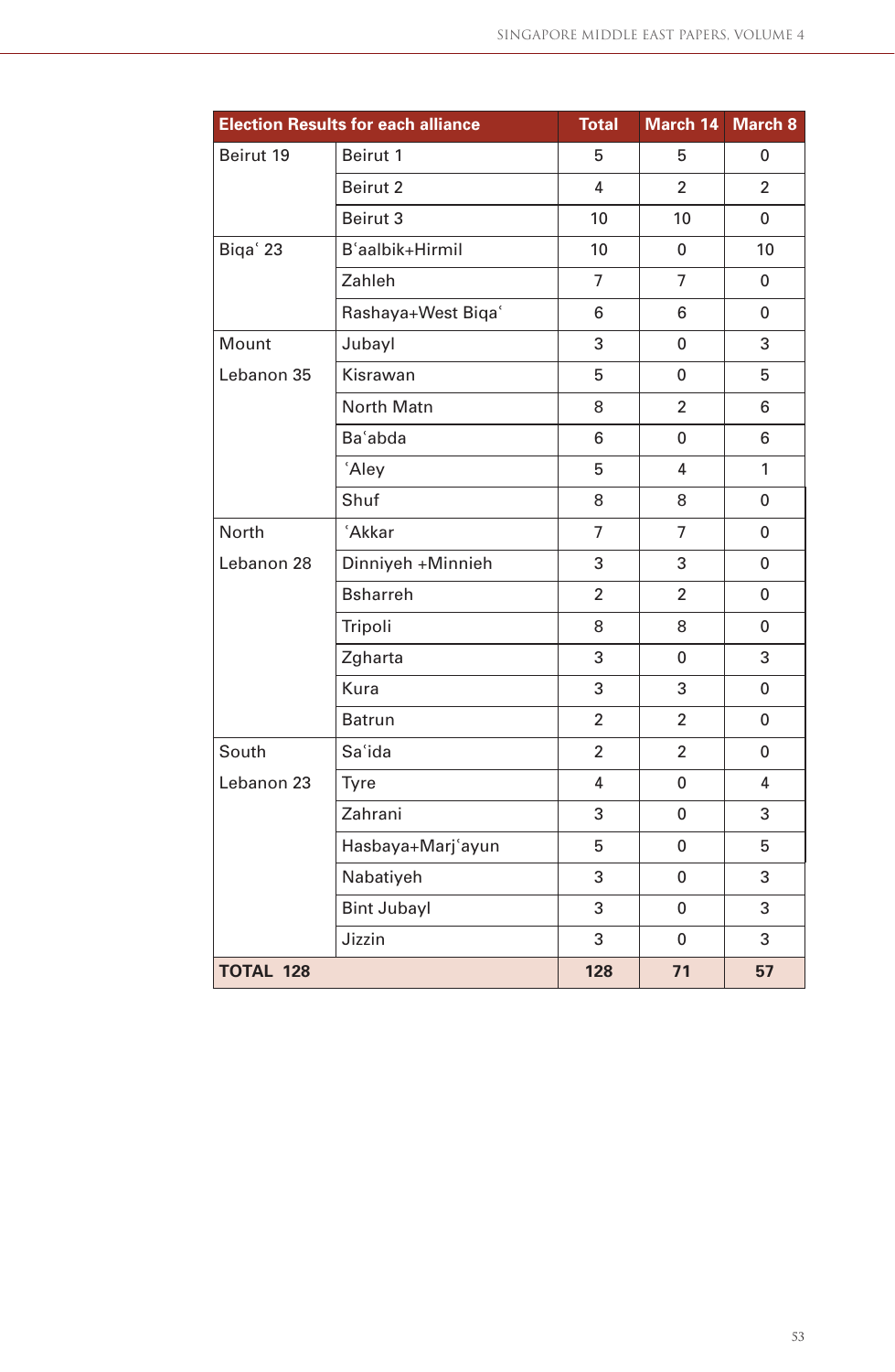In 26 electoral constituencies, the parliamentary coalitions obtained clear victories in 22 cazas. The 2009 general elections showed that Beirut, the Druze Mount Lebanon, and North Lebanon voted for 14 March, while mainly Christian Mount Lebanon and Shi'i South Lebanon voted for 8 March. Only the Biga' remained divided, with Baʾalbak and Hirmil voting for Hizbullah, while Zahleh, Rashaya, and Western Biga<sup>'</sup> voted for 14 March.<sup>100</sup> 14 March remained the majority, securing 71 seats against 57 seats for 8 March. Sa'id al-Hariri, the leader of Future Movement, was nominated to head the government following binding consultations with MPs. He formed a cabinet, which gave veto power to the 8 March opposition and submitted a ministerial policy maintaining the trinity of the Nation, the Army, and the Resistance. The disarmament of Hizbullah was no longer discussed, and internal security remained on a knife-edge. The word on the street was that the Future Movement had started to build its military wing. Tensions remained high until the Saudis met with the Syrians over Lebanese interests in August 2010. Known as the ittifaqiyat al-sin-sin, the Syrian-Saudi agreement had brought the Sunni and the Shi'i poles of discord together. At that point the topic of the al-Hariri tribunal became almost off limits.

This situation remained unchanged until the Arab revolutions began in Tunisia in December 2010 and spread into Egypt in January 2011. In the precarious regional circumstances that followed, the atmosphere of uncertainty generally favored breaking the Syrian-Saudi deal in Lebanon. A new crisis provoked by Hizbullah arose over the International Tribunal indictment, which was to be filed in a few

100 The Beirut electorate voted massively for the 14 March coalition. However al-Dahiya, Furn al-Shibak and Ain al-Rummaneh, all with the Beirut agglomeration, are not included in Beirut electoral district. In Ba'albak and Hirmil in the Biqa', Tyre, Zahrani, Hasbaya Marjeoun, Nabatyeh, Bint Jubayl and Jizzin in South Lebanon, Shi'is voted massively for Hizbullah. Only Sa'ida, where al-Hariri was born, was loyal to 14 March. Jubayl, Kisrawan and Baabdaa whose population is mainly Maronite with a Shi'i minority were loyal to Michel 'Awn and voted massively for 8 March. Only the Jumayyil family could win elections in North Matn against four seats for 8 March. Zgharta in North Lebanon was loyal to Sulayman Franjiyya, an ally of Hizbullah and FPM.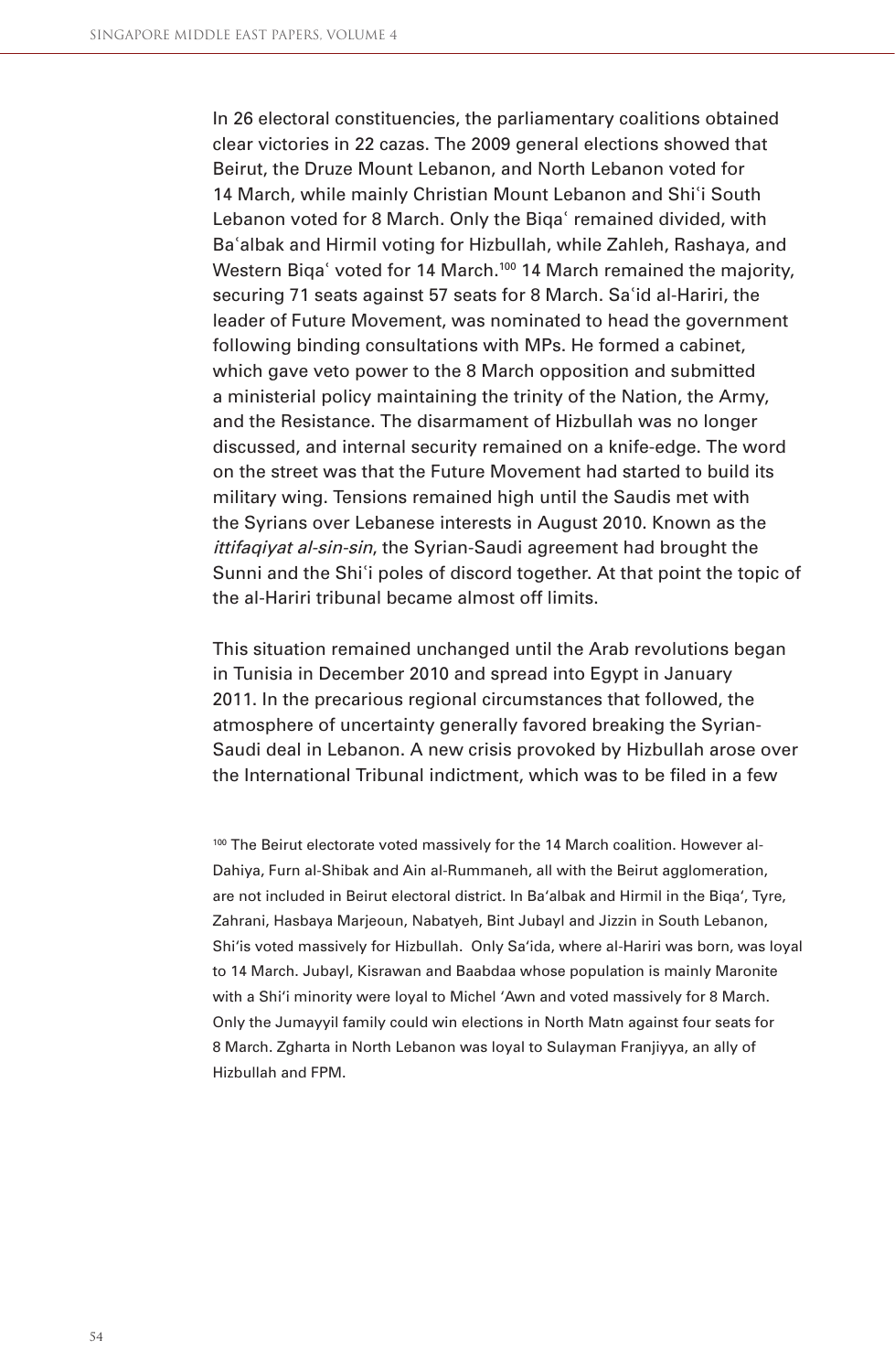months.101 Lebanon lived in a period of political uncertainty until Walid Junblat dissolved his 'Democratic Gathering' and backed the Hizbullah coalition through his new bloc, 'The Front of National Struggle.'102 Binding consultations with the neutral and mutually agreeable President Michel Sulayman on 25 January 2011 secured 68 votes for a Hizbullah-backed cabinet under Najib Migati<sup>103</sup> against 60 votes for the outgoing caretaker PM Saʾid al-Hariri. Mr. Miqati's nomination triggered spontaneous clashes in Sunni areas, especially in Tripoli, between Jabal Muhsin and Bab al-Tebaneh. Meanwhile Saʾid al-Hariri accused Hizbullah of seizing power illegitimately and called for a 'day of rage' on 25 January 2011. Violence in Tripoli and the Sunni districts of Beirut spiralled out of control.

<sup>101</sup> This governmental crisis began in Lebanon on 12 January 2011 after the resignation of ten ministers backed by Hizbullah. Their resignation was followed by a speech by Hasan Nasrullah four days later, in which he claimed that the Special Tribunal for Lebanon was being used politically against his organization. He therefore underlined the necessity for the Lebanese government to stop financing the tribunal or appointing Lebanese judges. He also demanded the revocation of the agreement signed between the Lebanese Republic and the United Nations in February 2007. The seriousness of the internal discord led to the adjournment of the parliamentary consultations awaiting political settlement through a process of international and regional mediation. Soon after, these attempts at mediation ended in deadlock, especially as the Saudi mediator 'washed his hands' of the Lebanese question. In the meantime, internally, an overnight security operation lead by Hizbullah (18- 19 January) increased the tension. Although normal civilian activity was quickly recovered, many political parties issued worrying statements related to the civil peace deterioration. See Camille Germanos, 'Elements of an Analysis of the Lebanese crisis', MEI Insights3, February 2011.

<sup>102</sup> Such a dramatic political shift raised questions about the legitimacy of the new majority, as it suggested that Junblat made this decision under threat. But the Druze leader declared that his switch to the side of Syria and the Resistance served to preserve Lebanon's stability. Further, he accused his old ally Mr. Hariri of misunderstanding the complex political landscape in Lebanon.

<sup>103</sup> Najib Miqati is a wealthy Sunni businessman from Tripoli who had been Prime Minister April-July 2005.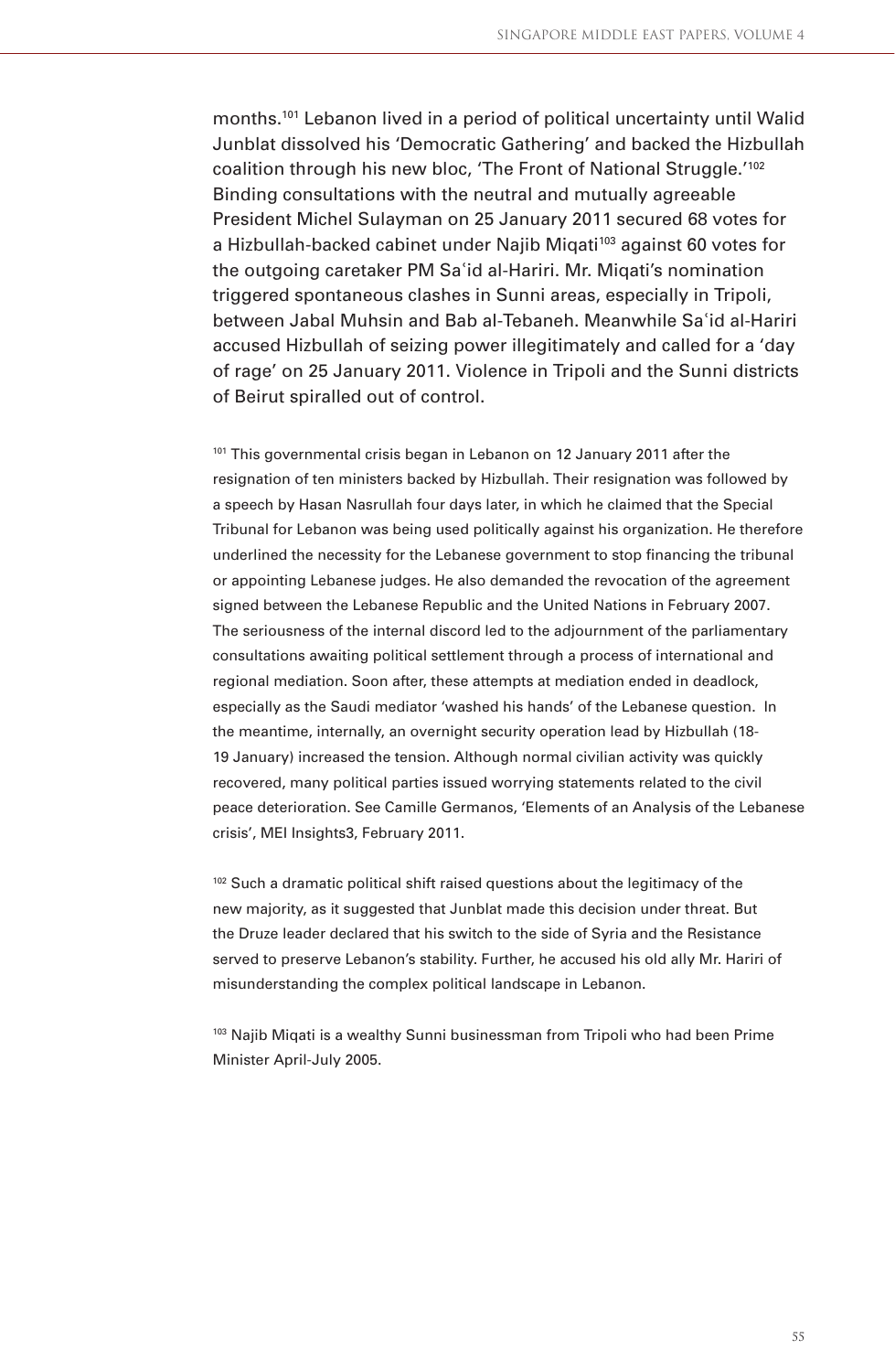## **TABLE 3: SEAT ALLOCATIONS ACCORDING TO THE DOHA AGREEMENT:**

| constituency | Seats allocated per electoral | Maronites Shiis Sunnite  |                                       |        | <b>Greek</b><br>Orthodox | Druze          | <b>Armenian</b><br>Orthodox | <b>Greek</b><br>Catholic |                | Alawite Protestant Christians<br>Alawite Protestant Christians |                |
|--------------|-------------------------------|--------------------------|---------------------------------------|--------|--------------------------|----------------|-----------------------------|--------------------------|----------------|----------------------------------------------------------------|----------------|
| Beirut 19    | Beirut 1                      | $\overline{\phantom{a}}$ | ï                                     | ï      |                          | ı              | $\overline{\phantom{a}}$    | ∸                        | $\mathbf{I}$   |                                                                |                |
|              | Beirut 2                      | $\mathbf{I}$             |                                       |        | J,                       | J.             | Z                           | J.                       | ı              |                                                                | J.             |
|              | Beirut 3                      | I.                       | ∸                                     | G      |                          |                | ı                           | f,                       | ı              |                                                                | ∸              |
| Biqa' 23     | Baalbek+Hirmil                |                          | တ                                     | $\sim$ | ı                        | $\blacksquare$ | I,                          |                          | ı              | $\blacksquare$                                                 | ı              |
|              | <b>Zahlehh</b>                |                          |                                       | د      |                          | ı              | د                           | N                        | ı              |                                                                | ı              |
|              | Rashaya +West Biqa            |                          |                                       | $\sim$ |                          |                | J.                          | J.                       | ı              | ı                                                              | ı              |
| Mount        | Jubeyl                        | N                        |                                       |        |                          | $\blacksquare$ | $\blacksquare$              | J.                       | J.             |                                                                | J.             |
| Lebanon 35   | Kisrawan                      | c                        | $\mathsf{I}\hspace{-1.5pt}\mathsf{I}$ | ı      | ı                        | ı              | $\blacksquare$              | I,                       | ı              |                                                                | $\blacksquare$ |
|              | North Matn                    | →                        | I,                                    | ı      | Z                        | J.             | →                           |                          | ı              |                                                                | ı              |
|              | Ba'abda                       | ω                        | N                                     | f,     | ı                        | ∸              | J.                          | f,                       | f,             |                                                                | ı              |
|              | Vley                          | Z                        | ı                                     | ı      |                          | Z              | I.                          | I.                       | ı              |                                                                | J.             |
|              | <b>Shuf</b>                   | ω                        | I.                                    | Z      | ı                        | Z              | J.                          | د                        | ı              | 1                                                              | ı              |
| North        | 'Akkar                        | ┘                        | $\mathbf{I}$                          | ω      | N                        | $\blacksquare$ | J.                          | $\mathbf{I}$             | ┙              | $\blacksquare$                                                 | $\blacksquare$ |
| Lebanon 28   | Dinniyeh +Minieh              | J.                       | J.                                    | ω      |                          | ×              | J.                          | J.                       | J.             | J.                                                             | J.             |
|              | Bsharreh                      | Z                        | $\mathbf{I}$                          | ı      | ı                        | $\mathbf{I}$   | I.                          | I.                       | $\blacksquare$ | J.                                                             | $\blacksquare$ |
|              | Tripoli                       |                          | $\overline{\phantom{a}}$              | CΠ     |                          | J.             | J.                          | J.                       |                |                                                                | $\,$ I         |
|              | Zgharta                       | ω                        | $\mathbf{I}$                          | I,     | ı                        | $\mathbf{I}$   | $\mathbf{I}$                | I.                       | ı              | ı                                                              | ı              |
|              | Kura                          | J.                       | J.                                    | f,     | ω                        | J.             | J.                          | J.                       | ı              |                                                                | ı              |
|              | Batrun                        | $\sim$                   | I.                                    | ı      |                          | ı              | f,                          | f,                       | ı              |                                                                | ı              |
| South        | Saida                         | ı                        | ı                                     | Z      |                          | J.             | J.                          | J.                       | ı              | ı                                                              | ı              |
| Lebanon 23   | Туге                          | J.                       | 4                                     |        |                          | $\mathbf{I}$   | J.                          | J.                       | $\mathbf{I}$   |                                                                | ı              |
|              | Zahrani                       | J.                       | Z                                     | ı      | ı                        | J.             | J.                          |                          | J.             |                                                                | ı              |
|              | Hasbaya +Marjeyoun            | J.                       | Z                                     |        |                          |                | ı                           | ı                        | ı              |                                                                | ı              |
|              | Nabatiyeh                     | J.                       | ω                                     | ı      | ı                        | $\mathbf{I}$   | ı                           | ı                        | ı              | ı                                                              | ı              |
|              | Bint Jubay                    | $\blacksquare$           | ω                                     | I,     | I,                       | $\mathbf{I}$   | $\mathbf{I}$                | $\mathbf{I}$             | $\blacksquare$ |                                                                | ı              |
|              | Jizzine                       | Z                        | J.                                    | ı      | ı                        | J.             | f,                          | د                        | J.             |                                                                |                |
| TOTAL 128    |                               | $\frac{8}{4}$            | 27                                    | 27     | $\frac{1}{4}$            | $\infty$       | <b>σ</b>                    | $\infty$                 | $\sim$         |                                                                | N              |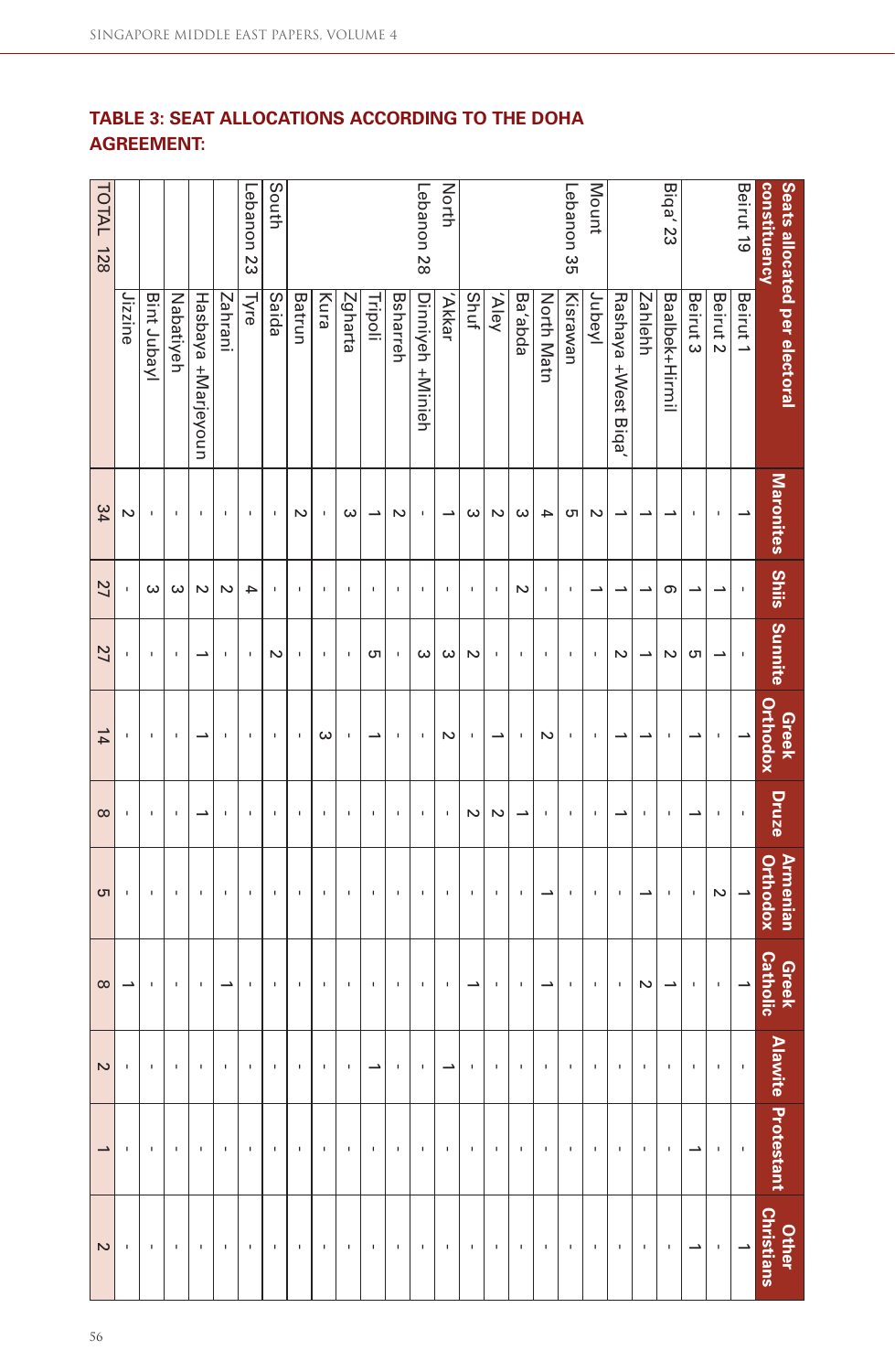These tensions paralyzed political life until 30 June 2011, when the indictment from the UN-backed Tribunal and the accompanying arrest warrants were transmitted to the Lebanese authorities. At that point the cabinet was meeting to draft the final statement of the government ministerial policy, including the state's commitment to international agreements.104 This policy approved on the same day, maintained Lebanon's commitment to the Special Tribunal for Lebanon (STL) and preserved the trilogy of the Nation, the Army, and the Resistance.<sup>105</sup>

### **THE EFFECTS OF THE ARAB REVOLUTIONS ON THE FRAGMENTED POLITICAL GEOGRAPHY OF LEBANON**

The fall of Mubarak in Egypt in February 2011, and the rise of the Muslim Brotherhood all over the Middle East in the months that followed might have resulted in a change in U.S. policy vis-à-vis Hizbullah. This was the time when the discourse of both the media and academics encouraged the inclusion of Islamic organizations in the democratic process, as in Turkey. But as the Arab uprisings went on, the sequence of events made the American administration seem even more determined to maintain its hostility towards the traditional enemies of Israel. Thus, while the discourse on Shiʾi-Sunni struggle in the Middle East was inflamed by the riots in Bahrain, the Gulf Cooperation Council (GCC) army intervened in Manama, hence undermining American talk of democracy. Soon after, the axis of mumanaʾa, which includes most of the Shiʾis of the Levant, started to tremble with the mass uprisings in Syria. By the time the American administration put pressure on Bashar al-Assad to step down, Israel launched a war of words against the Iranian nuclear program, threatening to launch a strike over Iran, and ultimately instigating a set of rigorous economic sanctions against Tehran. In this context Hamas completely shifted its policy under the Muslim Brotherhood

104 'The accused is innocent until proven guilty', Prime Minister Miqati declared soon after he walked out of the meeting. Lebanon is committed to justice and liberty, he added, and Lebanese people need to be united in consolidating national sovereignty. With these declarations fostered by party politics, he tried to reconcile the demands of Hizbullah with the expectations of the International Community.

105 In forming his cabinet and introducing new codes of governance, Miqati had to deal with immense political challenges, not least a boycott by the opposition. When the cabinet was finally formed on 13 June, he had to cope with a reshuffle, political gun fights in Tripoli, and demonstrations of anger in Shuf, not to mention longstanding social turbulence and economic malaise. The new parliamentary opposition, the 14 March bloc that had held power since 2005, virulently criticized the cabinet. Meanwhile, international players such as UN Secretary General Ban Ki-Moon urged Miqati to respect Lebanon's commitment to international agreements.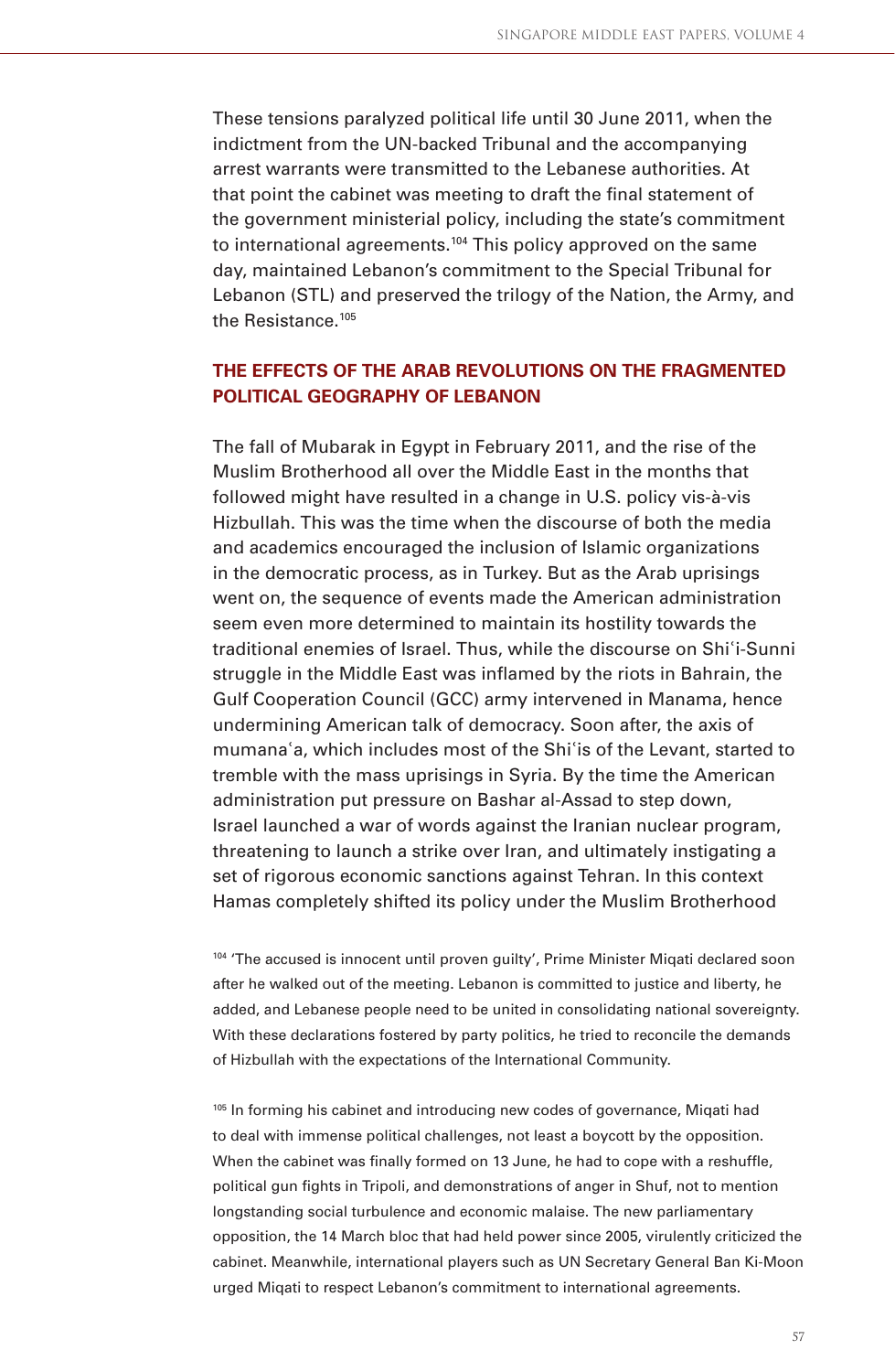umbrella, while Hizbullah remained part of the axis of *mumana'a* while trying to avoid any direct clashes with the Lebanese Sunnis or with Israel. Thus, Hizbullah remains in the U.S. sights as the major terrorist group financed by Iran.

With the sanctions biting deeply into the Iranian economy, the American administration assumed that the organization of Hizbullah could not any longer count on receiving \$200 million every year from Tehran, and that it would increasingly have to rely on criminal enterprise to finance its organization. In line with these assumptions, the U.S. tracked a global apparatus of money laundering involving Hizbullah, and the Obama administration looked into the books of the Lebanese banks in February 2011, which was perceived in Lebanon as indicating possible future sanctions against the Lebanese financial system.<sup>106</sup> On 13 December 2011, the New York Times published an article by Jo Becker under the headline 'Beirut Bank Seen as a Hub of Hezbollah's Financing', revealing the investigations over the clandestine methods that Hizbullah uses to finance its operations. These investigations calling the credibility of the director of the Lebanese Central Bank into question still continue. In addition to these moral and financial attacks on Hizbullah, Special Tribunal for Lebanon's announcement of its indictments on 30 June 2011 once more posed difficult choices for the Lebanese state.<sup>107</sup> This legal pileup and its economic consequences nurtured further tensions between the main clans of 8 and 14 March.

In these potentially antagonistic circumstances, a more neutral current became visible in Lebanese politics represented by the President, Michel Sulayman, the Prime Minister, Najib Miqati, the Speaker, Nabih Berri, and the Druze leader, Walid Junblat.<sup>108</sup> Together, these politicians, who belong to the four main Lebanese communities,

106 International economic sanctions have been a matter of concern to the Lebanese public since the sentencing of the Lebanese Canadian Bank in the United States in March 2011 and the potential blow to the banking sector.

 $107$  The first consisted in challenging the international decisions and thus incurring the risk of attracting economic and political sanctions, whose consequences would weigh heavily on Lebanese society, which was much more concerned with the cost of living than with the next Israeli attack. Further economic deterioration would surely have unfavorable consequences on the Lebanese political players. The second choice would have been to challenge the military command of Hizbullah, some of whose senior members were indicted by the STL.

<sup>108</sup> Walid Junblat ended up by standing publically against the Syrian regime at the risk of becoming alienated from the Syrian Druzes.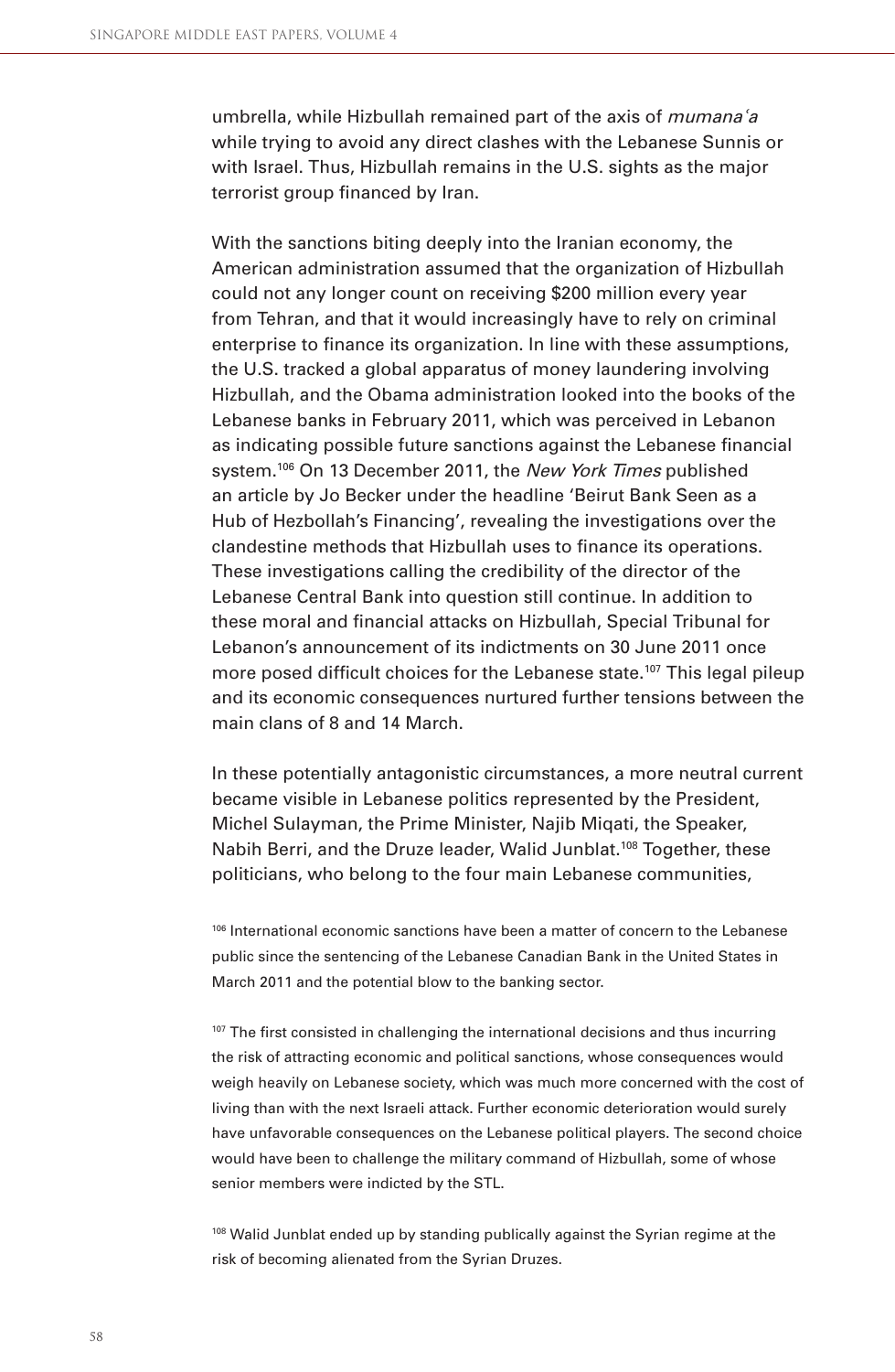have been working for the establishment of a buffer between the two axes now dividing the region. Although the Lebanese administration has not been especially effective, or more accurately 'paralyzed' since the beginning of his mandate, Miqati has largely succeeded in preserving Lebanon from international sanctions, and in preserving the state's institutions from sectarian divisions over regional politics. Miqati started his mandate at a time of high political tension, as was demonstrated in the parliamentary debates preceding the vote of confidence.<sup>109</sup> At that time, between July and August 2011, there was a striking contrast between the calm in the streets and the rage between politicians.110 While MPs fought bitterly among themselves, citizens became silent, and it was very difficult for the researcher to get people to make political comments in social gatherings. The streets of Beirut seemed more serene than ever. This unusual tranquility was intriguing. As a researcher, I had to admit that there was no a priori hypothesis to work with. So it was necessary to carry out empirical research based on qualitative surveys and participant observation<sup>111</sup> while distancing subjective assessments.<sup>112</sup> For that reason I needed to go back to those who had been my main informants in what is called the exploratory phase. I needed to confirm whether "things" had changed and if so, how they were different. It appeared from all interviews that there was great disillusionment about the supposed benefits of a possible war with Israel against a backdrop of sectarian tensions, and real concerns about the rising cost of living.

<sup>109</sup> Lebanon's government won a vote of confidence in parliament on 7 July 2005, securing 68 votes out of possible 128 after the opposition walked out before the vote.

110 I was in Beirut in July and August 2011 conducting field research. See Appendix 1 for more information on the methodology.

<sup>111</sup> My first impressions required generating and developing the subject of the investigation through the very process of data collection.

<sup>112</sup> Fieldwork also required making a clean sweep of the information received by the media and the readings of any kind and try to catch problems that would be made by the inhabitants themselves. To achieve this it was necessary to detach oneself, to discard the idea of the Good (Paul Veyne, L'inventaire des différences, Le Seuil, 1976) distance oneself from the political history consumed by the public (Jurgen Habermas, L'espace public. Archéologie de la publicité comme dimension constitutive de la société bourgeoise, Payot 1993) by going into the field to get people talking. How do they organize their thoughts, their ways of thinking(s) (Theodor Adorno, The Authoritarian Personality, New York Harper, 1950), and what are their visions of war? (Raymond and Haumont, L'habitat pavillonnaire, Paris, L'Harmattan, 2001) What are their cosmologies? (Marc Augé, *Domaines et châteaux*, Seuil, 1989)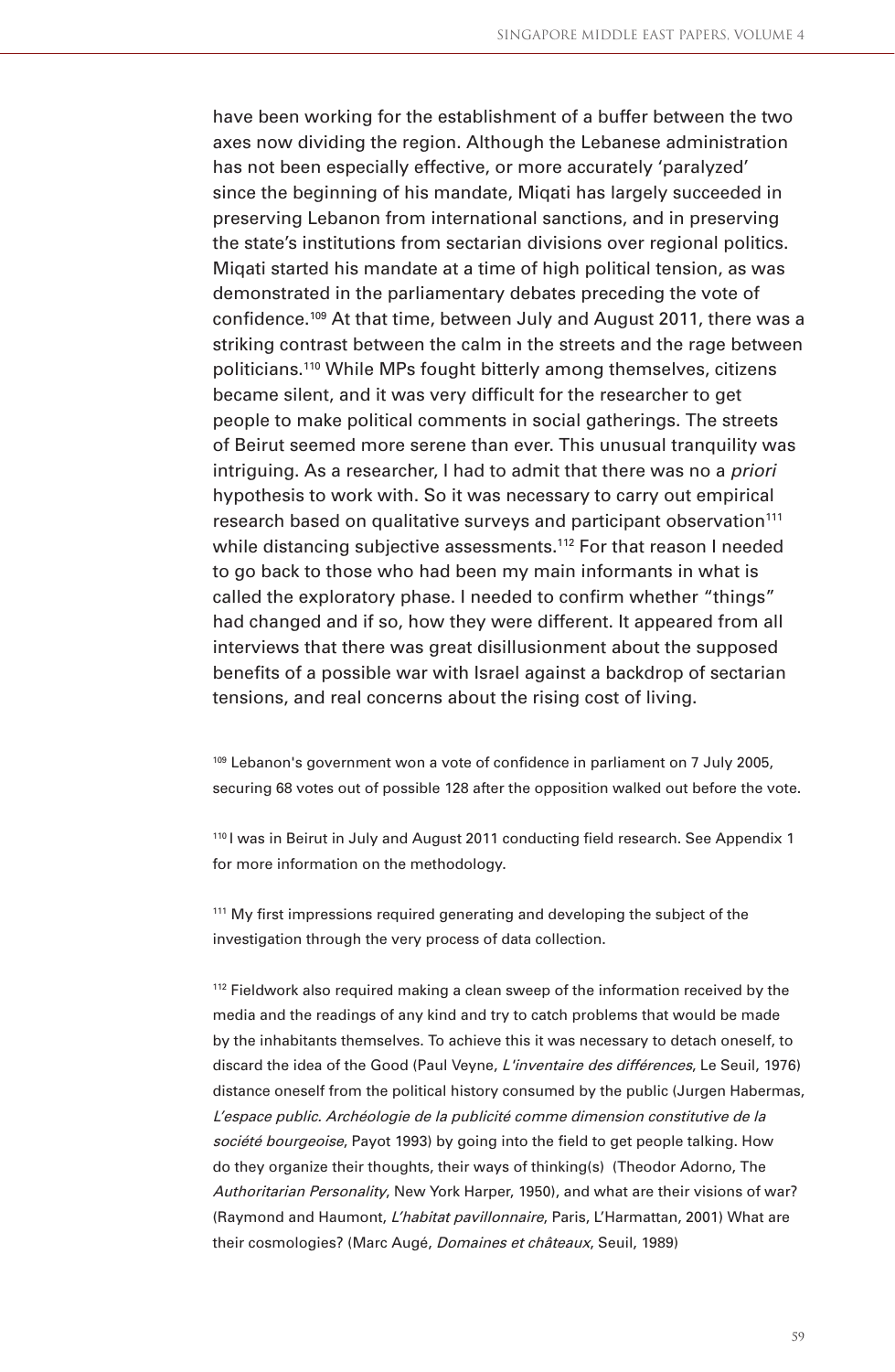My first question was: 'How do you think that the political tensions within the parliament will translate into our lives, bearing in mind that the parliament was also divided along sectarian lines, with the Shi'is supporting the 8 March coalition, which is the majority, and the Sunnis on the side of 14 March, i.e. the opposition.

Muhammad is a Sunni driver who lives in Tariq al-Jadida. His wife is a Shiʾi and his mother is a Palestinian from Bourj al-Barajneh refugee camp. Muhammad used to be impassioned by politics and he had divorced his wife twice because of their disagreements over Sunni-Shi'i quarrelsdifferences in the streets of Beirut. In August 2011, Mohammad did not answer any of my political questions.

'We have nothing to win from these disputes, Madame. Look at the way they use the people, filling their pockets, driving fancy cars and travelling abroad whenever there is tension in the streets. I personally am planning to find a job abroad and start saving for my children.'

Suzanne, whose husband is a Sunni security guard in Solidère, is a fervent Sunni and very much pro al-Hariri. She is a beautician and works in a very fancy salon in East Beirut, near the former front-line in Sodeco. Suzanne usually transmits the rumors coming from Solidère to her clients. In August 2009, Suzanne worked in silence and gave me al-Wasit, a free paper for Lebanese ads, to read. She would not answer any political questions and her only comment was to say:

'If there is a war, prices will go higher just like in 2006. We cannot afford more troubles.'

The next step was to ask if the Arab revolts had contributed to the rather wary state of mind of the Lebanese people, and how did they perceive those revolts? Feedback from group interviews revealed that people perceived the Arab revolutions very differently. Curiously enough, those most idealistic and optimistic about the spirit of the Arab revolutions were highly educated young people in their early thirties from various regions and religions who did not support either 8 March or 14 March.

'C'est la revolution partout, même au travail!' 'There's revolution in the air, even at work!'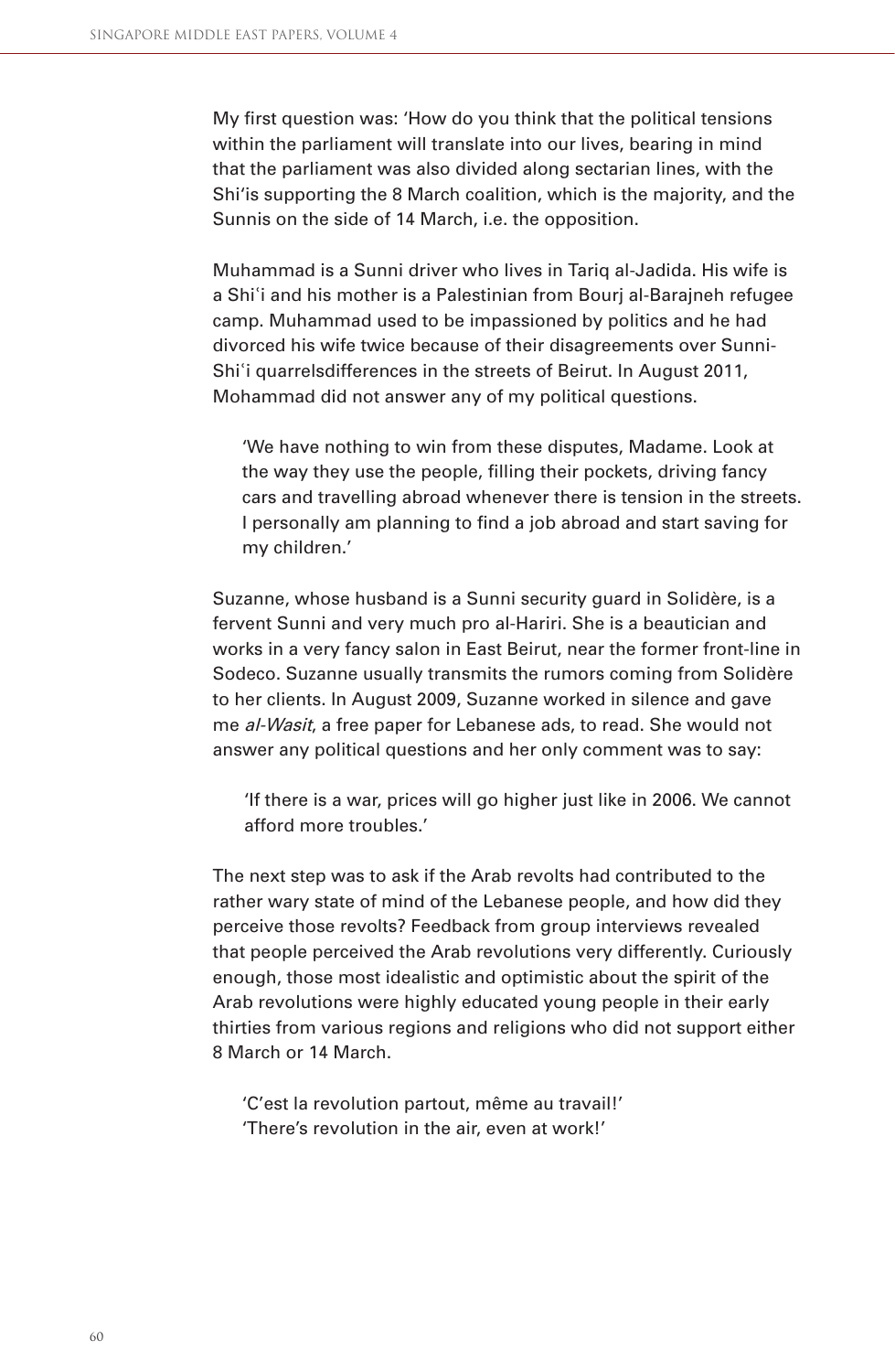Exclaimed M.K. who explained to me that this was the era of civil liberties in the Middle East. She is a Sunni Lebanese of Palestinian and Jordanian descent, and she has dedicated herself to writing in a feminist magazine since the beginning of the Egyptian uprising. Her friends, Marun, a Maronite architect, Shaza, a Shiʾi interior decorator, Marwa, a Druze actress, and a few others have all been considering resigning from their companies as a statement against the various kinds of injustice or frustration they had been experiencing in their professional environment. Such behavior enabled them to identify with members of their social networks across the Arab world, M.K. explained.

D.B. greeted me when she came to join the interviewees. D.B. is a university teacher of French literature and psychoanalysis. She is a Maronite who had never shown interest in politics before.

'But aren't you worried about the post-toppling era? What would be the regime like and who would govern?' I asked.

'Regime changes are always followed by chaos and sometimes even barbarian acts, it is a joke.'

D.B.'s thoughts were not world-shattering, but were commonly shared by other interviewees with the same socio-economic and intellectual profile. A.H. and H.H., two Sunni siblings working in movie production said to me:

'Criticizing the attitudes of revolutions towards modernization and liberties out of simple fear of the unknown is not an argument.'

In contrast with the optimism of the intellectual upper class, the less educated lower-class interviewees were more suspicious about the 'Arab troubles'. Individual comments were predominantly skeptical about the Arab revolutions, as illustrated by Wafiqa, a Catholic homemaker, who has spent her life and raised her two children east of the Green Line in Beirut:

'We are so full of political garbage. Just like the rest of the Arab world. They want freedom and equality! Where? In Yemen! In Libya! I wish they had asked us how much trouble and civil unrest could accompany fighting for democracy.'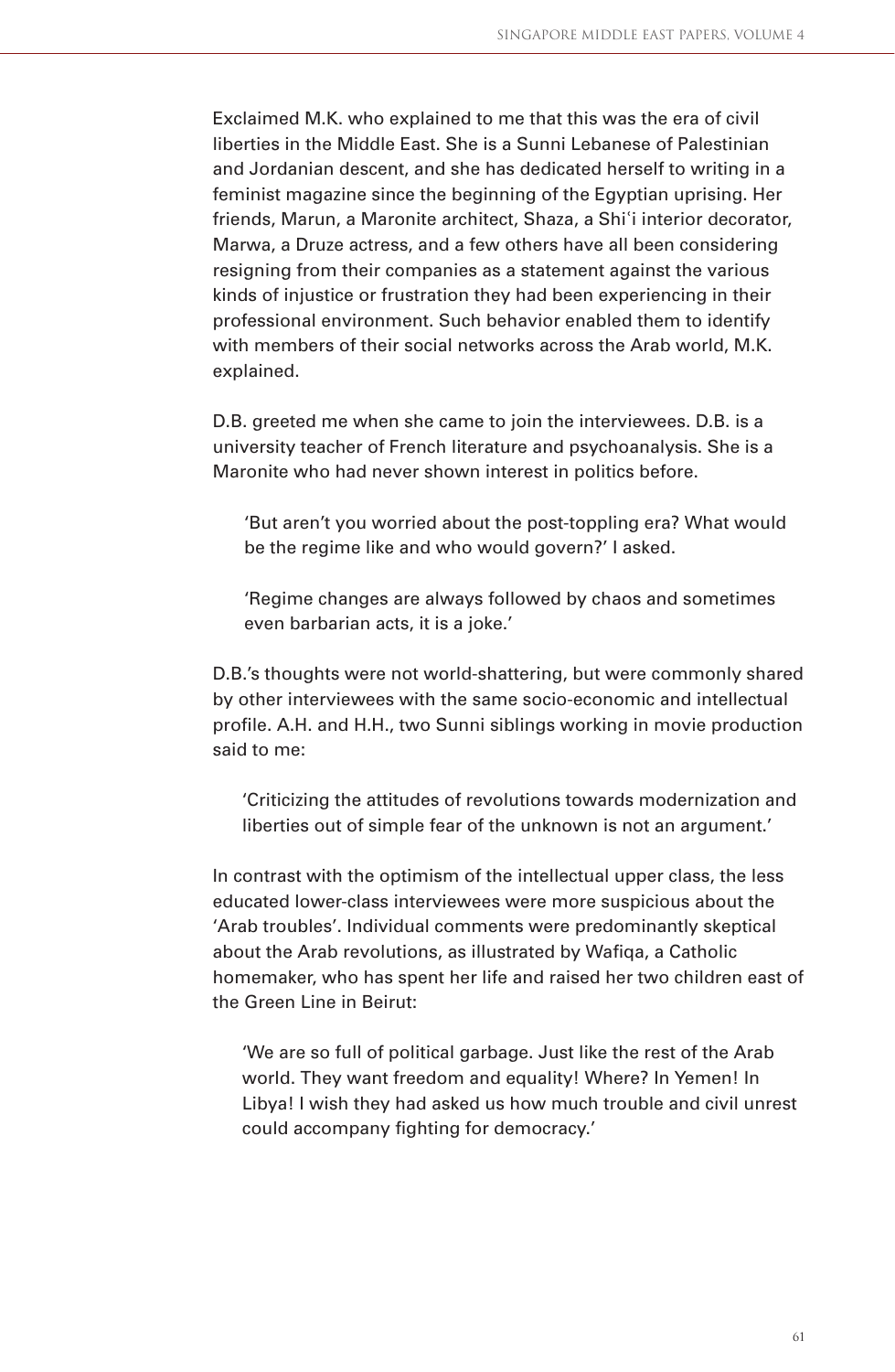People like Wafiga perceived the Arab revolts as troubles or problems or wars rather than revolutions: 'God forbid they do to us what they did to them!' Such exclamations are typical of those who stick to conspiracy theories. Political players such as ministers or senior civil servants as well as politically active civilians had much more politicized comments, and shared concerns over Syria. What would happen to the Syrian regime seemed to be decisive for Lebanese politics, but the expected outcomes varied. Among the Christian partisans of the FPM, their main concern was the future of their community as a regional minority in the Levant.

'We worry about Syria's future because we worry about minorities.'

Said N.A., an FPM supporter. I asked her why, and she answered:

> 'It's obvious! Walaw! The Syrian regime is pro-minority and has always supported the Christians in Lebanon. If extremist Sunnis were to govern Syria we will be affected.'

#### I asked again:

'Don't you think that faith communities should stay out of Syrian national struggles and that it would be harmful to think in terms of regional minorities?'

#### N. A. replied:

'Indeed this would be the case if we were in Switzerland. But Syria has always had a load over Lebanon, and whoever will be in power in Syria will get involved in Lebanese politics.'

'So how do you think that regime change in Syria will affect Lebanese politics?', I asked.

N.A. replied: 'They would stand by Hariri in Lebanon.'

I asked: 'Why would this be so dramatic? FPM has been in the opposition before.'

'I don't know.' She replied.

'So should we conclude that your worries are strategic rather than ideological?', I asked.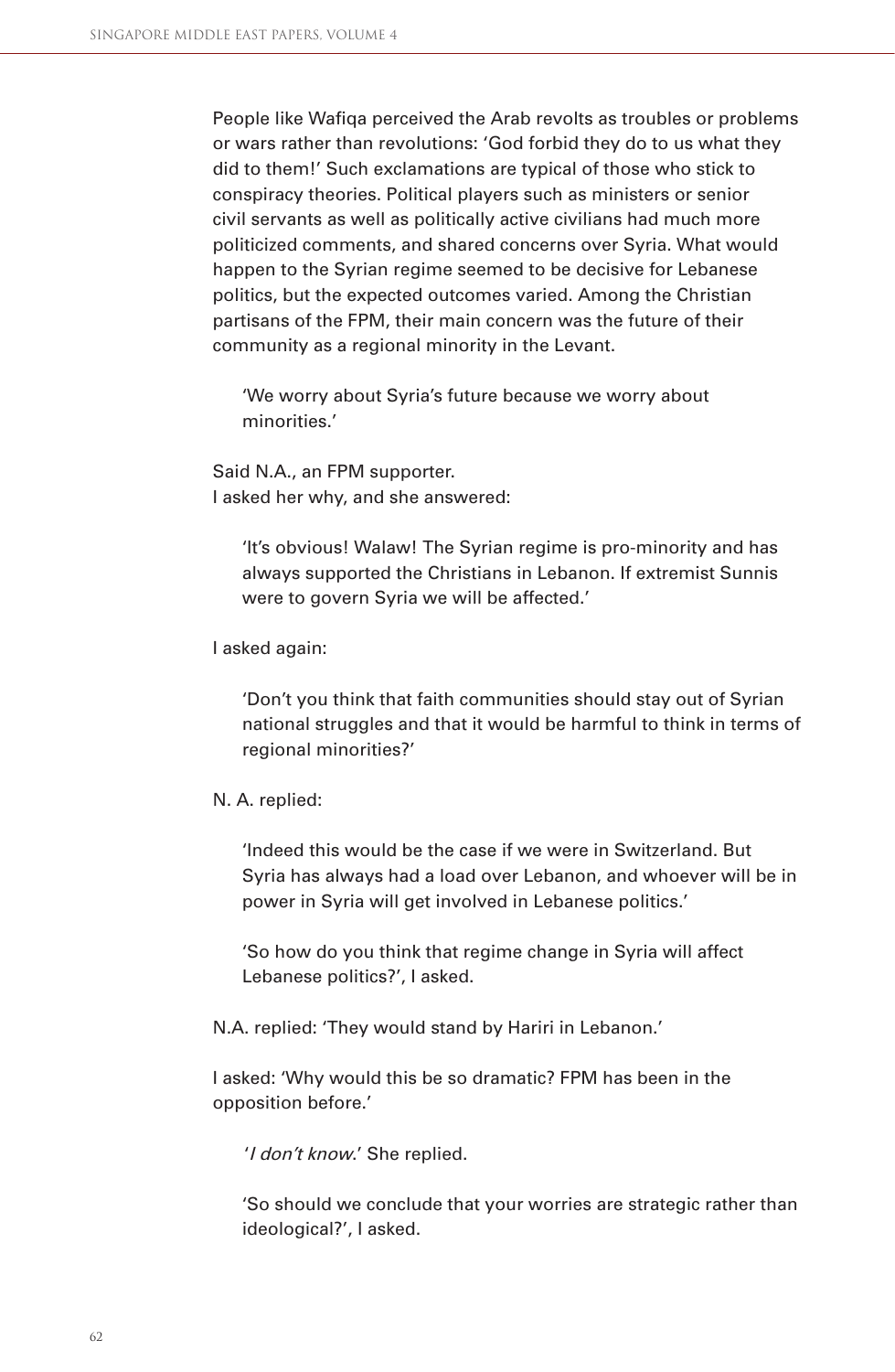'Indeed, it is strategic. Bashar al-Asad has been a very good ally to the Christians of Lebanon. He has protected them and he has fulfilled all his promises. Why should we sacrifice such a strategic ally?', N.A. replied.

Among other individual interviews, N.A. expresses her ideas very clearly and is quite flexible in her arguments. Like other interviewees, she perceives the Christians in Lebanon as a regional minority in the Levant, and her arguments are based on that perception.

Unlike FPM supporters, more neutral Christian politicians had broader geo-strategic visions for the future. Some believed in the balance of pluralism in the Middle East, as with an anonymous former minister close to the President of the Republic, who revealed the following:

'We worry tremendously about Syria. The destiny of Syria will surely affect Lebanese politics. I personally support the Lebanese axis of neutrality. Remember, a Shiʾi axis will never bother American regional strategies as much as a strong and hostile Sunni pan-Arab alliance. Christians might dream of Arab nationalism, Shi'is might fight for it, but organically and demographically Arab nationalism is predominantly Sunni. Therefore, I am confidant that in the course of the Arab revolutions, the U.S. will work hard on restraining Sunni dreams especially in the Gulf, where it will support the monarchies.'

In contrast, another former minister close to the President of the Republic firmly believed that the U.S. and Israel would never let Hizbullah be so powerful in Lebanon. It emerged from all the interviews conducted with FPM supporters or more neutral voices, that the new regional equation had a profound effect on identity awareness among faith communities in Lebanon, and that people no longer identified with regional majorities but felt rather confined to local Lebanese national pluralism. All but one community: the Sunnis. The major political participation of the Muslim Brotherhood and of the Salafis in Egypt that had come about most recently, raised the voice of these organizations and factions in North and South Lebanon, hence shrinking Hariri's influence among the Sunnis.

At the time of the survey, interviewees, who might have been thought to have a broad national vision, based their arguments on sectarian perceptions rather than national ideals or cross-sectarian coalitions. A sense of ascription was also heightened in the interviews, where it appeared that territorial practices have also changed. While in 2009, only two years ago, it was possible to solve a problem between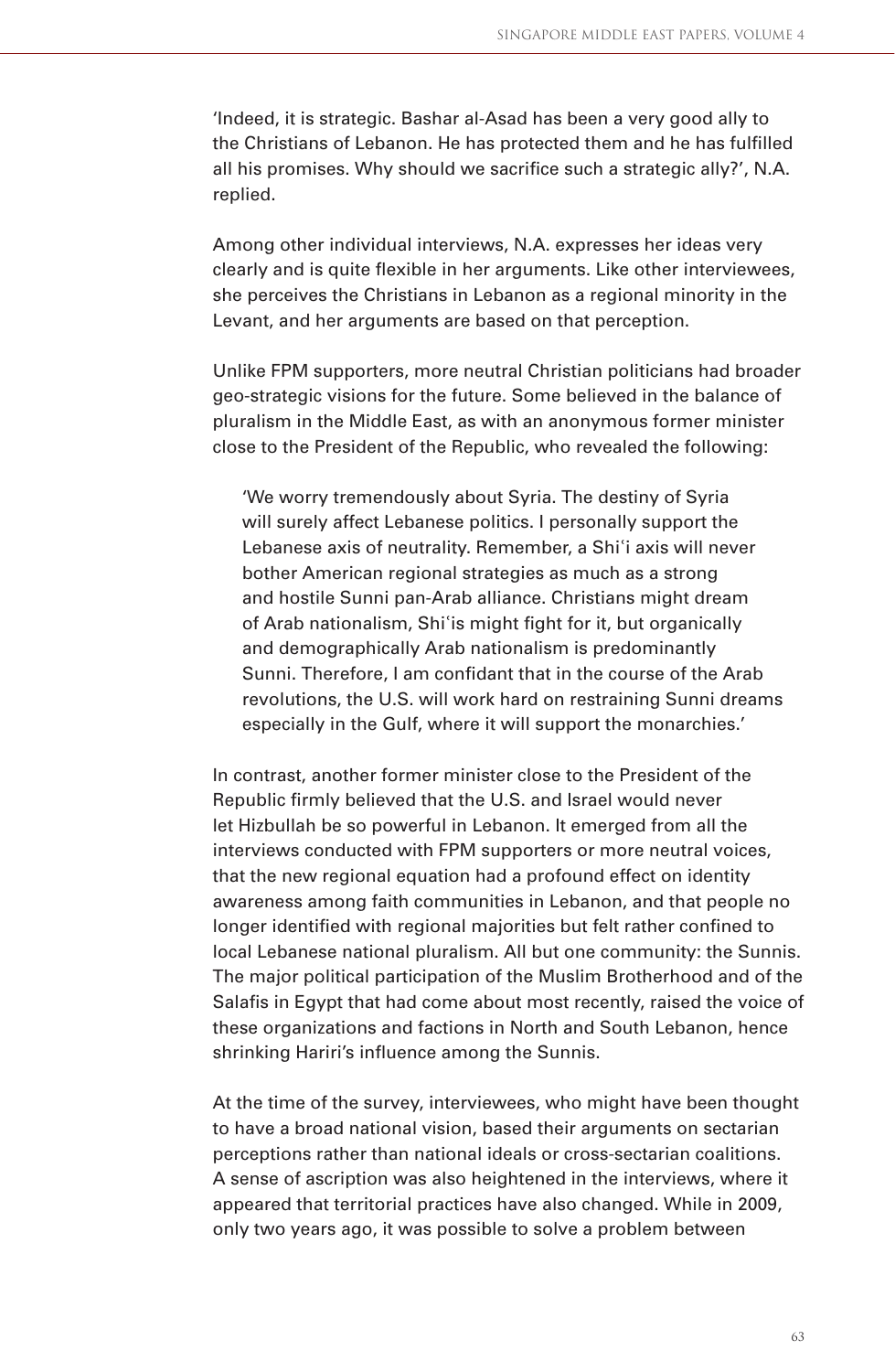Shi'i families from Afga and Christian families from the neighboring village of Munaitara through mediation by the notables of the two communities,113 a legal dispute that broke out in August 2011 over a sacred place in Lassa, a Shi'i village built on church waqf land had dramatic national repercussions.114 One consequence of this legal dispute, as confirmed to me informally by an FPM official, was that Hizbullah retreated completely from the village landscape. Only Amal remained present symbolically by posters for Nabih Berri and Imam Musa al-Sadr. All Hizbullah flags, slogans, and posters had been removed. Only one black banderole remained to praise one Martyr of the Resistance originally from Lassa. Even the demography of the place seemed to be different. There was less density and precariousness, as if only buildings in concrete remained in place. The Christian-Shi'i alliance through FPM and Hizbullah had attempted to solve the boundary problem through the Maronite League and the judicial system. All parties promised not to make recourse to political patronage. However the issue in Lassa soon became transformed from the regional to the national sectarian scene, and the matter was passionately debated in the media. The fear of geographical expansion that would ruin the sectarian balance in Lebanon spread into people's hearts. Lassa was no longer a historical and judicial issue but became the symbol of a sectarian intrusion in ethnic ascriptions.

'They speak about the dispute over Lassa as if it was the holy church of al-Quds. …Lassa is a small village near Byblos and there is a disagreement between the people of Lassa and the Lebanese Patriarch or the Maronite Church. They have exaggerated this matter and they accused Hizbullah and then the Shi'is, and they say that the Shi'is in Byblos are occupying territories belonging to the Christians. This was the language that 14 March used. …This is an old issue dating back long before the Supreme Shi'i Council. It is a judicial issue, but now the implication is that all the Christians of Lebanon are being targeted.'

<sup>113</sup> Field research and interview with the people who were first concerned with the fighting that occurred in the neighborhood. August 2011.

114 The dispute in Lassa was over boundaries and over a sacred place that the Christians considered as an old church, which the sheikh of the village was using for Muslim prayers.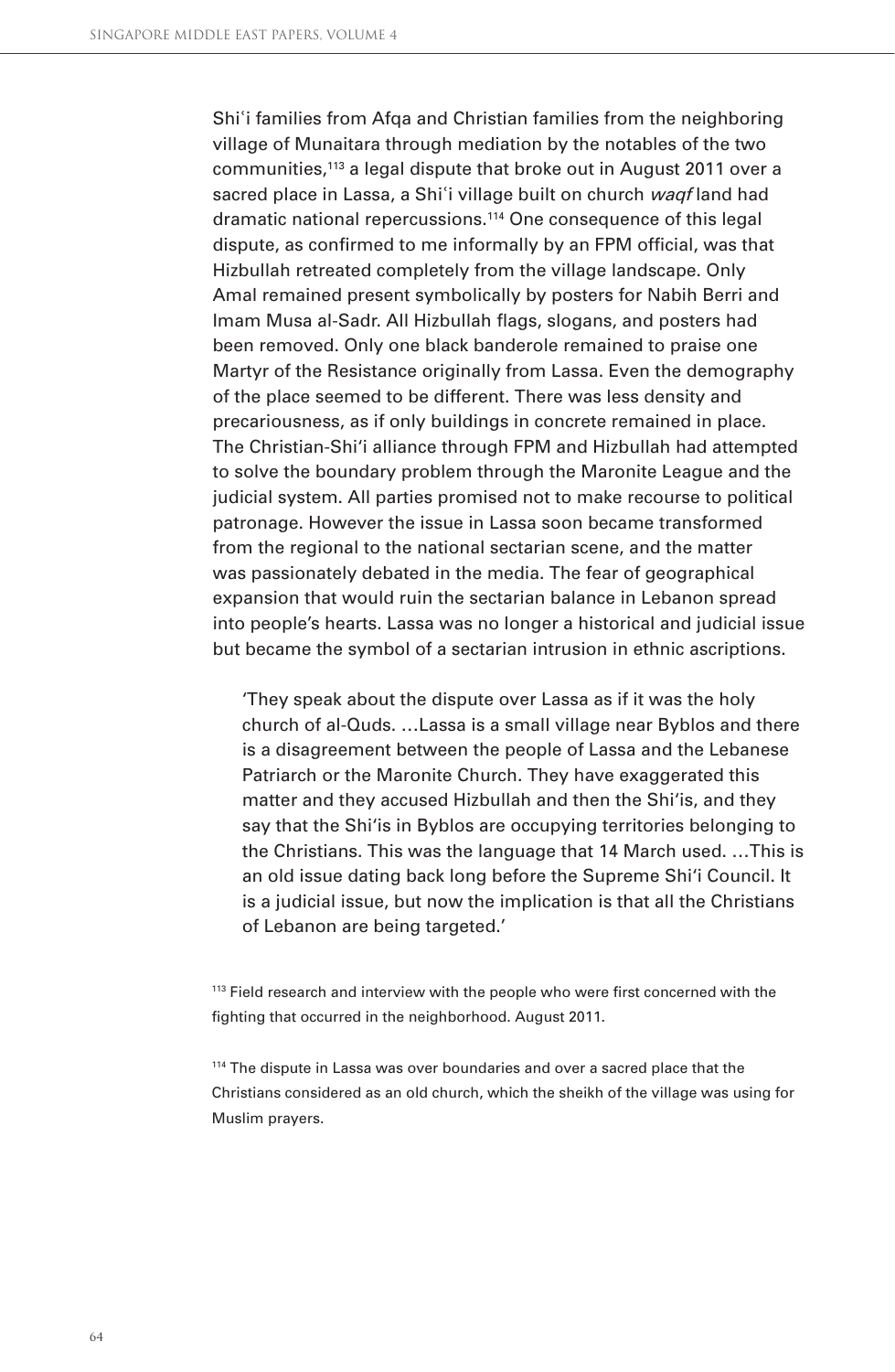With these words Sayyid Hasan Nasrullah confirmed in a speech on 17 August 2011 that the imagined borders between ethnic groups impacted social distance in Lebanon and were becoming an argument for social rupture rather than an argument for social differentiation.

In conclusion, one wonders whether the crumbling Arab regimes influenced the more fractured geographical imagination in Lebanon with a keener sense of community survival. The fact remains that political discourse suffused with parochial sectarian politics has become prominent since August 2011. It threatened Christian-Shi'i relations as much as the Sunni-Shi'i truce,<sup>115</sup> which is essentially between the Salafis, the Muslim Brotherhood, and Hizbullah. The Christian FPM as well as the Maronite Patriarch sounded more threatened as a Christian minority in the Levant, while the Christian forces of 14 March seemed more content with the possible emergence of Sunni rule in the Levant. As for Hizbullah, it has had to manoeuvre between supporting its regional allies and avoiding local political tensions and confrontations, especially with the Sunni population. Would this be a 'sauve qui peut' situation in which Hizbullah is considering a subtle neutral strategy towards Syria,116 or are we heading towards a more dramatic scenario where Hizbullah's possible involvement in Syria would backfire in the streets of Beirut? That is the question.

<sup>115</sup> Roadmaps have been signed between Hizbullah and the Salafis in Lebanon, but they have been suspended or rejected or revisited since the year 2008.

<sup>116</sup> Nicholas Noe, 'Hizbullah's subtle shift on Syria', Foreign Policy the Middle East Channel, 30 March 2012. Noe is the editor of 'Voice of Hezbollah: The Statements of Sayyid Hassan Nasrallah' and writes a weekly column for Bloomberg View.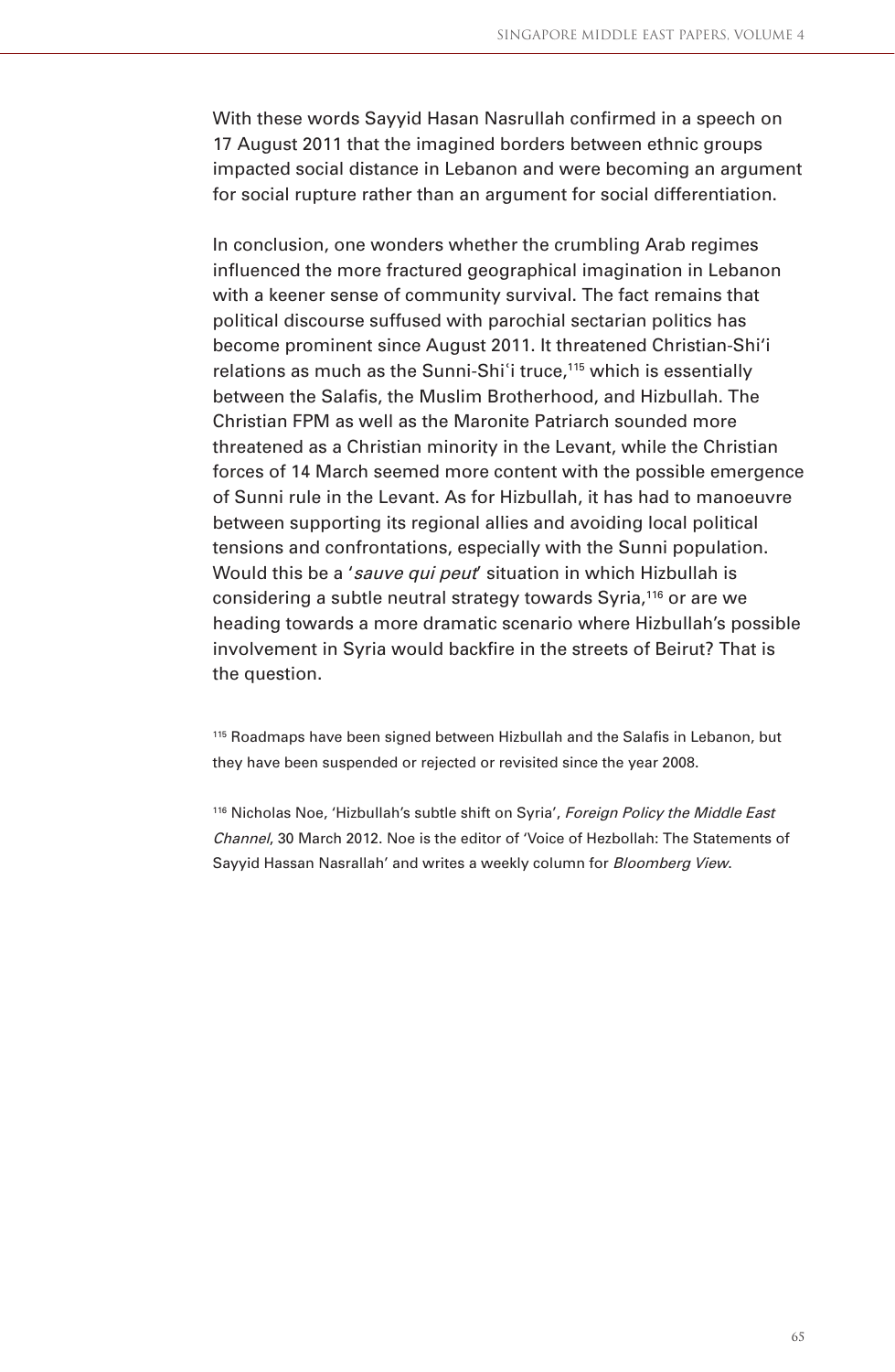## **Appendix 1: methodology**

## **INTRODUCTION TO THE METHODOLOGY OF THE SURVEYS AND PARTICIPANT OBSERVATION**

Whatever prompted this questionable theme, the perception of Hizbullah by the Resistance's Christian allies, it must have been a personal one. This is borne out by the time in which the Arab revolts were blossoming in February 2011. It was first thought at the time of the Israeli-Lebanese war, known in Lebanon as the July War (Harb Tammuz). This paper has been sponsored by the Middle East Institute of the National University of Singapore and looks into the perception of Hizbullah by the party's Christian allies through the discursive practices, which took shape in the formation of the institutions, in their political speeches and implemented strategies, semiotics, and territorial practices. Reference is also made to the author's participant observation in the field and the in-depth interviews in times of war (the Israel-Hizbullah war between July and August 2006) and during the Arab revolutions (August 2011).

The first survey was conducted in the regions of Mount Lebanon and the Biqa' Valley in 2006 during the July War (12 July to 14 August 2006). It aimed to chart the movement of the Shi'i population through the Biqa' Valley during the war, and to collect people's views on the solidarity between the communities. The second qualitative survey conducted during the Arab revolutions (August 2011) looks into how Lebanese Christians and partisans of the Free Patriotic Movement (FPM) perceived the alliance founded as a result of the Memorandum of Understanding signed between General Michel 'Awn, head of the FPM and Sayyid Hasan Nasrullah, Secretary General of Hizbullah.

#### **THE TECHNIQUES OF INVESTIGATION IN 2011:**

The original idea was to combine various techniques of information gathering: archives, local newspapers, statistics, etc., and to conduct the field research with direct participant observation, interviews, and collections of life stories by bringing people into contact with each other, in their different relationships in their social context, and not as isolated individuals as is often the case when using statistical approaches.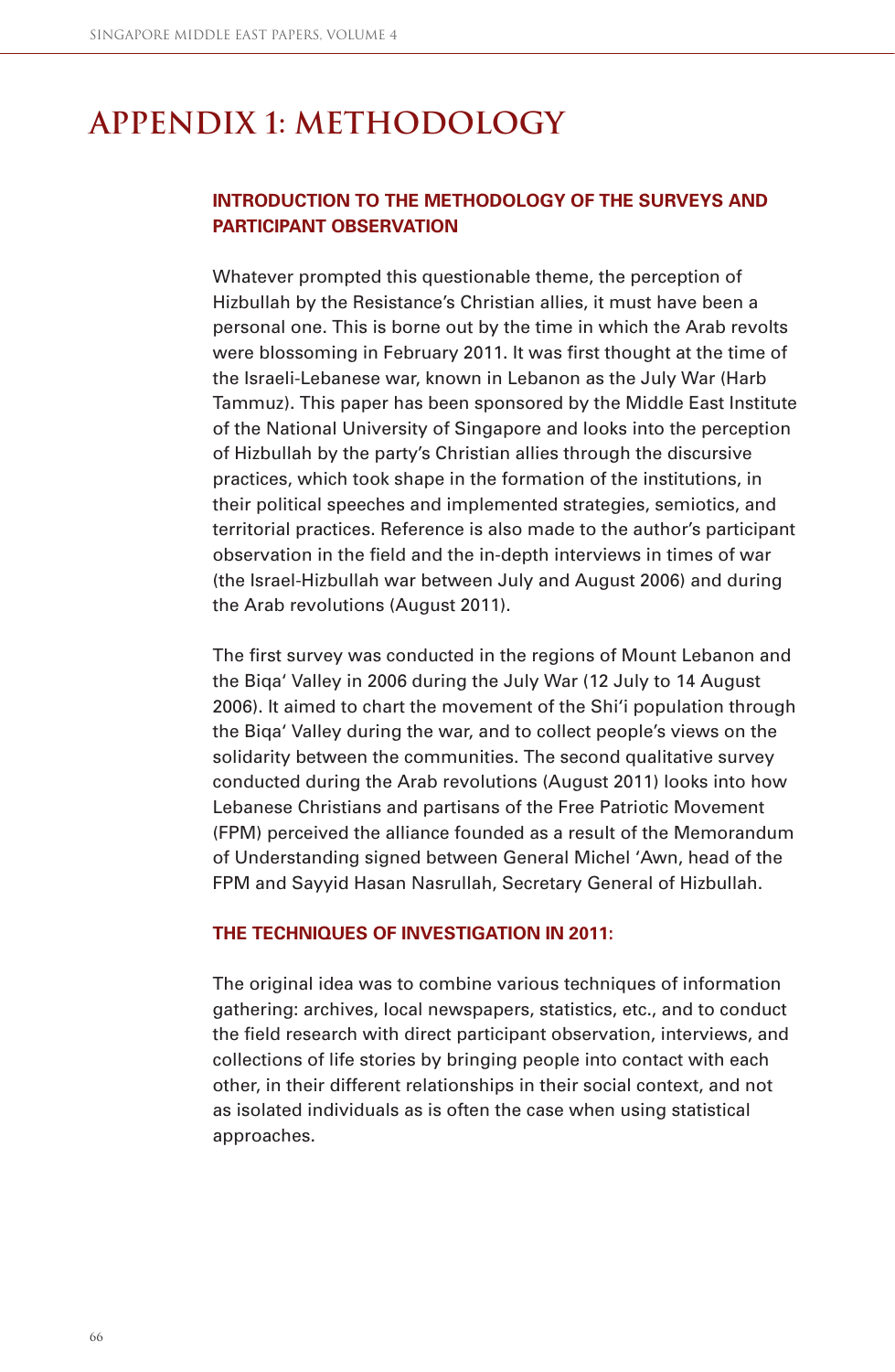#### **THE DESIGN OF THE SURVEY**

For consistency with the spirit of this research, the survey was designed in the field. The sampling was not predetermined and no use of statistics had been made before entering the field. To build this sample I had first used a number of central informants in what is called an exploratory phase. These early stories describe individual experiences. In this exploratory phase, the main function of the first interviews was to highlight the changes that had occurred in the individuals' personal lives after the Arab revolutions. Their revelations served first to raise or rather identify the first questions to be debated later in a group, using the technique of snowball sampling. As such, one agent would lead me to another, and then the others, until I got to meet with a group of people. The group interview is usually a method of maintaining a focus on the experience of all the respondents, where the development of research hypotheses is conceived as a joint production process. As part of the survey, interviews were conducted with groups consisting of people who know each other. These interviews were conducted in order to generate spontaneous conversations leading to the expression of opinions generally held by speakers who are normally politically correct in front of 'others'. To explore specific experiences in-depth and the views expressed during disagreements in the group interview, I used the individual interviews as 'life histories' in order to identify a plausible explanation for understanding the positions of people in the debate and to distinguish between the social and subjective anchoring of each position.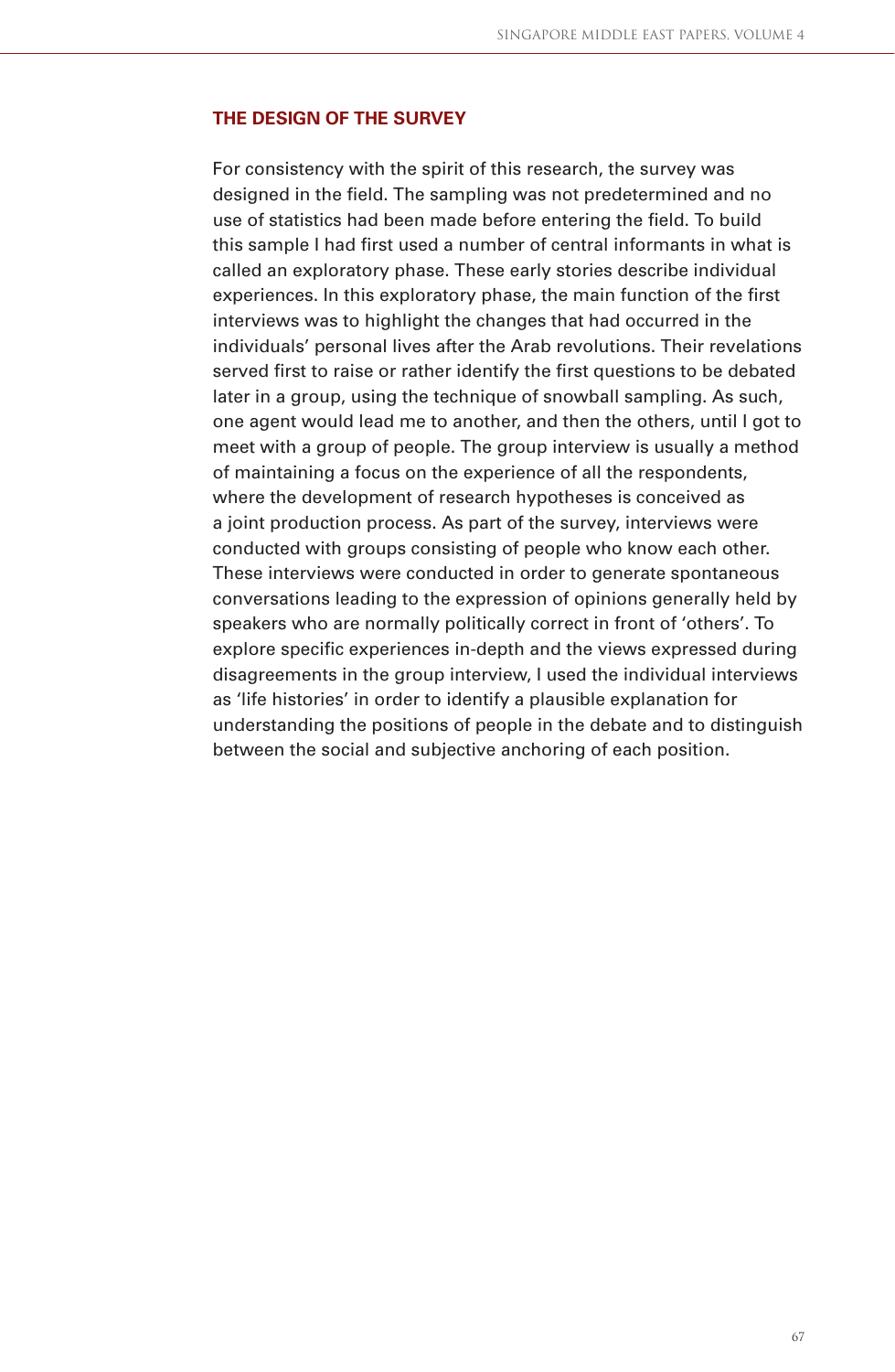## **Appendix 2: Sources**

First hand information

**Personal Analysis of Sayyid Hasan Nasrullah speeches 2005-2011**

**Lebanese Newspapers archives:** al-Safir al-Nahar al-Akhbar

**News agency:**  National news agency (NNA)

### **Websites:**

al-Manar TV Qawem.org Tayyar.org

**TV archives:** al-Jadid TV

Field Survey as described in Appendix 1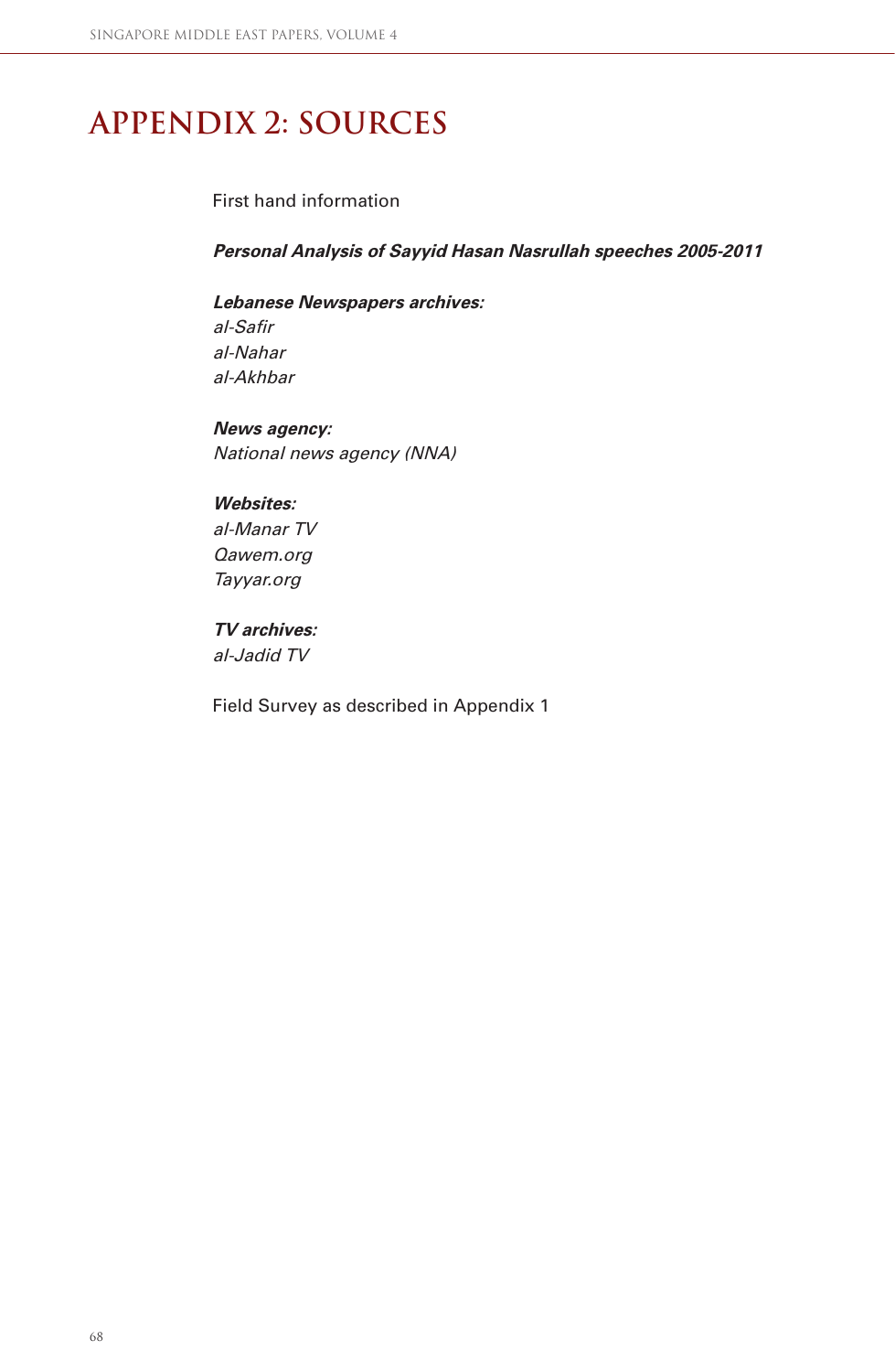## **Bibliography**

Abou-Nohra, Joseph, 'Le rôle des ordres monastiques dans les transformations économiques et sociales au Mont Liban au XVIIIe siècle', in Daniel Panzac (éd.), Histoire économique et sociale de l'Empire Ottoman et de la Turquie (1326-1960), Paris, Peeters, 1995, 75-8.

Abukhalil, Asad, 'Ideology and practice of Hizbullah in Lebanon: Islamization of Leninist Organizational Principles', Middle Eastern Studies, 27, 3, 1991.

Ajami, Fu'ad, The Vanished Imam, Cornell, NY, Cornell University Press, 1986.

Akarli, Engin, The Long Peace: Ottoman Lebanon 1861-1920, Berkeley and Los Angeles, University of California Press, 1993.

Alagha, Joseph, 'Hizbullah's gradual integration in the Lebanese public sphere', Sharqiyyat, 13 (1), 2001.

Amir-Moezzi, Mohammad Ali, et Christian Jambet, Qu'est-ce que le shi'isme ?, Paris, Fayard, 2004.

Aucagne, Jean, 'L'imam Moussa al-Sadr et la communauté chiite', Travaux et jours (Université Saint-Joseph, Beirut) 53, 1974, 31-51. Beydoun, Ahmed, Identité confessionnelle et temps social chez les historiens libanais, Beyrouth, Université Libanaise, 1984.

Carré, Olivier, et Paul Dumont, 'Mobilisation communautaire et symbolique religieuse: l'imam Sadr et les Chi'ites du Liban (1970- 1975)', Radicalismes islamiques, Paris, 1985, 119-58.

Charara, Walid et Frédéric Domont, Le Hizbullah un mouvement islamo-nationaliste, Paris, Fayard, 2004.

Daher, Aurélie, 'Le Hezbollah libanais et la résistance islamique au Liban: des stratégies complémentaires', Confluences Méditerranées, 76. 2010-11, 101-11.

Dahir, Mas'ud, al-Qutur al-Ta'rikhiya l'il mas'ala al-ta'ifiya al-lubnaniya, 1697-1861, Ma'had al-inma' al-'Arabi, Beirut, 1981.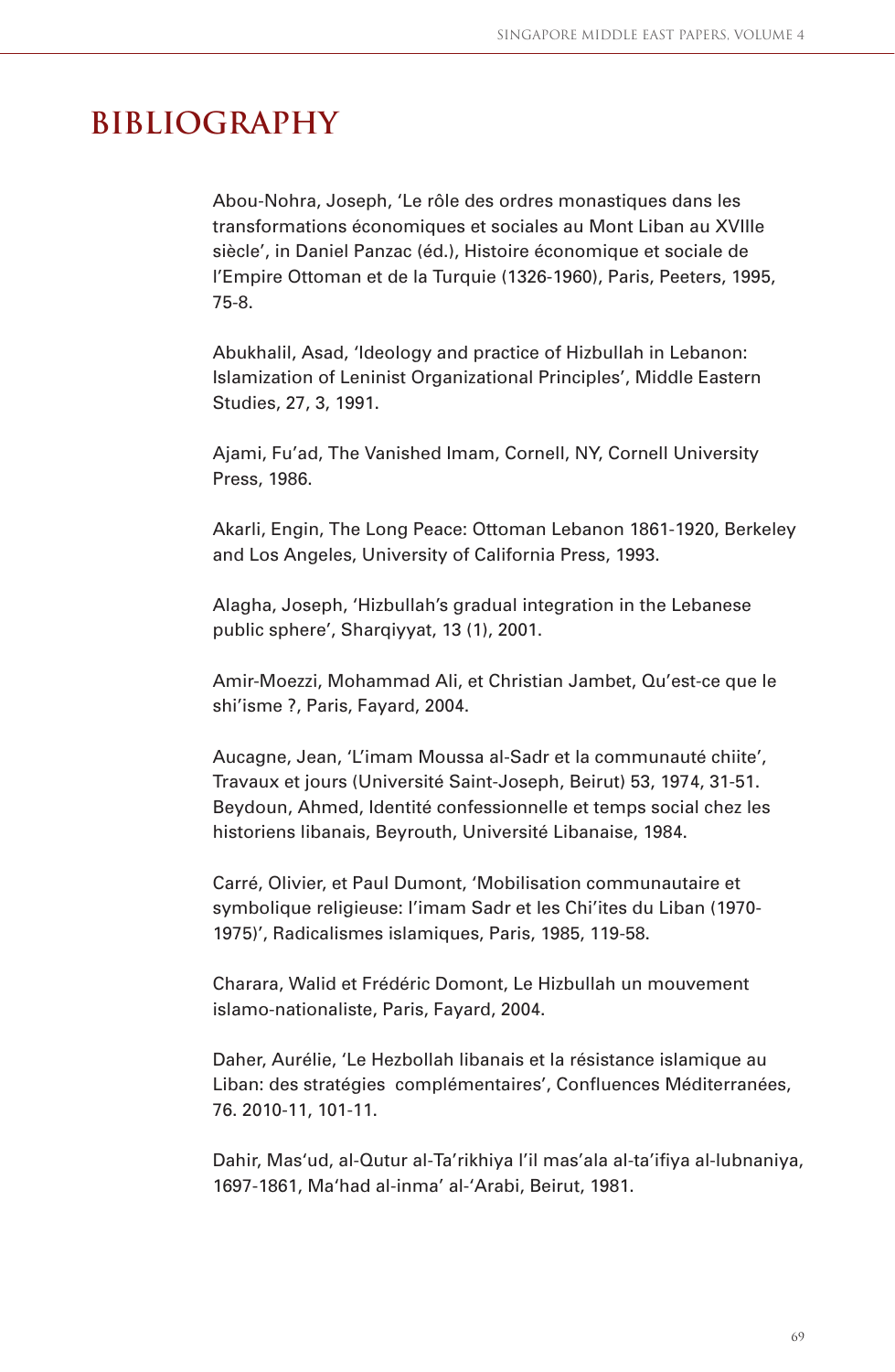Deeb, Marius, 'Shia Movements in Lebanon: Their Formation, Ideology, Social Basis and Links with Iran and Syria', Third World Quarterly 10/2, 1988, 74-88.

Firro, Kais, Inventing Lebanon: Nationalism and the State under the Mandate, I. B. Tauris, London, 2003.

Germanos, Camille, Mémoire de DEA 'Des frontières de la différenciation aux frontières de la rupture: la division pathologique de Beyrouth', École des Hautes Études en Sciences Sociales (EHESS), Paris, 2002

Goria, Wade, Sovereignty and Leadership in Lebanon 1943-1976, London, Ithaca Press, 1986.

Halawi, Majed, A Lebanon Defied: Musa al-Sadr and the Shi a Community, Boulder, Colo., 1992.

Hamzeh, N., 'Lebanon's Hizbullah: from Islamic revolution to parliamentary accommodation', Third World Quarterly, 14/2, 1993, 321-37.

Harb, Mona, and Reinoud Leenders, 'Know thy enemy: Hizbullah, 'terrorism' and the politics of perception', Third World Quarterly, 26/1, 2005, 173-97.

Harik, Ilya F., Political change in a traditional society: a study of institutional conflict in the Iqta' political system of Mount Lebanon, 1711-1845, Chicago, Chicago University Press, 1964.

Harik, Judith, Hizbollah: The Changing Face of Terrorism, London, I.B. Tauris, 2004.

Harris, William, Lebanon: A History, 600-2011, New York, Oxford University Press, 2012

Harris, William W., The Levant: a Fractured Mosaic, 3rd edn., Princeton, NJ, Markus Wiener Publications, 2008.

Haugbolle, Sune, War and Memory in Lebanon, Cambridge, Cambridge University Press, 2010.

Hudson, Michael, The Precarious Republic: Political Modernization in Lebanon, Boulder CO, Westview Press, 1985.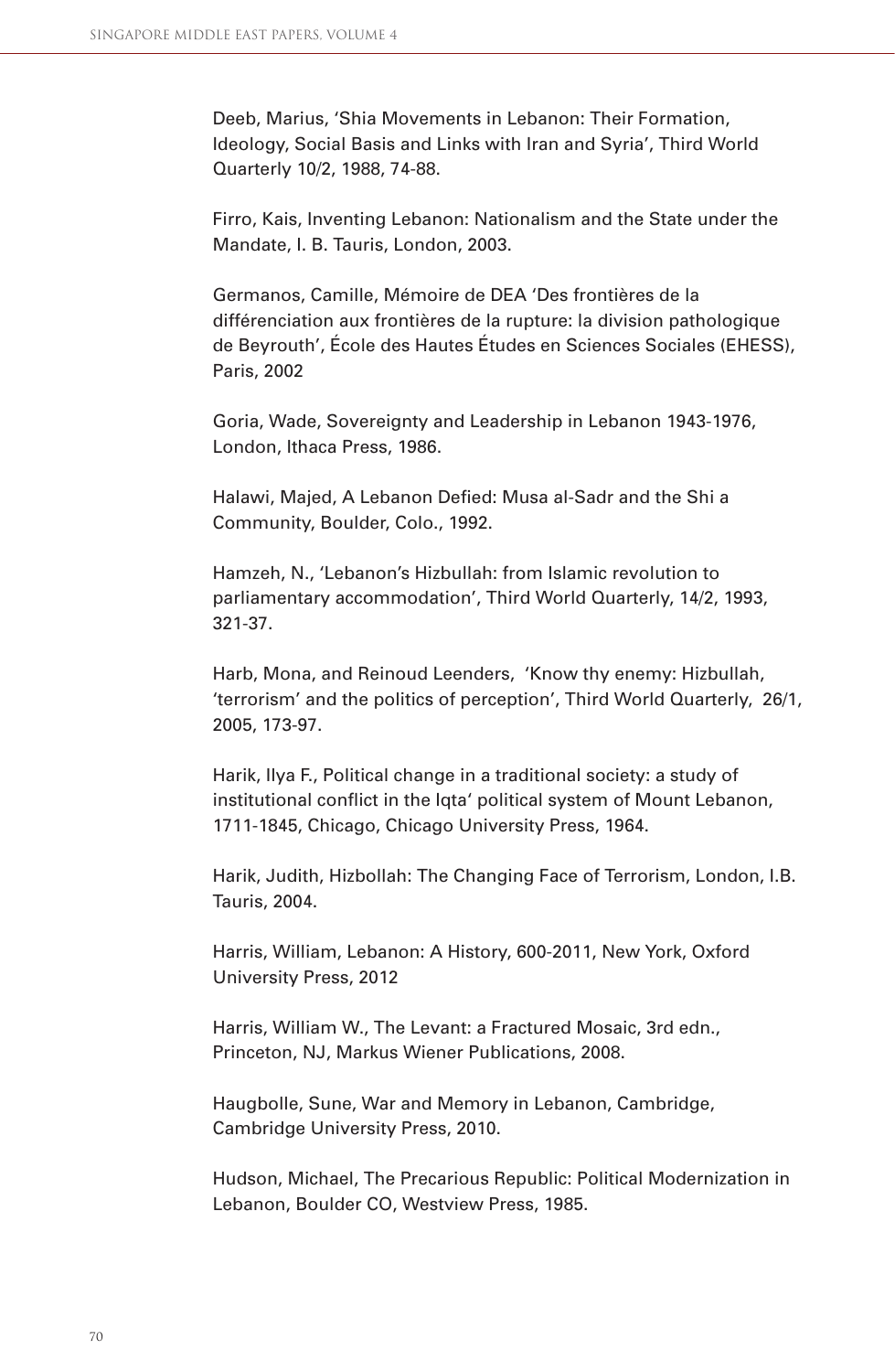Johnson, Michael All Honourable Men: the Social Origins of War in Lebanon, London, I.B. Tauris, 2001.

Kanafani-Zahar, Aïda, 'Le religieux sublimé dans le sacrifice du mouton: un exemple de coexistence communautaire au Liban', L'Homme, 37, 141, 1997, 83-99.

Kawtharani, Wajih Bayna figh al-Islah al-Shi'i wa wilayat al-fagih: aldawla wa'l-muwatin, Beirut, Dar al-Nahar, 2007.

Kepel, Gilles, Jihad: Expansion et déclin de l'islamisme, Paris, Gallimard, 2000.

Maalouf, Amin, In the Name of Identity: Violence and the Need to Belong, trs. Barbara Bray, London, Harvill, 2000.

Makdisi, Ussama, The Culture of Sectarianism: Community, History and Violence in Nineteenth-century Ottoman Lebanon, Berkeley and Los Angeles, University of California Press, 2000.

McCallum, Fiona, Christian Religious Leadership in the Middle East: The Political Role of the Patriarch, Lewiston, NY, Edwin Mellen Press, 2010.

Mervin, Sabrina (éd.), Le Hezbollah : état des lieux, Paris, Actes Sud, 2008.

Mervin, Sabrina (éd.), Le monde chiite et l'Iran, Karthala, IFPO, Paris, Beyrouth, 2007.

Moosa, Matti, The Maronites in History, Athens GA, University of Georgia Press, 2005.

Norton, Augustus Richard, Hizbullah, a short history, Princeton University Press, 2007.

Nour el-Din, Abbas Sayyid, Wilayat al-faqih fi 'l-'asr al-hadith, Beirut, Markaz Ba' l'il-Dirasat 2009.

Picard, Elizabeth, Prospects for Lebanon: the demobilisation of the Lebanese militias, Oxford, Centre for Lebanese Studies, 1999. Qassem, Naim, Hizbullah: an-Nahj, al-Tajruba, al-Mustaqbal ,Beirut, Dar al-Hadi, 2002.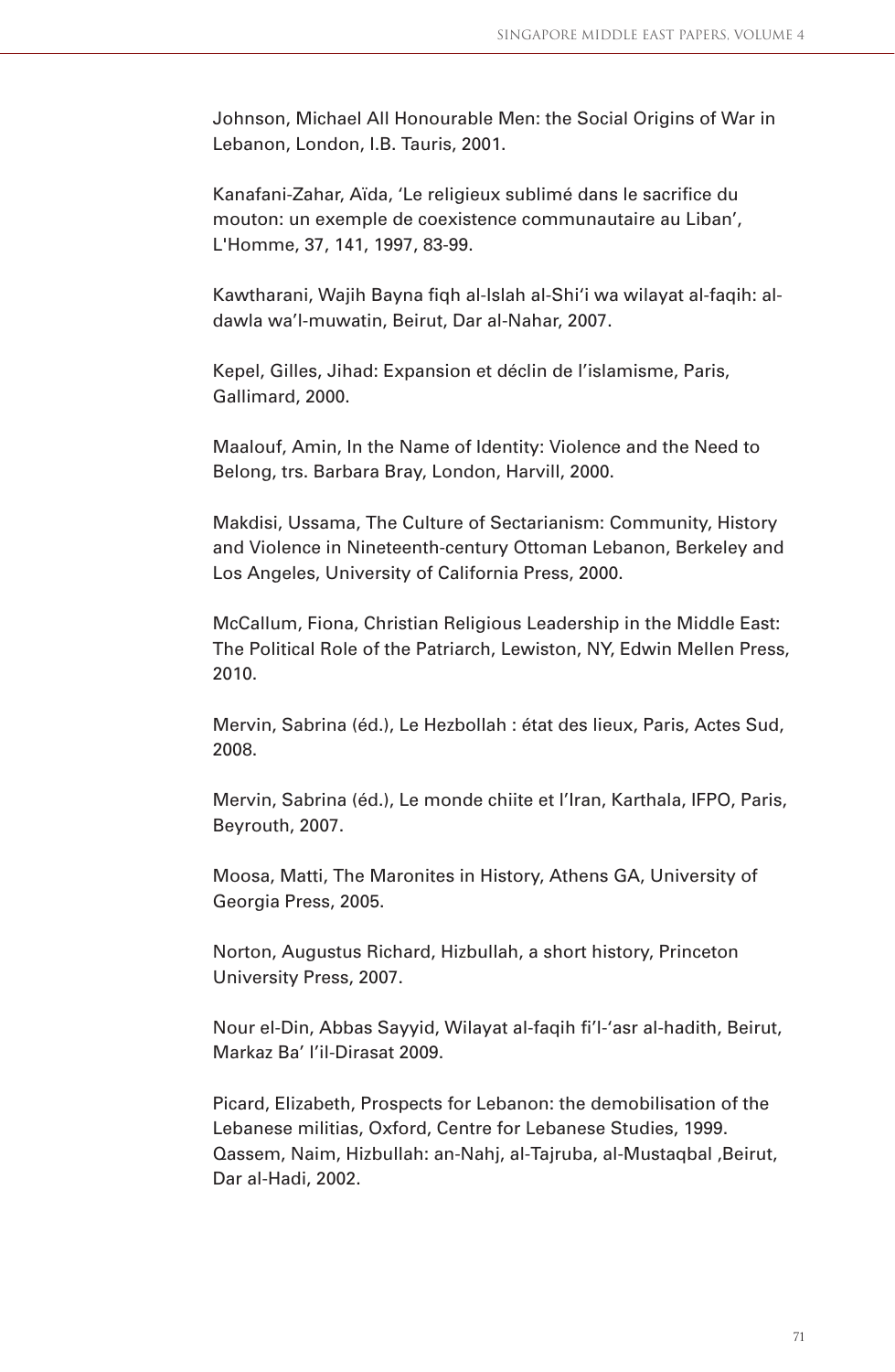Rougier, Bernard, L'Oumma en Fragments. Contrôler le Sunnisme au Liban, Paris, éditions PUF, Collection Proche Orient.

Roy, Olivier, "L'impact de la révolution iranienne au moyen orient", in Sabrina Mervin (ed.), Les mondes chiites et l'Iran, IFPO, Paris, Beyrouth, 2007.

Sa'id-Ghorayeb, Amal, Hizbu'llah politics and religion, London, Pluto Press, 2002.

Samaan, Jean Loup, Les Métamorphoses du Hezbollah, Paris, Karthala, 2007.

Sharara, Waddah, Dawlat Hizbullah : Lubnan mujtama'an islamiyan,, Beyrouth, Dar al-Nahar, 1988.

Sluglett, Peter, 'Christian militias in Lebanon', presented at the colloque 'La sociologie des forces armées dans l'espace arabomusulman', Université du Havre, May 2012.

Thual, François, Géopolitique du Chi'isme, Paris, Arléa, 1995. Traboulsi, Fawaz, A History of Modern Lebanon, London and Ann Arbor MI, Pluto Press, 2007.

van Leeuwen, Richard, Notables and Clergy in Mount Lebanon: the Khazin Sheikhs and the Maronite Church (1736-1840), Leiden, Brill, 1994.

Verdeil, Eric, 'Les territoires du vote au Liban', Environnement Ville Société 78, 2005/2, UMR 5600, Lyon

White, Benjamin Thomas, The Emergence of minorities in the Middle East: politics and community in French mandate Syria, Edinburgh, Edinburgh University Press, 2011,

Winter, Stefan, The Shi'is of Lebanon under Ottoman Rule, 1516-1788, Cambridge, Cambridge University Press, 2010.

Winter, Stefan, ' " Un Lys dans des épines": maronites et chiites au Mont Liban 1698-1763', Arabica, 51/4, 2004, 478-92.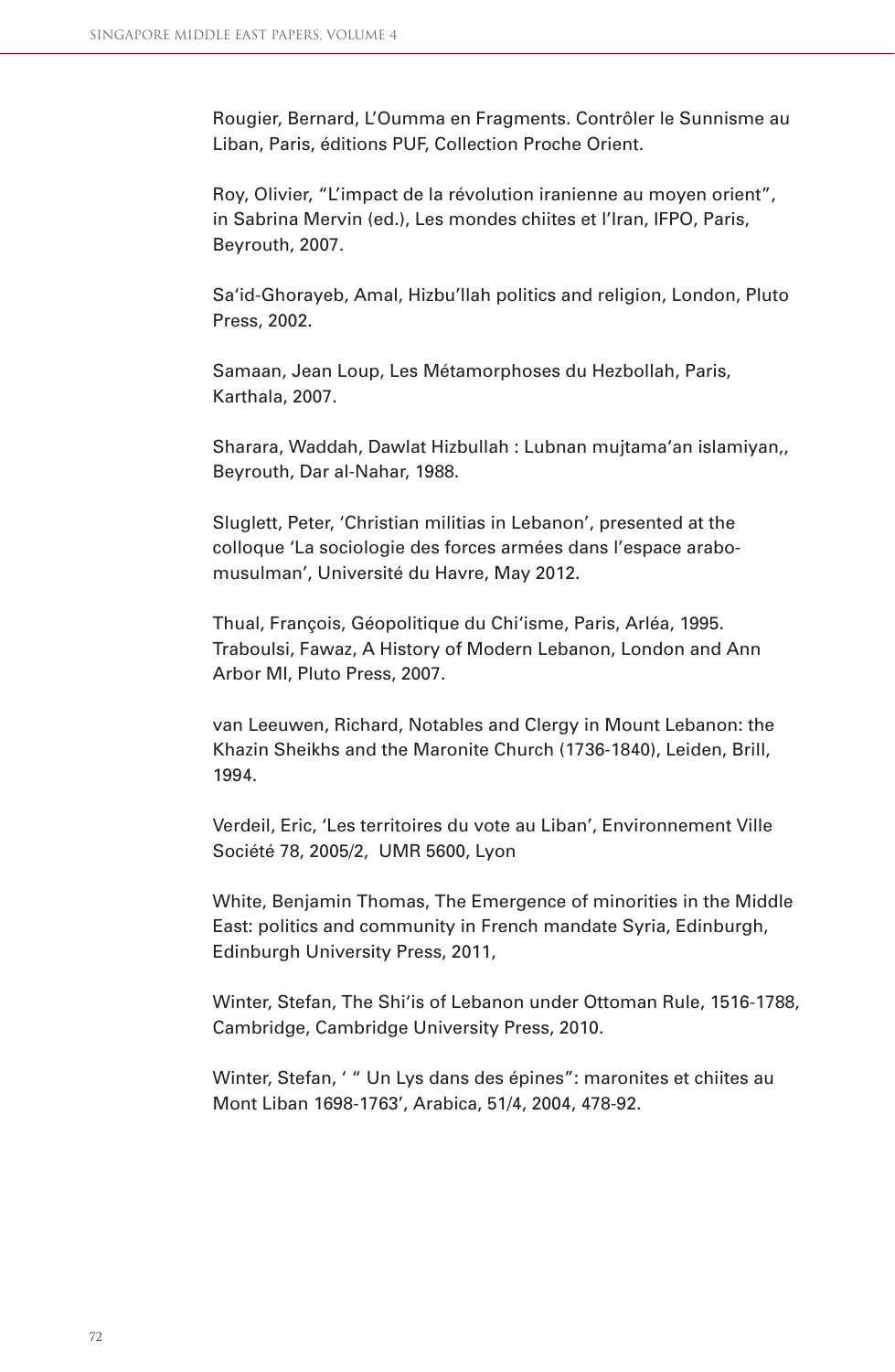## **OTHER REFERENCES: NEWSPAPER ARTICLES, REPORTS AND WEBSITES**

BBC News, 'Lebanon minister quits over riot', BBC News, 6 February 2006.

Congressional Research Service (CRS), 'CRS Issue Brief for Congress: Lebanon', 16 March 2006 Retrieved on 12 December 2006.

El Rafei, Raed, 'Geagea: Blame for riots was issued "hastily"', The Daily Star, 9 February 2006.

Ghazal, Rym, 'Violence plagues protest against cartoons of Prophet Mohammad', The Daily Star, 6 February 2006.

International Crisis Group (ICG), 'La nouvelle équation libanaise : le rôle central des Chrétiens',,, I.C.G. report on the Middle East, No 78, 15 July 2008.

www.stl-tsl.org (Special tribunal for Lebanon).

The UN Response to the Lebanon Crisis, An OCHA Lesson Learning Paper, 5 December 2006; T. Kelly & C. White; Evaluation Studies Section, PDSB – OCHA.

Peter FitzGerald, Report of the Fact-Finding Mission to Lebanon inquiring into the causes, circumstances and consequences of the assassination of former Prime Minister Rafiq Hariri, United Nations. (http://unispal.un.org/UNISPAL.NSF/0/79CD8AAA858FDD2D85256 FD500536047).

Report of the Secretary-General pursuant to paragraph 6 of resolution 1644 (2005), S/2006/176, Distr.: General 21 March 2006 Original: English, United Nations security council.

(http://www.globalsecurity.org/military/ops/neo-lebanon-06.htm) http://www.ambafrance-au.org/spip.php?article1837) http://www.un.org/News/Press/docs/2006/sc8808.doc.htm): Security Council calls for end to hostilities between Hizbollah, Israel, unanimously adopting resolution 1701 (2006), Permanent Ceasefire to Be Based on Creation Of Buffer Zone Free of Armed Personnel Other than UN, Lebanese Forces http://www.state.gov/secretary/rm/2006/69331.htm http://www.iranicaonline.org/articles/Shi'is -in-lebanon).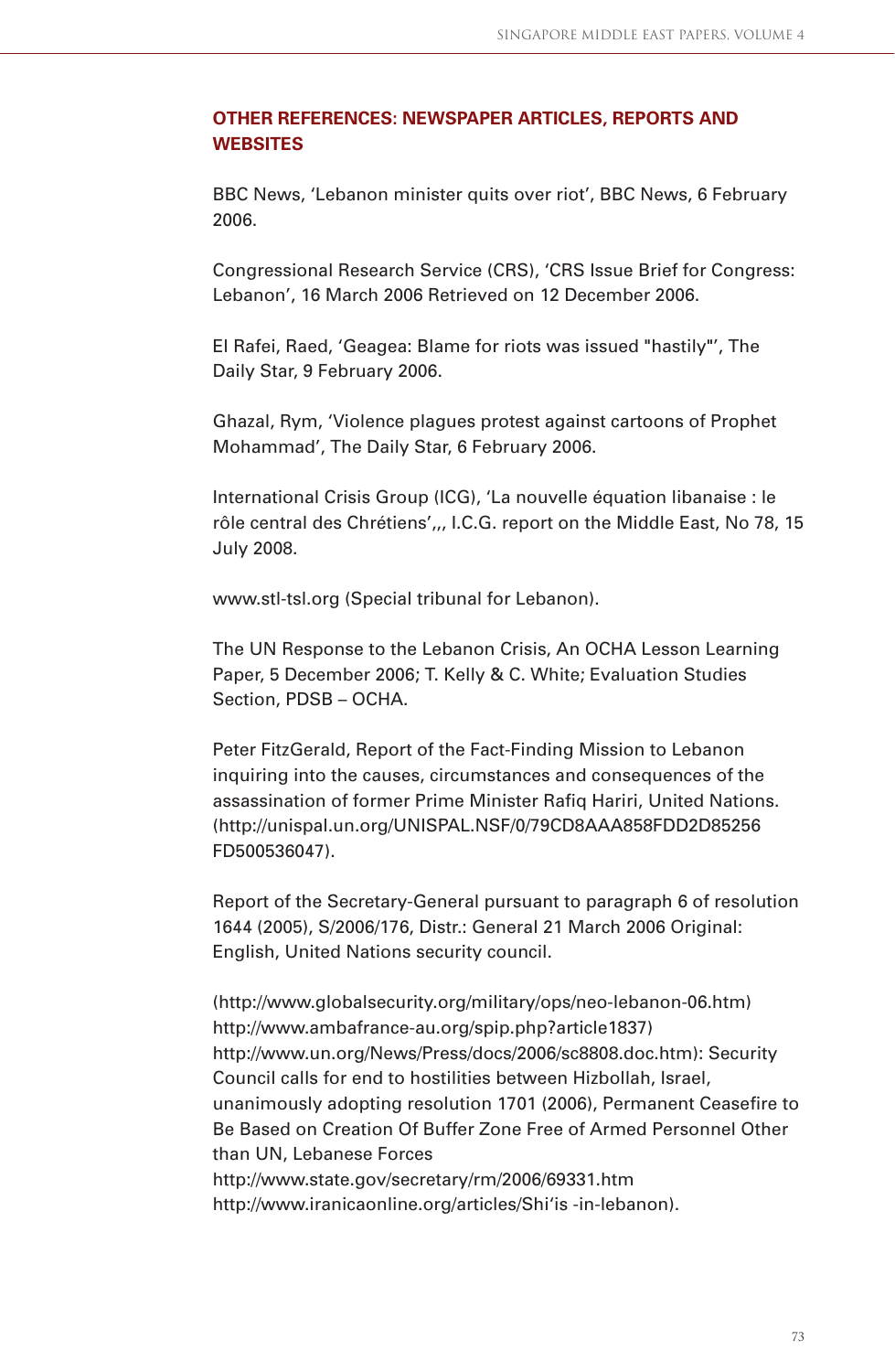## **NOTES**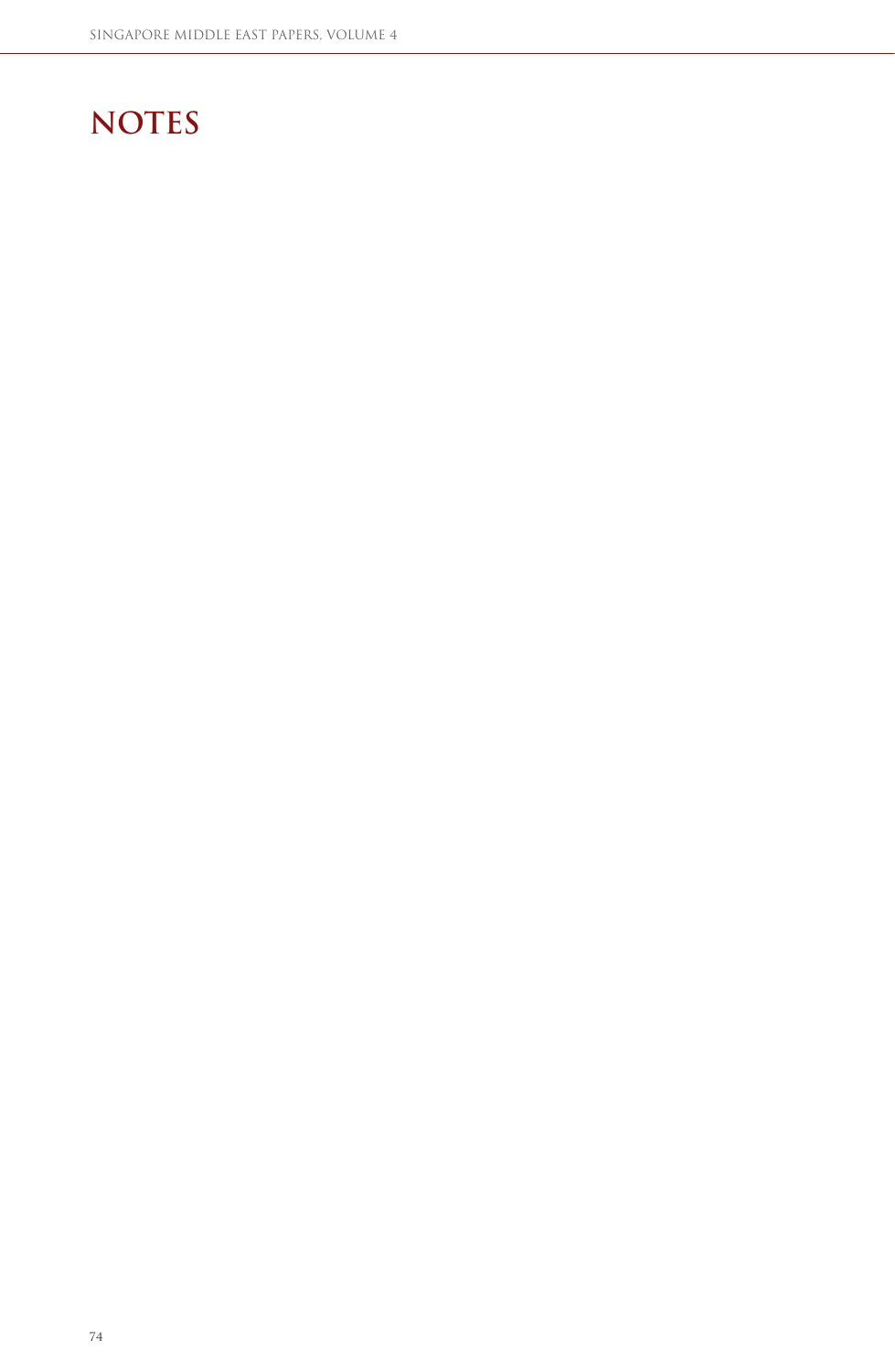## **NOTES**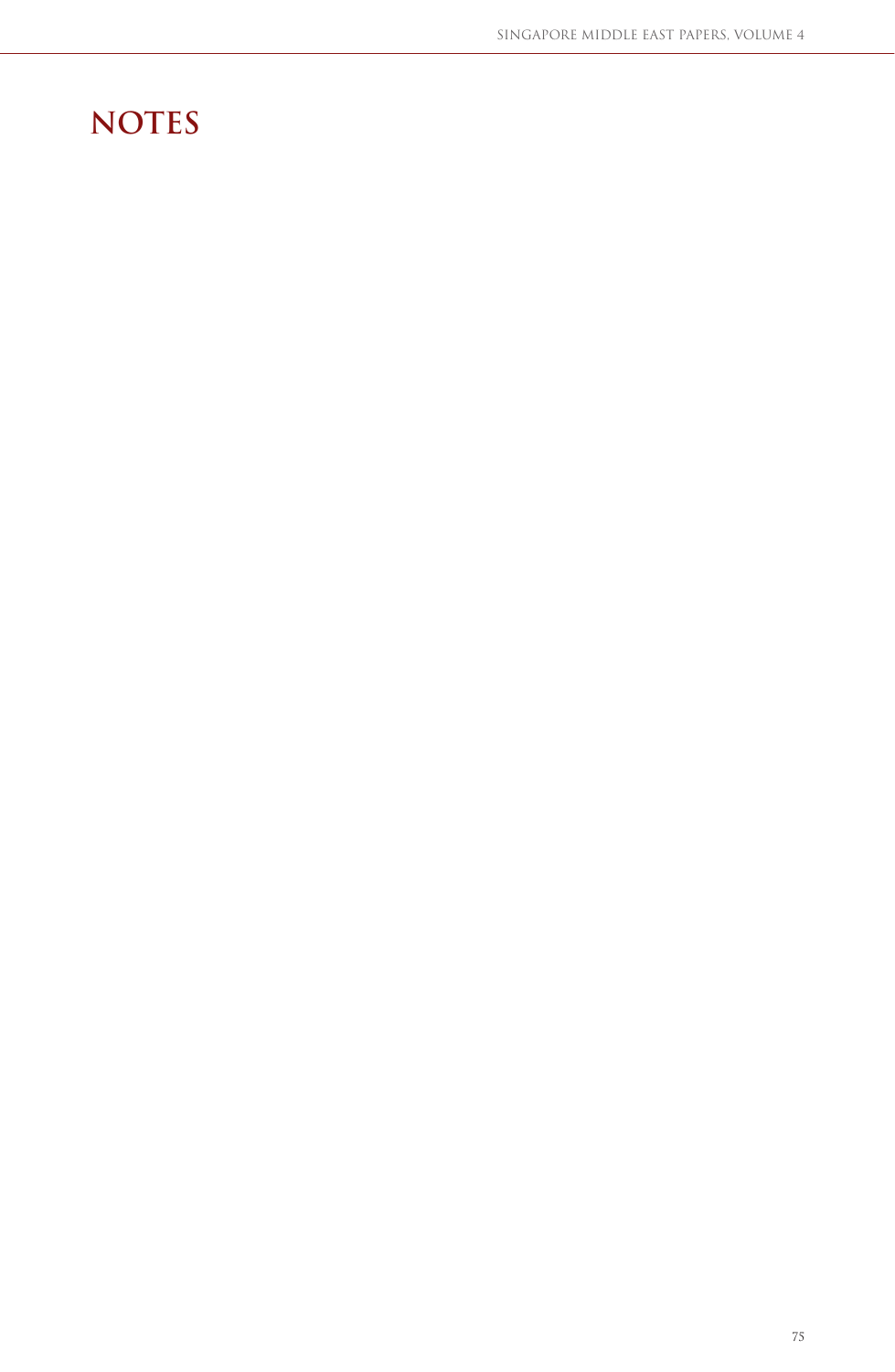## **NOTES**